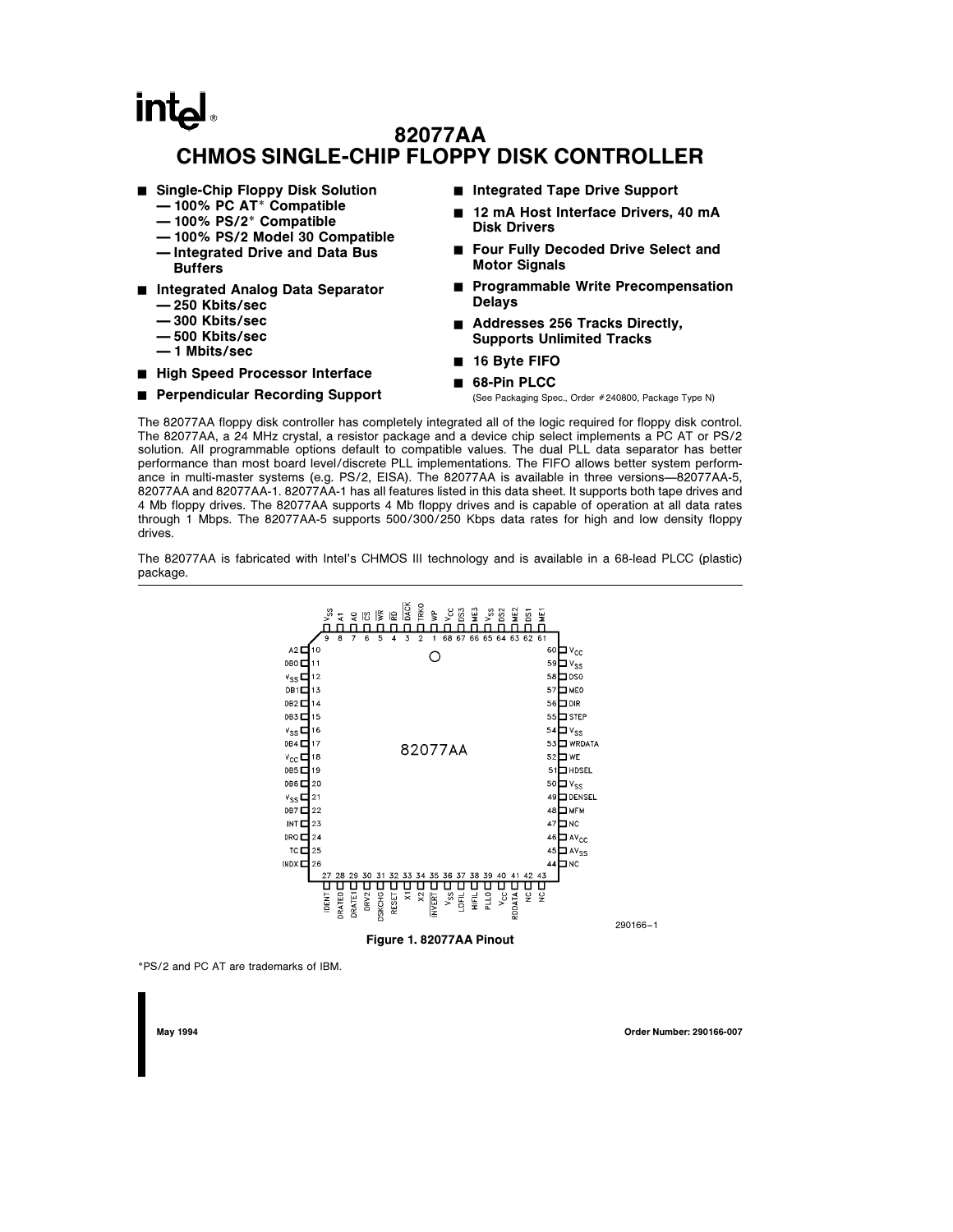# 82077AA CHMOS Single-Chip Floppy Disk Controller

| <b>CONTENTS</b><br>PAGE                                   | С  |
|-----------------------------------------------------------|----|
| 1.1 Oscillator  8<br>1.2 Perpendicular Recording Mode  8  | 3. |
| 2.0 MICROPROCESSOR INTERFACE  8                           |    |
| 2.1 Status, Data, and Control<br>Registers  8             |    |
| 2.1.1a Status Register A<br>(SRA, PS/2 Mode) 8            |    |
| 2.1.1b Status Register A<br>(SRA, Model 30 Mode)  8       |    |
| 2.1.2a Status Register B<br>(SRB, PS/2 Mode) 9            | 4. |
| 2.1.2b Status Register B<br>(SRB, Model 30 Mode)  9       |    |
| 2.1.3 Digital Output Register<br>(DOR) 9                  |    |
| 2.1.4 Tape Drive Register (TDR)  9                        |    |
| 2.1.5 Datarate Select Register                            |    |
| 2.1.6 Main Status Register                                |    |
| 2.1.7 FIFO (Data)  11                                     |    |
| 2.1.8a Digital Input Register<br>(DIR, PC-AT Mode)  11    |    |
| 2.1.8b Digital Input Register<br>(DIR, PS/2 Mode)  11     | 5. |
| 2.1.8c Digital Input Register<br>(DIR, Model 30 Mode)  12 |    |
| 2.1.9a Configuration Control<br>Register                  |    |
| (CCR, PC AT and PS/2 Modes)                               |    |
| 2.1.9b Configuration Control<br>Register                  |    |
| (CCR, Model 30 Mode)  12                                  |    |
|                                                           |    |
| 2.2.1 Reset Pin ("Hardware")<br>Reset  12                 |    |
| 2.2.2 DOR Reset vs DSR Reset<br>("Software" Reset)  12    |    |

| <b>CONTENTS</b>                                                | PAGE |
|----------------------------------------------------------------|------|
| 2.3 DMA Transfers  12                                          |      |
| 3.0 DRIVE INTERFACE  12                                        |      |
| 3.1 Cable Interface  13                                        |      |
| 3.2 Data Separator  13                                         |      |
| 3.2.1 Jitter Tolerance  14                                     |      |
| 3.2.2 Locktime $(t_{\text{LOCK}})$ 14                          |      |
| 3.2.3 Capture Range  14                                        |      |
| 3.2.4 Reference Filter  15                                     |      |
| 3.3 Write Precompensation  15                                  |      |
| <b>4.0 CONTROLLER PHASES</b> 15                                |      |
| 4.1 Command Phase  15                                          |      |
| 4.2 Execution Phase  16                                        |      |
| 4.2.1 Non-DMA Mode, Transfers<br>from the FIFO to the Host  16 |      |
| 4.2.2 Non-DMA Mode, Transfers<br>from the Host to the FIFO  16 |      |
| 4.2.3 DMA Mode, Transfers from<br>the FIFO to the Host  16     |      |
| 4.2.4 DMA Mode, Transfers from<br>the Host to the FIFO  17     |      |
| 4.2.5 Data Transfer Termination  17                            |      |
| 4.3 Result Phase  17                                           |      |
| 5.0 COMMAND SET/DESCRIPTIONS  17                               |      |
| 5.1 Data Transfer Commands  24                                 |      |
| 5.1.1 Read Data  24                                            |      |
| 5.1.2 Read Deleted Data  25                                    |      |
| 5.1.3 Read Track  26                                           |      |
| 5.1.4 Write Data  26                                           |      |
| 5.1.5 Write Deleted Data  26                                   |      |
| 5.1.6 Verify  26                                               |      |
|                                                                |      |
| 5.1.7.1 Format Fields  28                                      |      |
| 5.1.8 Scan Commands  29                                        |      |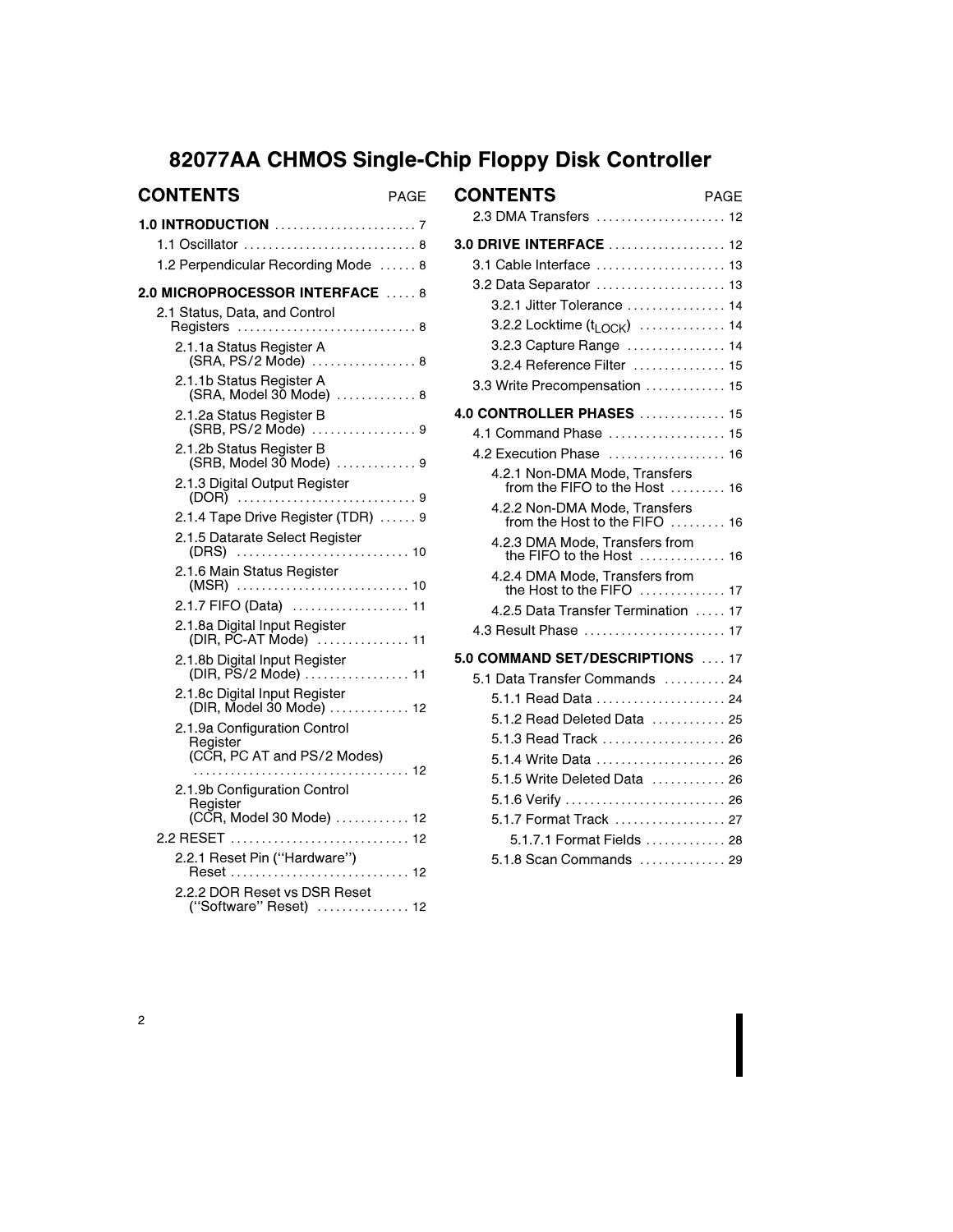## CONTENTS PAGE CONTENTS PAGE

## 5.0 COMMAND SET/DESCRIPTIONS

| (Continued)                                                    |  |
|----------------------------------------------------------------|--|
| $5.2$ Control Commands $\ldots \ldots \ldots \ldots \ldots$ 30 |  |
|                                                                |  |
| 5.2.2 Recalibrate  30                                          |  |
| 5.2.3 Seek  30                                                 |  |
| 5.2.4 Sense Interrupt Status  31                               |  |
| 5.2.5 Sense Drive Status  31                                   |  |
| 5.2.6 Specify  31                                              |  |
| 5.2.7 Configure  32                                            |  |
| 5.2.8 Version  32                                              |  |
| 5.2.9 Relative Seek  32                                        |  |
| 5.2.10 DUMPREG  33                                             |  |
| 5.2.11 Perpendicular Mode<br>Command  33                       |  |
| 5.3 Command Set Enhancements  34                               |  |
| 5.3.1 Perpendicular Mode  34                                   |  |
| 5.3.2 Lock  35                                                 |  |
| 5.3.3 Enhanced DUMPREG                                         |  |
| Command  35                                                    |  |
| 6.0 STATUS REGISTER ENCODING  36                               |  |
| 6.1 Status Register 0  36                                      |  |
| 6.2 Status Register 1  36                                      |  |
| 6.3 Status Register 2  37                                      |  |
| 6.4 Status Register 3  37                                      |  |
| 7.0 COMPATIBILITY  37                                          |  |
| 7.1 Register Set Compatibility  37                             |  |
| 7.2 PS/2 vs. AT vs. Model 30 Mode  38                          |  |
| 7.2.1 PS/2 Mode  38                                            |  |
| 7.2.2 PC/AT Mode  38                                           |  |
| 7.2.3 Model 30 Mode  38                                        |  |
| 7.3 Compatibility with the FIFO  38                            |  |
| 7.4 Drive Polling  39                                          |  |
|                                                                |  |

| 8.0 PROGRAMMING GUIDELINES  39                               |
|--------------------------------------------------------------|
| 8.1 Command and Result Phase<br>Handshaking  39              |
| 8.2 Initialization  40                                       |
| 8.3 Recalibrates and Seeks  42                               |
| 8.4 Read/Write Operations  43                                |
|                                                              |
|                                                              |
| 9.0 DESIGN APPLICATIONS  46                                  |
| 9.1 PC/AT Floppy Disk Controller  46                         |
| 9.1.1 PC/AT Floppy Disk Controller                           |
| Architecture  46<br>9.1.2 82077AA PC/AT Solution  48         |
| 9.2 3.5" Drive Interfacing  50                               |
| 9.2.1 3.5" Drives Under the AT                               |
| Mode  50                                                     |
| 9.2.2 3.5" Drives Under the PS/2                             |
| 9.2.3 Combining 5.25" and 3.5"                               |
|                                                              |
| 10.0 D.C. SPECIFICATIONS  52                                 |
| 10.1 Absolute Maximum Ratings  52                            |
| 10.2 D.C. Characteristics $\ldots$ 52                        |
| <b>11.0 A.C. SPECIFICATIONS  53</b>                          |
| <b>12.0 DATA SEPARATOR</b>                                   |
| <b>CHARACTERISTICS FOR FLOPPY</b><br><b>DISK MODE</b> 60     |
| <b>13.0 DATA SEPARATOR</b>                                   |
| <b>CHARACTERISTICS FOR TAPE</b><br>DRIVE MODE<br>$\ldots$ 61 |
| 14.0 82077AA 68-LEAD PLCC                                    |
| <b>PACKAGE THERMAL</b><br>CHARACTERISTICS  61                |
| 15.0 REVISION SUMMARY  62                                    |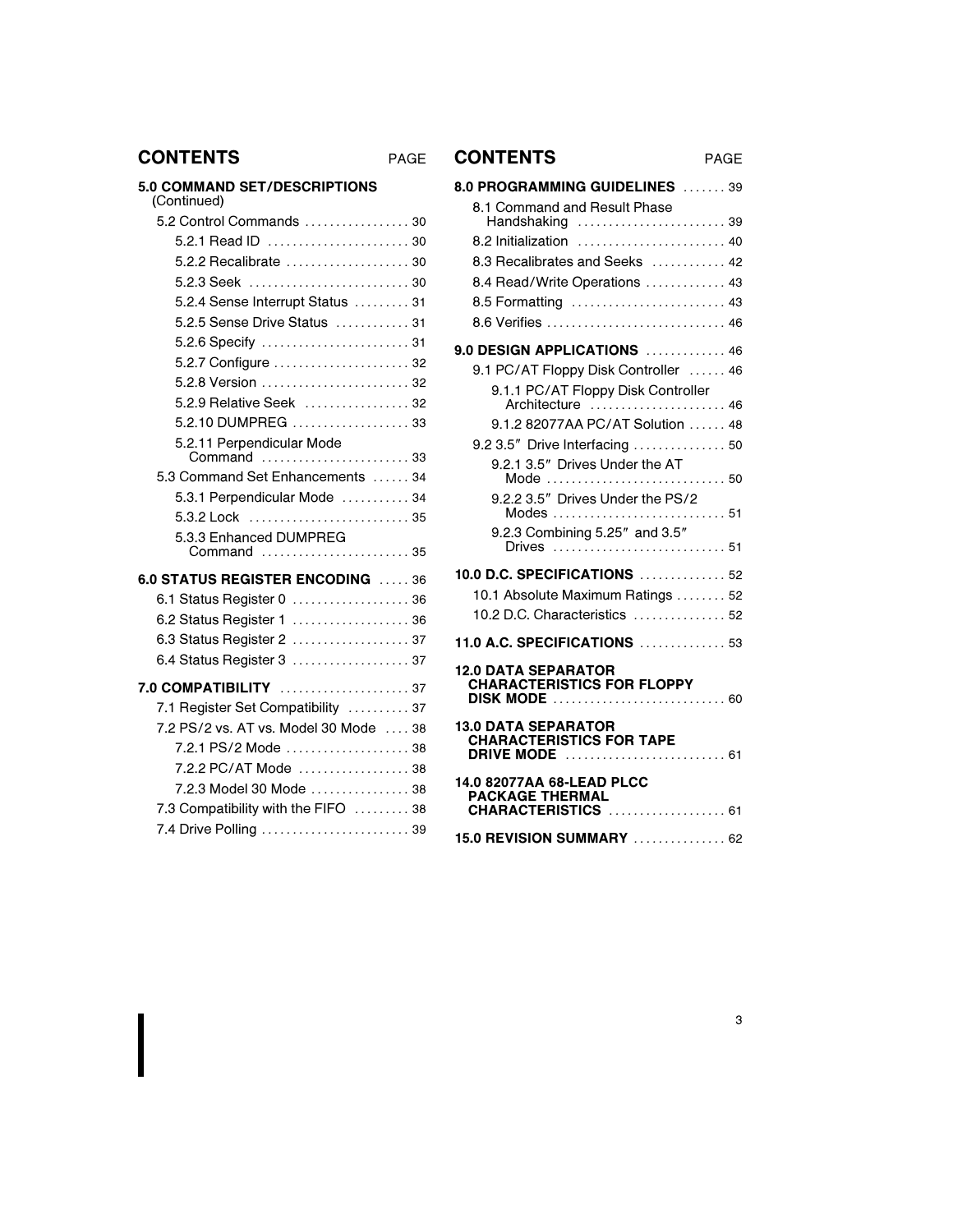

|                                                                                                                              | ле подоглям по резонр<br>Symbol $\mathsf{Pin}\#$<br> I/O<br><b>Description</b> |     |                                                |                                                |                                                |                                   |                                                                                                                                                                                                                                                                          |                                                                                                                                                                                               |  |  |
|------------------------------------------------------------------------------------------------------------------------------|--------------------------------------------------------------------------------|-----|------------------------------------------------|------------------------------------------------|------------------------------------------------|-----------------------------------|--------------------------------------------------------------------------------------------------------------------------------------------------------------------------------------------------------------------------------------------------------------------------|-----------------------------------------------------------------------------------------------------------------------------------------------------------------------------------------------|--|--|
| <b>HOST INTERFACE</b>                                                                                                        |                                                                                |     |                                                |                                                |                                                |                                   |                                                                                                                                                                                                                                                                          |                                                                                                                                                                                               |  |  |
| <b>RESET</b>                                                                                                                 | 32                                                                             | I   |                                                |                                                |                                                |                                   | except those set by the Specify command.                                                                                                                                                                                                                                 | <b>RESET:</b> A high level places the 82077AA in a known idle state. All registers are cleared                                                                                                |  |  |
| $\overline{\text{CS}}$                                                                                                       | 6                                                                              | I   |                                                |                                                |                                                |                                   | <b>CHIP SELECT:</b> Decodes base address range and qualifies RD and WR inputs.                                                                                                                                                                                           |                                                                                                                                                                                               |  |  |
| A0                                                                                                                           | $\overline{7}$                                                                 | T   |                                                |                                                |                                                |                                   | <b>ADDRESS:</b> Selects one of the host interface registers:                                                                                                                                                                                                             |                                                                                                                                                                                               |  |  |
| A1<br>А2                                                                                                                     | 8<br>10                                                                        |     | A2 l                                           | A1                                             | A <sub>0</sub>                                 |                                   | Register                                                                                                                                                                                                                                                                 |                                                                                                                                                                                               |  |  |
|                                                                                                                              |                                                                                |     | 0<br>0<br>0<br>0<br>1<br>1<br>1<br>1<br>1<br>1 | 0<br>0<br>1<br>1<br>0<br>0<br>0<br>1<br>1<br>1 | 0<br>1<br>0<br>1<br>0<br>0<br>1<br>0<br>1<br>1 | R<br>R<br>R<br>W<br>R/W<br>R<br>W | <b>Status Register A</b><br><b>Status Register B</b><br>R/W Digital Output Register<br>R/W Tape Drive Register<br><b>Main Status Register</b><br>Data Rate Select Register<br>Data (FIFO)<br>Reserved<br>Digital Input Register<br><b>Configuration Control Register</b> |                                                                                                                                                                                               |  |  |
| DB <sub>0</sub><br>DB <sub>1</sub><br>DB <sub>2</sub><br>DB <sub>3</sub><br>DB4<br>DB <sub>5</sub><br>DB <sub>6</sub><br>DB7 | 11<br>13<br>14<br>15<br>17<br>19<br>20<br>22                                   | 1/O |                                                |                                                |                                                |                                   | <b>DATA BUS:</b> Data bus with 12 mA drive                                                                                                                                                                                                                               |                                                                                                                                                                                               |  |  |
| RD.                                                                                                                          | 4                                                                              | I   |                                                |                                                |                                                | <b>READ:</b> Control signal       |                                                                                                                                                                                                                                                                          |                                                                                                                                                                                               |  |  |
| <b>WR</b>                                                                                                                    | 5                                                                              | T   |                                                | <b>WRITE:</b> Control signal                   |                                                |                                   |                                                                                                                                                                                                                                                                          |                                                                                                                                                                                               |  |  |
| <b>DRQ</b>                                                                                                                   | 24                                                                             | O   | DOR.                                           |                                                |                                                |                                   |                                                                                                                                                                                                                                                                          | <b>DMA REQUEST:</b> Requests service from a DMA controller. Normally active high, but<br>goes to high impedance in AT and Model 30 modes when the appropriate bit is set in the               |  |  |
| <b>DACK</b>                                                                                                                  | 3                                                                              | I   |                                                |                                                |                                                | is set in the DOR.                |                                                                                                                                                                                                                                                                          | <b>DMA ACKNOWLEDGE:</b> Control input that qualifies the $\overline{RD}$ , WR inputs in DMA cycles.<br>Normally active low, but is disabled in AT and Model 30 modes when the appropriate bit |  |  |
| ТC                                                                                                                           | 25                                                                             | T   |                                                |                                                |                                                |                                   | and Model 30 modes and active low in the PS/2 mode.                                                                                                                                                                                                                      | <b>TERMINAL COUNT:</b> Control line from a DMA controller that terminates the current disk<br>transfer. TC is accepted only while DACK is active. This input is active high in the AT,        |  |  |
| <b>INT</b>                                                                                                                   | 23                                                                             | O   |                                                |                                                |                                                |                                   | <b>INTERRUPT:</b> Signals a data transfer in non-DMA mode and when status is valid.<br>appropriate bit is set in the DOR.                                                                                                                                                | Normally active high, but goes to high impedance in AT, and Model 30 modes when the                                                                                                           |  |  |
| Х1<br>X <sub>2</sub>                                                                                                         | 33<br>34                                                                       |     |                                                |                                                |                                                |                                   | may be driven with a MOS level clock and X2 would be left unconnected.                                                                                                                                                                                                   | <b>CRYSTAL 1,2:</b> Connection for a 24 MHz fundamental mode parallel resonant crystal. X1                                                                                                    |  |  |

### Table 1. 82077AA Pin Description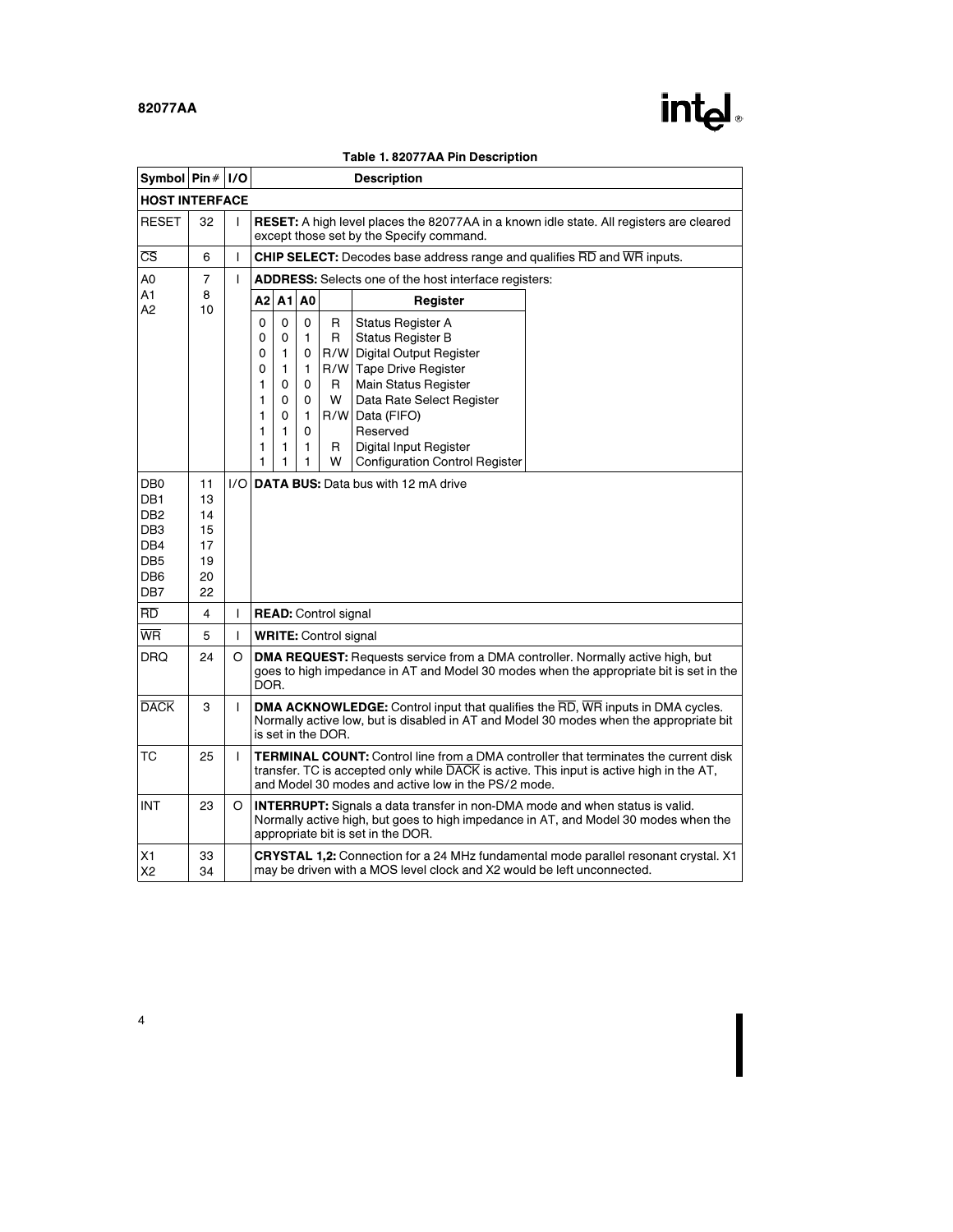# intel.

| Table 1. 82077AA Pin Description (Continued) |  |  |
|----------------------------------------------|--|--|
|----------------------------------------------|--|--|

| Symbol                                                                   | Pin#                                                                                                                                                                                                                                                                                                                              | I/O          |                  |                                                                                                                                                                                                                                                                                                                                                                                                                                                                                             |                                                         | <b>Description</b>                                                              |  |  |  |  |  |
|--------------------------------------------------------------------------|-----------------------------------------------------------------------------------------------------------------------------------------------------------------------------------------------------------------------------------------------------------------------------------------------------------------------------------|--------------|------------------|---------------------------------------------------------------------------------------------------------------------------------------------------------------------------------------------------------------------------------------------------------------------------------------------------------------------------------------------------------------------------------------------------------------------------------------------------------------------------------------------|---------------------------------------------------------|---------------------------------------------------------------------------------|--|--|--|--|--|
|                                                                          | <b>HOST INTERFACE (Continued)</b>                                                                                                                                                                                                                                                                                                 |              |                  |                                                                                                                                                                                                                                                                                                                                                                                                                                                                                             |                                                         |                                                                                 |  |  |  |  |  |
| <b>IDENT</b>                                                             | 27                                                                                                                                                                                                                                                                                                                                | $\mathbf{I}$ |                  | <b>IDENTITY:</b> Upon Hardware RESET, this input (along with MFM pin) selects<br>between the three interface modes. After RESET, this input selects the type of<br>drive being accessed and alters the level on DENSEL. The MFM pin is also<br>sampled at Hardware RESET, and then becomes an output again. Internal pull-<br>ups on MFM permit a no connect.                                                                                                                               |                                                         |                                                                                 |  |  |  |  |  |
|                                                                          |                                                                                                                                                                                                                                                                                                                                   |              | <b>IDENT</b>     | <b>MFM</b>                                                                                                                                                                                                                                                                                                                                                                                                                                                                                  | <b>INTERFACE</b>                                        |                                                                                 |  |  |  |  |  |
|                                                                          |                                                                                                                                                                                                                                                                                                                                   |              | 1<br>1<br>0<br>0 | 1 or NC<br>0<br>1 or NC<br>0                                                                                                                                                                                                                                                                                                                                                                                                                                                                | AT Mode<br><b>ILLEGAL</b><br>PS/2 Mode<br>Model 30 Mode |                                                                                 |  |  |  |  |  |
|                                                                          |                                                                                                                                                                                                                                                                                                                                   |              |                  | <b>AT MODE:</b> Major options are: enables DMA Gate logic, TC is active high,<br>Status Registers A & B not available.<br>PS/2 MODE: Major options are: No DMA Gate logic, TC is active low, Status<br>Registers A & B are available.                                                                                                                                                                                                                                                       |                                                         |                                                                                 |  |  |  |  |  |
|                                                                          |                                                                                                                                                                                                                                                                                                                                   |              |                  | MODEL 30 MODE: Major options are: enable DMA Gate logic, TC is active<br>high, Status Registers A & B available.<br>After Hardware reset this pin determines the polarity of the DENSEL pin. IDENT<br>at a logic level of "1", DENSEL will be active high for high (500 Kbps/1 Mbps)<br>data rates (typically used for 5.25" drives). IDENT at a logic level of "0",<br>DENSEL will be active low for high data rates (typically used for 3.5" drives).<br><b>INVERT</b> is tied to ground. |                                                         |                                                                                 |  |  |  |  |  |
|                                                                          | DISK CONTROL (All outputs have 40 mA drive capability)                                                                                                                                                                                                                                                                            |              |                  |                                                                                                                                                                                                                                                                                                                                                                                                                                                                                             |                                                         |                                                                                 |  |  |  |  |  |
| <b>INVERT</b>                                                            | 35<br>T<br><b>INVERT:</b> Strapping option. Determines the polartity of all signals in this section.<br>Should be strapped to ground when using the internal buffers and these signals<br>become active LOW. When strapped to VCC, these signals become active high<br>and external inverting drivers and receivers are required. |              |                  |                                                                                                                                                                                                                                                                                                                                                                                                                                                                                             |                                                         |                                                                                 |  |  |  |  |  |
| ME0<br>ME <sub>1</sub><br>ME <sub>2</sub><br>ME3                         | 57<br>61<br>63<br>66                                                                                                                                                                                                                                                                                                              | O            |                  | <b>ME0-3:</b> Decoded Motor enables for drives 0-3. The motor enable pins are<br>directly controlled via the Digital Output Register.                                                                                                                                                                                                                                                                                                                                                       |                                                         |                                                                                 |  |  |  |  |  |
| DS <sub>0</sub><br>DS <sub>1</sub><br>DS <sub>2</sub><br>DS <sub>3</sub> | 58<br>62<br>64<br>67                                                                                                                                                                                                                                                                                                              | O            | $ME0-3.$         | <b>DRIVE SELECT 0-3:</b> Decoded drive selects for drives 0-3. These outputs are<br>decoded from the select bits in the Digital Output Register and gated by                                                                                                                                                                                                                                                                                                                                |                                                         |                                                                                 |  |  |  |  |  |
| <b>HDSEL</b>                                                             | 51                                                                                                                                                                                                                                                                                                                                | O            | selects side 1.  |                                                                                                                                                                                                                                                                                                                                                                                                                                                                                             |                                                         | <b>HEAD SELECT:</b> Selects which side of a disk is to be used. An active level |  |  |  |  |  |
| <b>STEP</b>                                                              | 55                                                                                                                                                                                                                                                                                                                                | O            |                  |                                                                                                                                                                                                                                                                                                                                                                                                                                                                                             | <b>STEP:</b> Supplies step pulses to the drive.         |                                                                                 |  |  |  |  |  |
| <b>DIR</b>                                                               | 56                                                                                                                                                                                                                                                                                                                                | O            |                  |                                                                                                                                                                                                                                                                                                                                                                                                                                                                                             | present. The head moves toward the center if active.    | DIRECTION: Controls the direction the head moves when a step signal is          |  |  |  |  |  |
| <b>WRDATA</b>                                                            | 53                                                                                                                                                                                                                                                                                                                                | O            |                  | selectable through software.                                                                                                                                                                                                                                                                                                                                                                                                                                                                |                                                         | <b>WRITE DATA:</b> FM or MFM serial data to the drive. Precompensation value is |  |  |  |  |  |
| <b>WE</b>                                                                | 52                                                                                                                                                                                                                                                                                                                                | O            | disk.            | <b>WRITE ENABLE:</b> Drive control signal that enables the head to write onto the                                                                                                                                                                                                                                                                                                                                                                                                           |                                                         |                                                                                 |  |  |  |  |  |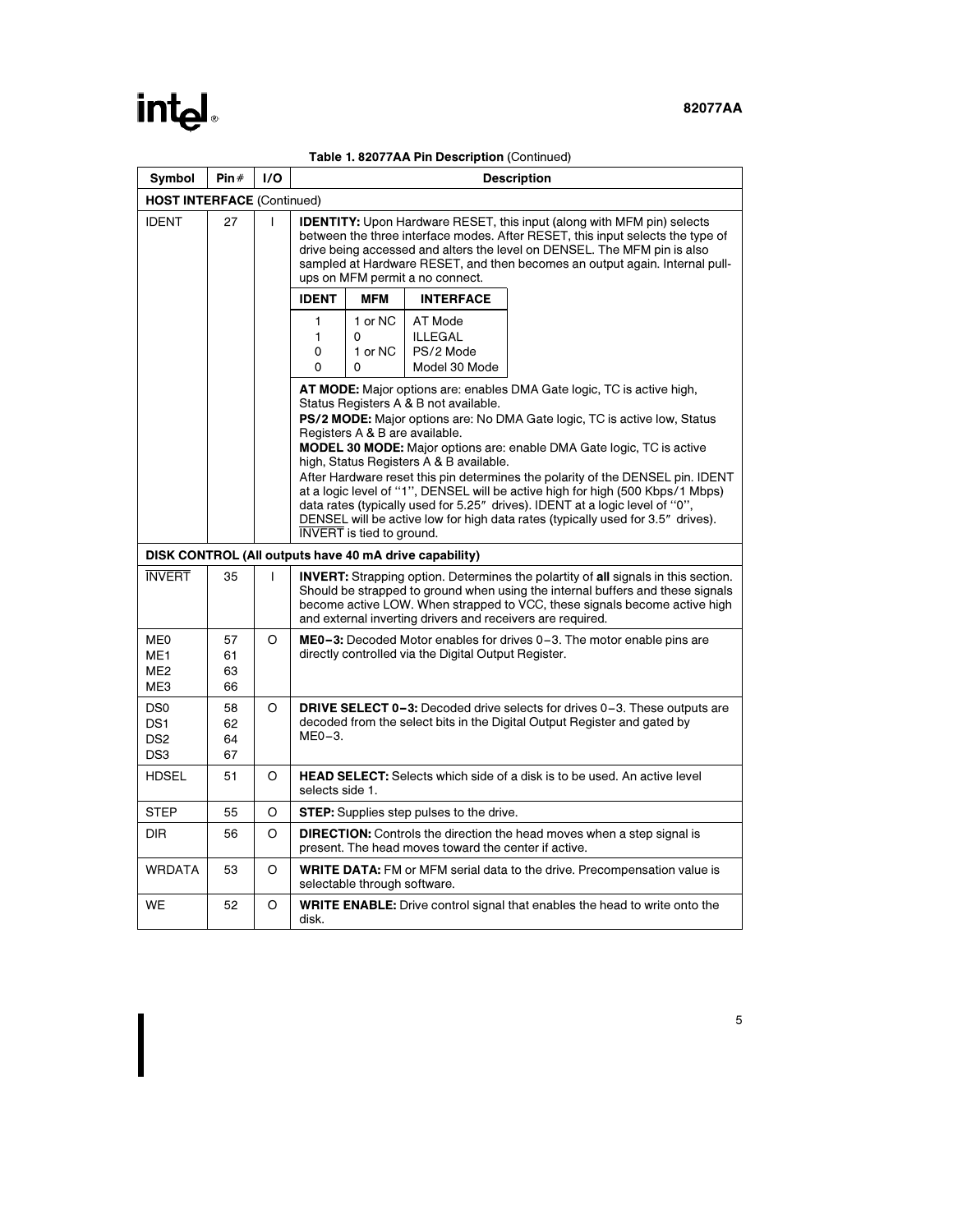

|                      |                                                                    |              | Table 1. 82077AA Pin Description (Continued)                                                                                                                                                                                                                                                                                                                                                                                                                                 |  |  |  |  |  |
|----------------------|--------------------------------------------------------------------|--------------|------------------------------------------------------------------------------------------------------------------------------------------------------------------------------------------------------------------------------------------------------------------------------------------------------------------------------------------------------------------------------------------------------------------------------------------------------------------------------|--|--|--|--|--|
| Symbol               | Pin#                                                               | 1/O          | <b>Description</b>                                                                                                                                                                                                                                                                                                                                                                                                                                                           |  |  |  |  |  |
|                      | DISK CONTROL (All outputs have 40 mA drive capability) (Continued) |              |                                                                                                                                                                                                                                                                                                                                                                                                                                                                              |  |  |  |  |  |
| <b>DENSEL</b>        | 49                                                                 | O            | <b>DENSITY SELECT:</b> Indicates whether a low (250/300 Kbps) or high (500 Kbps/1<br>Mbps) data rate has been selected.                                                                                                                                                                                                                                                                                                                                                      |  |  |  |  |  |
| <b>DSKCHG</b>        | 31                                                                 | I            | <b>DISK CHANGE:</b> This input is reflected in the Digital Input Register.                                                                                                                                                                                                                                                                                                                                                                                                   |  |  |  |  |  |
| DRV <sub>2</sub>     | 30                                                                 | $\mathsf{L}$ | DRIVE2: This indicates whether a second drive is installed and is reflected in<br>Status Register A.                                                                                                                                                                                                                                                                                                                                                                         |  |  |  |  |  |
| TRK0                 | 2                                                                  | T            | <b>TRACK0:</b> Control line that indicates that the head is on track 0.                                                                                                                                                                                                                                                                                                                                                                                                      |  |  |  |  |  |
| <b>WP</b>            | 1                                                                  | I            | <b>WRITE PROTECT:</b> Indicates whether the disk drive is write protected.                                                                                                                                                                                                                                                                                                                                                                                                   |  |  |  |  |  |
| <b>INDX</b>          | 26                                                                 | T            | <b>INDEX:</b> Indicates the beginning of the track.                                                                                                                                                                                                                                                                                                                                                                                                                          |  |  |  |  |  |
| <b>PLL SECTION</b>   |                                                                    |              |                                                                                                                                                                                                                                                                                                                                                                                                                                                                              |  |  |  |  |  |
| <b>RDDATA</b>        | 41                                                                 | T            | <b>READ DATA:</b> Serial data from the disk. INVERT also affects the polarity of this<br>signal.                                                                                                                                                                                                                                                                                                                                                                             |  |  |  |  |  |
| <b>HIFIL</b>         | 38                                                                 | 1/O          | HIGH FILTER: Analog reference signal for internal data separator compensation.<br>This should be filtered by an external capacitor to LOFIL.                                                                                                                                                                                                                                                                                                                                 |  |  |  |  |  |
| <b>LOFIL</b>         | 37                                                                 | 1/O          | <b>LOW FILTER:</b> Low noise ground return for the reference filter capacitor.                                                                                                                                                                                                                                                                                                                                                                                               |  |  |  |  |  |
| <b>MFM</b>           | 48                                                                 | 1/O          | MFM: At Hardware RESET, aids in configuring the 82077AA. Internal pull-up<br>allows a no connect if a "1" is required. After reset this pin becomes an output<br>and indicates the current data encoding/decoding mode (Note: If the pin is held at<br>logic level "0" during hardware RESET it must be pulled to "1" after reset to<br>enable the output. The pin can be released on the falling edge of hardware<br>RESET to enable the output). MFM is active high (MFM). |  |  |  |  |  |
| DRATE0<br>DRATE1     | 28<br>29                                                           | O            | <b>DATARATE0-1:</b> Reflects the contents of bits 0,1 of the Data Rate Register.<br>(Drive capability of $+6.0$ mA @ 0.4V and $-4.0$ mA @ 2.4V)                                                                                                                                                                                                                                                                                                                              |  |  |  |  |  |
| <b>PLL0</b>          | 39                                                                 | $\mathsf{L}$ | PLL0: This input optimizes the data separator, for either floppy disks or tape<br>drives. A "1" (or $V_{CC}$ ) selects the floppy mode, a "0" (or GND) selects tape mode.                                                                                                                                                                                                                                                                                                    |  |  |  |  |  |
| <b>MISCELLANEOUS</b> |                                                                    |              |                                                                                                                                                                                                                                                                                                                                                                                                                                                                              |  |  |  |  |  |
| <b>VCC</b>           | 18<br>40<br>60<br>68                                               |              | Voltage: $+5V$                                                                                                                                                                                                                                                                                                                                                                                                                                                               |  |  |  |  |  |
| <b>GND</b>           | 9<br>12<br>16<br>21<br>36<br>50<br>54<br>59<br>65                  |              | Ground                                                                                                                                                                                                                                                                                                                                                                                                                                                                       |  |  |  |  |  |
| <b>AVCC</b>          | 46                                                                 |              | <b>Analog Supply</b>                                                                                                                                                                                                                                                                                                                                                                                                                                                         |  |  |  |  |  |
| <b>AVSS</b>          | 45                                                                 |              | <b>Analog Ground</b>                                                                                                                                                                                                                                                                                                                                                                                                                                                         |  |  |  |  |  |
| <b>NC</b>            | 42<br>43<br>44<br>47                                               |              | No Connection: These pins MUST be left unconnected.                                                                                                                                                                                                                                                                                                                                                                                                                          |  |  |  |  |  |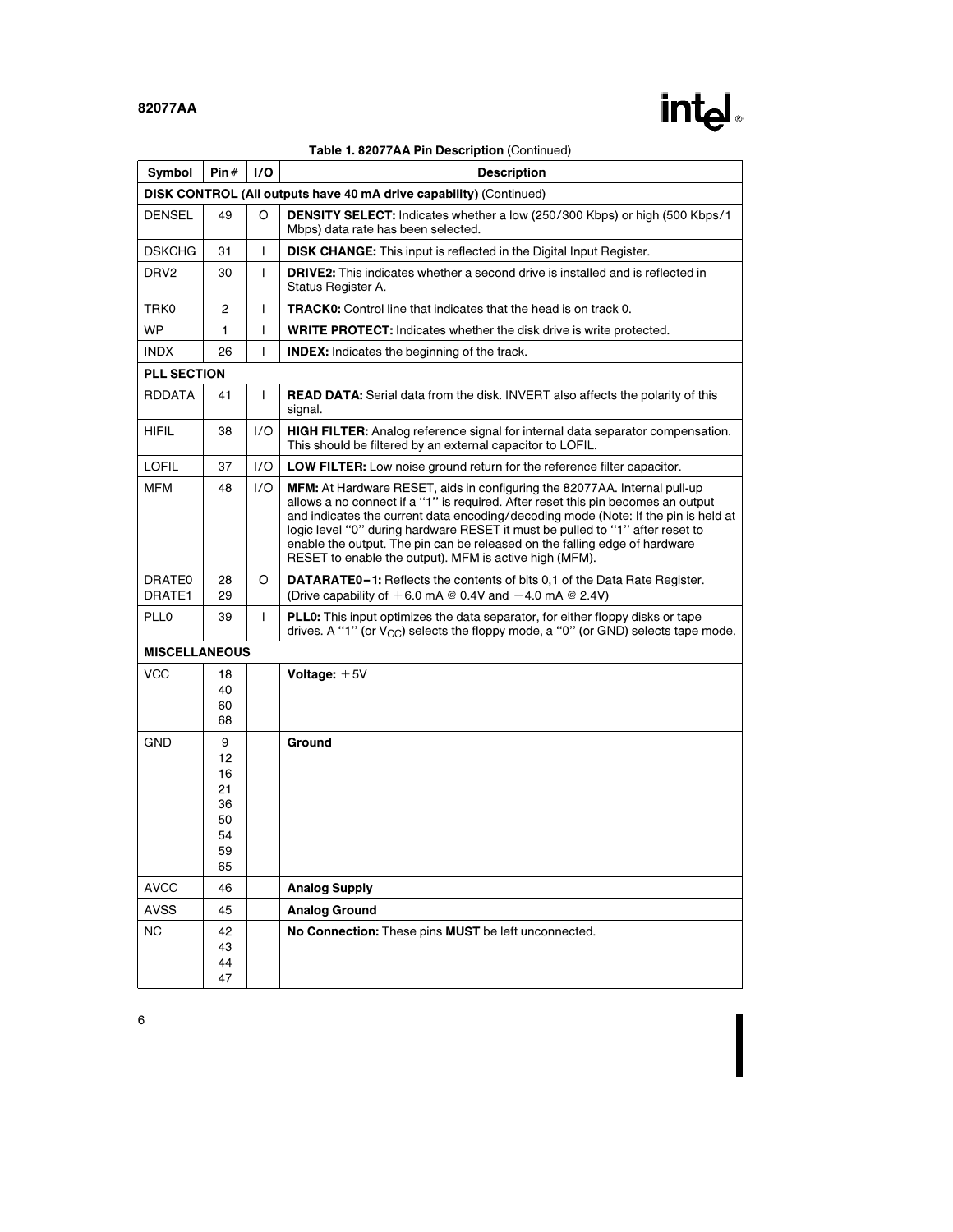# intal

# 1.0 INTRODUCTION

The 82077AA is a true single-chip floppy disk, and tape drive controller for the PC-AT and PS/2. The 82077AA, a 24 MHz crystal, a resistor package and a chip select implement a complete design. All drive control signals are fully decoded and have 40 mA drive buffers with selectable polarity. Signals returned from the drive are sent through on-chip input buffers with hysteresis for noise immunity. The integrated analog data separator needs no external compensation yet allows for a wide motor speed

variation with exceptionally low soft error rates. The microprocessor interface has a 12 mA drive buffer on the data bus plus 100% hardware register compatibility for PC-AT's and PS/2's. The 16-byte FIFO with programmable thresholds is extremely useful in multi-master systems (PS/2, EISA) or systems with a large amount of bus latency.

Upon reset, (Pin 32) the 82077AA defaults to 8272A functionality. New features are either selected via hardware straps or new commands. Figure 1-1 is a block diagram of the 82077AA.



Figure 1-1. 82077AA Block Diagram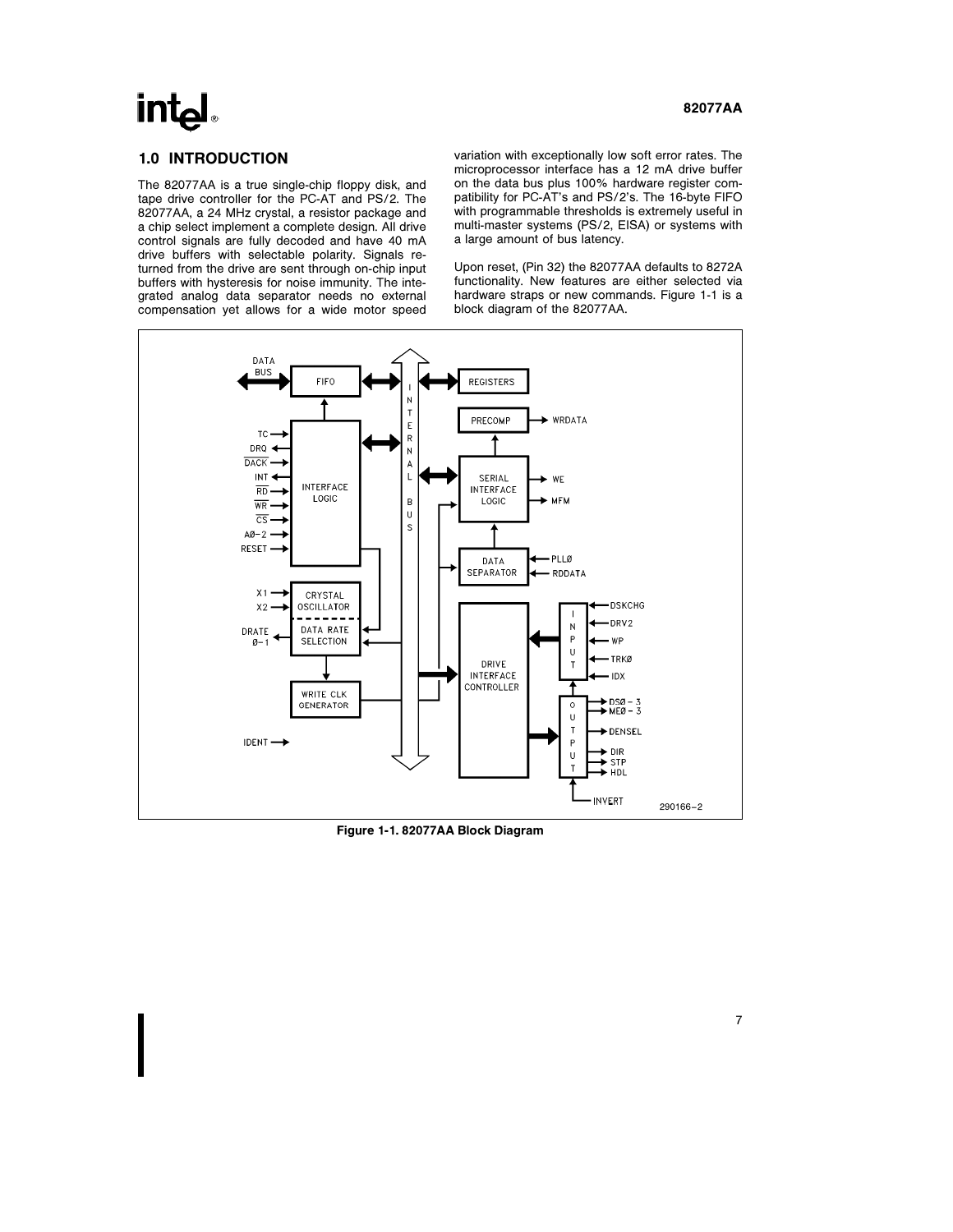

### 1.1 Oscillator



Figure 1-2. Crystal Oscillator Circuit

The 24 MHz clock can be supplied either by a crystal or a MOS level square wave. All internal timings are referenced to this clock or a scaled count which is data rate dependent.

The crystal oscillator must be allowed to run for 10 ms after VCC has reached 4.5V or exiting the POWERDOWN mode to guarantee that it is stable.

#### Crystal Specifications

| Frequency:                              | 24 MHz $+0.1\%$                              |
|-----------------------------------------|----------------------------------------------|
| Mode:                                   | <b>Parallel Resonant</b><br>Fundamental Mode |
| Series Resistance: Less than $40\Omega$ |                                              |

Shunt Capacitance: Less than 5 pF

#### 1.2 Perpendicular Recording Mode

An added capability of the 82077AA is the ability to interface directly to perpendicular recording floppy drives. Perpendicular recording differs from the traditional longitudinal method by orienting the magnetic bits vertically. This scheme packs in more data bits for the same area.

The 82077AA with perpendicular recording drives can read standard 3.5" floppies as well as read and write perpendicular media. Some manufacturers offer drives that can read and write standard and perpendicular media in a perpendicular media drive.

A single command puts the 82077AA into perpendicular mode. All other commands operate as they normally do. The perpendicular mode requires the 1 Mbps data rate of the 82077AA. At this data rate, the FIFO eases the host interface bottleneck due to the speed of data transfer to or from the disk.

## 2.0 MICROPROCESSOR INTERFACE

The interface consists of the standard asynchronous signals: RD, WR, CS, A0 –A2, INT, DMA control and a data bus. The address lines select between configuration registers, the FIFO and control/status registers. This interface can be switched between PC AT, Model 30, or PS/2 normal modes. The PS/2 register sets are a superset of the registers found in a PC-AT.

#### 2.1 Status, Data and Control Registers

The base address range is supplied via the  $\overline{\text{CS}}$  pin. For PC-AT or PS/2 designs this would be 3F0 Hex to 3F7 Hex.

|   | $A2$ $A1$ $A0$ |   |     | Register                             |             |
|---|----------------|---|-----|--------------------------------------|-------------|
| 0 | 0              | 0 | R   | <b>Status Register A</b>             | <b>SRA</b>  |
| 0 | 0              | 1 | R   | <b>Status Register B</b>             | <b>SRB</b>  |
| 0 | 1              | 0 | R/W | Digital Output Register              | <b>DOR</b>  |
| 0 | 1              | 1 |     | R/W Tape Drive Register              | TDR         |
| 1 | 0              | 0 | R   | <b>Main Status Register</b>          | <b>MSR</b>  |
|   | 0              | o | W   | Data Rate Select Register            | <b>DSR</b>  |
| 1 | 0              | 1 | R/W | Data (FIFO)                          | <b>FIFO</b> |
| 1 | 1              | 0 |     | Reserved                             |             |
|   | 1              | 1 | R   | Digital Input Register               | <b>DIR</b>  |
|   |                |   | W   | Configuration Control Register   CCR |             |

#### 2.1.1a STATUS REGISTER A (SRA, PS/2 MODE)

This register is read-only and monitors the state of the interrupt pin and several disk interface pins. This register is part of the register set, and is not accessible in PC-AT mode.

|                | 6* | 4* |                                                                                     | $2*$ |  |
|----------------|----|----|-------------------------------------------------------------------------------------|------|--|
| INT<br>PENDING |    |    | $\overline{DRV2}$   STEP   TRKO   HDSEL   $\overline{INDX}$   $\overline{WP}$   DIR |      |  |

The INT PENDING bit is used by software to monitor the state of the 82077AA INTERRUPT pin. The bits marked with a "\*" reflect the state of drive signals on the cable and are independent of the state of the INVERT pin.

As a read-only register, there is no default value associated with a reset other than some drive bits will change with a reset. The INT PENDING, STEP, HDSEL, and DIR bits will be low after reset.

#### 2.1.1b STATUS REGISTER A (SRA, MODEL 30 MODE)

|                              |     |                    | з                               |  |  |
|------------------------------|-----|--------------------|---------------------------------|--|--|
| <b>INT</b><br><b>PENDING</b> | DRQ | <b>STEP</b><br>F/F | TRKO   HDSEL   INDEX   WP   DIR |  |  |

This register has the following changes in PS/2 Model 30 Mode. Disk interface pins (Bits 0, 1, 2, 3, & 4) are inverted from PS/2 Mode. The DRQ bit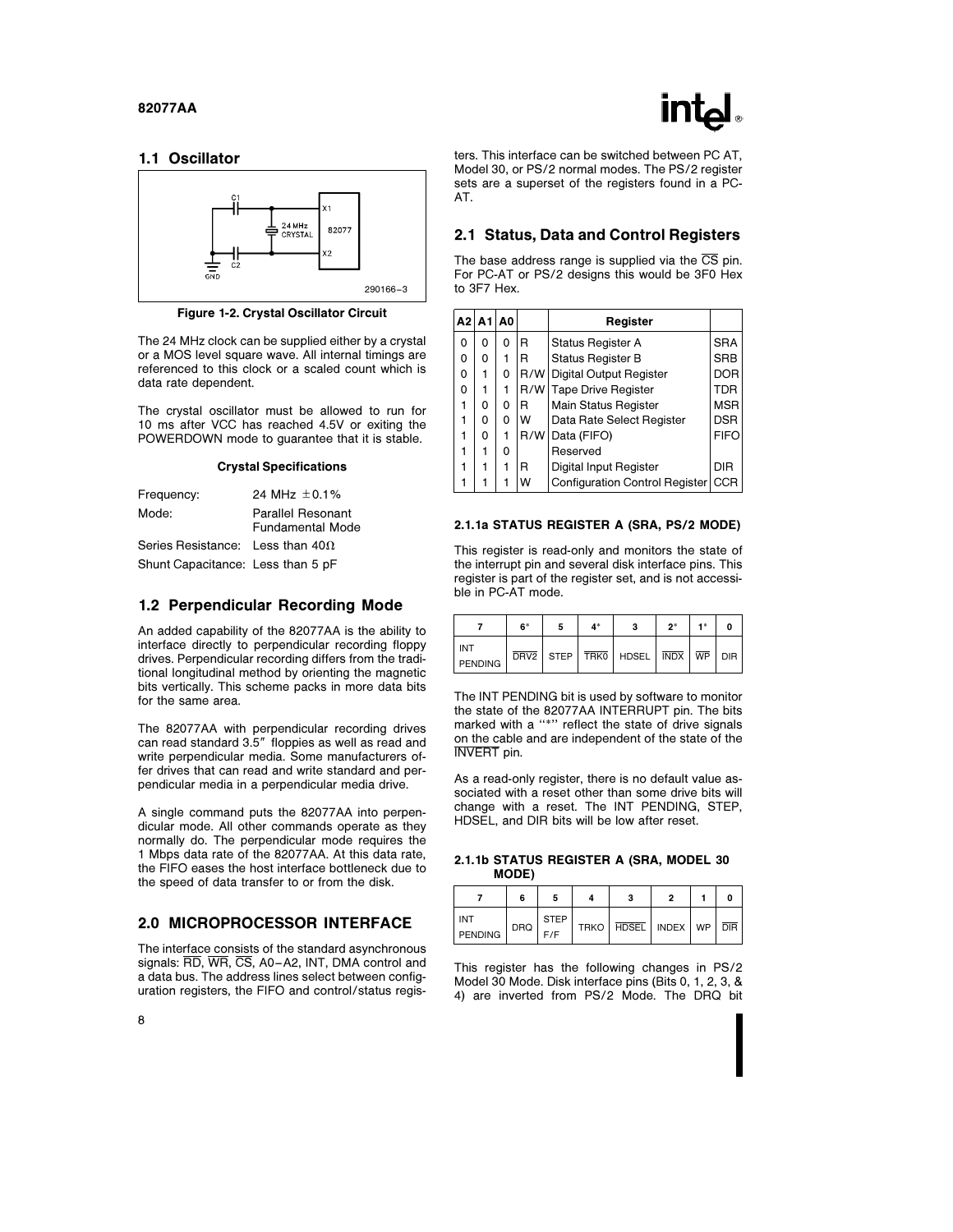monitors the status of the DMA Request pin. The STEP bit is latched with the Step output going active and is cleared with a read to the DIR register, Hardware or Software RESET.

#### 2.1.2a STATUS REGISTER B (SRB, PS/2 MODE)

This register is read-only and monitors the state of several disk interface pins. This register is part of the PS/2 register set, and is not accessible in PC-AT mode.

| 6 |       |                         | $\mathbf{a}^*$ | ,  |                 |                 |
|---|-------|-------------------------|----------------|----|-----------------|-----------------|
|   |       | DRIVE   WRDATA   RDDATA |                | WE | <b>MOT</b>      | <b>MOT</b>      |
|   | SEL 0 | TOGGLE   TOGGLE         |                |    | EN <sub>1</sub> | EN <sub>0</sub> |

As the only drive input, RDDATA TOGGLE's activity is independent of the INVERT pin level and reflects the level as seen on the cable.

The two TOGGLE bits do not read back the state of their respective pins directly. Instead, the pins drive a Flip/Flop which produces a wider and more reliably read pulse. Bits 6 and 7 are undefined and always return a 1.

After any reset, the activity on the TOGGLE pins are cleared. Drive select and Motor bits cleared by the RESET pin and not software resets.

#### 2.1.2b STATUS REGISTER B (SRB, MODEL 30 MODE)

|                        | 6 |     |                               | ິ   |                  | 0                |
|------------------------|---|-----|-------------------------------|-----|------------------|------------------|
| $DRV2$   $DS1$   $DS0$ |   | F/F | WRDATA   RDDATA   WE  <br>F/F | F/F | $\overline{DS3}$ | $\overline{DS2}$ |

This register has the following changes in Model 30 Mode. Bits 0, 1, 5, and 6 return the decoded value of the Drive Select bits in the DOR register. Bits 2, 3, and 4 are set by their respective active going edges and are cleared by reading the DIR register. The WRDATA bit is triggered by raw WRDATA signals and is not gated by WE. Bits 2, 3, and 4 are cleared to a low level by either Hardware or Software RE-SET.

#### 2.1.3 DIGITAL OUTPUT REGISTER (DOR)

The Digital Output Register contains the drive select and motor enable bits, a reset bit and a DMA GATE bit.

|     | 6                           | 5   |         |      | ,     |                  |  |
|-----|-----------------------------|-----|---------|------|-------|------------------|--|
|     | MOT   MOT   MOT   MOT   DMA |     |         |      | RESET | _  DRIVE   DRIVE |  |
| EN3 | FN2                         | EN1 | $ $ ENO | GATE |       | SEL 1   SEL 0    |  |

The MOT ENx bits directly control their respective motor enable pins (ME0 $-3$ ). A one means the pin is active, the INVERT pin determines the active level. The DRIVE SELx bits are decoded to provide four drive select lines and only one may be active at a time. A one is active and the INVERT pin determines the level on the cable. Standard programming practice is to set both MOT ENx and DRIVE SELx bits at the same time.

Table 2-1 lists a set of DOR values to activate the drive select and motor enable for each drive.

Table 2-1. Drive Activation Values

| <b>Drive</b> | <b>DOR Value</b> |
|--------------|------------------|
| n            | 1CH              |
|              | 2DH              |
| 2            | 4EH              |
| з            | 8FH              |

The DMAGATE bit is enabled only in PC-AT and Model 30 Modes. If DMAGATE is set low, the INT and DRQ outputs are tristated and the DACK and TC inputs are disabled. DMAGATE set high will enable INT, DRQ, TC, and DACK to the system. In PS/ 2 Mode DMAGATE has no effect upon INT, DRQ, TC or DACK pins and they are always active.

This RESET bit clears the basic core of the 82077AA and the FIFO circuits when the LOCK bit is set to "0" (see section 5.3.2 for LOCK bit definition). Once set, it remains set until the user clears this bit. This bit is set by a chip reset and the 82077AA is held in a reset state until the user clears this bit. The RESET bit has no effect upon this register.

#### 2.1.4 TAPE DRIVE REGISTER (TDR)

This register allows the user to assign tape support to a particular drive during initialization. Any future references to that drive number automatically invokes tape support. This register is cleared by Hardware reset, Software resets have no effect.

|   | 6 | э | 3 | c |                          |                     |
|---|---|---|---|---|--------------------------|---------------------|
| - |   |   | - |   | Tape<br>SEL <sub>1</sub> | Tape<br><b>SEL0</b> |

Bits 2 thru 7 are not writable and remain tristated if read. The Tape Select bits are Hardware RESET to 0's, making Drive 0 not available for tape support. Drive 0 is ''reserved'' for the floppy boot drive.

| Tape SEL1 Tape SEL0 | <b>DRIVE SELECTED</b> |
|---------------------|-----------------------|
|                     | None                  |
|                     |                       |
|                     |                       |
|                     |                       |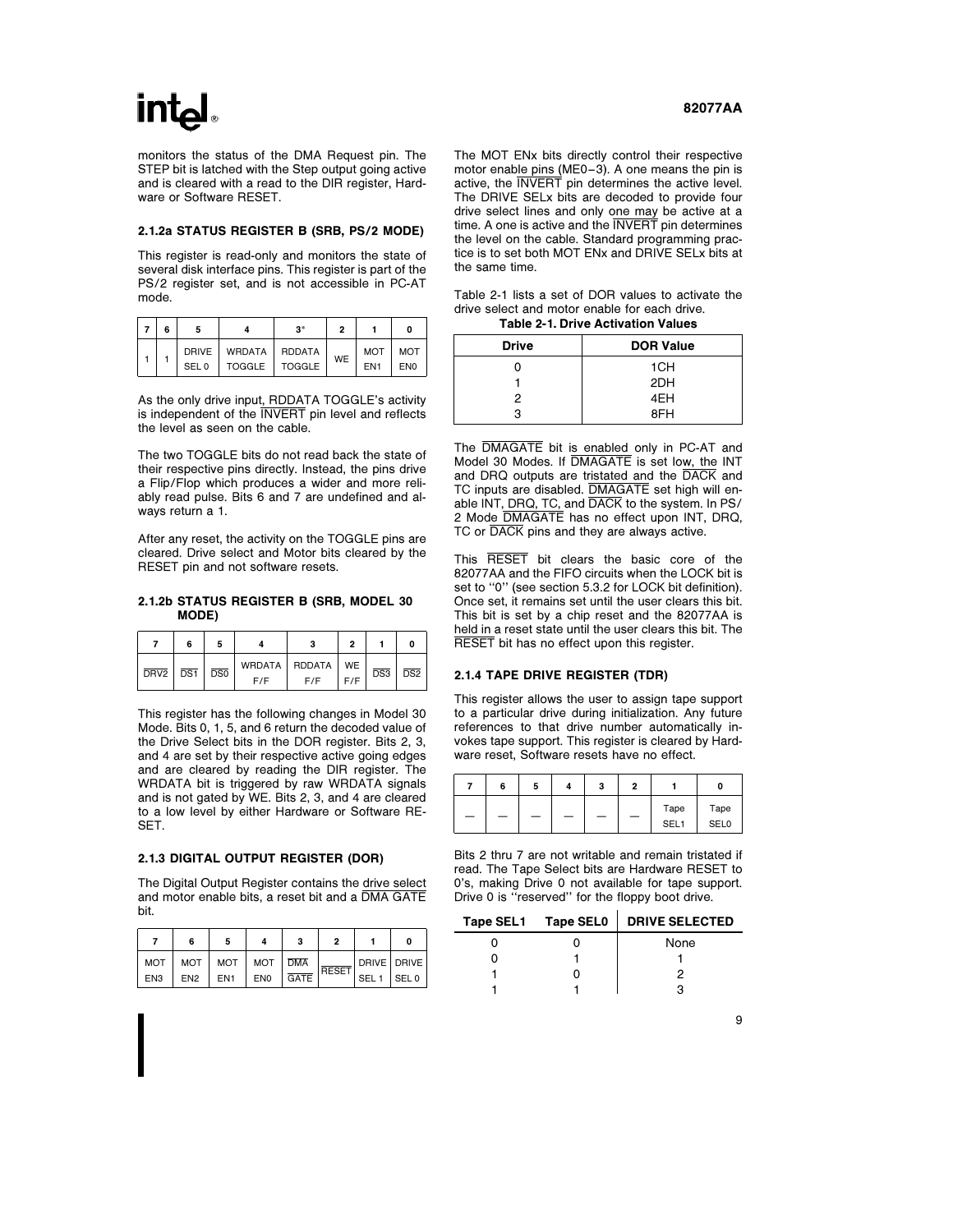

The tuning of the PLL for tape characteristics can also be done in hardware. If a 0 (GND) is applied to pin 39 (PLL0) the PLL is optimized for tape drives, a 1 ( $V_{CC}$ ) optimizes the PLL for floppies. This hardware selection mechanism overrides the software selection scheme. A typical hardware application would route the Drive Select pin used for tape drive support to pin 39 (PLL0).

#### 2.1.5 DATARATE SELECT REGISTER (DSR)

This register is included for compatibility with the 82072 floppy controller and is write-only. Changing the data rate changes the timings of the drive control signals. To ensure that drive timings are not violated when changing data rates, choose a drive timing such that the fastest data rate will not violate the timing.

|                           | 6            | 5 |           | 3                                   |   |                                 | ŋ                |
|---------------------------|--------------|---|-----------|-------------------------------------|---|---------------------------------|------------------|
| ls/w<br><b>RESET DOWN</b> | <b>POWER</b> | 0 | PRE-<br>2 | $ $ PRE- $ $ PRE-<br>COMP COMP COMP | O | DRATE DRATE<br>SEL <sub>1</sub> | SEL <sub>0</sub> |

This register is the same as used in the 82072 except that the internal/external PLL select bit is removed. It is recommended that bit 5 be written with a 0 for compatibility.

S/W RESET behaves the same as DOR RESET except that this reset is self clearing.

POWER DOWN deactivates the internal clocks and shuts off the oscillator. Disk control pins are put in an inactive state. All input signals must be held in a valid state (D.C. level 1 or 0). POWER DOWN is exited by activating one of the reset functions.

PRECOMP 0-2 adjusts the WRDATA output to the disk to compensate for magnetic media phenomena known as bit shifting. The data patterns that are susceptible to bit shifting are well understood and the 82077AA compensates the data pattern as it is written to the disk. The amount of precompensation is dependent upon the drive and media but in most cases the default value is acceptable.

The 82077AA starts precompensating the data pattern starting on Track 0. The CONFIGURE command can change the track that precompensating starts on. Table 2-2 lists the precompensation values that can be selected and Table 2-3 lists the default precompensation values. The default value is selected if the three bits are zeros.

DRATE 0-1 select one of the four data rates as listed in Table 2-4. The default value is 250 Kbps upon a chip (''Hardware'') reset. Other (''Software'') Resets do not affect the DRATE or PRECOMP bits.

#### Table 2-2. Precompensation Delays

| <b>PRECOMP</b><br>432 | <b>Precompensation Delay</b> |
|-----------------------|------------------------------|
| 111                   | 0.00 ns-DISABLED             |
| 001                   | 41.67 ns                     |
| 010                   | 83.34 ns                     |
| 011                   | 125.00 ns                    |
| 100                   | 166.67 ns                    |
| 101                   | 208.33 ns                    |
| 110                   | 250.00 ns                    |
| റററ                   | DEFAULT                      |

#### Table 2-3. Default Precompensation Delays

| Data Rate | <b>Precompensation Delays</b> |
|-----------|-------------------------------|
| 1 Mbps    | 41.67 ns                      |
| 500 Kbps  | $125$ ns                      |
| 300 Kbps  | $125$ ns                      |
| 250 Kbps  | $125$ ns                      |

#### Table 2-4. Data Rates

| <b>DRATESEL</b> | <b>DATA RATE</b> |
|-----------------|------------------|
|                 | MFM              |
|                 | 1 Mbps           |
|                 | 500 Kbps         |
|                 | 300 Kbps         |
|                 | 250 Kbps         |

#### 2.1.6 MAIN STATUS REGISTER (MSR)

The Main Status Register is a read-only register and is used for controlling command input and result output for all commands.

|            | 6          | 5 | 3                                         | 2 | ŋ |
|------------|------------|---|-------------------------------------------|---|---|
| <b>RQM</b> | <b>DIO</b> |   | NON   CMD   DRV 3   DRV 2   DRV 1   DRV 0 |   |   |
|            |            |   | DMA BSY BUSY BUSY BUSY BUSY               |   |   |

RQM-Indicates that the host can transfer data if set to a 1. No access is permitted if set to a 0.

DIO-Indicates the direction of a data transfer once RQM is set. A 1 indicates a read and a 0 indicates a write is required.

NON-DMA-This mode is selected in the SPECIFY command and will be set to a 1 during the execution phase of a command. This is for polled data transfers and helps differentiate between the data transfer phase and the reading of result bytes.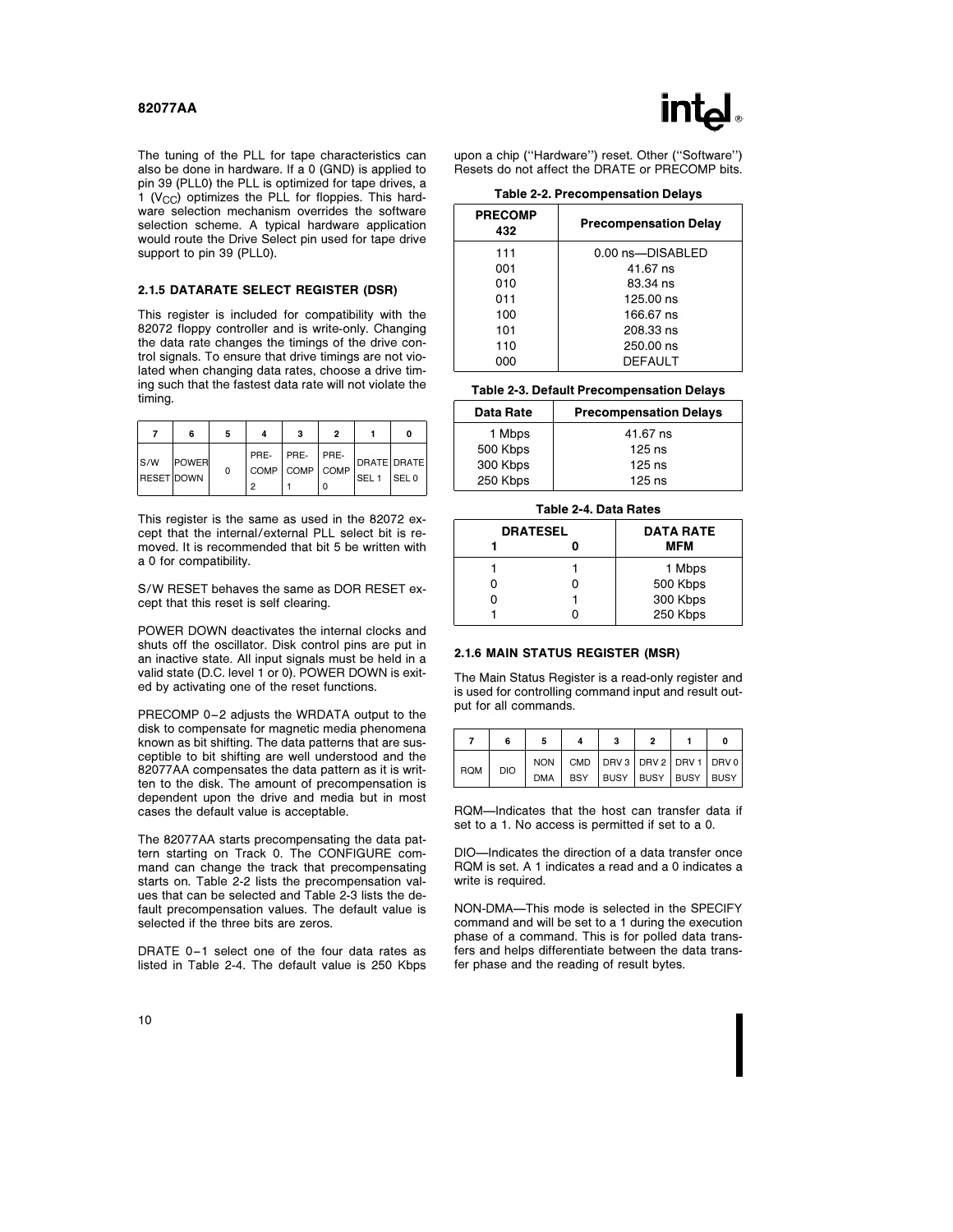COMMAND BUSY-This bit is set to a one when a command is in progress. This bit will go active after the command byte has been accepted and goes inactive at the end of the results phase. If there is no result phase (SEEK, RECALIBRATE commands), this bit is returned to a 0 after the last command byte.

DRV x BUSY-These bits are set to ones when a drive is in the seek portion of a command, including seeks, and recalibrates.

#### 2.1.7 FIFO (DATA)

All command parameter information and disk data transfers go through the FIFO. The FIFO is 16 bytes in size and has programmable threshold values. Data transfers are governed by the RQM and DIO bits in the Main Status Register.

The FIFO defaults to an 8272A compatible mode after a ''Hardware'' reset (Reset via pin 32). ''Software'' Resets (Reset via DOR or DSR register) can also place the 82077AA into 8272A compatible mode if the LOCK bit is set to ''0'' (See section 5.3.2 for the definition of the LOCK bit). This maintains PC-AT hardware compatibility. The default values can be changed through the CONFIGURE command (enable full FIFO operation with threshold control). The advantage of the FIFO is that it allows the system a larger DMA latency without causing a disk error. Table 2.5 gives several examples of the delays with a FIFO. The data is based upon the following formula:

Threshold  $\#\times\left|\frac{1}{\mathsf{DATA}\,\mathsf{RATE}}\times8\right|-1.5~\mu\mathrm{s}=\mathsf{DELAY}$ 

Table 2-5. FIFO Service Delay

| <b>FIFO Threshold</b><br><b>Examples</b> | <b>Maximum Delay to Servicing</b><br>at 1 Mbps Data Rate |
|------------------------------------------|----------------------------------------------------------|
| 1 byte                                   | $1 \times 8 \,\mu s - 1.5 \,\mu s = 6.5 \,\mu s$         |
| 2 bytes                                  | $2 \times 8 \,\mu s - 1.5 \,\mu s = 14.5 \,\mu s$        |
| 8 bytes                                  | $8 \times 8 \,\mu s - 1.5 \,\mu s = 62.5 \,\mu s$        |
| 15 bytes                                 | $15 \times 8 \,\mu s - 1.5 \,\mu s = 118.5 \,\mu s$      |

| <b>FIFO Threshold</b><br><b>Examples</b> | <b>Maximum Delay to Servicing</b><br>at 500 Kbps Data Rate |
|------------------------------------------|------------------------------------------------------------|
| 1 byte                                   | $1 \times 16 \,\mu s - 1.5 \,\mu s = 14.5 \,\mu s$         |
| 2 bytes                                  | $2 \times 16 \,\mu s - 1.5 \,\mu s = 30.5 \,\mu s$         |
| 8 bytes                                  | $8 \times 16 \,\mu s - 1.5 \,\mu s = 126.5 \,\mu s$        |
| 15 bytes                                 | $15 \times 16 \,\mu s - 1.5 \,\mu s = 238.5 \,\mu s$       |

At the start of a command, the FIFO action is always disabled and command parameters must be sent based upon the RQM and DIO bit settings. As the 82077AA enters the command execution phase, it clears the FIFO of any data to ensure that invalid data is not transferred.

An overrun or underrun will terminate the current command and the transfer of data. Disk writes will complete the current sector by generating a 00 pattern and valid CRC.

#### 2.1.8a DIGITAL INPUT REGISTER (DIR, PC-AT MODE)

This register is read only in all modes. In PC-AT mode only bit 7 is driven, all other bits remain tristated.

|            | 6 | 5 |   | з | o |   |  |
|------------|---|---|---|---|---|---|--|
| <b>DSK</b> | - | - | - |   | _ | - |  |
| CHG        |   |   |   |   |   |   |  |

DSKCHG monitors the pin of the same name and reflects the opposite value seen on the disk cable, regardless of the value of INVERT.

#### 2.1.8b DIGITAL INPUT REGISTER (DIR, PS/2 MODE)

|                          | 6 |  | o                                        |             |             |
|--------------------------|---|--|------------------------------------------|-------------|-------------|
| <b>DSK</b><br><b>CHG</b> |   |  | DRATE   DRATE   HIGH<br>SEL <sub>1</sub> | <b>SEL0</b> | <b>DENS</b> |

The following is changed in PS/2 Mode: Bits 6, 5, 4, and 3 return a value of ''1'', and the DRATE SEL1-0 return the value of the current data rate selected (see Table 2-4 for values).

HIGH DENS is low whenever the 500 Kbps or 1 Mbps data rates are selected. This bit is independent of the effects of the IDENT and INVERT pins.

Table 2-6 shows the state of the DENSEL pin when INVERT is low.

Table 2-6. DENSEL Encoding

| Data Rate | <b>IDENT*</b> | <b>DENSEL</b> |  |  |
|-----------|---------------|---------------|--|--|
| 1 Mbps    | n             |               |  |  |
|           |               |               |  |  |
| 500 Kbps  | n             | n             |  |  |
|           |               |               |  |  |
| 300 Kbps  | n             |               |  |  |
|           |               | n             |  |  |
| 250 Kbps  | n             |               |  |  |
|           |               |               |  |  |
|           |               |               |  |  |

\*After (''Hardware'') Chip Reset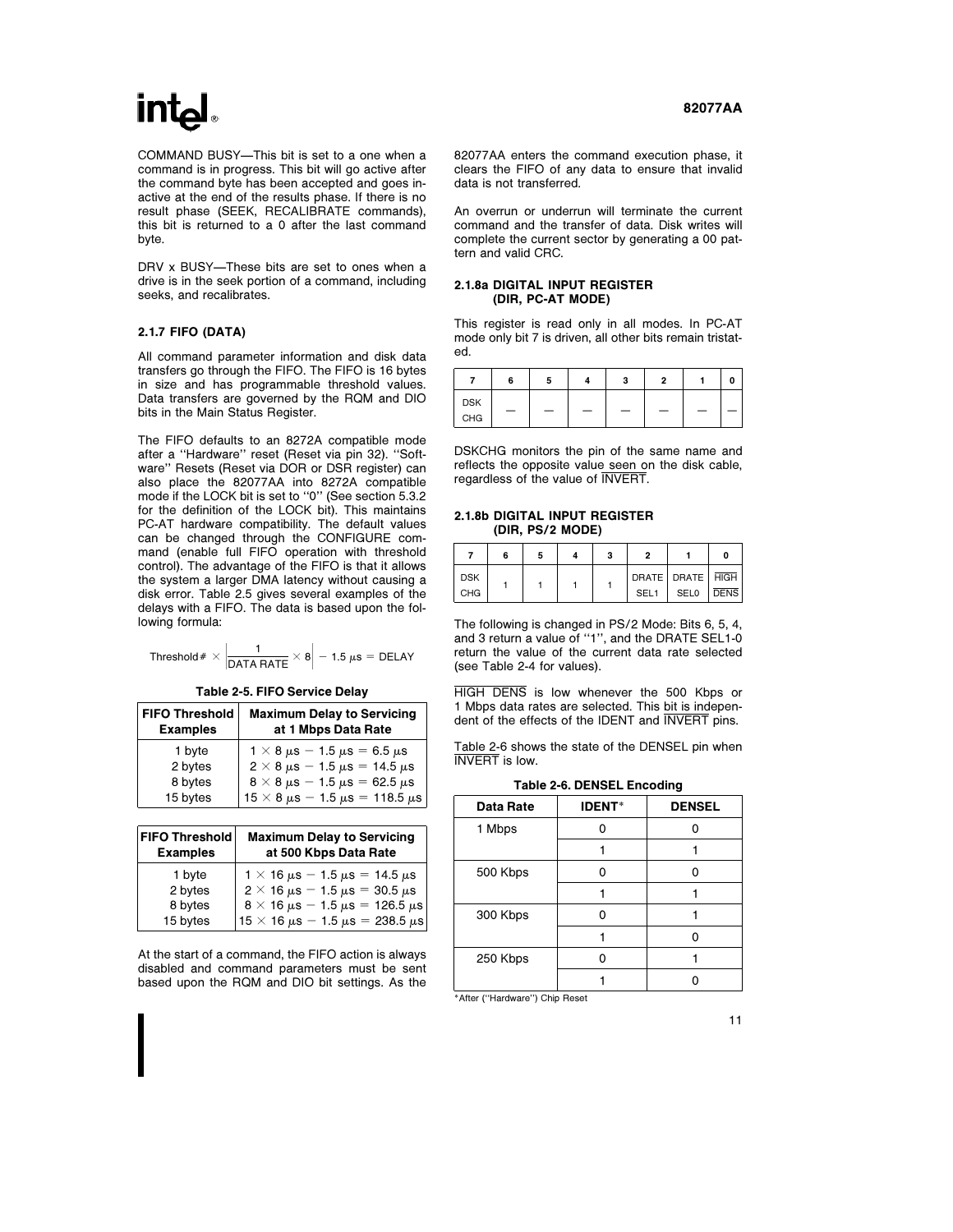

This pin is set high after a pin RESET and is unaffected by DOR and DSR resets.

#### 2.1.8c DIGITAL INPUT REGISTER (DIR, MODEL 30 MODE)

|            | 6 | э |   |            |        |                  | n           |
|------------|---|---|---|------------|--------|------------------|-------------|
| <b>DSK</b> |   |   |   | <b>DMA</b> |        |                  | DRATE DRATE |
| <b>CHG</b> |   |   | 0 | GATE       | NOPREC | SEL <sub>1</sub> | SFL0        |

The following is changed in Model 30 Mode: Bits 6, 5, and 4 return a value of ''0'', and Bit 7 (DSKCHG) is inverted in Model 30 Mode.

Bit 3 reflects the value of DMAGATE bit set in the DOR register.

Bit 2 reflects the value of NOPREC bit set in the CCR register.

#### 2.1.9a CONFIGURATION CONTROL REGISTER (CCR, PC AT and PS/2 MODES)

This register sets the datarate and is write only. In the PC-AT it is named the DSR.

|  | n | ຸ | c |                            |             |
|--|---|---|---|----------------------------|-------------|
|  |   | ۰ |   | DRATE DRATE<br><b>SEL1</b> | <b>SELO</b> |

Refer to the table in the Data Rate Select Register for values. Unused bits should be set to 0.

#### 2.1.9b CONFIGURATION CONTROL REGISTER (CCR, MODEL 30 MODE)

|  |  | 3 |             |             |
|--|--|---|-------------|-------------|
|  |  |   |             | DRATE DRATE |
|  |  |   | NOPREC SEL1 | <b>SELO</b> |

NOPREC has no function, and is reset to ''0'' with a Hardware RESET only.

### 2.2 RESET

There are three sources of reset on the 82077AA; the RESET pin, a reset generated via a bit in the DOR and a reset generated via a bit in the DSR. All resets take the 82077AA out of the power down state.

On entering the reset state, all operations are terminated and the 82077AA enters an idle state. Activating reset while a disk write activity is in progress will corrupt the data and CRC.

On exiting the reset state, various internal registers are cleared, and the 82077AA waits for a new command. Drive polling will start unless disabled by a new CONFIGURE command.

#### 2.2.1 RESET PIN (''HARDWARE'') RESET

The RESET pin is a global reset and clears all registers except those programmed by the SPECIFY command. The DOR Reset bit is enabled and must be cleared by the host to exit the reset state.

#### 2.2.2 DOR RESET vs DSR RESET (''SOFTWARE'' RESET)

These two resets are functionally the same. The DSR Reset is included to maintain 82072 compatibility. Both will reset the 8272 core which affects drive status information. The FIFO circuits will also be reset if the LOCK bit is a "0" (See section 5.3.2 for the definition of the LOCK bit). The DSR Reset clears itself automatically while the DOR Reset requires the host to manually clear it. DOR Reset has precedence over the DSR Reset. The DOR Reset is set automatically upon a pin RESET. The user must manually clear this reset bit in the DOR to exit the reset state.

### 2.3 DMA Transfers

DMA transfers are enabled with the SPECIFY command and are initiated by the 82077AA by activating the DRQ pin during a data transfer command. The FIFO is enabled directly by asserting DACK and addresses need not be valid.  $\overline{\text{CS}}$  can be held inactive during DMA transfers.

#### 3.0 DRIVE INTERFACE

The 82077AA has integrated all of the logic needed to interface to a floppy disk or tape drives which use floppy interface. All drive outputs have 40 mA drive capability and all inputs use a receive buffer with hysteresis. The internal analog data separator requires no external components, yet allows for an extremely wide capture range with high levels of readdata jitter, and ISV. The designer needs only to run the 82077AA disk drive signals to the disk or tape drive connector.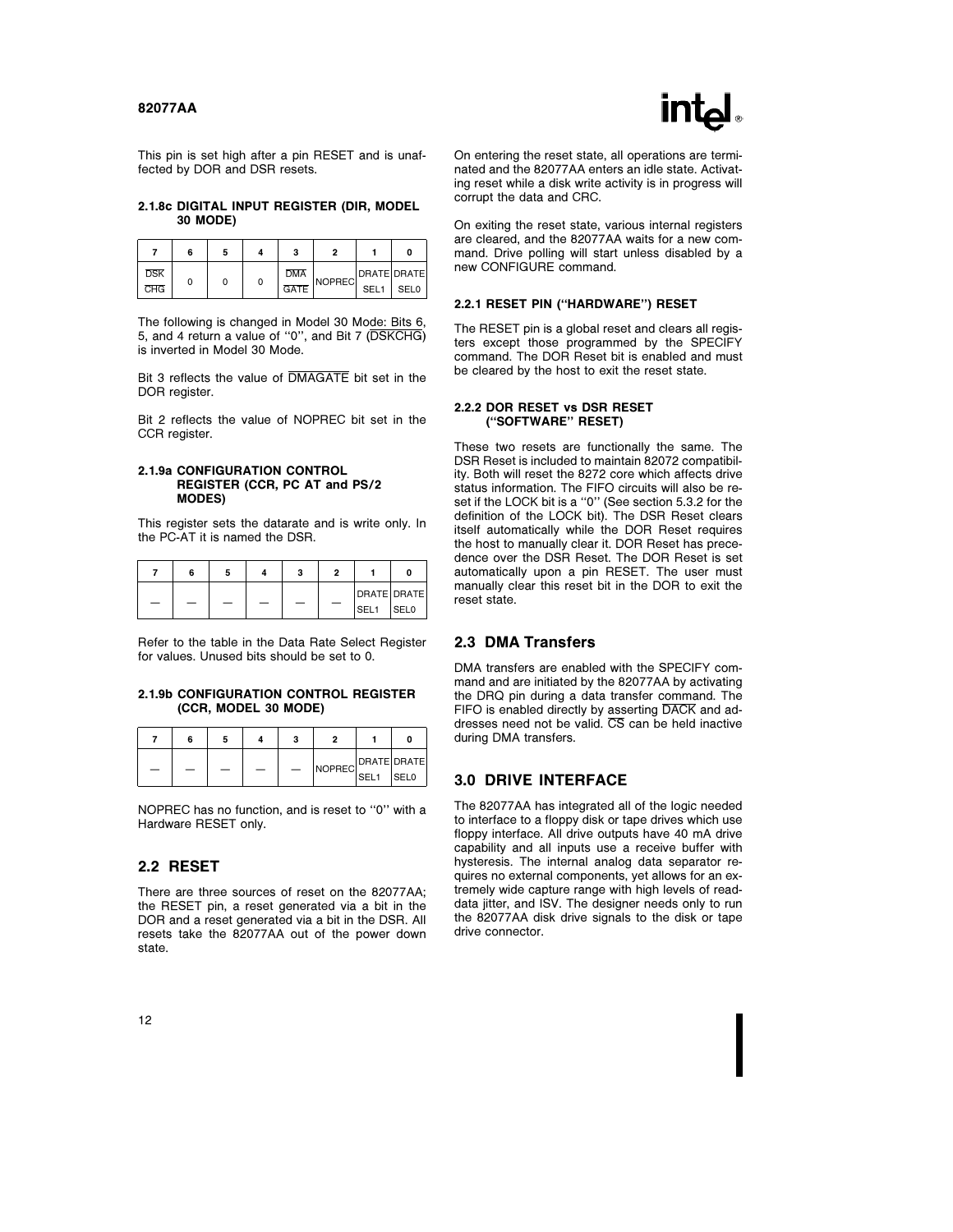# **Intal**

The **INVERT** pin selects between using the internal buffers on the 82077AA or user supplied inverting buffers.  $\overline{\text{INVERT}}$  pulled to  $\text{V}_{\text{CC}}$  disables the internal buffers; pulled to ground will enable them. There is no need to use external buffers with the 82077AA in typical PC applications.

The polarity of the DENSEL pin is controlled through the IDENT pin, after hardware reset. For 5.25" drives a high on DENSEL tells the drive that either the 500 Kbps or 1 Mbps data rate is selected. For some 3.5" drives the polarity of DENSEL changes to a low for high data rates. See Table 2-6 DENSEL **Encoding for IDENT** pin settings.

Additionally, the two types of drives have different electrical interfaces. Generally, the 5.25" drive uses open collector drivers and the 3.5" drives (as used on PS/2) use totem-pole drivers. The output buffers on the 82077AA do not change between open collector or totem-pole, they are always totem-pole. For design information on interfacing 5.25" and 3.5" drives to a single 82077AA, refer to Section 9.

### 3.2 Data Separator

The function of the data separator is to lock onto the incoming serial read data. When lock is achieved the serial front end logic of the chip is provided with a clock which is synchronized to the read data. The synchronized clock, called Data Window, is used to internally sample the serial data. One state of Data Window is used to sample the data portion of the bit cell, and the alternate state samples the clock portion. Serial to parallel conversion logic separates the read data into clock and data bytes.

To support reliable disk/tape reads the data separator must track fluctuations in the read data frequency. Frequency errors primarily arise from two sources: motor rotation speed variation and instantaneous speed variation (ISV). A second condition, and one that opposes the ability to track frequency shifts is the response to bit jitter.

The internal data separator consists of two analog phase lock loops (PLLs) as shown in Figure 3-1. The two PLLs are referred to as the reference PLL and the data PLL. The reference PLL (the master PLL) is used to bias the data PLL (the slave PLL). The reference PLL adjusts the data PLL's operating point as a function of process, junction temperature and supply voltage. Using this architecture it was possible to eliminate the need for external trim components.



Figure 3-1. Data Separator Block Diagram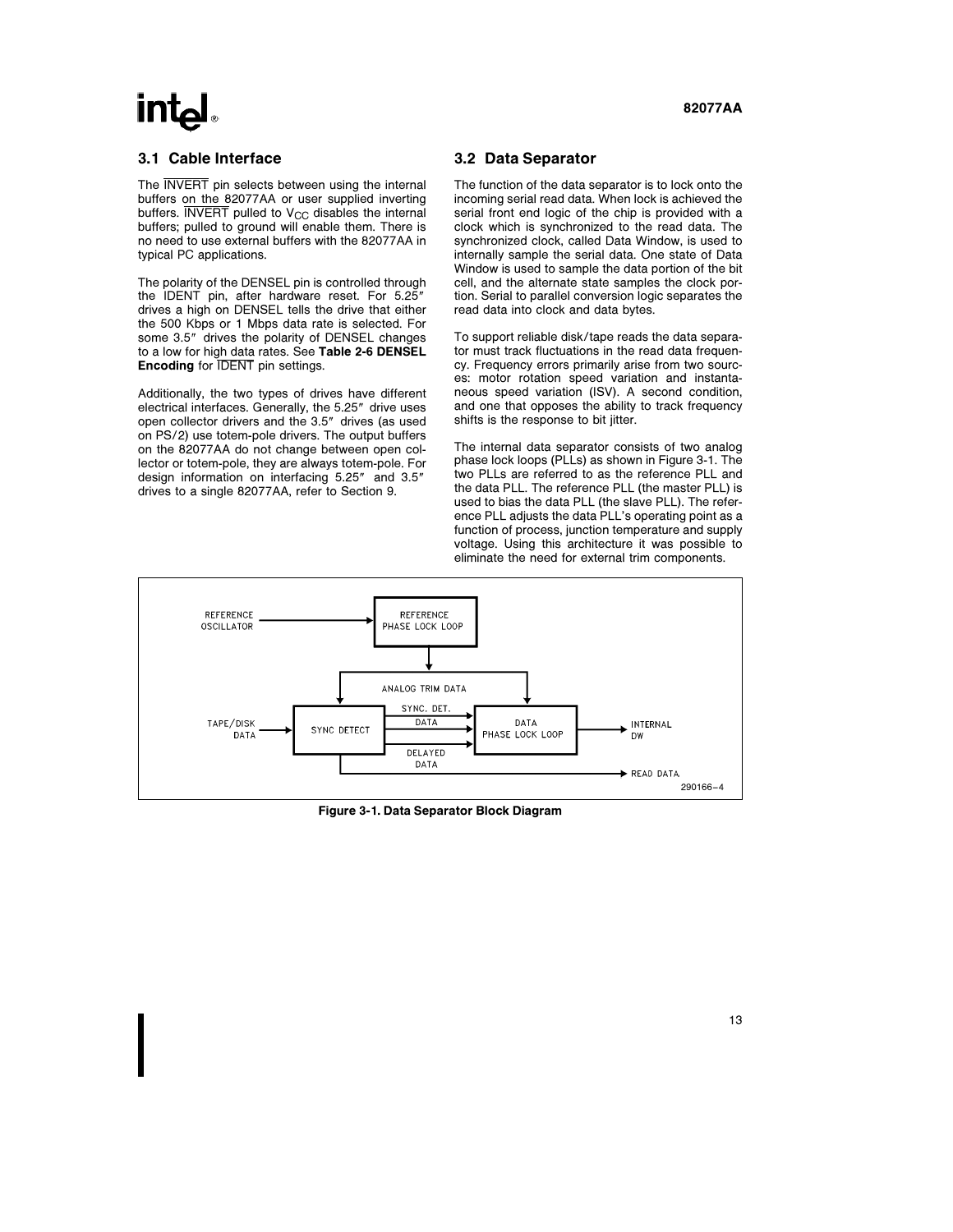

#### PHASE LOCK LOOP OVERVIEW



Figure 3-2. Data PLL

Figure 3-2 shows the data PLL. The reference PLL has control over the loop gain by its influence on the charge pump and the VCO. In addition the reference PLL controls the loop filter time constant. As a result the closed loop transfer function of the data PLL is controlled, and immune to the first order, to environmental factors and process variation.

Systems with analog PLLs are often very sensitive to noise. In the design of this data separator many steps were taken to avoid noise sensitivity problems. The analog section of the chip has a separate VSS pin (AVSS) which should be connected externally to a noise free ground. This provides a clean basis for VSS referenced signals. In addition many analog circuit features were employed to make the overall system as insensitive to noise as possible.

#### 3.2.1 JITTER TOLERANCE

The jitter immunity of the system is dominated by the data PLL's response to phase impulses. This is measured as a percentage of the theoretical data window by dividing the maximum readable bit shift by a  $\frac{1}{4}$  bitcell distance. For instance, if the maximum allowable bit shift is 300 ns for a 500 Kbps data stream, the jitter tolerance is 60%. The graph in Figures 12-1 thru 12-4 and 13-1 thru 13-4 of the Data Separator Characteristics sections illustrate the jitter tolerance of the 82077AA across each frequency range.

#### 3.2.2 LOCKTIME (tLOCK)

The lock, or settling time of the data PLL is designed to be 64 bit times. This corresponds to 8 sync bytes in the MFM mode. This value assumes that the sync field jitter is 5% the bit cell or less. This level of jitter should be easily achieved for a constant bit pattern, since intersymbol interference should be equal, thus nearly eliminating random bit shifting.

#### 3.2.3 CAPTURE RANGE

Capture Range is the maximum frequency range over which the data separator will acquire phase lock with the incoming RDDATA signal. In a floppy disk environment, this frequency variation is composed of two components: drive motor speed error and ISV. Frequency is a factor which may determine the maximum level of the ISV (Instantaneous Speed Variation) component. In general, as frequency increases the allowed magnitude of the ISV component will decrease. When determining the capture range requirements, the designer should take the maximum amount of frequency error for the disk drive and double it to account for media switching between drives.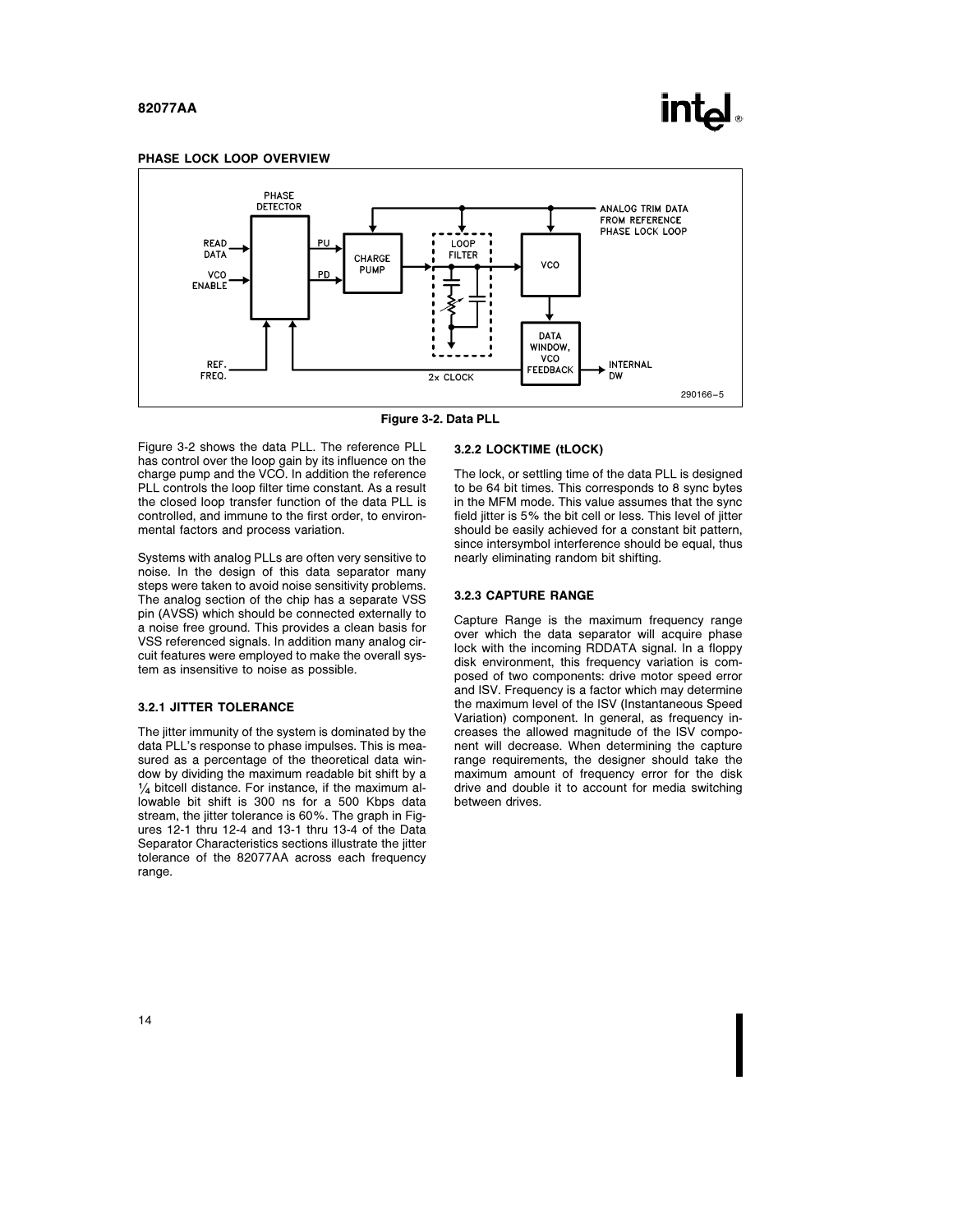# **intel**



Figure 3-3. Precompensation Block Diagram

#### 3.2.4 REFERENCE FILTER

To provide a clean bias voltage for the internal data separator, two pins have been provided to filter this signal. It is recommended to place a 0.0047 uF capacitor between HIFIL and LOFIL to filter the reference signal. A smaller capacitance will reduce the effectiveness of the filter and could result in a lower jitter tolerance. Conversely, a larger capacitance has the potential to further improve jitter tolerance, but will result in an increased settling time after a change in data rate. For instance, a filter capacitor of 0.005 uF will yield a settling time of approximately 500 microseconds. Since HIFIL generates a relatively low current signal (approximately 10 uA), care also needs to be taken to avoid external leakage on this pin. The quality of the capacitor, solder flux, grease, and dirt can all impact the amount of leakage on the board.

#### 3.3 Write Precompensation

The write precompensation logic is used to minimize bit shifts in the RDDATA stream from the disk drive. The shifting of bits is a known phenomena of magnetic media and is dependent upon the disk media AND the floppy drive.

The 82077AA monitors the bit stream that is being sent to the drive. The data patterns that require precompensation are well known. Depending upon the pattern, the bit is shifted either early or late (or not at all) relative to the surrounding bits. Figure 3-3 is a block diagram of the internal circuit.

The top block is a 13-bit shift register with the no delay tap being in the center. This allows 6 levels of early and late shifting with respect to nominal. The shift register is clocked at the main clock rate (24 MHz). The output is fed into 2 multiplexors-one for early and one for late. A final stage of multiplexors combines the early, late and normal data stream back into one which is the WRDATA output.

#### 4.0 CONTROLLER PHASES

For simplicity, command handling in the 82077AA can be divided into three phases: Command, Execution and Result. Each phase is described in the following secions.

#### 4.1 Command Phase

After a reset, the 82077AA enters the command phase and is ready to accept a command from the host. For each of the commands, a defined set of command code bytes and parameter bytes has to be written to the 82077AA before the command phase is complete (Please refer to Section 5.0 for the command descriptions). These bytes of data must be transferred in the order prescribed.

Before writing to the 82077AA, the host must examine the RQM and DIO bits of the Main Status Register. RQM, DIO must be equal to ''1'' and ''0'' respectively before command bytes may be written. RQM is set false by the 82077AA after each write cycle until the received byte is processed. The 82077AA asserts RQM again to request each parameter byte of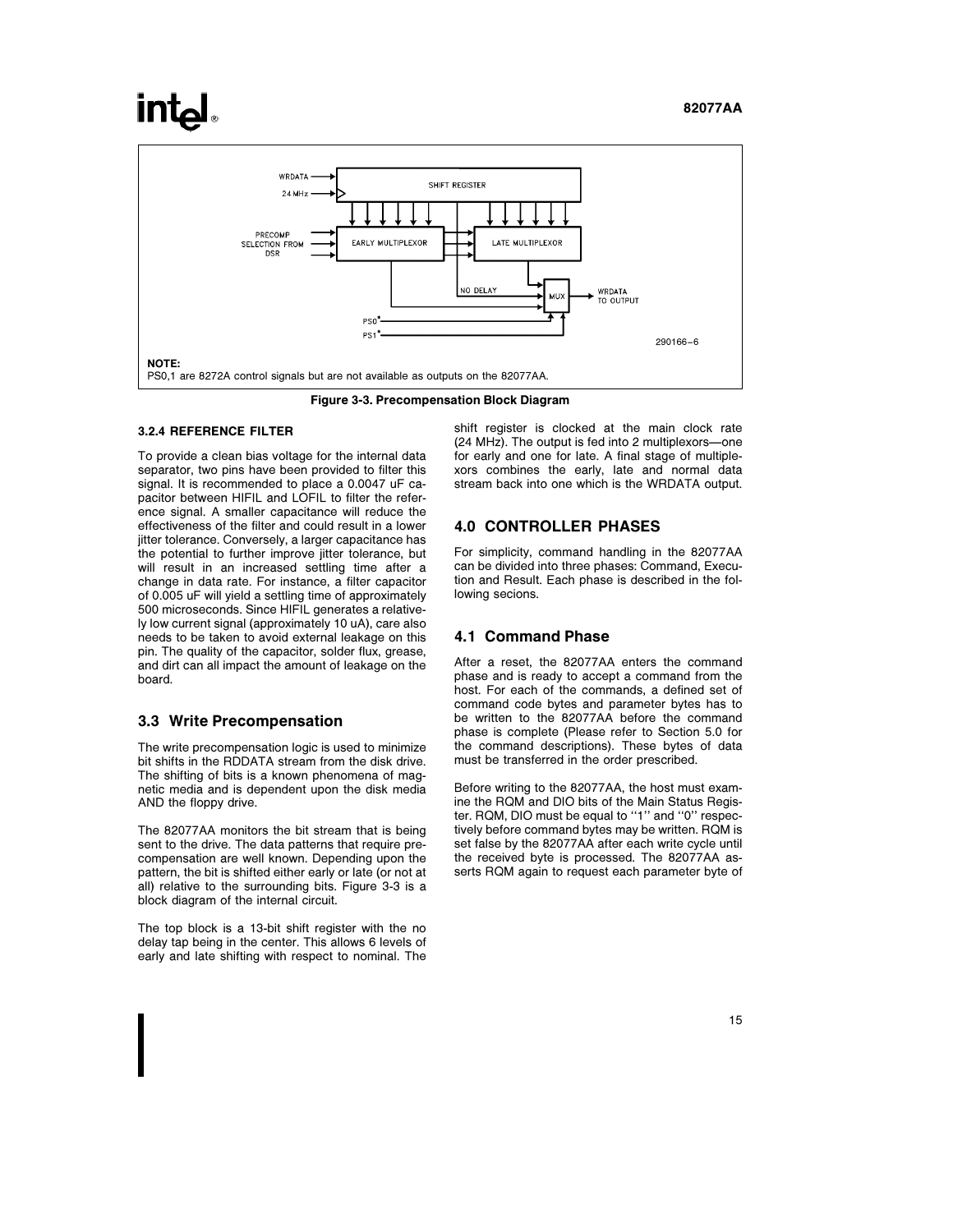the command, unless an illegal command condition is detected. After the last parameter byte is received, RQM remains ''0'', and the 82077AA automatically enters the next phase as defined by the command definition.

The FIFO is disabled during the command phase to retain compatibility with the 8272A, and to provide for the proper handling of the ''Invalid Command'' condition.

#### 4.2 Execution Phase

All data transfers to or from the 82077AA occur during the execution phase, which can proceed in DMA or non-DMA mode as indicated in the SPECIFY command.

Each data byte is transferred by an INT or DRQ depending on the DMA mode. The CONFIGURE command can enable the FIFO and set the FIFO threshold value.

The following paragraphs detail the operation of the  $FIFO$  flow control. In these descriptions,  $\leq$ thresh $old$  is defined as the number of bytes available to the 82077AA when service is requested from the host, and ranges from 1 to 16. The parameter FI-FOTHR which the user programs is one less, and ranges from 0 to 15.

A low threshold value (i.e. 2) results in longer periods of time between service requests, but requires faster servicing of the request, for both read and write cases. The host reads (writes) from (to) the FIFO until empty (full), then the transfer request goes inactive. The host must be very responsive to the service request. This is the desired case for use with a "fast" system.

A high value of threshold (i.e. 12) is used with a ''sluggish'' system by affording a long latency period after a service request, but results in more frequent service requests.

#### 4.2.1 NON-DMA MODE, TRANSFERS FROM THE FIFO TO THE HOST

The INT pin and RQM bits in the Main Status Register are activated when the FIFO contains (16 –  $k$  -threshold  $>$  ) bytes, or the last bytes of a full sector transfer have been placed in the FIFO. The INT pin can be used for interrupt driven systems and RQM can be used for polled sytems. The host must respond to the request by reading data from the FIFO. This process is repeated until the last byte is transferred out of the FIFO. The 82077AA will deactivate the INT pin and RQM bit when the FIFO becomes empty.

#### 4.2.2 NON-DMA MODE, TRANSFERS FROM THE HOST TO THE FIFO

The INT pin and RQM bit in the Main Status Register are activated upon entering the execution phase of data transfer commands. The host must respond to the request by writing data into the FIFO. The INT pin and RQM bit remain true until the FIFO becomes full. They are set true again when the FIFO has  $\leq$ threshold $\geq$  bytes remaining in the FIFO. The INT pin will also be deactivated if  $TC$  and  $DACK#$  both go inactive. The 82077AA enters the result phase after the last byte is taken by the 82077AA from the FIFO (i.e. FIFO empty condition).

#### 4.2.3 DMA MODE, TRANSFERS FROM THE FIFO TO THE HOST

The 82077AA activates the DRQ pin when the FIFO contains  $(16 - \text{threshold}>)$  bytes, or the last byte of a full sector transfer has been placed in the FIFO. The DMA controller must respond to the request by reading data from the FIFO. The 82077AA will deactivate the DRQ pin when the FIFO becomes empty. DRQ goes inactive after DACK $#$  goes active for the last byte of a data transfer (or on the active edge of  $RD#$ , on the last byte, if no edge is present on  $DACK#$ ). A data underrun may occur if DRQ is not removed in time to prevent an unwanted cycle.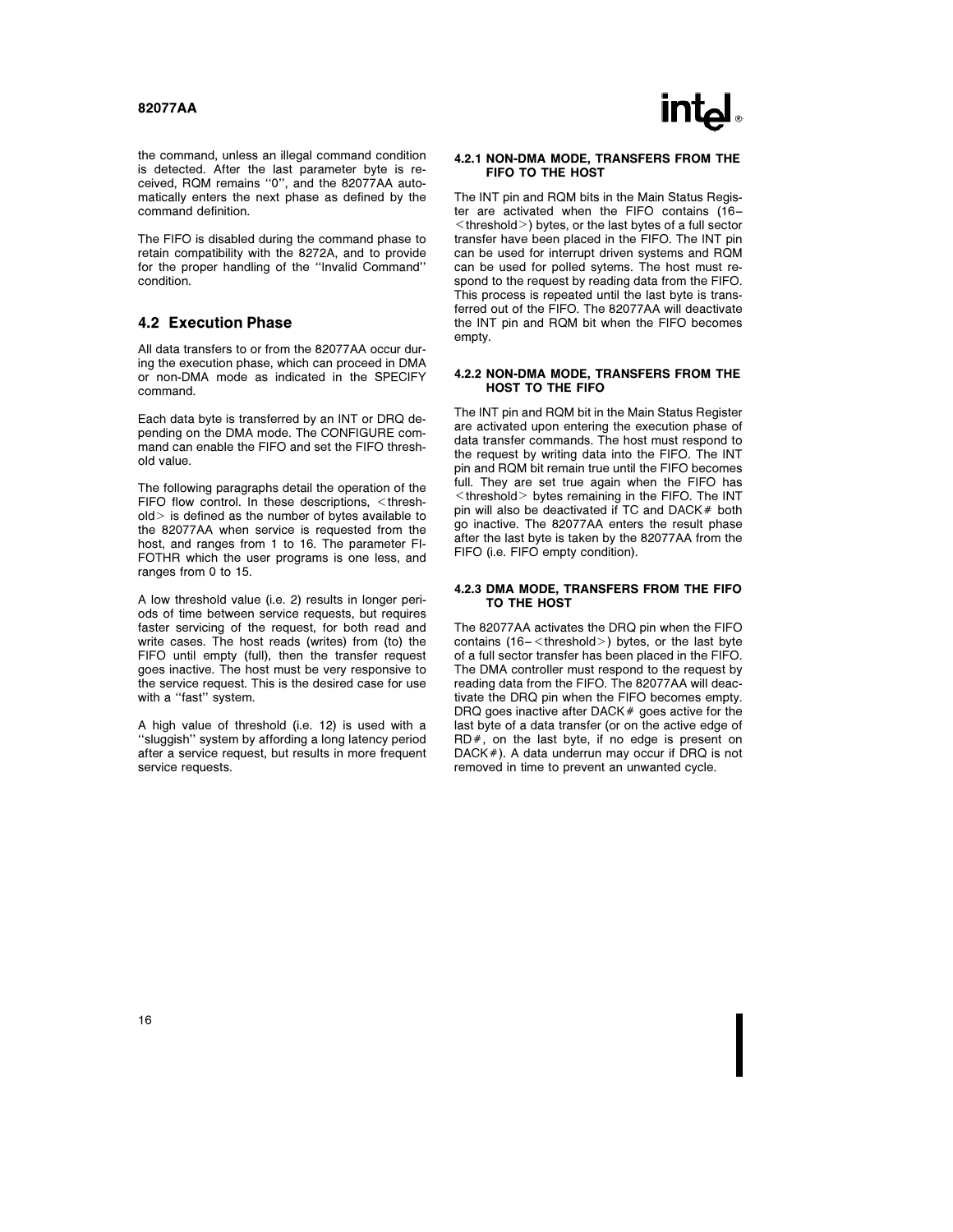# **intal**

#### 4.2.4 DMA MODE, TRANSFERS FROM THE HOST TO THE FIFO

The 82077AA activates the DRQ pin when entering the execution phase of the data transfer commands. The DMA controller must respond by activating the DACK $#$  and WR $#$  pins and placing data in the FIFO. DRQ remains active until the FIFO becomes full. DRQ is again set true when the FIFO has  $\leq$  threshold  $>$  bytes remaining in the FIFO. The 82077AA will also deactivate the DRQ pin when TC becomes true (qualified by  $DACK#$ ), indicating that no more data is required. DRQ goes inactive after DACK  $#$  goes active for the last byte of a data transfer (or on the active edge of WR $#$  of the last byte, if no edge is present on  $DACK#$ ). A data overrun may occur if DRQ is not removed in time to prevent an unwanted cycle.

#### 4.2.5 DATA TRANSFER TERMINATION

The 82077AA supports terminal count explicitly through the TC pin and implicitly through the underrun/overrun and end-of-track (EOT) functions. For full sector transfers, the EOT parameter can define the last sector to be transferred in a single or multisector transfer. If the last sector to be transferred is a partial sector, the host can stop transferring the data in mid-sector, and the 82077AA will continue to complete the sector as if a hardware TC was received. The only difference between these implicit functions and TC is that they return ''abnormal termination'' result status. Such status indications can be ignored if they were expected.

Note that when the host is sending data to the FIFO of the 82077AA, the internal sector count will be complete when 82077AA reads the last byte from its side of the FIFO. There may be a delay in the removal of the transfer request signal of up to the time taken for the 82077AA to read the last 16 bytes from the FIFO. The host must tolerate this delay.

#### 4.3 Result Phase

The generation of INT determines the beginning of the result phase. For each of the commands, a defined set of result bytes has to be read from the 82077AA before the result phase is complete. (Refer to Section 5.0 on command descriptions.) These bytes of data must be read out for another command to start.

RQM and DIO must both equal ''1'' before the result bytes may be read from the FIFO. After all the result bytes have been read, the RQM and DIO bits switch to ''1'' and ''0'' respectively, and the CB bit is cleared. This indicates that the 82077AA is ready to accept the next command.

#### 5.0 COMMAND SET/DESCRIPTIONS

Commands can be written whenever the 82077AA is in the command phase. Each command has a unique set of needed parameters and status results. The 82077AA checks to see that the first byte is a valid command and, if valid, proceeds with the command. If it was invalid, the next time the RQM bit in the MSR register is a ''1'' the DIO and CB bits will also be ''1'', indicating the FIFO must be read. A result byte of 80H will be read out of the FIFO, indicating an invalid command was issued. After reading the result byte from the FIFO the 82077AA will return to the command phase. Table 5-1 is a summary of the Command set.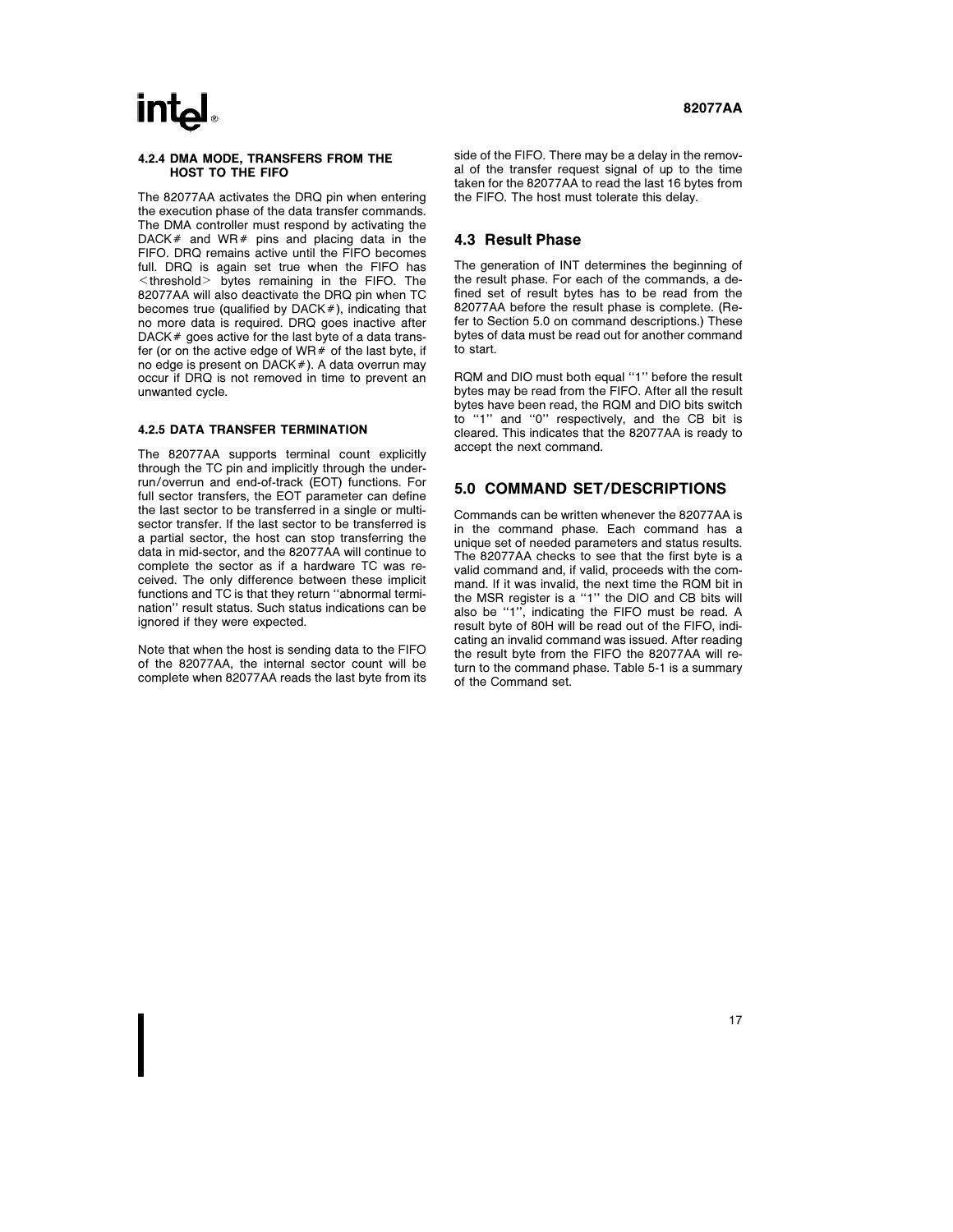# intel.

|  | Table 5-1. 82077AA Command Set |  |
|--|--------------------------------|--|
|  |                                |  |

|           | <b>DATA BUS</b><br>R/W<br>Phase |                |                                                                                                                                                                                                                                                       |                                   |                   |                   |                                                                                                                                                                                                                                                                                                                                                                                                                                                                         | Remarks         |                 |                                                     |
|-----------|---------------------------------|----------------|-------------------------------------------------------------------------------------------------------------------------------------------------------------------------------------------------------------------------------------------------------|-----------------------------------|-------------------|-------------------|-------------------------------------------------------------------------------------------------------------------------------------------------------------------------------------------------------------------------------------------------------------------------------------------------------------------------------------------------------------------------------------------------------------------------------------------------------------------------|-----------------|-----------------|-----------------------------------------------------|
|           |                                 | D <sub>7</sub> | $D_6$                                                                                                                                                                                                                                                 | $D_5$                             | $D_4$             | $D_3$             | $\mathsf{D}_2$                                                                                                                                                                                                                                                                                                                                                                                                                                                          | $D_1$           | $D_0$           |                                                     |
|           |                                 |                |                                                                                                                                                                                                                                                       |                                   |                   | <b>READ DATA</b>  |                                                                                                                                                                                                                                                                                                                                                                                                                                                                         |                 |                 |                                                     |
| Command   | W                               | MT             | <b>MFM</b>                                                                                                                                                                                                                                            | SK                                | $\Omega$          | $\Omega$          | $\mathbf{1}$                                                                                                                                                                                                                                                                                                                                                                                                                                                            | $\mathbf{1}$    | $\Omega$        | Command Codes                                       |
|           | W                               | 0              | $\mathsf{O}$                                                                                                                                                                                                                                          | $\mathbf 0$                       | $\mathbf 0$       | $\mathbf 0$       | <b>HDS</b>                                                                                                                                                                                                                                                                                                                                                                                                                                                              | DS <sub>1</sub> | DS <sub>0</sub> |                                                     |
|           | W                               |                |                                                                                                                                                                                                                                                       |                                   | C                 |                   |                                                                                                                                                                                                                                                                                                                                                                                                                                                                         |                 |                 | Sector ID information prior<br>to Command execution |
|           | W<br>W                          |                | <u> 1989 - Johann Barn, mars ann an t-Amhair an t-A</u>                                                                                                                                                                                               |                                   | H<br>$\mathsf{R}$ |                   | <u> 1980 - John Stone, mars and de la partie de la partie de la partie de la partie de la partie de la partie de l</u>                                                                                                                                                                                                                                                                                                                                                  |                 |                 |                                                     |
|           | W                               |                |                                                                                                                                                                                                                                                       |                                   |                   |                   | $N$ $\overline{\phantom{a}}$ $\overline{\phantom{a}}$ $\overline{\phantom{a}}$ $\overline{\phantom{a}}$ $\overline{\phantom{a}}$ $\overline{\phantom{a}}$ $\overline{\phantom{a}}$ $\overline{\phantom{a}}$ $\overline{\phantom{a}}$ $\overline{\phantom{a}}$ $\overline{\phantom{a}}$ $\overline{\phantom{a}}$ $\overline{\phantom{a}}$ $\overline{\phantom{a}}$ $\overline{\phantom{a}}$ $\overline{\phantom{a}}$ $\overline{\phantom{a}}$ $\overline{\phantom{a}}$   |                 |                 |                                                     |
|           | W                               |                | <u>EXECUTIVE CONTINUES AND RESIDENCE CONTINUES AND RESIDENCE CONTINUES AND RESIDENCE CONTINUES AND RESIDENCE CONTINUES AND RESIDENCE CONTINUES AND RESIDENCE CONTINUES AND RESIDENCE CONTINUES AND RESIDENCE CONTINUES AND RESID</u>                  |                                   |                   |                   |                                                                                                                                                                                                                                                                                                                                                                                                                                                                         |                 |                 |                                                     |
|           | W                               |                |                                                                                                                                                                                                                                                       |                                   |                   |                   |                                                                                                                                                                                                                                                                                                                                                                                                                                                                         |                 |                 |                                                     |
|           | W                               |                |                                                                                                                                                                                                                                                       |                                   |                   |                   |                                                                                                                                                                                                                                                                                                                                                                                                                                                                         |                 |                 |                                                     |
| Execution |                                 |                |                                                                                                                                                                                                                                                       |                                   |                   |                   |                                                                                                                                                                                                                                                                                                                                                                                                                                                                         |                 |                 | Data transfer between the<br>FDD and system         |
| Result    | R                               |                |                                                                                                                                                                                                                                                       | the control of the control of the |                   |                   |                                                                                                                                                                                                                                                                                                                                                                                                                                                                         |                 |                 | Status information after                            |
|           | $\mathsf{R}$                    |                |                                                                                                                                                                                                                                                       |                                   |                   |                   |                                                                                                                                                                                                                                                                                                                                                                                                                                                                         |                 |                 | Command execution                                   |
|           | $\overline{R}$                  |                |                                                                                                                                                                                                                                                       |                                   |                   |                   | <u>production of the contract of the contract of</u>                                                                                                                                                                                                                                                                                                                                                                                                                    |                 |                 |                                                     |
|           | $\mathsf{R}$<br>$\mathsf{R}$    |                | the control of the control of the control of the<br><u> 1990 - Jan Barbara Barbara, prima politika prima prima prima prima prima prima prima prima prima prima prima</u>                                                                              |                                   | C<br>H            |                   | <u> 1989 - Johann Barn, fransk politik amerikansk politik (</u>                                                                                                                                                                                                                                                                                                                                                                                                         |                 |                 | Sector ID information after                         |
|           | $\mathsf{R}$                    |                |                                                                                                                                                                                                                                                       |                                   | R                 |                   | <u> Louis Communication de la communica</u>                                                                                                                                                                                                                                                                                                                                                                                                                             |                 |                 | Command execution                                   |
|           | $\overline{R}$                  |                |                                                                                                                                                                                                                                                       |                                   | N                 |                   |                                                                                                                                                                                                                                                                                                                                                                                                                                                                         |                 |                 |                                                     |
|           |                                 |                |                                                                                                                                                                                                                                                       |                                   | READ DELETED DATA |                   |                                                                                                                                                                                                                                                                                                                                                                                                                                                                         |                 |                 |                                                     |
| Command   | W                               | MT             | <b>MFM</b>                                                                                                                                                                                                                                            | SK                                | $\mathbf 0$       | 1                 | $\mathbf{1}$                                                                                                                                                                                                                                                                                                                                                                                                                                                            | $\mathsf{O}$    | $\mathbf 0$     | Command Codes                                       |
|           | W                               | $\mathsf{o}$   | $\mathsf{o}$                                                                                                                                                                                                                                          | $\mathbf 0$                       | $\mathbf 0$       | $\Omega$          | <b>HDS</b>                                                                                                                                                                                                                                                                                                                                                                                                                                                              | DS1             | DS <sub>0</sub> |                                                     |
|           | W                               |                | <u> 1989 - Jan Sterling Start, fransk politik (d. 1989)</u>                                                                                                                                                                                           |                                   | C                 |                   |                                                                                                                                                                                                                                                                                                                                                                                                                                                                         |                 |                 | Sector ID information prior<br>to Command execution |
|           | W<br>W                          |                |                                                                                                                                                                                                                                                       |                                   | H                 |                   | the control of the control of the control of                                                                                                                                                                                                                                                                                                                                                                                                                            |                 |                 |                                                     |
|           | W                               |                |                                                                                                                                                                                                                                                       |                                   |                   | $N$ .             |                                                                                                                                                                                                                                                                                                                                                                                                                                                                         |                 |                 |                                                     |
|           | W                               |                | the control of the control of the                                                                                                                                                                                                                     |                                   |                   |                   |                                                                                                                                                                                                                                                                                                                                                                                                                                                                         |                 |                 |                                                     |
|           | W                               |                |                                                                                                                                                                                                                                                       |                                   |                   |                   |                                                                                                                                                                                                                                                                                                                                                                                                                                                                         |                 |                 |                                                     |
|           | W                               |                |                                                                                                                                                                                                                                                       |                                   |                   |                   | $DTL$ $\overline{\phantom{a}}$ $\overline{\phantom{a}}$ $\overline{\phantom{a}}$ $\overline{\phantom{a}}$ $\overline{\phantom{a}}$ $\overline{\phantom{a}}$ $\overline{\phantom{a}}$ $\overline{\phantom{a}}$ $\overline{\phantom{a}}$ $\overline{\phantom{a}}$ $\overline{\phantom{a}}$ $\overline{\phantom{a}}$ $\overline{\phantom{a}}$ $\overline{\phantom{a}}$ $\overline{\phantom{a}}$ $\overline{\phantom{a}}$ $\overline{\phantom{a}}$ $\overline{\phantom{a}}$ |                 |                 |                                                     |
| Execution |                                 |                |                                                                                                                                                                                                                                                       |                                   |                   |                   |                                                                                                                                                                                                                                                                                                                                                                                                                                                                         |                 |                 | Data transfer between the<br>FDD and system         |
| Result    | R                               |                |                                                                                                                                                                                                                                                       |                                   |                   |                   |                                                                                                                                                                                                                                                                                                                                                                                                                                                                         |                 |                 | Status information after                            |
|           | R                               |                |                                                                                                                                                                                                                                                       |                                   |                   |                   |                                                                                                                                                                                                                                                                                                                                                                                                                                                                         |                 |                 | Command execution                                   |
|           | $\mathsf{R}$                    |                | ST2                                                                                                                                                                                                                                                   |                                   |                   |                   |                                                                                                                                                                                                                                                                                                                                                                                                                                                                         |                 |                 |                                                     |
|           | $\overline{R}$                  |                | <u> 1980 - Johann Barn, mars et al. (</u><br><u> Tanzania (h. 1878).</u>                                                                                                                                                                              |                                   | C                 |                   | <u> Alexandria (m. 1858)</u>                                                                                                                                                                                                                                                                                                                                                                                                                                            |                 |                 |                                                     |
|           | $\mathsf{R}$<br>$\mathsf{R}$    |                |                                                                                                                                                                                                                                                       |                                   | H                 |                   | <u> 1989 - John Harry Harry Harry Harry Harry Harry Harry Harry Harry Harry Harry Harry Harry Harry Harry Harry H</u>                                                                                                                                                                                                                                                                                                                                                   |                 |                 | Sector ID information after<br>Command execution    |
|           | $\overline{R}$                  |                |                                                                                                                                                                                                                                                       |                                   | N                 |                   |                                                                                                                                                                                                                                                                                                                                                                                                                                                                         |                 |                 |                                                     |
|           |                                 |                |                                                                                                                                                                                                                                                       |                                   |                   | <b>WRITE DATA</b> |                                                                                                                                                                                                                                                                                                                                                                                                                                                                         |                 |                 |                                                     |
| Command   | W                               | <b>MT</b>      | <b>MFM</b>                                                                                                                                                                                                                                            | $\mathbf 0$                       | $\mathbf 0$       | $\mathbf 0$       | $\mathbf{1}$                                                                                                                                                                                                                                                                                                                                                                                                                                                            | $\mathsf{O}$    | $\mathbf{1}$    | <b>Command Codes</b>                                |
|           | W                               | $\mathsf{O}$   | $\mathbf 0$                                                                                                                                                                                                                                           | $\mathbf 0$                       | $\mathbf 0$       | $\Omega$          | <b>HDS</b>                                                                                                                                                                                                                                                                                                                                                                                                                                                              | DS <sub>1</sub> | D <sub>S0</sub> |                                                     |
|           | W                               |                |                                                                                                                                                                                                                                                       |                                   | C                 |                   |                                                                                                                                                                                                                                                                                                                                                                                                                                                                         |                 |                 | Sector ID information prior                         |
|           | W                               |                | <u> Timber and the second second and the second second second and second second second second second second second second second second second second second second second second second second second second second second seco</u>                  |                                   | H                 |                   | <u> 1999 - Johann Barn, mars ann an t-</u>                                                                                                                                                                                                                                                                                                                                                                                                                              |                 |                 | to Command execution                                |
|           | W<br>W                          |                | the control of the control of the control of                                                                                                                                                                                                          |                                   |                   |                   | $N =$                                                                                                                                                                                                                                                                                                                                                                                                                                                                   |                 |                 |                                                     |
|           | W                               |                | $EOT$ . The contract of $EOT$ . The contract of $EOT$ . The contract of $EOT$ . The contract of $EOT$ . The contract of $EOT$ . The contract of $ECT$ is a contract of $ECT$ . The contract of $ECT$ is a contract of $ECT$ . The contr               |                                   |                   |                   |                                                                                                                                                                                                                                                                                                                                                                                                                                                                         |                 |                 |                                                     |
|           | W                               |                |                                                                                                                                                                                                                                                       |                                   |                   |                   |                                                                                                                                                                                                                                                                                                                                                                                                                                                                         |                 |                 |                                                     |
|           | W                               |                |                                                                                                                                                                                                                                                       | the control of the control of     |                   |                   |                                                                                                                                                                                                                                                                                                                                                                                                                                                                         |                 |                 |                                                     |
| Execution |                                 |                |                                                                                                                                                                                                                                                       |                                   |                   |                   |                                                                                                                                                                                                                                                                                                                                                                                                                                                                         |                 |                 | Data transfer between the<br>system and FDD         |
| Result    | R                               |                | <u> 1989 - Jan Barbara Barat, prima prima prima prima prima prima prima prima prima prima prima prima prima prim</u>                                                                                                                                  |                                   |                   |                   |                                                                                                                                                                                                                                                                                                                                                                                                                                                                         |                 |                 | Status information after                            |
|           | $\mathsf{R}$                    |                |                                                                                                                                                                                                                                                       |                                   |                   |                   |                                                                                                                                                                                                                                                                                                                                                                                                                                                                         |                 |                 | Command execution                                   |
|           | $\mathsf{R}$                    |                | $ST2$ and $ST2$ and $ST3$ and $ST3$ and $ST3$ and $ST3$ and $ST3$ and $ST3$ and $ST3$ and $ST3$ and $ST3$ and $ST3$ and $ST3$ and $ST3$ and $ST3$ and $ST3$ and $ST3$ and $ST3$ and $ST3$ and $ST3$ and $ST3$ and $ST3$ and $ST3$ and $ST3$ and $ST3$ |                                   |                   |                   |                                                                                                                                                                                                                                                                                                                                                                                                                                                                         |                 |                 |                                                     |
|           | $\mathsf{R}$                    |                | <u> 1980 - Jan Barbara Barat, politik politik (</u>                                                                                                                                                                                                   |                                   | C                 |                   | the contract of the contract of the contract of                                                                                                                                                                                                                                                                                                                                                                                                                         |                 |                 |                                                     |
|           | $\mathsf{R}$<br>$\mathsf{R}$    |                |                                                                                                                                                                                                                                                       |                                   | н<br>R            |                   |                                                                                                                                                                                                                                                                                                                                                                                                                                                                         |                 |                 | Sector ID information after<br>Command execution    |
|           | $\mathsf{R}$                    |                |                                                                                                                                                                                                                                                       |                                   | N                 |                   |                                                                                                                                                                                                                                                                                                                                                                                                                                                                         |                 |                 |                                                     |
|           |                                 |                |                                                                                                                                                                                                                                                       |                                   |                   |                   |                                                                                                                                                                                                                                                                                                                                                                                                                                                                         |                 |                 |                                                     |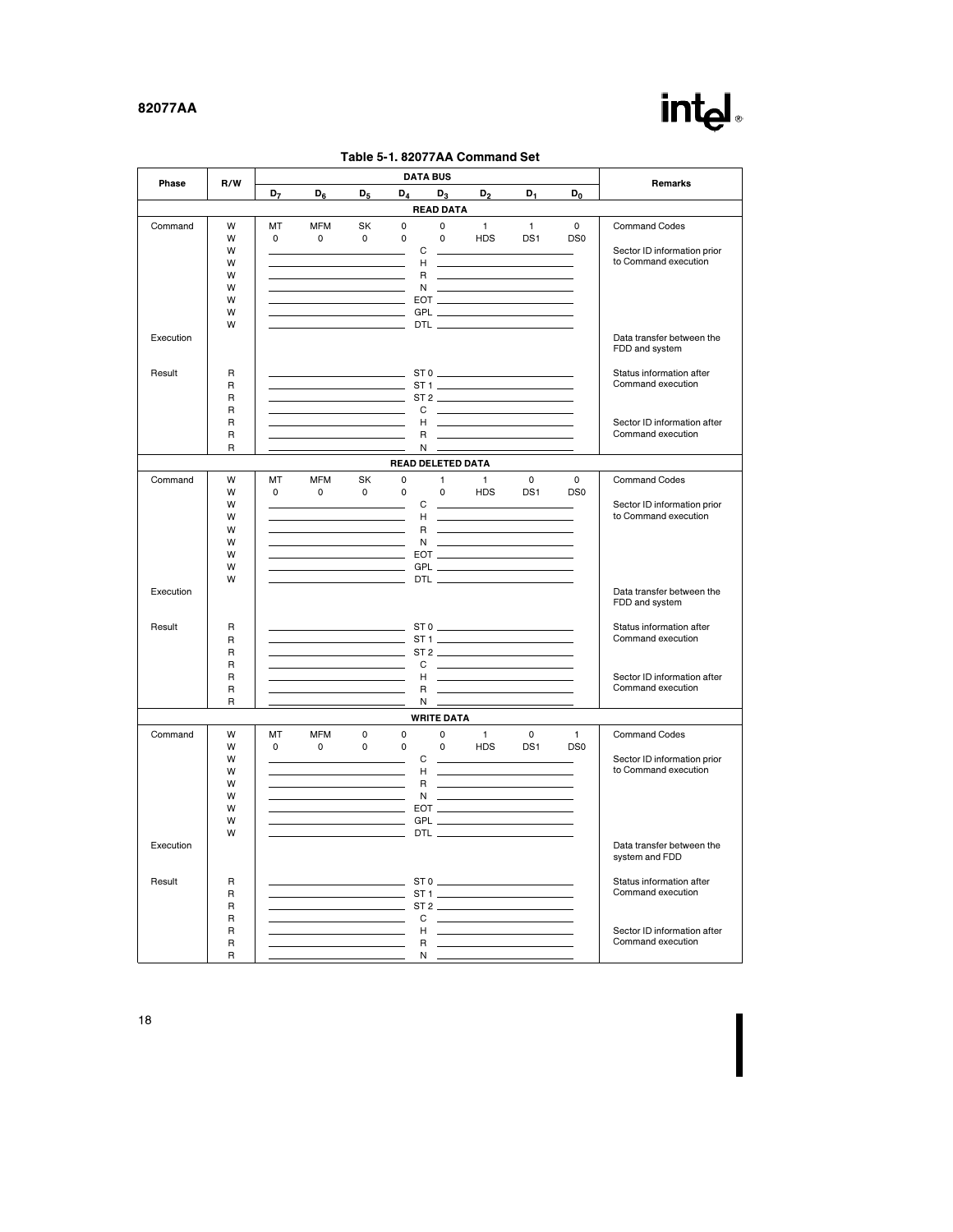# intel

### 82077AA

|                           | <b>DATA BUS</b><br>Phase<br>R/W        |                    |                                                                                                                                                                                                                                      |                    |                  |                                  |                                                                                                                                                                                                                                                                                                                                                                                             | Remarks                  |                                 |                                                                                                                         |
|---------------------------|----------------------------------------|--------------------|--------------------------------------------------------------------------------------------------------------------------------------------------------------------------------------------------------------------------------------|--------------------|------------------|----------------------------------|---------------------------------------------------------------------------------------------------------------------------------------------------------------------------------------------------------------------------------------------------------------------------------------------------------------------------------------------------------------------------------------------|--------------------------|---------------------------------|-------------------------------------------------------------------------------------------------------------------------|
|                           |                                        | D <sub>7</sub>     | D <sub>6</sub>                                                                                                                                                                                                                       | $D_5$              | D <sub>4</sub>   | $D_3$                            | $D_2$                                                                                                                                                                                                                                                                                                                                                                                       | $D_1$                    | D <sub>0</sub>                  |                                                                                                                         |
| <b>WRITE DELETED DATA</b> |                                        |                    |                                                                                                                                                                                                                                      |                    |                  |                                  |                                                                                                                                                                                                                                                                                                                                                                                             |                          |                                 |                                                                                                                         |
| Command                   | W<br>W<br>W<br>W                       | МT<br>$\mathbf{0}$ | <b>MFM</b><br>$\mathbf{0}$<br>the control of the control of the control of                                                                                                                                                           | 0<br>$\mathbf 0$   | 0<br>$\mathbf 0$ | $\mathbf{1}$<br>$\mathbf 0$<br>C | $\mathbf{0}$<br><b>HDS</b><br>H <u>and the second contract of the second</u>                                                                                                                                                                                                                                                                                                                | $\mathbf{0}$<br>DS1      | $\mathbf{1}$<br>DS <sub>0</sub> | <b>Command Codes</b><br>Sector ID information prior<br>to Command execution                                             |
|                           | W<br>W<br>W<br>w                       |                    | <u> 1989 - Johann Barbara, martin a</u><br>the control of the control of the<br><u> 1980 - Johann Barbara, martxa alemaniar a</u>                                                                                                    |                    |                  |                                  | R _____________________<br>$N$ $\overline{\phantom{N}}$                                                                                                                                                                                                                                                                                                                                     |                          |                                 |                                                                                                                         |
| Execution                 | W                                      |                    | the control of the control of the control of the                                                                                                                                                                                     |                    |                  |                                  | DTL $\overline{\phantom{a}}$                                                                                                                                                                                                                                                                                                                                                                |                          |                                 | Data transfer between the<br>FDD and system                                                                             |
| Result                    | R<br>R<br>$\mathsf{R}$                 |                    | <u> 1989 - Johann Stein, mars an deutscher Stein († 1958)</u><br>the control of the control of the control of                                                                                                                        |                    |                  |                                  |                                                                                                                                                                                                                                                                                                                                                                                             |                          |                                 | Status information after<br>Command execution                                                                           |
|                           | R<br>R<br>R<br>R                       |                    | <u> 1980 - Johann Barn, mars an t-Amerikaansk kommunister (</u><br><u> 1989 - John Harry Harry Harry Harry Harry Harry Harry Harry Harry Harry Harry Harry Harry Harry Harry Harry H</u>                                             |                    |                  |                                  | C ________________________                                                                                                                                                                                                                                                                                                                                                                  |                          |                                 | Sector ID information after<br>Command execution                                                                        |
|                           |                                        |                    |                                                                                                                                                                                                                                      |                    |                  | <b>READ TRACK</b>                | $\begin{picture}(20,20) \put(0,0){\dashbox{0.5}(5,0){ }} \put(15,0){\circle{10}} \put(15,0){\circle{10}} \put(15,0){\circle{10}} \put(15,0){\circle{10}} \put(15,0){\circle{10}} \put(15,0){\circle{10}} \put(15,0){\circle{10}} \put(15,0){\circle{10}} \put(15,0){\circle{10}} \put(15,0){\circle{10}} \put(15,0){\circle{10}} \put(15,0){\circle{10}} \put(15,0){\circle{10}} \put(15,0$ |                          |                                 |                                                                                                                         |
| Command                   | W<br>W                                 | 0<br>0             | MFM<br>$\mathsf{O}$                                                                                                                                                                                                                  | 0<br>$\mathbf 0$   | 0<br>$\mathbf 0$ | $\mathbf{O}$<br>$\mathbf{0}$     | $\mathbf{0}$<br><b>HDS</b>                                                                                                                                                                                                                                                                                                                                                                  | $\overline{1}$<br>DS1    | 0<br>DS <sub>0</sub>            | <b>Command Codes</b>                                                                                                    |
|                           | W<br>W<br>W<br>W                       |                    | <u> 1989 - Johann Barn, mars and de Branch Barn, mars and de Branch Barn, mars and de Branch Barn, mars and de Br</u><br>the control of the control of the control of the control of<br>the control of the control of the control of |                    |                  | С                                | <u> The Common State of the Common State of the Common State of the Common State of the Common State of the Common State of the Common State of the Common State of the Common State of the Common State of the Common State of </u><br>R ______________________<br>$N$ $\overline{\qquad \qquad }$                                                                                         |                          |                                 | Sector ID information prior<br>to Command execution                                                                     |
|                           | W<br>W<br>W                            |                    | the control of the control of the control of                                                                                                                                                                                         |                    |                  |                                  |                                                                                                                                                                                                                                                                                                                                                                                             |                          |                                 |                                                                                                                         |
| Execution                 |                                        |                    |                                                                                                                                                                                                                                      |                    |                  |                                  |                                                                                                                                                                                                                                                                                                                                                                                             |                          |                                 | Data transfer between the<br>FDD and system. FDC<br>reads all of cvlinders<br>contents from index hole to<br><b>EOT</b> |
| Result                    | R<br>$\mathsf{R}$<br>R                 |                    | <u> Tantan di Kabupatén Bandung Bandung Bandung Bandung Bandung Bandung Bandung Bandung Bandung Bandung Bandung Bandung Bandung Bandung Bandung Bandung Bandung Bandung Bandung Bandung Bandung Bandung Bandung Bandung Bandung </u> |                    |                  |                                  | $ST0$ and $T1$<br>ST2                                                                                                                                                                                                                                                                                                                                                                       |                          |                                 | Status information after<br>Command execution                                                                           |
|                           | $\mathsf{R}$<br>$\mathsf{R}$<br>R<br>R |                    | <u> 1990 - Jan Barbara (j. 1900)</u><br><u> 1990 - Jan Barnett, fransk politiker (</u>                                                                                                                                               |                    |                  | $N \equiv$                       | Harry Commission and Commission                                                                                                                                                                                                                                                                                                                                                             |                          |                                 | Sector ID information after<br>Command execution                                                                        |
|                           |                                        |                    |                                                                                                                                                                                                                                      |                    |                  | <b>VERIFY</b>                    |                                                                                                                                                                                                                                                                                                                                                                                             |                          |                                 |                                                                                                                         |
| Command                   | W<br>W<br>W<br>W                       | MT<br>EC.          | MFM<br>$\mathbf 0$                                                                                                                                                                                                                   | SK<br>$\mathbf{0}$ | 1<br>0           | $\Omega$<br>$\mathbf 0$<br>C     | $\overline{1}$<br><b>HDS</b><br><u> The Community of the Community of the Community of the Community of the Community of the Community of the Community of the Community of the Community of the Community of the Community of the Community of the Community of</u><br>Holland and the company of the company of                                                                           | $\blacksquare$<br>DS1    | $\Omega$<br>DS <sub>0</sub>     | Command Codes<br>Sector ID information prior<br>to Command execution                                                    |
|                           | W<br>W<br>W<br>W                       |                    | <u> 1990 - Jan Stein Berlin, amerikansk politiker</u>                                                                                                                                                                                |                    |                  | R.                               | <u> 2002 - John Stone, Amerikan besteht in der Stone in der Stone in der Stone in der Stone in der Stone in der S</u>                                                                                                                                                                                                                                                                       |                          |                                 |                                                                                                                         |
| Execution                 | W                                      |                    |                                                                                                                                                                                                                                      |                    |                  |                                  | DTL/SC                                                                                                                                                                                                                                                                                                                                                                                      |                          |                                 | No data transfer takes<br>place                                                                                         |
| Result                    | R<br>R<br>R                            |                    |                                                                                                                                                                                                                                      |                    |                  |                                  | $ST1$ and $ST3$                                                                                                                                                                                                                                                                                                                                                                             |                          |                                 | Status information after<br>Command execution                                                                           |
|                           | R<br>R<br>R<br>R                       |                    |                                                                                                                                                                                                                                      |                    |                  | С<br>H<br>R<br>N                 |                                                                                                                                                                                                                                                                                                                                                                                             |                          |                                 | Sector ID information after<br>Command execution                                                                        |
|                           |                                        |                    |                                                                                                                                                                                                                                      |                    |                  | <b>VERSION</b>                   |                                                                                                                                                                                                                                                                                                                                                                                             |                          |                                 |                                                                                                                         |
| Command<br>Result         | W<br>R                                 | 0<br>1             | 0<br>0                                                                                                                                                                                                                               | 0<br>0             | 1<br>1           | 0<br>0                           | 0<br>0                                                                                                                                                                                                                                                                                                                                                                                      | $\mathsf{O}\xspace$<br>0 | 0<br>0                          | <b>Command Code</b><br><b>Enhanced Controller</b>                                                                       |

### Table 5-1. 82077AA Command Set (Continued)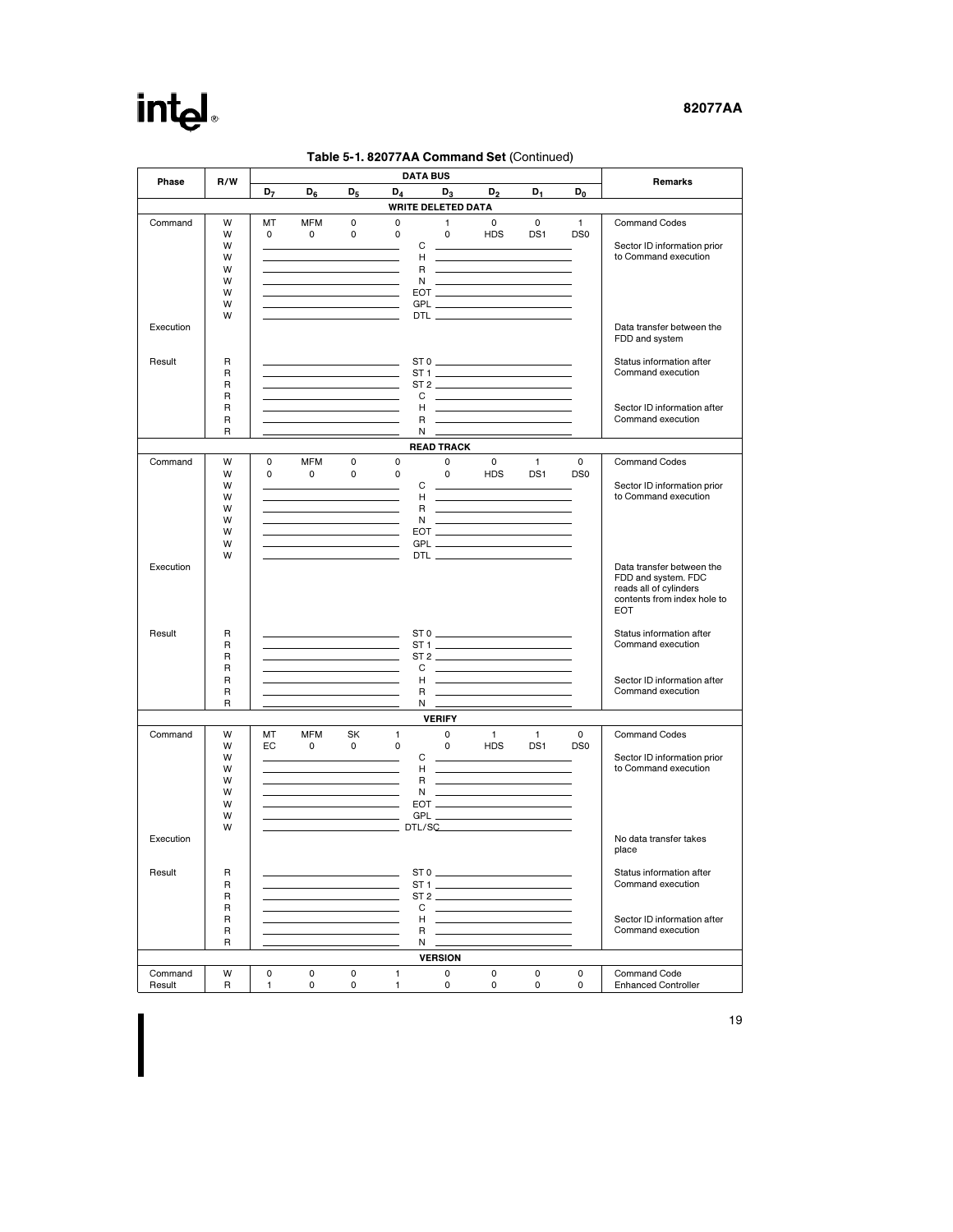# intel.

| Phase             | R/W                     | D <sub>7</sub> | $D_6$        | $D_5$               | <b>DATA BUS</b><br>$D_4$ | $D_3$                    | D <sub>2</sub>      | $D_1$               | D <sub>0</sub>  | Remarks                                             |
|-------------------|-------------------------|----------------|--------------|---------------------|--------------------------|--------------------------|---------------------|---------------------|-----------------|-----------------------------------------------------|
|                   |                         |                |              |                     |                          | <b>FORMAT TRACK</b>      |                     |                     |                 |                                                     |
| Command           | W                       | $\pmb{0}$      | <b>MFM</b>   | $\pmb{0}$           | $\mathbf 0$              | $\mathbf{1}$             | $\mathbf{1}$        | $\mathbf 0$         | $\mathbf{1}$    | <b>Command Codes</b>                                |
|                   | W                       | 0              | $\mathsf{O}$ | $\mathbf 0$         | $\mathsf 0$              | $\mathbf 0$              | <b>HDS</b>          | DS1                 | DS0             |                                                     |
|                   | W                       |                |              |                     | N                        |                          |                     |                     |                 | Bytes/Sector                                        |
|                   | W                       |                |              |                     | SC                       |                          |                     |                     |                 | Sectors/Cylinder                                    |
|                   | W                       |                |              |                     | GPL                      |                          |                     |                     |                 | Gap 3                                               |
|                   | W                       |                |              |                     | D                        |                          |                     |                     |                 | Filler Byte                                         |
|                   |                         |                |              |                     |                          |                          |                     |                     |                 |                                                     |
| Execution         |                         |                |              |                     |                          |                          |                     |                     |                 |                                                     |
| For Each          | W                       |                |              |                     | C                        |                          |                     |                     |                 |                                                     |
| Sector            | W                       |                |              |                     | Н                        |                          |                     |                     |                 | Input Sector                                        |
| Repeat:           | W                       |                |              |                     | $\sf R$                  |                          |                     |                     |                 | Parameters                                          |
|                   | W                       |                |              |                     | N                        |                          |                     |                     |                 |                                                     |
|                   |                         |                |              |                     |                          |                          |                     |                     |                 | 82077AA formats an entire<br>cylinder               |
| Result            | $\mathsf R$             |                |              |                     | ST <sub>0</sub>          |                          |                     |                     |                 | Status information after                            |
|                   | $\mathsf R$             |                |              |                     | ST <sub>1</sub>          |                          |                     |                     |                 | Command execution                                   |
|                   | $\mathsf{R}$            |                |              |                     | ST <sub>2</sub>          |                          |                     |                     |                 |                                                     |
|                   | $\mathsf{R}$            |                |              |                     | Undefined                |                          |                     |                     |                 |                                                     |
|                   | $\mathsf{R}$            |                |              |                     | Undefined                |                          |                     |                     |                 |                                                     |
|                   | $\mathsf R$             |                |              |                     | Undefined                |                          |                     |                     |                 |                                                     |
|                   | $\mathsf R$             |                |              |                     | Undefined                |                          |                     |                     |                 |                                                     |
| <b>SCAN EQUAL</b> |                         |                |              |                     |                          |                          |                     |                     |                 |                                                     |
| Command           | W                       | MT             | <b>MFM</b>   | SK                  | 1                        | $\pmb{0}$                | $\mathsf 0$         | $\mathsf 0$         | 1               | Command Codes                                       |
|                   | W                       | 0              | 0            | $\mathsf{O}\xspace$ | 0                        | $\pmb{0}$                | <b>HDS</b>          | DS1                 | DS <sub>0</sub> |                                                     |
|                   | W                       |                |              |                     | C                        |                          |                     |                     |                 | Sector ID Information                               |
|                   | W                       |                |              |                     | н                        |                          |                     |                     |                 | Prior to Command                                    |
|                   | W                       |                |              |                     | $\sf R$                  |                          |                     |                     |                 | Execution                                           |
|                   | W                       |                |              |                     | N                        |                          |                     |                     |                 |                                                     |
|                   | W                       |                |              |                     | EOT                      |                          |                     |                     |                 |                                                     |
|                   | W                       |                |              |                     | GPL                      |                          |                     |                     |                 |                                                     |
|                   | W                       |                |              |                     | <b>STP</b>               |                          |                     |                     |                 |                                                     |
| Execution         |                         |                |              |                     |                          |                          |                     |                     |                 | Data Compared<br>Between the FDD<br>and Main-System |
| Result            | R                       |                |              |                     | ST <sub>0</sub>          |                          |                     |                     |                 | Status Information                                  |
|                   | $\mathsf{R}$            |                |              |                     | ST <sub>1</sub>          |                          |                     |                     |                 | After Command                                       |
|                   | $\overline{\mathsf{R}}$ |                |              |                     | ST <sub>2</sub>          |                          |                     |                     |                 | Execution                                           |
|                   | $\mathsf{R}$            |                |              |                     | C                        |                          |                     |                     |                 |                                                     |
|                   | $\mathsf{R}$            |                |              |                     | н                        |                          |                     |                     |                 | Sector ID Information                               |
|                   | $\mathsf{R}$            |                |              |                     | R                        |                          |                     |                     |                 | After Command                                       |
|                   | $\mathsf{R}$            |                |              |                     | Ν                        |                          |                     |                     |                 | Execution                                           |
|                   |                         |                |              |                     |                          | <b>SCAN LOW OR EQUAL</b> |                     |                     |                 |                                                     |
| Command           | W                       | MT             | <b>MFM</b>   | SK                  | 1                        | 1                        | $\mathsf{O}\xspace$ | $\mathsf{O}\xspace$ | $\mathbf{1}$    | <b>Command Codes</b>                                |
|                   | W                       | 0              | 0            | $\mathsf{O}\xspace$ | 0                        | 0                        | <b>HDS</b>          | DS1                 | DS <sub>0</sub> |                                                     |
|                   | W                       |                |              |                     | С                        |                          |                     |                     |                 | Sector ID Information                               |
|                   | W                       |                |              |                     | н                        |                          |                     |                     |                 | Prior to Command                                    |
|                   | W                       |                |              |                     | $\mathsf{R}$             |                          |                     |                     |                 | Execution                                           |
|                   | W                       |                |              |                     | Ν                        |                          |                     |                     |                 |                                                     |
|                   | W                       |                |              |                     | <b>EOT</b>               |                          |                     |                     |                 |                                                     |
|                   | W                       |                |              |                     | GPL                      |                          |                     |                     |                 |                                                     |
|                   | W                       |                |              |                     | <b>STP</b>               |                          |                     |                     |                 |                                                     |
| Execution         |                         |                |              |                     |                          |                          |                     |                     |                 | Data Command<br>Between the FDD<br>and Main-System  |

Table 5-1. 82077AA Command Set (Continued)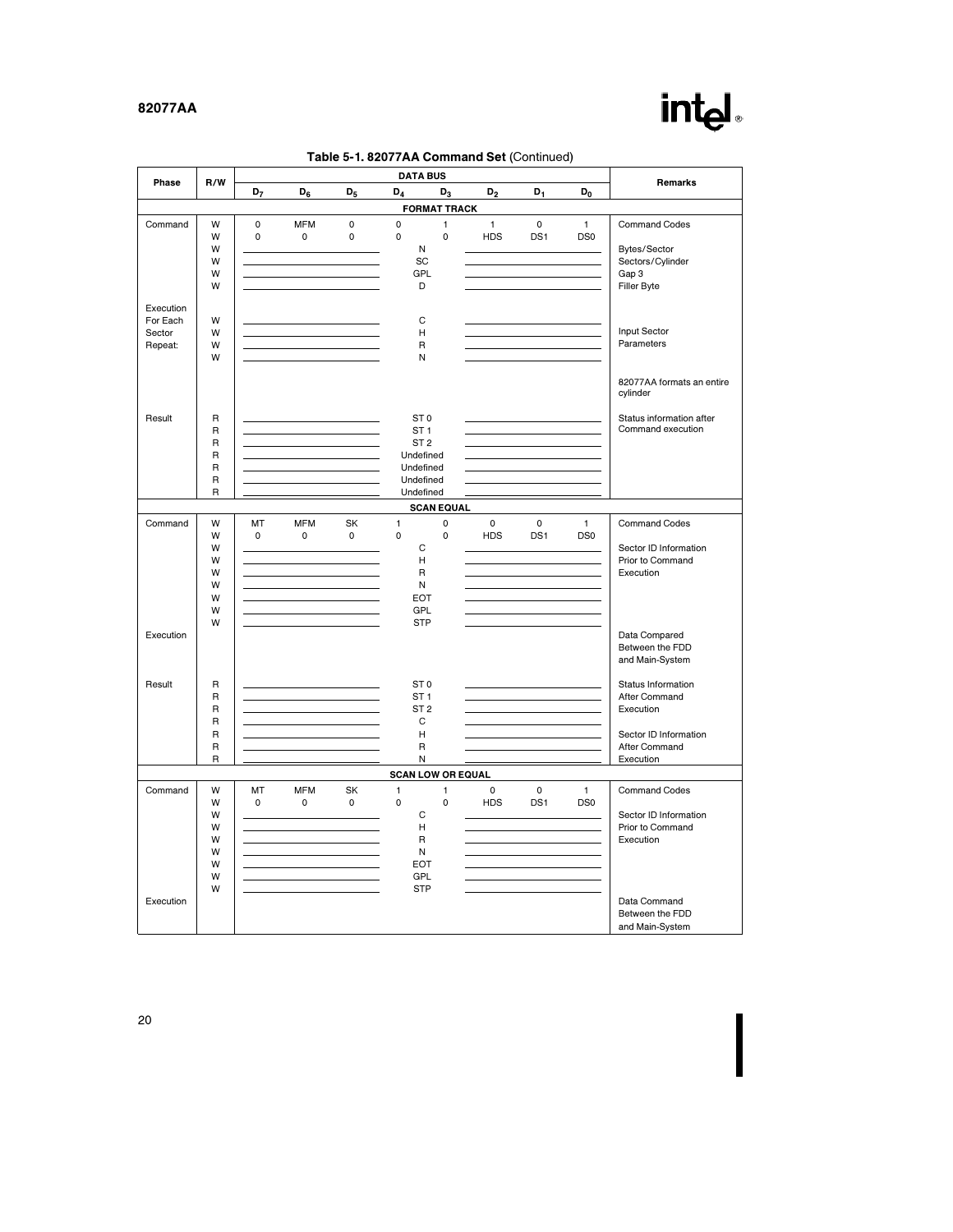# intel

### 82077AA

|           |              |                |             |              |       | <b>DATA BUS</b>           |                  | <b>Table 5-1.82077AA Command Set (Continued)</b> |                 |                 |                                                        |
|-----------|--------------|----------------|-------------|--------------|-------|---------------------------|------------------|--------------------------------------------------|-----------------|-----------------|--------------------------------------------------------|
| Phase     | R/W          | D <sub>7</sub> | $D_6$       | $D_5$        | $D_4$ |                           | $D_3$            | $D_2$                                            | D <sub>1</sub>  | $D_0$           | Remarks                                                |
|           |              |                |             |              |       |                           |                  | <b>SCAN LOW OR EQUAL (Continued)</b>             |                 |                 |                                                        |
| Result    | R            |                |             |              |       | ST <sub>0</sub>           |                  |                                                  |                 |                 | Status Information                                     |
|           | R            |                |             |              |       | ST <sub>1</sub>           |                  |                                                  |                 |                 | After Command                                          |
|           | R            |                |             |              |       | ST <sub>2</sub>           |                  |                                                  |                 |                 | Execution                                              |
|           | R            |                |             |              |       | C                         |                  |                                                  |                 |                 |                                                        |
|           | R            |                |             |              |       | н                         |                  |                                                  |                 |                 | Sector ID Information                                  |
|           | R            |                |             |              |       | R                         |                  |                                                  |                 |                 | After Command                                          |
|           | $\mathsf{R}$ |                |             |              |       | N                         |                  |                                                  |                 |                 | Execution                                              |
|           |              |                |             |              |       | <b>SCAN HIGH OR EQUAL</b> |                  |                                                  |                 |                 |                                                        |
| Command   | W            | МT             | <b>MFM</b>  | SK           | 1     |                           | 1                | 1                                                | $\mathbf 0$     | 1               | <b>Command Codes</b>                                   |
|           | W            | $\mathbf 0$    | $\mathbf 0$ | 0            | 0     |                           | $\mathbf 0$      | <b>HDS</b>                                       | DS1             | DS <sub>0</sub> |                                                        |
|           | W            |                |             |              |       | C                         |                  |                                                  |                 |                 | Sector ID Information                                  |
|           | W<br>W       |                |             |              |       | н                         |                  |                                                  |                 |                 | Prior to Command                                       |
|           | W            |                |             |              |       | R<br>Ν                    |                  |                                                  |                 |                 | Execution                                              |
|           | W            |                |             |              |       | <b>EOT</b>                |                  |                                                  |                 |                 |                                                        |
|           | W            |                |             |              |       | GPL                       |                  |                                                  |                 |                 |                                                        |
|           | W            |                |             |              |       | <b>STP</b>                |                  |                                                  |                 |                 |                                                        |
| Execution |              |                |             |              |       |                           |                  |                                                  |                 |                 | Data Compared                                          |
|           |              |                |             |              |       |                           |                  |                                                  |                 |                 | Between the FDD                                        |
|           |              |                |             |              |       |                           |                  |                                                  |                 |                 | and Main-System                                        |
|           |              |                |             |              |       |                           |                  |                                                  |                 |                 |                                                        |
| Result    | R            |                |             |              |       | ST <sub>0</sub>           |                  |                                                  |                 |                 | Status ID Information                                  |
|           | R            |                |             |              |       | ST <sub>1</sub>           |                  |                                                  |                 |                 | After Command                                          |
|           | R            |                |             |              |       | ST <sub>2</sub>           |                  |                                                  |                 |                 | Execution                                              |
|           | R            |                |             |              |       | С                         |                  |                                                  |                 |                 |                                                        |
|           | R            |                |             |              |       | н                         |                  |                                                  |                 |                 | Sector ID Information                                  |
|           | $\mathsf{R}$ |                |             |              |       | R                         |                  |                                                  |                 |                 | After Command                                          |
|           | $\mathsf{R}$ |                |             |              |       | Ν                         |                  |                                                  |                 |                 | Execution                                              |
|           |              |                |             |              |       | <b>RECALIBRATE</b>        |                  |                                                  |                 |                 |                                                        |
| Command   | W            | $\mathsf 0$    | $\mathbf 0$ | 0            | 0     |                           | 0                | 1                                                | 1               | 1               | Command Codes                                          |
|           | W            | 0              | $\mathbf 0$ | $\mathbf 0$  | 0     |                           | 0                | 0                                                | DS1             | DS <sub>0</sub> |                                                        |
| Execution |              |                |             |              |       |                           |                  |                                                  |                 |                 | Head retracted to Track 0                              |
|           |              |                |             |              |       |                           |                  |                                                  |                 |                 | Interrupt                                              |
|           |              |                |             |              |       |                           |                  | <b>SENSE INTERRUPT STATUS</b>                    |                 |                 |                                                        |
| Command   | W            | 0              | $\mathbf 0$ | 0            | 0     |                           | 1                | 0                                                | 0               | 0               | Command Codes                                          |
|           |              |                |             |              |       |                           |                  |                                                  |                 |                 |                                                        |
| Result    | R            |                |             |              |       | ST <sub>0</sub>           |                  |                                                  |                 |                 | Status information at the                              |
|           | R            |                |             |              |       | <b>PCN</b>                |                  |                                                  |                 |                 | end of each seek operation                             |
|           |              |                |             |              |       |                           | <b>SPECIFY</b>   |                                                  |                 |                 |                                                        |
| Command   | W            | 0              | $\mathbf 0$ | 0            | 0     |                           | $\mathsf{o}$     | 0                                                | $\mathbf{1}$    | 1               | Command Codes                                          |
|           | W            |                |             | SRT          |       |                           |                  |                                                  | HUT.            |                 |                                                        |
|           | W            |                |             |              | HLT.  |                           |                  |                                                  |                 | <b>ND</b>       |                                                        |
|           |              |                |             |              |       | <b>SENSE DRIVE STATUS</b> |                  |                                                  |                 |                 |                                                        |
| Command   | W            | $\mathsf 0$    | $\mathsf 0$ | 0            | 0     |                           | 0                | $\mathbf{1}$                                     | 0               | 0               | <b>Command Codes</b>                                   |
|           | W            | 0              | $\mathbf 0$ | $\mathbf 0$  | 0     |                           | 0                | <b>HDS</b>                                       | DS1             | DS <sub>0</sub> |                                                        |
| Result    | R            |                |             |              |       | ST <sub>3</sub>           |                  |                                                  |                 |                 | Status information about                               |
|           |              |                |             |              |       |                           | <b>SEEK</b>      |                                                  |                 |                 | <b>FDD</b>                                             |
|           |              |                |             |              |       |                           |                  |                                                  |                 |                 |                                                        |
| Command   | W            | 0              | $\pmb{0}$   | 0            | 0     |                           | $\mathbf{1}$     | $\mathbf{1}$                                     | $\mathbf{1}$    | $\mathbf{1}$    | <b>Command Codes</b>                                   |
|           | W            | $\mathsf 0$    | $\mathsf 0$ | 0            | 0     |                           | 0                | <b>HDS</b>                                       | DS <sub>1</sub> | DS <sub>0</sub> |                                                        |
|           | W            |                |             |              |       | <b>NCN</b>                |                  |                                                  |                 |                 |                                                        |
| Execution |              |                |             |              |       |                           |                  |                                                  |                 |                 | Head is positioned over<br>proper Cylinder on Diskette |
|           |              |                |             |              |       |                           | <b>CONFIGURE</b> |                                                  |                 |                 |                                                        |
| Command   | W            | $\mathsf 0$    | $\pmb{0}$   | 0            | 1     |                           | 0                | $\pmb{0}$                                        | $\mathbf{1}$    | 1               | Configure Information                                  |
|           | W            | 0              | $\mathsf 0$ | 0            | 0     |                           | 0                | $\mathsf 0$                                      | 0               | 0               |                                                        |
|           | W            | 0              | EIS         | <b>EFIFO</b> | POLL  |                           |                  |                                                  | FIFOTHR.        |                 |                                                        |
|           | W            |                |             |              |       | PRETRK                    |                  |                                                  |                 |                 |                                                        |

# $T$  F.1. 82077AA Command Set (Continued)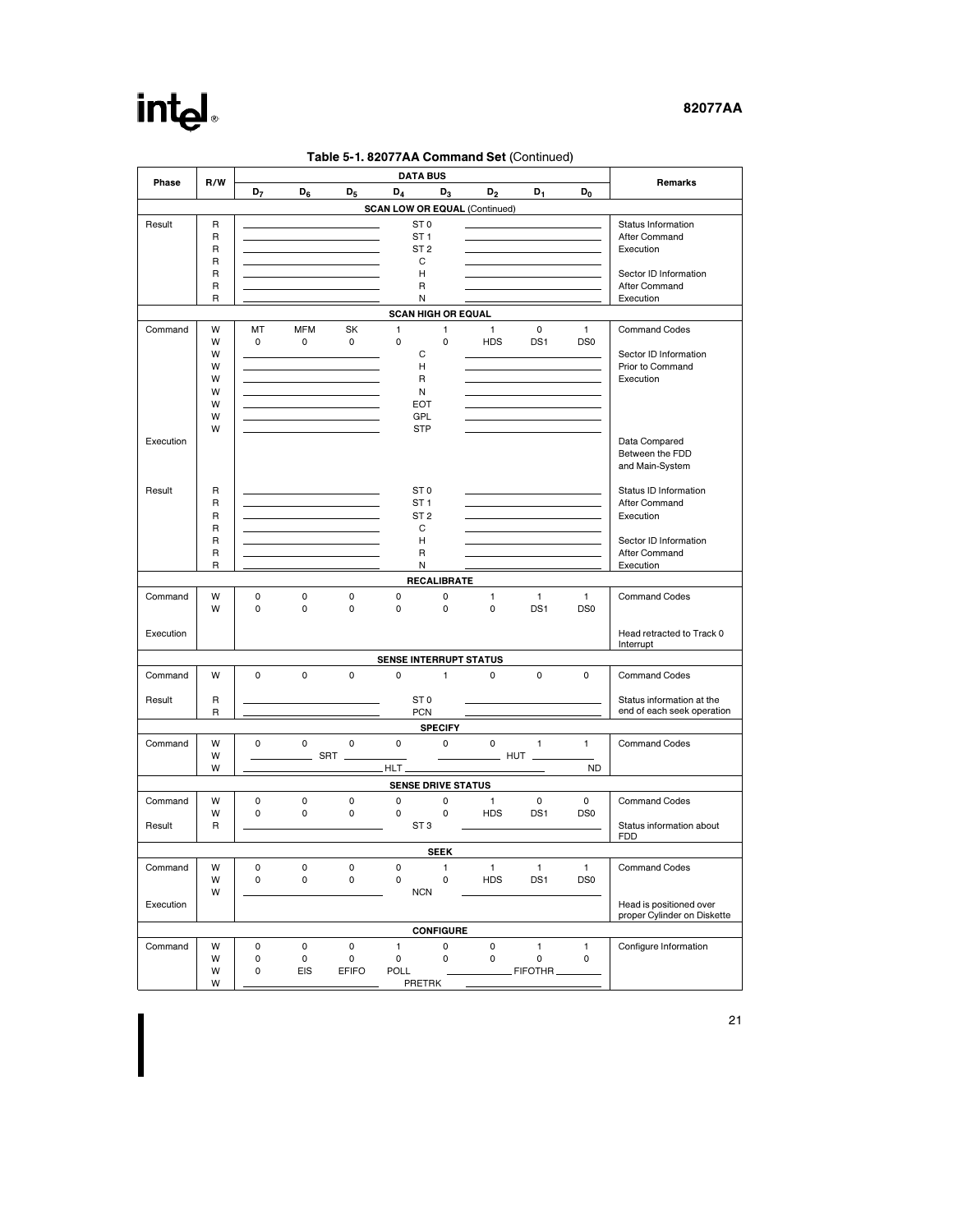| Phase                | R/W                          | <b>DATA BUS</b> |                     |                |                            |                      |                |                 |                 | <b>Remarks</b>                                            |
|----------------------|------------------------------|-----------------|---------------------|----------------|----------------------------|----------------------|----------------|-----------------|-----------------|-----------------------------------------------------------|
|                      |                              | D <sub>7</sub>  | $D_{6}$             | D <sub>5</sub> | $D_4$                      | $D_3$                | D <sub>2</sub> | D <sub>1</sub>  | $D_0$           |                                                           |
|                      |                              |                 |                     |                |                            | <b>RELATIVE SEEK</b> |                |                 |                 |                                                           |
| Command              | W                            | 1               | <b>DIR</b>          | 0              | 0                          | 1                    | 1              | 1               | $\mathbf{1}$    |                                                           |
|                      | W                            | $\mathbf 0$     | $\mathbf 0$         | 0              | $\mathbf 0$                | $\mathbf 0$          | <b>HDS</b>     | DS1             | DS <sub>0</sub> |                                                           |
|                      | W                            |                 |                     |                | <b>RCN</b>                 |                      |                |                 |                 |                                                           |
|                      |                              |                 |                     |                |                            | <b>DUMPREG</b>       |                |                 |                 |                                                           |
| Command<br>Execution | W                            | $\Omega$        | $\Omega$            | $\Omega$       | $\Omega$                   | $\mathbf{1}$         | $\mathbf{1}$   | $\mathbf{1}$    | $\Omega$        | *Note<br>Registers placed in FIFO                         |
| Result               | R                            |                 |                     |                | PCN-Drive 0                |                      |                |                 |                 |                                                           |
|                      | $\overline{R}$               |                 |                     |                | PCN-Drive 1                |                      |                |                 |                 |                                                           |
|                      | $\mathsf{R}$<br>$\mathsf{R}$ |                 |                     |                | PCN-Drive 2<br>PCN-Drive 3 |                      |                |                 |                 |                                                           |
|                      | $\mathsf{R}$                 |                 | the control of the  | <b>SRT</b>     | $\sim$                     |                      | HUT            |                 |                 |                                                           |
|                      | $\mathsf{R}$                 |                 |                     |                | <b>HLT</b>                 |                      |                |                 | <b>ND</b>       |                                                           |
|                      | $\mathsf{R}$                 |                 |                     |                | SC/EOT                     |                      |                |                 |                 |                                                           |
|                      | R                            | <b>LOCK</b>     | 0                   | $D_3$          | D <sub>2</sub>             | $D_1$                | $D_0$          | GAP             | WGATE           |                                                           |
|                      | $\mathsf{R}$                 | $\mathbf 0$     | <b>EIS</b>          | <b>EFIFO</b>   | <b>POLL</b>                |                      |                | <b>FIFOTHR</b>  |                 |                                                           |
|                      | $\mathsf{R}$                 |                 |                     |                | <b>PRETRK</b>              |                      |                |                 |                 |                                                           |
|                      |                              |                 |                     |                |                            | <b>READ ID</b>       |                |                 |                 |                                                           |
| Command              | W                            | $\mathbf 0$     | <b>MFM</b>          | 0              | $\mathbf 0$                | $\mathbf{1}$         | $\mathsf{o}$   | $\mathbf{1}$    | $\mathsf{o}$    | Commands                                                  |
| Execution            | W                            | $\Omega$        | $\mathbf 0$         | 0              | $\Omega$                   | $\mathbf 0$          | <b>HDS</b>     | DS <sub>1</sub> | DS <sub>0</sub> | The first correct ID                                      |
|                      |                              |                 |                     |                |                            |                      |                |                 |                 | information on the Cylinder<br>is stored in Data Register |
| Result               | R                            |                 |                     |                | ST <sub>0</sub>            |                      |                |                 |                 | Status information after                                  |
|                      | R                            |                 |                     |                | ST <sub>1</sub>            |                      |                |                 |                 | Command execution                                         |
|                      | $\mathsf{R}$                 |                 |                     |                | ST <sub>2</sub>            |                      |                |                 |                 |                                                           |
|                      | $\mathsf{R}$                 |                 |                     |                | C                          |                      |                |                 |                 |                                                           |
|                      | $\mathsf{R}$                 |                 |                     |                | Н                          |                      |                |                 |                 | Disk status after the                                     |
|                      | R<br>$\mathsf{R}$            |                 |                     |                | R<br>N                     |                      |                |                 |                 | Command has completed.                                    |
|                      |                              |                 |                     |                |                            | PERPENDICULAR MODE   |                |                 |                 |                                                           |
| Command              | W                            | $\Omega$        | $\mathbf 0$         | $\Omega$       | $\mathbf{1}$               | $\Omega$             | $\mathbf 0$    | $\mathbf{1}$    | $\Omega$        | <b>Command Codes</b>                                      |
|                      | W                            | <b>OW</b>       | 0                   | $D_3$          | $D_2$                      | $D_1$                | D <sub>0</sub> | GAP             | <b>WGATE</b>    |                                                           |
|                      |                              |                 |                     |                |                            | LOCK                 |                |                 |                 |                                                           |
| Command              | W                            | <b>LOCK</b>     | $\mathbf 0$         | 0              | 1                          | $\mathbf 0$          | 1              | 0               | 0               | Command Code                                              |
| Result               | $\mathsf R$                  | $\mathbf 0$     | $\mathsf{O}\xspace$ | 0              | <b>LOCK</b>                | $\pmb{0}$            | 0              | $\mathbf 0$     | 0               |                                                           |
|                      |                              |                 |                     |                |                            | <b>INVALID</b>       |                |                 |                 |                                                           |
| Command              | W                            |                 |                     |                | <b>Invalid Codes</b>       |                      |                |                 |                 | <b>Invalid Command Codes</b>                              |
|                      |                              |                 |                     |                |                            |                      |                |                 |                 | (NoOp - 82077AA goes<br>into Standby State)               |

 $int<sub>1</sub>$ 

SC is returned if the last command that was issued was the FORMAT command. EOT is returned if the last command was a READ or WRITE.

Result R ST 0 ST 0 e 80H

#### NOTE:

These bits are used internally only. They are not reflected in the Drive Select pins. It is the users responsibility to maintain correspondence between these bits and the Drive Select pins (DOR).

|                             | <b>PARAMETER ABBREVIATIONS</b>                                                                                  | <b>Symbol</b> | <b>Description</b>                                                                          |  |
|-----------------------------|-----------------------------------------------------------------------------------------------------------------|---------------|---------------------------------------------------------------------------------------------|--|
| Symbol                      | <b>Description</b>                                                                                              |               | Data pattern. The pattern to be written in<br>each sector data field during formatting.     |  |
| C.                          | Cylinder address. The currently select-<br>ed cylinder address, 0 to 255.                                       | DIR           | Direction control. If this bit is 0, then the<br>head will step out from the spindle during |  |
| $D_0$ , $D_1$<br>$D_2, D_3$ | Drive Select 0-3. Designates which<br>drives are Perpendicular drives, a "1"<br>indicating Perpendicular drive. |               | a relative seek. If set to a 1, the head will<br>step in toward the spindle.                |  |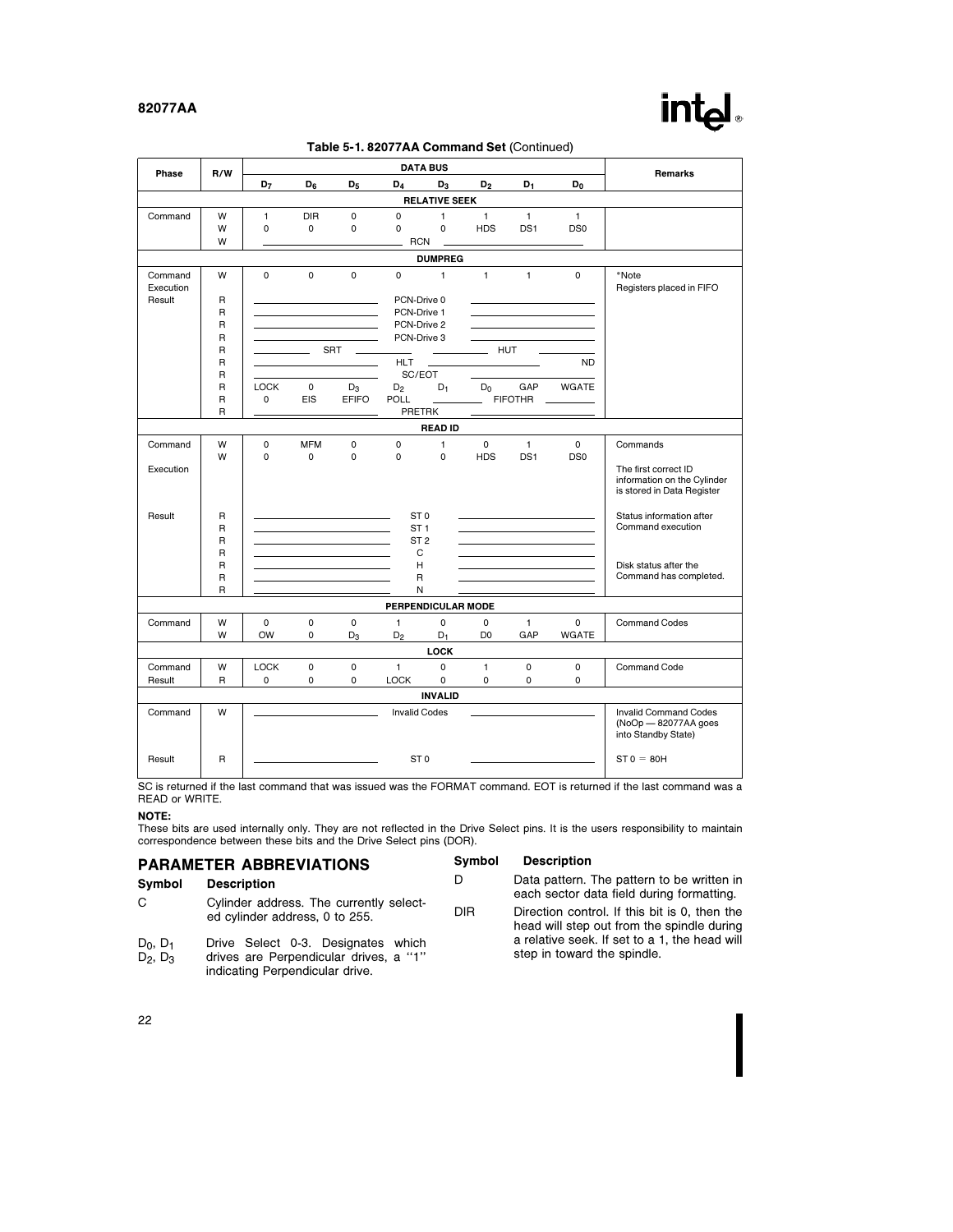Symbol Description

DS0, DS1 Disk Drive Select.

| DS <sub>1</sub> | <b>DS0</b> |         |
|-----------------|------------|---------|
|                 |            | drive 0 |
|                 |            | drive 1 |
|                 |            | drive 2 |
|                 |            | drive 3 |

- DTL Special sector size. By setting N to zero (00), DTL may be used to control the number of bytes transferred in disk read/write commands. The sector size (N  $= 0$ ) is set to 128. If the actual sector (on the diskette) is larger than DTL, the remainder of the actual sector is read but is not passed to the host during read commands; during write commands, the remainder of the actual sector is written with all zero bytes. The CRC check code is calculated with the actual sector. When N is not zero, DTL has no meaning and should be set to FF HEX.
- EC Enable Count. When this bit is ''1'' the ''DTL'' parameter of the Verify Command becomes SC (Number of sectors per track).
- EFIFO Enable FIFO. When this bit is 0, the FIFO is enabled. A ''1'' puts the 82077AA in the 8272A compatible mode where the FIFO is disabled.
- EIS Enable implied seek. When set, a seek operation will be performed before executing any read or write command that requires the C parameter in the command phase. A ''0'' disables the implied seek.
- EOT End of track. The final sector number of the current track.
- GAP Alters Gap 2 length when using Perpendicular Mode.
- GPL Gap length. The gap 3 size. (Gap 3 is the space between sectors excluding the VCO synchronization field).
- H/HDS Head address. Selected head: 0 or 1 (disk side 0 or 1) as encoded in the sector ID field.
- HLT Head load time. The time interval that 82077AA waits after loading the head and before initiating a read or write operation. Refer to the SPECIFY command for actual delays.
- HUT Head unload time. The time interval from the end of the execution phase (of a read or write command) until the head is unloaded. Refer to the SPECIFY command for actual delays.

### 82077AA

#### Symbol Description

- Lock Lock defines whether EFIFO, FIFOTHR, and PRETRK parameters of the CON-FIGURE command can be reset to their default values by a ''Software Reset'' (Reset made by setting the proper bit in the DSR or DOR registers).
- MFM MFM mode selector. A one selects the double density (MFM) mode.
- MT Multi-track selector. When set, this flag selects the multi-track operating mode. In this mode, the 82077AA treats a complete cylinder, under head 0 and 1, as a single track. The 82077AA operates as if this expanded track started at the first sector under head 0 and ended at the last sector under head 1. With this flag set, a multitrack read or write operation will automatically continue to the first sector under head 1 when the 82077AA finishes operating on the last sector under head 0.
- N Sector size code. This specifies the number of bytes in a sector. If this parameter is ''00'', then the sector size is 128 bytes. The number of bytes transferred is determined by the DTL parameter. Otherwise the sector size is (2 raised to the ''N'th'' power) times 128. All values up to "07" hex are allowable. ''07''h would equal a sector size of 16k. It is the users responsibility to not select combinations that are not possible with the drive.

| N  | <b>Sector Size</b> |
|----|--------------------|
| 00 | 128 bytes          |
| 01 | 256 bytes          |
| 02 | 512 bytes          |
| 03 | 1024 bytes         |
|    | 16 Kbytes          |

- NCN New cylinder number. The desired cylinder number.
- ND Non-DMA mode flag. When set to 1, indicates that the 82077AA is to operate in the non-DMA mode. In this mode, the host is interrupted for each data transfer. When set to 0, the 82077AA operates in DMA mode, interfacing to a DMA controller by means of the DRQ and DACK $#$ signals.
- OW The bits denoted  $D_0$ ,  $D_1$ ,  $D_2$ , and  $D_3$  of the PERPENDICULAR MODE command can only be overwritten when the OW bit is set to ''1''.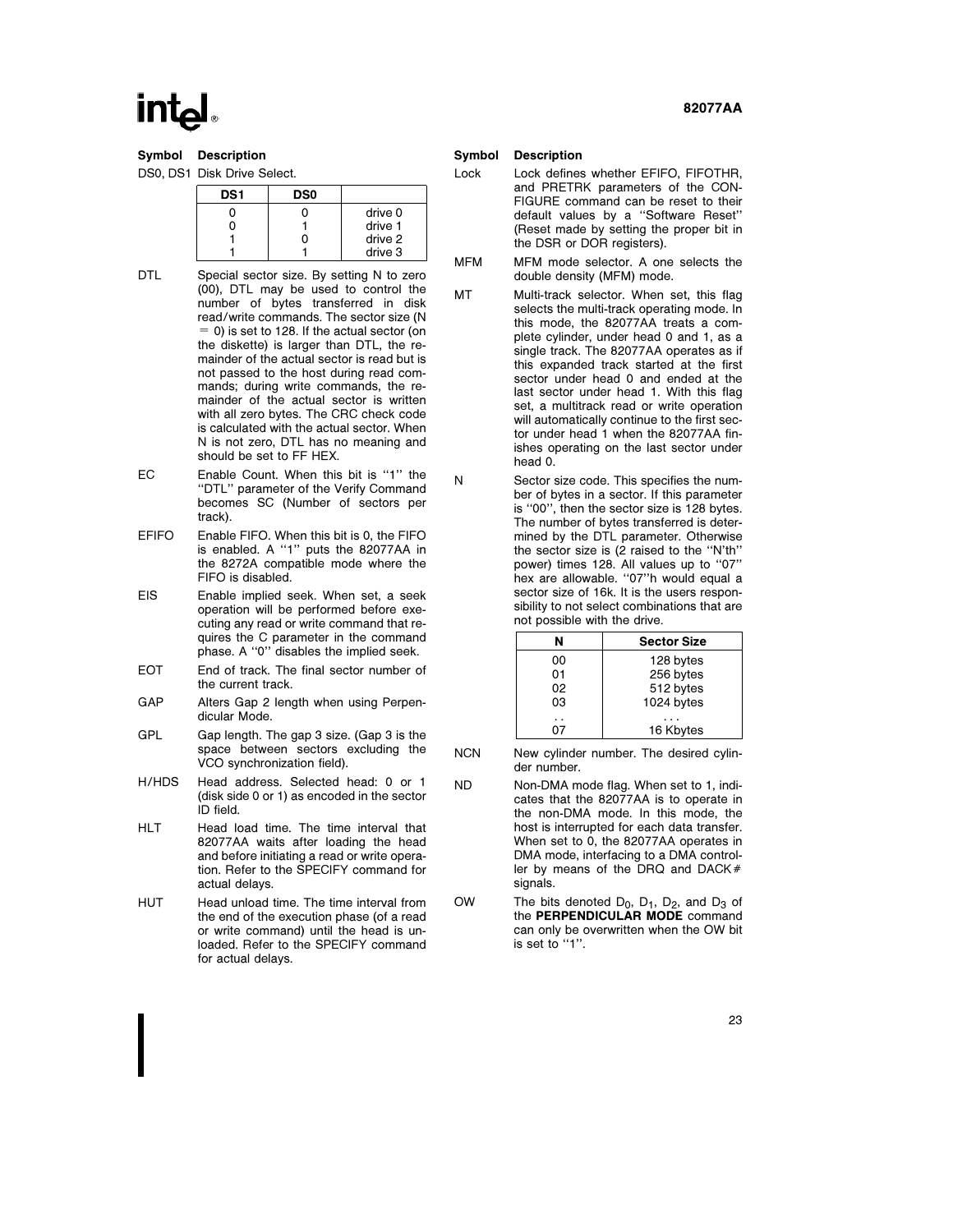#### Symbol Description

- PCN Present cylinder number. The current position of the head at the completion of SENSE INTERRUPT STATUS command.
- POLL Polling disable. When set, the internal polling routine is disabled. When clear, polling is enabled.
- PRETRK Precompensation start track number. Programmable from track 00 to FFH.
- R Sector address. The sector number to be read or written. In multi-sector transfers, this parameter specifies the sector number of the first sector to be read or written.
- RCN Relative cylinder number. Relative cylinder offset from present cylinder as used by the RELATIVE SEEK command.
- SC Number of sectors. The number of sectors to be initialized by the FORMAT command. The number of sectors to be verified during a Verify Command, when EC is set.
- SK Skip flag. When set to 1, sectors containing a deleted data address mark will automatically be skipped during the execution of READ DATA. If READ DELETED is executed, only sectors with a deleted address mark will be accessed. When set to ''0'', the sector is read or written the same as the read and write commands.
- SRT Step rate interval. The time interval between step pulses issued by the 82077AA. Programmable from 0.5 to 8 milliseconds, in increments of 0.5 ms at the 1 Mbit data rate. Refer to the SPECI-FY command for actual delays.
- ST0 Status register 0-3. Registers within the<br>ST1 82077AA that store status information af-
- ST1 82077AA that store status information af-<br>ST2 ter a command has been executed. This
- ter a command has been executed. This ST3 status information is available to the host during the result phase after command execution.
- WGATE Write gate alters timing of WE, to allow for pre-erase loads in perpendicular drives.

#### 5.1 Data Transfer Commands

All of the READ DATA, WRITE DATA and VERIFY type commands use the same parameter bytes and return the same results information. The only difference being the coding of bits 0 –4 in the first byte.

An implied seek will be executed if the feature was enabled by the CONFIGURE command. This seek is completely transparent to the user. The Drive Busy bit for the drive will go active in the Main Status Register during the seek portion of the command. If the seek portion fails, it will be reflected in the results status normally returned for a READ/WRITE DATA command. Status Register 0 (ST0) would contain the error code and C would contain the cylinder on which the seek failed.

#### 5.1.1 READ DATA

A set of nine (9) bytes is required to place the 82077AA into the Read Data Mode. After the READ DATA command has been issued, the 82077AA loads the head (if it is in the unloaded state), waits the specified head settling time (defined in the SPECIFY command), and begins reading ID Address Marks and ID fields. When the sector address read off the diskette matches with the sector address specified in the command, the 82077AA reads the sector's data field and transfers the data to the FIFO.

After completion of the read operation from the current sector, the sector address is incremented by one, and the data from the next logical sector is read and output via the FIFO. This continuous read function is called ''Multi-Sector Read Operation''. Upon receipt of TC, or an implied TC (FIFO overrun/underrun), the 82077AA stops sending data, but will continue to read data from the current sector, check the CRC bytes, and at the end of the sector terminate the READ DATA Command.

N determines the number of bytes per sector (see Table 5-2 below). If N is set to zero, the sector size is set to 128. The DTL value determines the number of bytes to be transferred. If DTL is less than 128, the 82077AA transfers the specified number of bytes to the host. For reads, it continues to read the entire 128 byte sector and checks for CRC errors. For writes it completes the 128 byte sector by filling in zeroes. If N is not set to 00 Hex, DTL should be set to FF Hex, and has no impact on the number of bytes transferred.

Table 5-2. Sector Sizes

| N  | <b>Sector Size</b> |
|----|--------------------|
| ΩO | 128 bytes          |
| 01 | 256 bytes          |
| 02 | 512 bytes          |
| 03 | 1024 bytes         |
|    |                    |
|    | 16 Kbytes          |

The amount of data which can be handled with a single command to the 82077AA depends upon MT (multi-track) and N (Number of bytes/sector).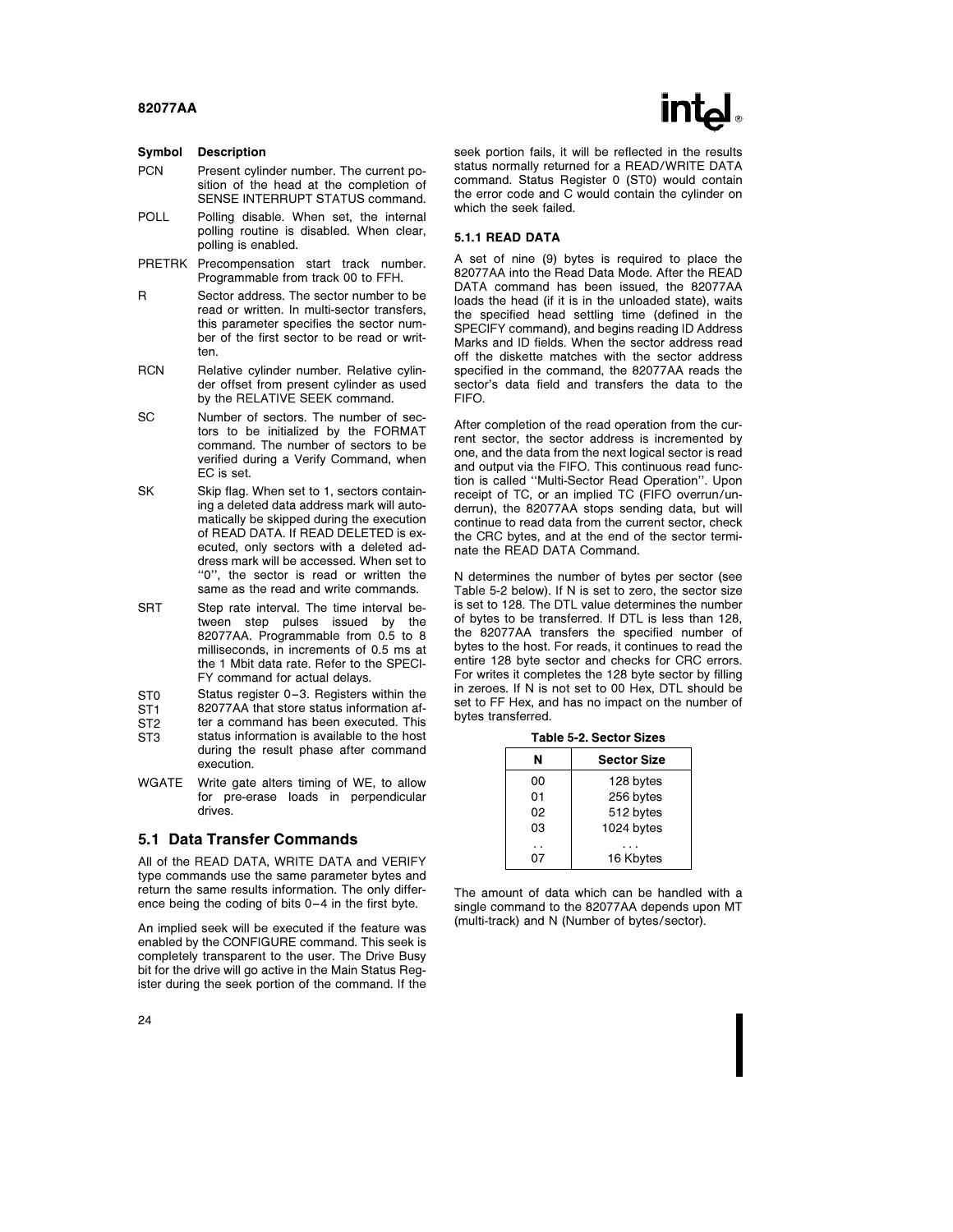#### Table 5-3. Effects of MT and N Bits

| мт |   | <b>Max. Transfer</b><br>Capacity | <b>Final Sector</b><br><b>Read from Disk</b> |
|----|---|----------------------------------|----------------------------------------------|
| 0  |   | $256 \times 26 = 6.656$          | 26 at side 0 or 1                            |
| 1  |   | $256 \times 52 = 13.312$         | 26 at side 1                                 |
| 0  | 2 | $512 \times 15 = 7,680$          | 15 at side 0 or 1                            |
| 1  | 2 | $512 \times 30 = 15.360$         | 15 at side 1                                 |
| 0  | 3 | $1024 \times 8 = 8,192$          | 8 at side 0 or 1                             |
|    | з | $1024 \times 16 = 16,384$        | 16 at side 1                                 |

The Multi-Track function (MT) allows the 82077AA to read data from both sides of the diskette. For a particular cylinder, data will be transferred starting at Sector 1, Side 0 and completing at the last sector of the same track at Side 1.

If the host terminates a read or write operation in the 82077AA, then the ID information in the result phase is dependent upon the state of the MT bit and EOT byte. Refer to Table 5-6.

At the completion of the READ DATA Command, the head is not unloaded until after the Head Unload Time Interval (specified in the SPECIFY command) has elapsed. If the host issues another command before the head unloads then the head settling time may be saved between subsequent reads.

If the 82077AA detects a pulse on the IDX pin twice without finding the specified sector (meaning that the diskette's index hole passes through index detect logic in the drive twice), the 82077AA sets the IC code in Status Register 0 to "01" (Abnormal termination), and sets the ND bit in Status Register 1 to ''1'' indicating a sector not found, and terminates the READ DATA Command.

After reading the ID and Data Fields in each sector, the 82077AA checks the CRC bytes. If a CRC error occurs in the ID or data field, the 82077AA sets the IC code in Status Register 0 to ''01'' (Abnormal termination), sets the DE bit flag in Status Register 1 to ''1'', sets the DD bit in Status Register 2 to ''1'' if CRC is incorrect in the ID field, and terminates the READ DATA Command.

Table 5-4 describes the affect of the SK bit on the READ DATA command execution and results.

Table 5-4. Skip Bit vs READ DATA Command

| SK Bit | Data Address                    | Results |                                    |                                                                           |  |  |  |  |
|--------|---------------------------------|---------|------------------------------------|---------------------------------------------------------------------------|--|--|--|--|
| Value  | <b>Mark Type</b><br>Encountered | Sector  | <b>CM Bit</b><br>Read? of ST2 Set? | <b>Description of</b><br>Results                                          |  |  |  |  |
| 0      | Normal Data                     | Yes     | No                                 | Normal<br>Termination.                                                    |  |  |  |  |
| 0      | Deleted Data                    | Yes     | Yes                                | Address Not<br>Incremented.<br><b>Next Sector</b><br>Not Searched<br>For. |  |  |  |  |
| 1      | Normal Data                     | Yes     | No                                 | Normal<br>Termination.                                                    |  |  |  |  |
| 1      | Deleted Data                    | No      | Yes                                | Normal<br>Termination<br>Sector Not<br>Read<br>("Skipped").               |  |  |  |  |

Except where noted in Table 5-4, the C or R value of the sector address is automatically incremented (see Table 5-6).

#### 5.1.2 READ DELETED DATA

This command is the same as the READ DATA command, only it operates on sectors that contain a Deleted Data Address Mark at the beginning of a Data Field.

Table 5-5 describes the affect of the SK bit on the READ DELETED DATA command execution and results.

Table 5-5. Skip Bit vs READ DELETED DATA Command

|                 | Data Address                    | <b>Results</b>  |                              |                                                                                     |  |  |  |  |
|-----------------|---------------------------------|-----------------|------------------------------|-------------------------------------------------------------------------------------|--|--|--|--|
| SK Bit<br>Value | Mark Type<br><b>Encountered</b> | Sector<br>Read? | <b>CM Bit of</b><br>ST2 Set? | <b>Description</b><br>of Results                                                    |  |  |  |  |
| 0               | Normal Data                     | Yes             | Yes                          | <b>Address Not</b><br>Incremented.<br><b>Next Sector</b><br>Not<br>Searched<br>For. |  |  |  |  |
| 0               | Deleted Data                    | Yes             | No                           | Normal<br>Termination.                                                              |  |  |  |  |
| 1               | Normal Data                     | No              | Yes                          | Normal<br>Termination<br>Sector Not<br>Read<br>("Skipped").                         |  |  |  |  |
|                 | Deleted Data                    | Yes             | No                           | Normal<br>Termination.                                                              |  |  |  |  |

Except where noted in Table 5-5 above, the C or R value of the sector address is automatically incremented (See Table 5-6).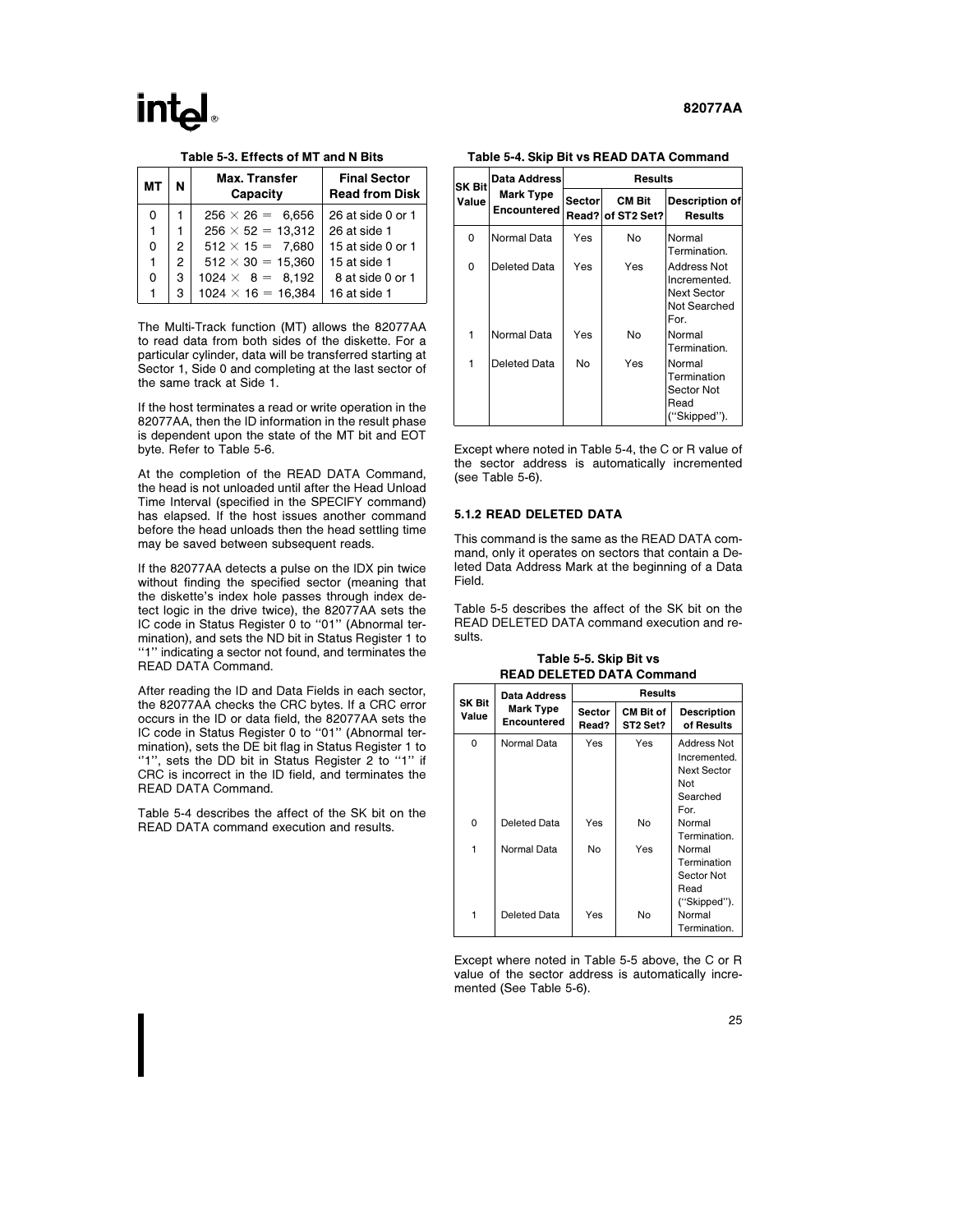# $\mathsf{In}\mathsf{L}$

#### Table 5-6. Result Phase Table

| MТ | Head        | <b>Final Sector Transferred</b> | <b>ID Information at Result Phase</b> |            |       |           |  |
|----|-------------|---------------------------------|---------------------------------------|------------|-------|-----------|--|
|    |             | to Host                         | C                                     | н          | R     | N         |  |
|    | $\mathbf 0$ | Less than EOT                   | <b>NC</b>                             | <b>NC</b>  | $R+1$ | NC.       |  |
| 0  |             | Equal to EOT                    | $C+1$                                 | NC.        | 01    | NC.       |  |
|    |             | Less than EOT                   | <b>NC</b>                             | NC.        | $R+1$ | <b>NC</b> |  |
|    |             | Equal to EOT                    | $C+1$                                 | <b>NC</b>  | 01    | <b>NC</b> |  |
|    | 0           | Less than EOT                   | <b>NC</b>                             | NC.        | $R+1$ | <b>NC</b> |  |
|    |             | Equal to EOT                    | <b>NC</b>                             | <b>LSB</b> | 01    | <b>NC</b> |  |
|    |             | Less than EOT                   | <b>NC</b>                             | NC.        | $R+1$ | <b>NC</b> |  |
|    |             | Equal to EOT                    | $C+1$                                 | <b>LSB</b> | 01    | <b>NC</b> |  |

NC: no change, the same value as the one at the beginning of command execution.

LSB: least significant bit, the LSB of H is complemented.

#### 5.1.3 READ TRACK

This command is similar to the READ DATA command except that the entire data field is read continuously from each of the sectors of a track. Immediately after encountering a pulse on the IDX pin, the 82077AA starts to read all data fields on the track as continuous blocks of data without regard to logical sector numbers. If the 82077AA finds an error in the ID or DATA CRC check bytes, it continues to read data from the track and sets the appropriate error bits at the end of the command. The 82077AA compares the ID information read from each sector with the specified value in the command, and sets the ND flag of Status Register 1 to a ''1'' if there is no comparison. Multi-track or skip operations are not allowed with this command. The MT and SK bits (Bits D7 and D5 of the first command byte respectively) should always be set to ''0''.

This command terminates when the EOT specified number of sectors have been read. If the 82077AA does not find an ID Address Mark on the diskette after the second occurrence of a pulse on the IDX pin, then it sets the IC code in Status Register 0 to ''01'' (Abnormal termination), sets the MA bit in Status Register 1 to ''1'', and terminates the command.

#### 5.1.4 WRITE DATA

After the WRITE DATA command has been issued, the 82077AA loads the head (if it is in the unloaded state), waits the specified head load time if unloaded (defined in the SPECIFY command), and begins reading ID Fields. When the sector address read from the diskette matches the sector address specified in the command, the 82077AA reads the data from the host via the FIFO, and writes it to the sector's data field.

After writing data into the current sector, the 82077AA computes the CRC value and writes it into the CRC field at the end of the sector transfer. The Sector Number stored in ''R'' is incremented by one, and the 82077AA continues writing to the next data field. The 82077AA continues this ''Multi-Sector Write Operation''. Upon receipt of a terminal count signal or if a FIFO over/under run occurs while a data field is being written, then the remainder of the data field is filled with zeros.

The 82077AA reads the ID field of each sector and checks the CRC bytes. If it detects a CRC error in one of the ID Fields, it sets the IC code in Status Register 0 to ''01'' (Abnormal termination), sets the DE bit of Status Register 1 to "1", and terminates the WRITE DATA command.

The WRITE DATA command operates in much the same manner as the READ DATA command. The following items are the same. Please refer to the READ DATA Command for details:

- Transfer Capacity
- EN (End of Cylinder) bit
- ND (No Data) bit
- Head Load, Unload Time Interval
- ID information when the host terminates the command.
- Definition of DTL when  $N = 0$  and when N does  $not = 0$ .

#### 5.1.5 WRITE DELETED DATA

This command is almost the same as the WRITE DATA command except that a Deleted Data Address Mark is written at the beginning of the Data Field instead of the normal Data Address Mark. This command is typically used to mark a bad sector containing an error on the floppy disk.

#### 5.1.6 VERIFY

The VERIFY command is used to verify the data stored on a disk. This command acts exactly like a READ DATA command except that no data is transferred to the host. Data is read from the disk, CRC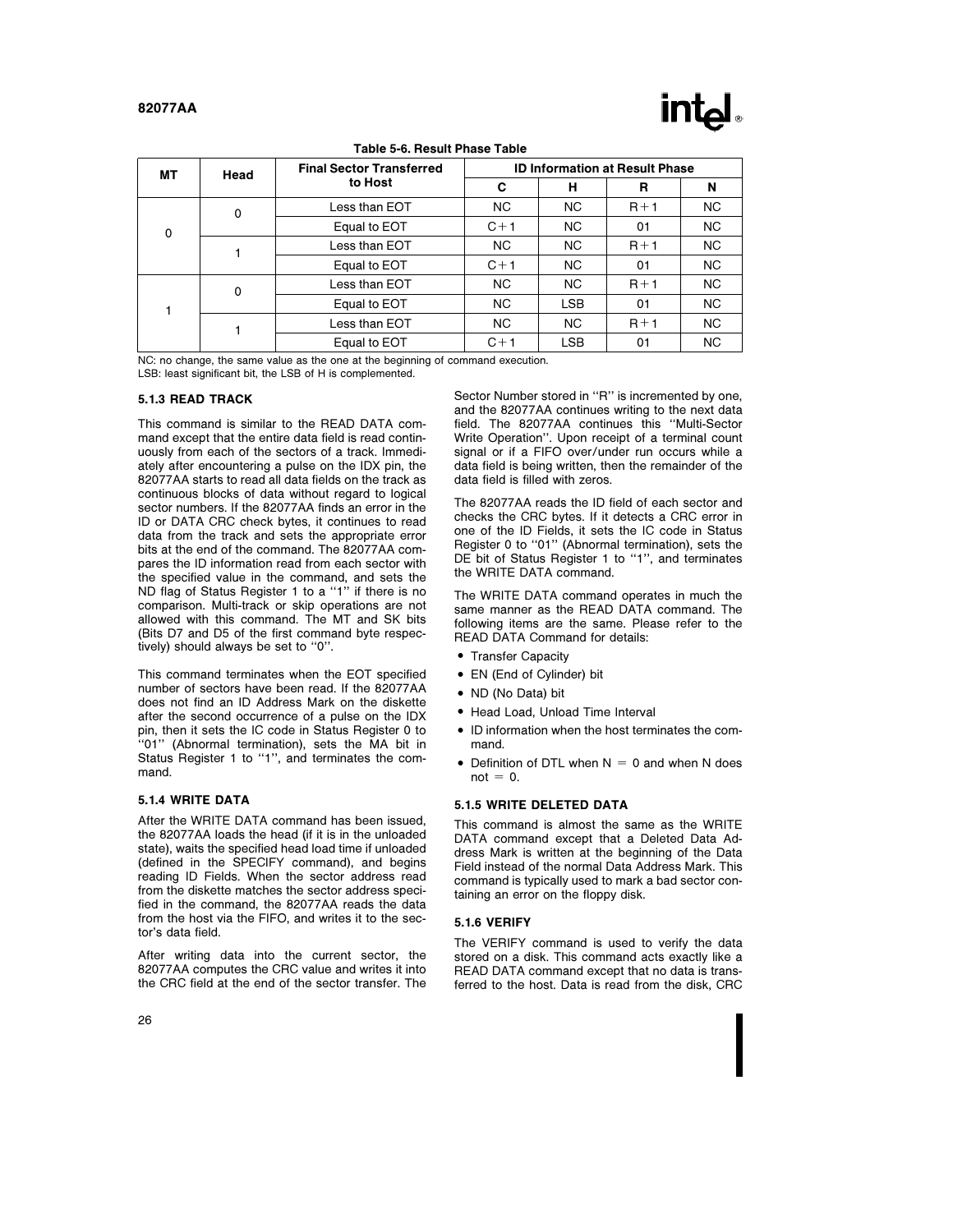# **intal**

computed and checked against the previously stored value.

Because no data is transferred to the host, TC (pin 25) cannot be used to terminate this command. By setting the EC bit to "1" an implicit TC will be issued to the 82077AA. This implicit TC will occur when the SC value has decrement to 0 (an SC value of 0 will verify 256 sectors). This command can also be terminated by setting the EC bit to "0" and the EOT value equal to the final sector to be checked. If EC is set to ''0'' DTL/SC should be programmed to 0FFH. Refer to Table 5-6 and Table 5-7 for information concerning the values of MT and EC versus SC and EOT value.

#### Definitions:

 $#$  Sectors Per Side = Number of formatted sectors per each side of the disk.

 $#$  Sectors Remaining  $=$  Number of formatted sectors left which can be read, including side 1 of the disk if MT is set to ''1''.

#### 5.1.7 FORMAT TRACK

The FORMAT command allows an entire track to be formatted. After a pulse from the IDX pin is detected, the 82077AA starts writing data on the disk including Gaps, Address Marks, ID Fields and Data Fields, per the IBM System 34 (MFM). The particular values

that will be written to the gap and data field are controlled by the values programmed into N, SC, GPL, and D which are specified by the host during the command phase. The data field of the sector is filled with the data byte specified by D. The ID Field for each sector is supplied by the host; that is, four data bytes per sector are needed by the 82077AA for C, H, R, and N (cylinder, head, sector number and sector size respectively).

After formatting each sector, the host must send new values for C, H, R and N to the 82077AA for the next sector on the track. The R value (sector number) is the only value that must be changed by the host after each sector is formatted. This allows the disk to be formatted with nonsequential sector addresses (interleaving). This incrementing and formatting continues for the whole track until the 82077AA encounters a pulse on the IDX pin again and it terminates the command.

Table 5-8 contains typical values for gap fields which are dependent upon the size of the sector and the number of sectors on each track. Actual values can vary due to drive electronics.

| rapie J-7. Verny Obminianu nesult i nase Table |    |                                                                              |                                                         |  |  |  |  |
|------------------------------------------------|----|------------------------------------------------------------------------------|---------------------------------------------------------|--|--|--|--|
| МT                                             | EC | <b>SC/EOT Value</b>                                                          | <b>Termination Result</b>                               |  |  |  |  |
| 0                                              | 0  | $SC = DTL$<br>$EOT \leq #$ Sectors Per Side                                  | Successful Termination<br><b>Result Phase Valid</b>     |  |  |  |  |
| 0                                              | 0  | $SC = DTL$<br>$EOT$ > # Sectors Per Side                                     | Unsuccessful Termination<br><b>Result Phase Invalid</b> |  |  |  |  |
| $\Omega$                                       |    | $SC \leq #$ Sectors Remaining<br>AND<br>$EOT < #$ Sectors Per Side           | Successful Termination<br><b>Result Phase Valid</b>     |  |  |  |  |
| $\mathbf 0$                                    |    | $SC > #$ Sectors Remaining<br>0 <sub>R</sub><br>$EOT$ $>$ # Sectors Per Side | Unsuccessful Termination<br><b>Result Phase Invalid</b> |  |  |  |  |
|                                                | 0  | $SC = DTL$<br>$EOT \leq #$ Sectors Per Side                                  | Successful Termination<br><b>Result Phase Valid</b>     |  |  |  |  |
| 1                                              | 0  | $SC = DTL$<br>$EOT$ $>$ # Sectors Per Side                                   | Unsuccessful Termination<br><b>Result Phase Invalid</b> |  |  |  |  |
| 1                                              | 1  | $SC \leq #$ Sectors Remaining<br>AND<br>$EOT \leq #$ Sectors Per Side        | Successful Termination<br><b>Result Phase Valid</b>     |  |  |  |  |
|                                                | 1  | $SC > #$ Sectors Remaining<br>OR<br>$EOT$ > # Sectors Per Side               | Unsuccessful Termination<br><b>Result Phase Invalid</b> |  |  |  |  |

#### Table 5-7. Verify Command Result Phase Table

NOTE:

If MT is set to "1" and the SC value is greater than the number of remaining formatted sectors on Side 0, verifying will continue on Side 1 of the disk.

### 82077AA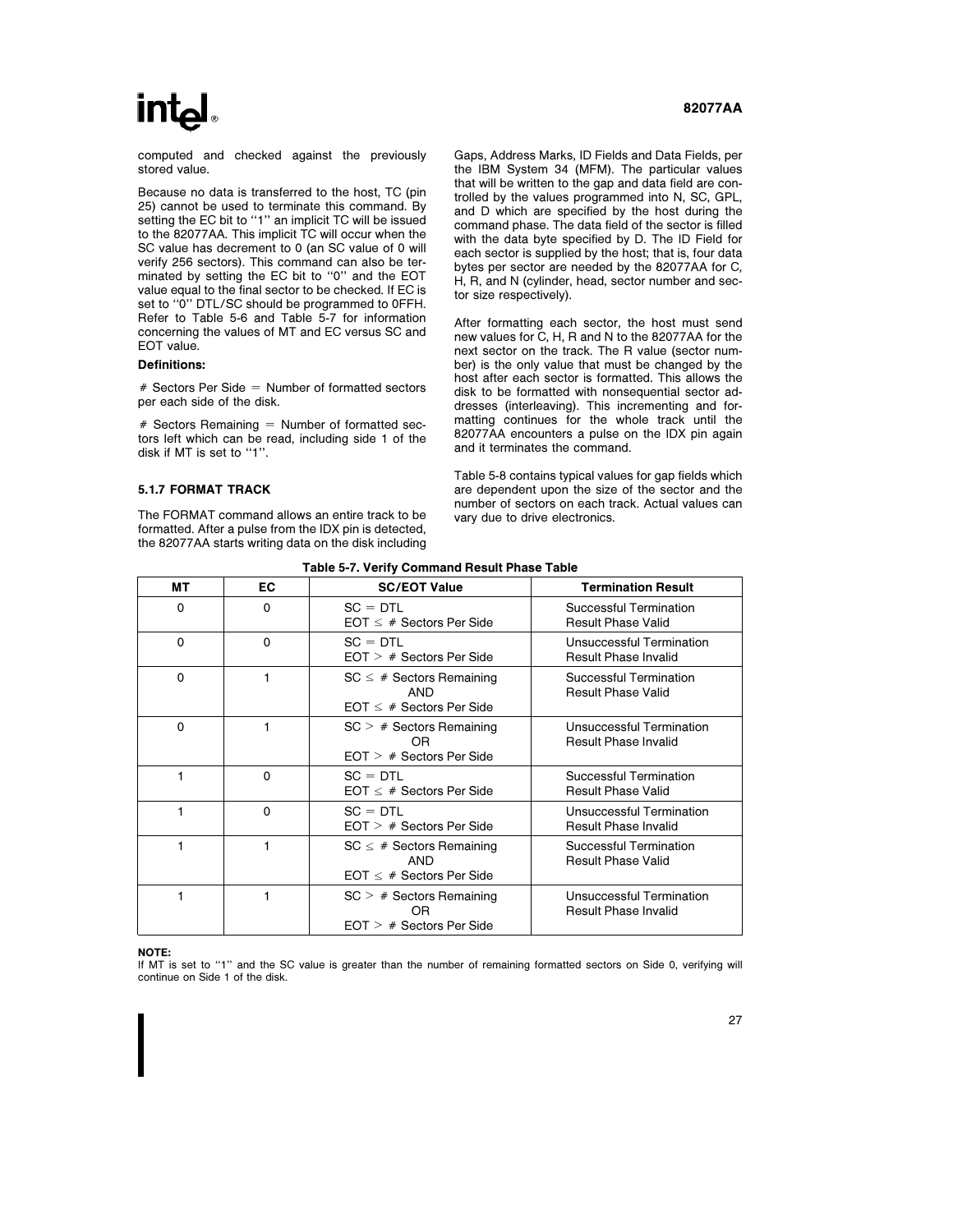

Table 5-8. Typical Values for Formatting

|             |            | <b>Sector Size</b> | N  | <b>SC</b> | GPL1 | GPL <sub>2</sub> |  |
|-------------|------------|--------------------|----|-----------|------|------------------|--|
| 5.25" Drive |            | 256                | 01 | 12        | 0A   | 0C               |  |
|             |            | 256                | 01 | 10        | 20   | 32               |  |
|             | <b>MFM</b> | $512*$             | 02 | 09        | 2A   | 50               |  |
|             |            | 1024               | 03 | 04        | 80   | F <sub>0</sub>   |  |
|             |            | 2048               | 04 | 02        | C8   | FF               |  |
|             |            | 4096               | 05 | 01        | C8   | <b>FF</b>        |  |
|             |            | $\cdots$           | .  |           |      |                  |  |
|             |            | 256                |    | 0F        | 0E   | 36               |  |
| 3.5" Drive  | <b>MFM</b> | $512***$           | 2  | 09        | 1B   | 54               |  |
|             |            | 1024               | 3  | 05        | 35   | 74               |  |

GPL1 = suggested GPL values in read and write commands to avoid splice point between data field and ID field of contiguous sections.

GPL2 e suggested GPL value in FORMAT TRACK command. \*PC-AT values (typical) \*\*PS/2 values (typical). Applies with 1.0 MB and 2.0 MB drives.

#### NOTE:

All values except Sector Size are in Hex.

#### 5.1.7.1 Format Fields

| GAP 4a    | <b>SYNC</b> | <b>IAM</b>           | GAP                        | <b>SYNC</b> |          | <b>IDAM</b>    | $\sim$<br>◡ | н | $\sim$<br>P                                       | N                             |                  | GAP <sub>2</sub> | <b>SYNC</b> |          | DATA AM                     |             | $\sim$<br>◡      |       |        |
|-----------|-------------|----------------------|----------------------------|-------------|----------|----------------|-------------|---|---------------------------------------------------|-------------------------------|------------------|------------------|-------------|----------|-----------------------------|-------------|------------------|-------|--------|
| 80x<br>4E | 12x<br>00   | 3x<br>C <sub>2</sub> | 50x<br>$\sim$<br>4E<br>۰., | 12x<br>00   | 3x<br>A1 | EE<br><u>.</u> | $\sqrt{}$   | ◡ | $\overline{\phantom{0}}$<br>−<br>∽<br>$\sim$<br>v | $\overline{\phantom{0}}$<br>◡ | R<br>$\sim$<br>◡ | 22x<br>4E        | 12x<br>00   | 3x<br>A1 | <b>FB</b><br>F <sub>8</sub> | <b>DATA</b> | R<br>$\sim$<br>◡ | GAP 3 | GAP 4b |

### Figure 5-1. System 34 Format Double Density

| GAP 4a    | <b>SYNC</b> | <b>IAM</b>                      | GAP       | <b>SYNC</b> | <b>IDAM</b>    | ັ |   |                       | N | $\sim$           | GAP <sub>2</sub> | <b>SYNC</b> |          | DATA AM                     |             | $\sim$<br>◡       |       |        |
|-----------|-------------|---------------------------------|-----------|-------------|----------------|---|---|-----------------------|---|------------------|------------------|-------------|----------|-----------------------------|-------------|-------------------|-------|--------|
| 80x<br>4E | 12x<br>00   | 3x<br><b>FC</b><br>$\sim$<br>◡∠ | 50x<br>4E | 12x<br>00   | 3x<br>EE<br>A1 |   | ◡ | -<br>┕<br>$\sim$<br>◡ | O | R<br>$\sim$<br>◡ | 41x<br>4E        | 12x<br>00   | Зx<br>A٦ | <b>FB</b><br>F <sub>8</sub> | <b>DATA</b> | $\mathsf{R}$<br>◡ | GAP 3 | GAP 4b |

Figure 5-2. Perpendicular Format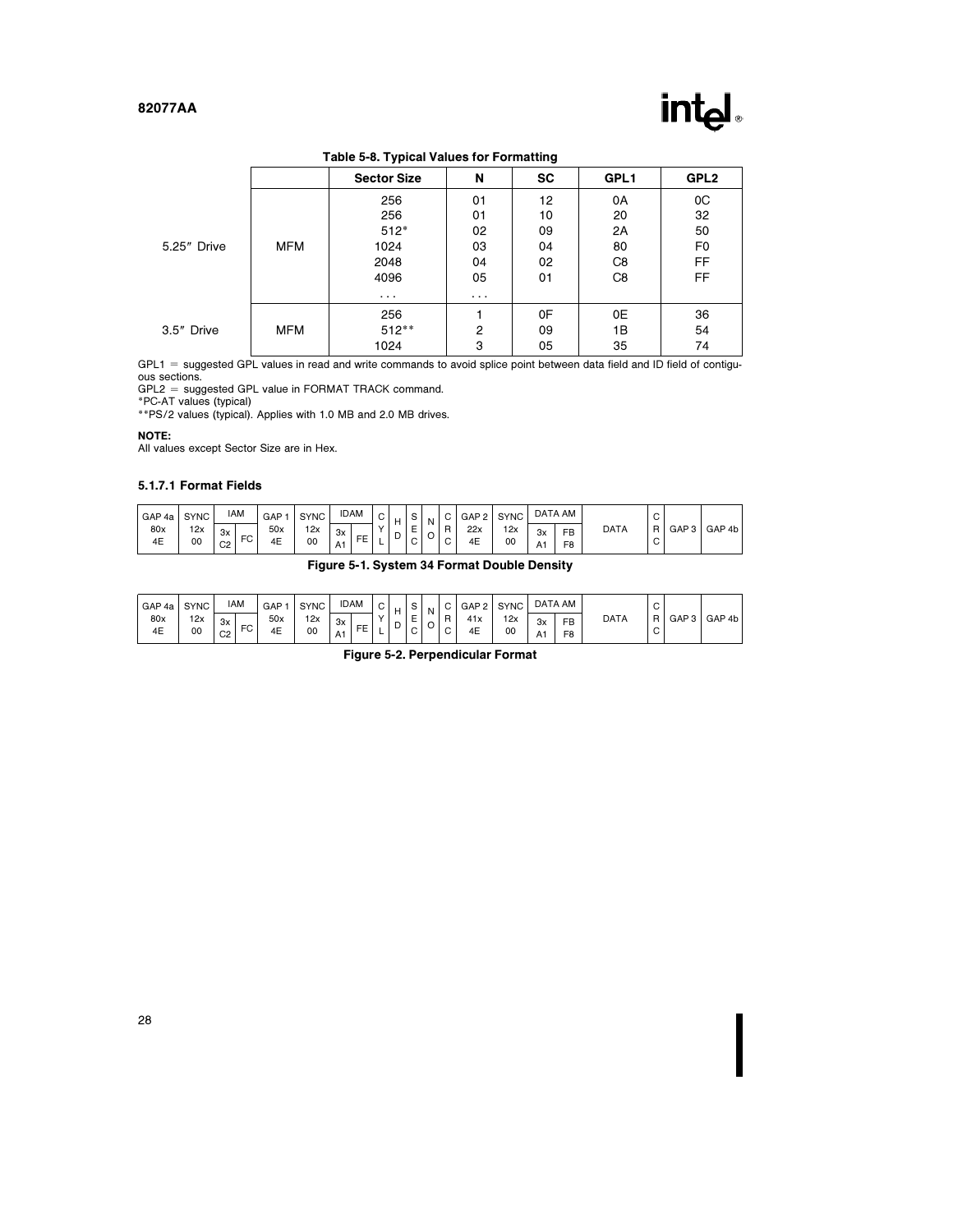#### 5.1.8 SCAN COMMANDS

The SCAN Commands allow data which is being read from the diskette to be compared against data which is being supplied from the main system (Processor in NON-DMA mode, and DMA Controller in DMA mode). The FDC compares the data on a byteby-byte basis, and looks for a sector on data which meets the conditions of  $D_{\text{FDD}} = D_{\text{Processor}}$ ,  $D_{\text{FDD}} \leq$  $D_{\text{Processor}}$ , or  $D_{\text{FDD}} \geq D_{\text{Processor}}$ . Ones complement arithmetic is used for comparison ( $FF = \text{large}$ est number,  $00 =$  smallest number). After a whole sector of data is compared, if the conditions are not met, the sector number is incremented  $(R + STP)$  $\rightarrow$  R), and the scan operation is continued. The scan operation continues until one of the following conditions occur; the conditions for scan are met (equal, low, or high), the last sector on the track is reached (EOT), or the terminal count signal is received.

If the conditions for scan are met then the FDC sets the SH (Scan Hit) flag of Status Register 2 to a 1 (high), and terminates the Scan Command. If the

| <b>Status Register 2</b><br>Command<br><b>Comments</b><br>$Bit 2 = SN$<br>$Bit 3 = SH$<br>Scan Equal<br>$D_{FDD} = D_{Processor}$<br>$D_{FDD} \neq D_{Processor}$<br>Scan Low or Equal<br>$D_{FDD} = D_{Processor}$<br>$D_{FDD} < D_{\text{Processor}}$ |  |  |                                  |
|---------------------------------------------------------------------------------------------------------------------------------------------------------------------------------------------------------------------------------------------------------|--|--|----------------------------------|
|                                                                                                                                                                                                                                                         |  |  |                                  |
|                                                                                                                                                                                                                                                         |  |  |                                  |
|                                                                                                                                                                                                                                                         |  |  |                                  |
|                                                                                                                                                                                                                                                         |  |  |                                  |
|                                                                                                                                                                                                                                                         |  |  |                                  |
|                                                                                                                                                                                                                                                         |  |  |                                  |
|                                                                                                                                                                                                                                                         |  |  | $D_{FDD}$ $\geq$ $D_{Processor}$ |
| Scan High or Equal<br>$D_{FDD} = D_{Processor}$                                                                                                                                                                                                         |  |  |                                  |
| $D_{FDD}$ $>$ $D_{\text{Processor}}$                                                                                                                                                                                                                    |  |  |                                  |
| $D_{FDD}$ $\leq$ $D_{\text{Processor}}$                                                                                                                                                                                                                 |  |  |                                  |

Table 5-9. Scan Status Codes

conditions for scan are not met between the starting sector (as specified by R) and the last sector on the cylinder (EOT), then the FDC sets the SN (Scan Not Satisfied) flag of Status Register 2 to a 1 (high), and terminates the Scan Command. The receipt of a TERMINAL COUNT signal from the Processor or DMA Controller during the scan operation will cause the FDC to complete the comparison of the particular byte which is in process, and then to terminate the command. Table 10 shows the status of bits SH and SN under various conditions of SCAN.

If the FDC encounters a Deleted Data Address Mark on one of the sectors (and  $SK = 0$ ), then it regards the sector as the last sector on the cylinder, sets CM (Control Mark) flag of Status Register 2 to a 1 (high) and terminates the command. If  $SK = 1$ , the FDC skips the sector with the Deleted Address Mark, and reads the next sector. In the second case  $(SK = 1)$ the FDC sets the CM (Control Mark) flag on Status Register 2 to a 1 (high) in order to show that a Deleted Sector had been encountered.

When either the STP (contiguous sectors  $STP = 01$ , or alternate sectors  $STP = 02$  sectors are read) or the MT (Multi-Track) are programmed, it is necessary to remember that the last sector on the track must be read. For example, if STP = 02,  $MT = 0$ , the sectors are numbered sequentially 1 through 26, and we start the Scan Command at sector 21; the following will happen. Sectors 21, 23, and 25 will be read, then the next sector (26) will be skipped and the Index Hole will be encountered before the EOT value of 26 can be read. This will result in an abnormal termination of the command. If the EOT had been set at 25 or the scanning started at sector 20, then the Scan Command would be completed in a normal manner.

During the Scan Command data is supplied by either the processor or DMA Controller for comparison against the data read from the diskette. In order to avoid having the OR (Over Run) flag set in Status Register 1, it is necessary to have the data available in less than 13  $\mu$ s (MFM Mode). If an Overrun occurs the FDC terminates the command.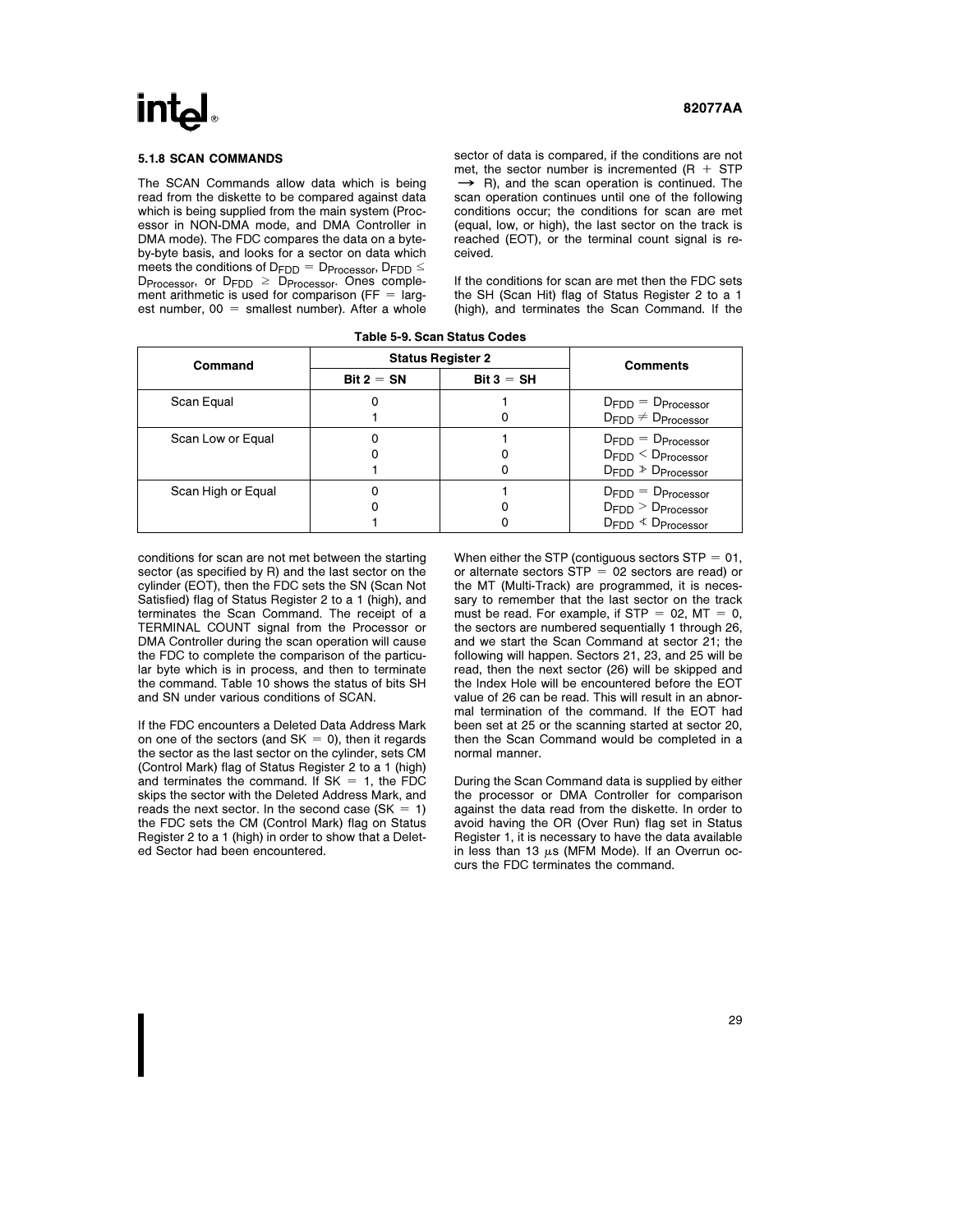#### 5.2 Control Commands

Control commands differ from the other commands in that no data transfer takes place. Three commands generate an interrupt when complete; READ ID, RECALIBRATE and SEEK. The other control commands do not generate an interrupt.

#### 5.2.1 READ ID

The READ ID command is used to find the present position of the recording heads. The 82077AA stores the values from the first ID Field it is able to read into its registers. If the 82077AA does not find an ID Address Mark on the diskette after the second occurrence of a pulse on the IDX pin, it then sets the IC code in Status Register 0 to ''01'' (Abnormal termination), sets the MA bit in Status Register 1 to ''1'', and terminates the command.

The following commands will generate an interrupt upon completion. They do not return any result bytes. It is highly recommended that control commands be followed by the SENSE INTERRUPT STATUS command. Otherwise, valuable interrupt status information will be lost.

#### 5.2.2 RECALIBRATE

This command causes the read/write head within the 82077AA to retract to the track 0 position. The 82077AA clears the contents of the PCN counter, and checks the status of the TRK0 pin from the FDD. As long as the TRK0 pin is low, the DIR pin remains 0 and step pulses are issued. When the TRK0 pin goes high, the SE bit in Status Register 0 is set to ''1'', and the command is terminated. If the TRK0 pin is still low after 79 step pulses have been issued, the 82077AA sets the SE and the EC bits of Status Register 0 to ''1'', and terminates the command. Disks capable of handling more than 80 tracks per side may require more than one RECALI-BRATE command to return the head back to physical Track 0.

# **INTA**

The RECALIBRATE command does not have a result phase. SENSE INTERRUPT STATUS command must be issued after the RECALIBRATE command to effectively terminate it and to provide verification of the head position (PCN). During the command phase of the recalibrate operation, the 82077AA is in the BUSY state, but during the execution phase it is in a NON BUSY state. At this time another RECALI-BRATE command may be issued, and in this manner, parallel RECALIBRATE operations may be done on up to 4 drives at once.

Upon power up, the software must issue a RECALI-BRATE command to properly initialize all drives and the controller.

#### 5.2.3 SEEK

The read/write head within the drive is moved from track to track under the control of the SEEK Command. The 82077AA compares the PCN which is the current head position with the NCN and performs the following operation if there is a difference:

 $-PCN < NCN$ : Direction signal to drive set to "1" (step in), and issues step pulses.

 $-PCN$  > NCN: Direction signal to drive set to "0" (step out), and issues step pulses.

The rate at which step pulses are issued is controlled by SRT (Stepping Rate Time) in the SPECIFY command. After each step pulse is issued, NCN is compared against PCN, and when  $NCN = PCN$ , then the SE bit in Status Register 0 is set to ''1'', and the command is terminated.

During the command phase of the seek or recalibrate operation, the 82077AA is in the BUSY state, but during the execution phase it is in the NON BUSY state.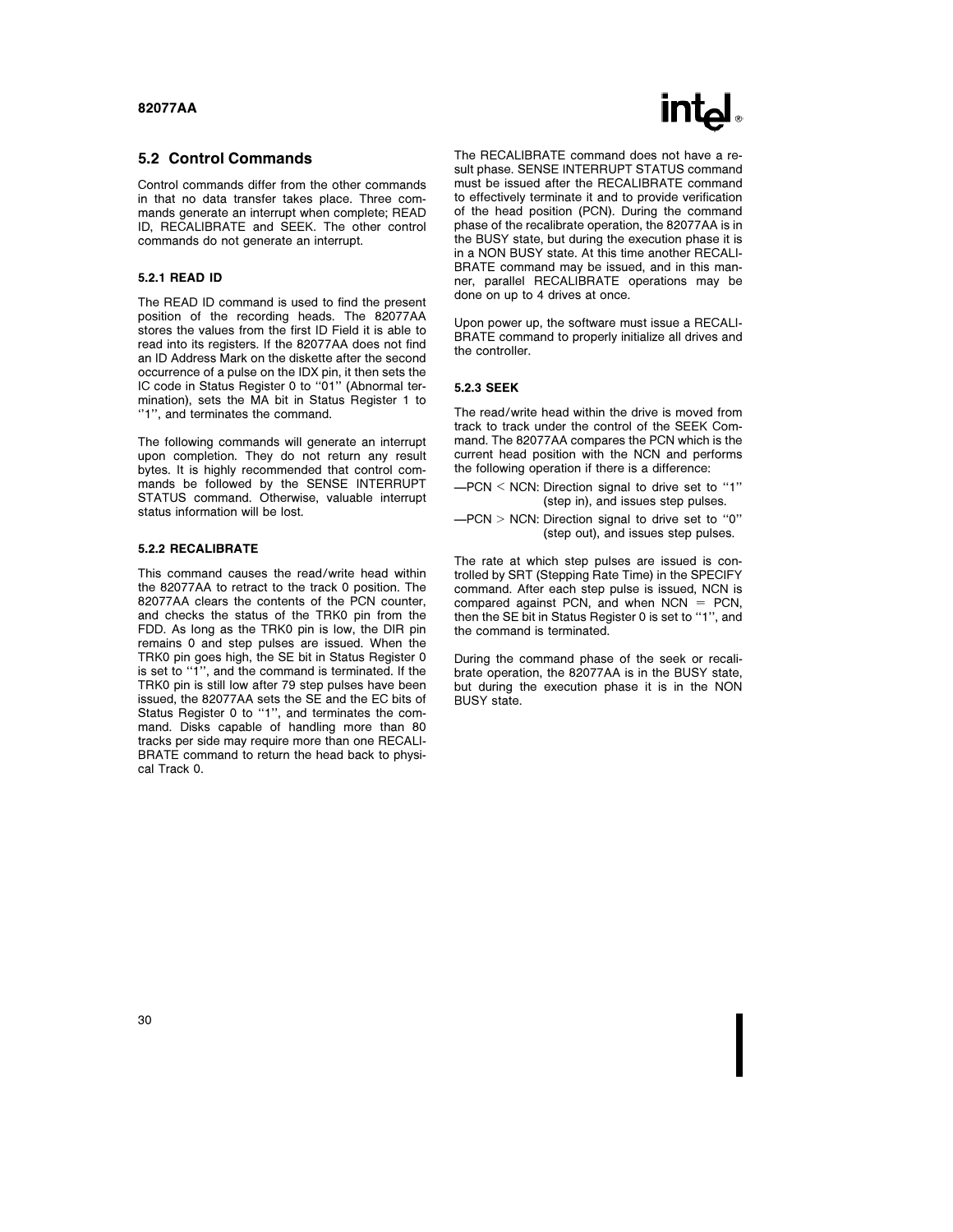Note that if implied seek is not enabled, the read and write commands should be preceded by:

| 1) SEEK command;                                                 | Step to the proper track          |
|------------------------------------------------------------------|-----------------------------------|
| 2) SENSE INTERRUPT Terminate the Seek<br>STATUS command; command |                                   |
| 3) READ ID.                                                      | Verify head is on<br>proper track |

4) Issue READ/WRITE command.

The SEEK command does not have a result phase. Therefore, it is highly recommended that the SENSE INTERRUPT STATUS Command be issued after the SEEK command to terminate it and to provide verification of the head position (PCN). The H bit (Head Address) in ST0 will always return a ''0''. When exiting POWERDOWN mode, the 82077AA clears the PCN value and the status information to zero. Prior to issuing the POWERDOWN command, it is highly recommended that the user service all pending interrupts through the SENSE INTERRUPT STATUS command.

#### 5.2.4 SENSE INTERRUPT STATUS

An interrupt signal on INT pin is generated by the 82077AA for one of the following reasons:

- 1. Upon entering the Result Phase of:
	- a. READ DATA Command
	- b. READ TRACK Command
	- c. READ ID Command
	- d. READ DELETED DATA Command
	- e. WRITE DATA Command
	- f. FORMAT TRACK Command
	- g. WRITE DELETED DATA Command
	- h. VERIFY Command
- 2. End of SEEK, RELATIVE SEEK or RECALI-BRATE Command
- 3. 82077AA requires a data transfer during the execution phase in the non-DMA Mode

The SENSE INTERRUPT STATUS command resets the interrupt signal and via the IC code and SE bit of Status Register 0, identifies the cause of the interrupt. If a SENSE INTERRUPT STATUS command is issued when no active interrupt condition is present, the status register ST0 will return a value of 80H (invalid command).

Table 5-9. Interrupt Identification

| <b>SE</b> | IC. | <b>Interrupt Due To</b>         |
|-----------|-----|---------------------------------|
| 0         | 11  | Polling                         |
|           | 00  | Normal Termination of SEEK or   |
|           |     | RECALIBRATE command             |
|           | 01  | Abnormal Termination of SEEK or |
|           |     | RECALIBRATE command             |

The SEEK, RELATIVE SEEK and the RECALI-BRATE commands have no result phase. SENSE INTERRUPT STATUS command must be issued immediately after these commands to terminate them and to provide verification of the head position (PCN). The H (Head Address) bit in ST0 will always return a ''0''. If a SENSE INTERRUPT STATUS is not issued, the drive, will continue to be BUSY and may effect the operation of the next command.

#### 5.2.5 SENSE DRIVE STATUS

SENSE DRIVE STATUS obtains drive status information. It has no execution phase and goes directly to the result phase from the command phase. STATUS REGISTER 3 contains the drive status information.

#### 5.2.6 SPECIFY

The SPECIFY command sets the initial values for each of the three internal timers. The HUT (Head Unload Time) defines the time from the end of the execution phase of one of the read/write commands to the head unload state. The SRT (Step Rate Time) defines the time interval between adjacent step pulses. Note that the spacing between the first and second step pulses may be shorter than the remaining step pulses. The HLT (Head Load Time) defines the time between the Head Load signal goes high and the read, write operation starts. The values change with the data rate speed selection and are documented in Table 5-10.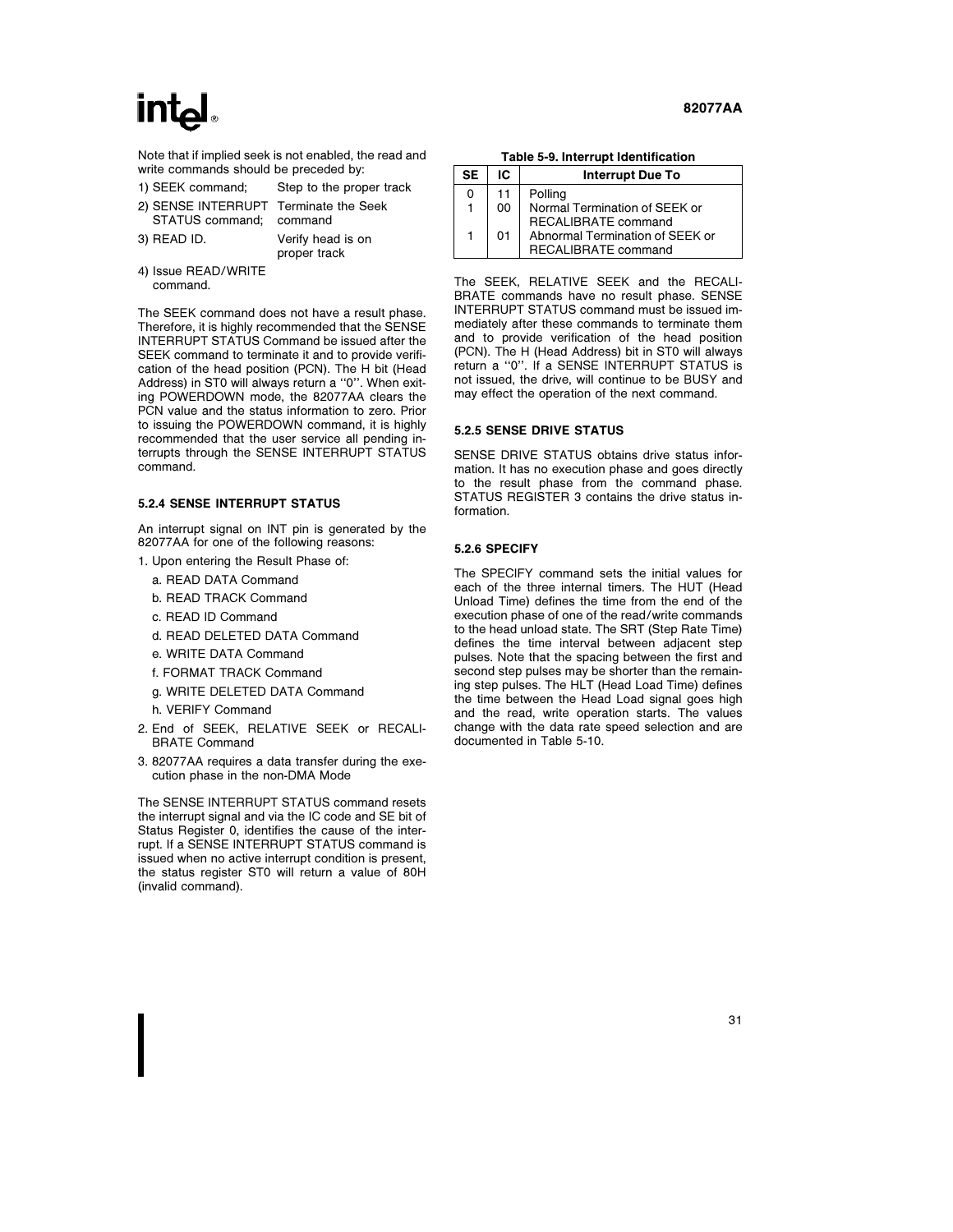

|     |             | <b>HUT</b>                          |     |     |                | <b>SRT</b> |                |
|-----|-------------|-------------------------------------|-----|-----|----------------|------------|----------------|
|     |             | 1M 500K 300K 250K 1M 500K 300K 250K |     |     |                |            |                |
|     |             | 128 256 426 512 8.0 16 26.7         |     |     |                |            | 32             |
| 8   |             | 16 26.7 32 7.5                      |     |     | 15             | 25         | 30             |
|     |             |                                     |     |     |                |            |                |
|     | 112 224 373 |                                     | 448 |     | 1.0 2 3.33     |            |                |
| 120 | 240         | 400                                 | 480 | 0.5 | $\overline{1}$ | 1.67       | $\overline{2}$ |

|                      |     |      | <b>HLT</b> |      |
|----------------------|-----|------|------------|------|
|                      | 1M  | 500K | 300K       | 250K |
| 00                   | 128 | 256  | 426        | 512  |
| 01                   |     | 2    | 3.3        | 4    |
| 02                   | 2   | 4    | 6.7        | 8    |
| $\ddot{\phantom{1}}$ | . . | . .  | . .        |      |
| 7F                   | 126 | 252  | 420        | 504  |
| 7F                   | 127 | 254  | 423        | 508  |

The choice of DMA or NON-DMA operations is made by the ND bit. When this bit is ''1'', the NON-DMA mode is selected, and when ND is ''0'', the DMA mode is selected. In DMA mode, data transfers are signalled by the DRQ pin. Non-DMA mode uses the RQM bit and the INT pin to signal data transfers.

#### 5.2.7 CONFIGURE

Issued to select the special features of the 82077AA. A CONFIGURE command need not be issued if the default values of the 82077AA meet the system requirements.

#### CONFIGURE DEFAULT VALUES:

EIS - No Implied Seeks

EFIFO - FIFO Disabled

POLL -Polling Enabled

FIFOTHR - FIFO Threshold Set to 1 Byte

PRETRK -Pre-Compensation Set to Track 0

EIS-Enable implied seek. When set to "1", the 82077AA will perform a SEEK operation before executing a read or write command. Defaults to no implied seek.



EFIFO-A "1" puts the FIFO into the 8272A compatible mode where the FIFO is disabled. This means data transfers are asked for on a byte by byte basis. Defaults to ''1'', FIFO disabled. The threshold defaults to one.

POLL--Disable polling of the drives. Defaults to "0", polling enabled. When enabled, a single interrupt is generated after a RESET. No polling is performed while the drive head is loaded and the head unload delay has not expired.

FIFOTHR-The FIFO threshold in the execution phase of read or write commands. This is programmable from 1 to 16 bytes. Defaults to one byte. A ''00'' selects one byte ''0F'' selects 16 bytes.

PRETRK-Pre-compensation start track number. Programmable from track 0 to 255. Defaults to track 0. A ''00'' selects track 0, ''FF'' selects 255.

#### 5.2.8 VERSION

The VERSION command checks to see if the controller is an enhanced type or the older type (8272A/ 765A). A value of 90 H is returned as the result byte, defining an enhanced FDD controller is in use. No interrupts are generated.

#### 5.2.9 RELATIVE SEEK

The command is coded the same as for SEEK, except for the MSB of the first byte and the DIR bit.

DIR Head Step Direction Control.

| DIR | Action        |
|-----|---------------|
|     | Step Head Out |
|     | Step Head In  |

RCN Relative Cylinder Number that determines how many tracks to step the head in or out from the current track number.

The RELATIVE SEEK command differs from the SEEK command in that it steps the head the absolute number of tracks specified in the command instead of making a comparison against an internal register. The SEEK command is good for drives that support a maximum of 256 tracks. RELATIVE SEEKs cannot be overlapped with other RELATIVE SEEKs. Only one RELATIVE SEEK can be active at a time. Bit 4 of Status Register 0 (EC) will be set if RELATIVE SEEK attempts to step outward beyond Track 0.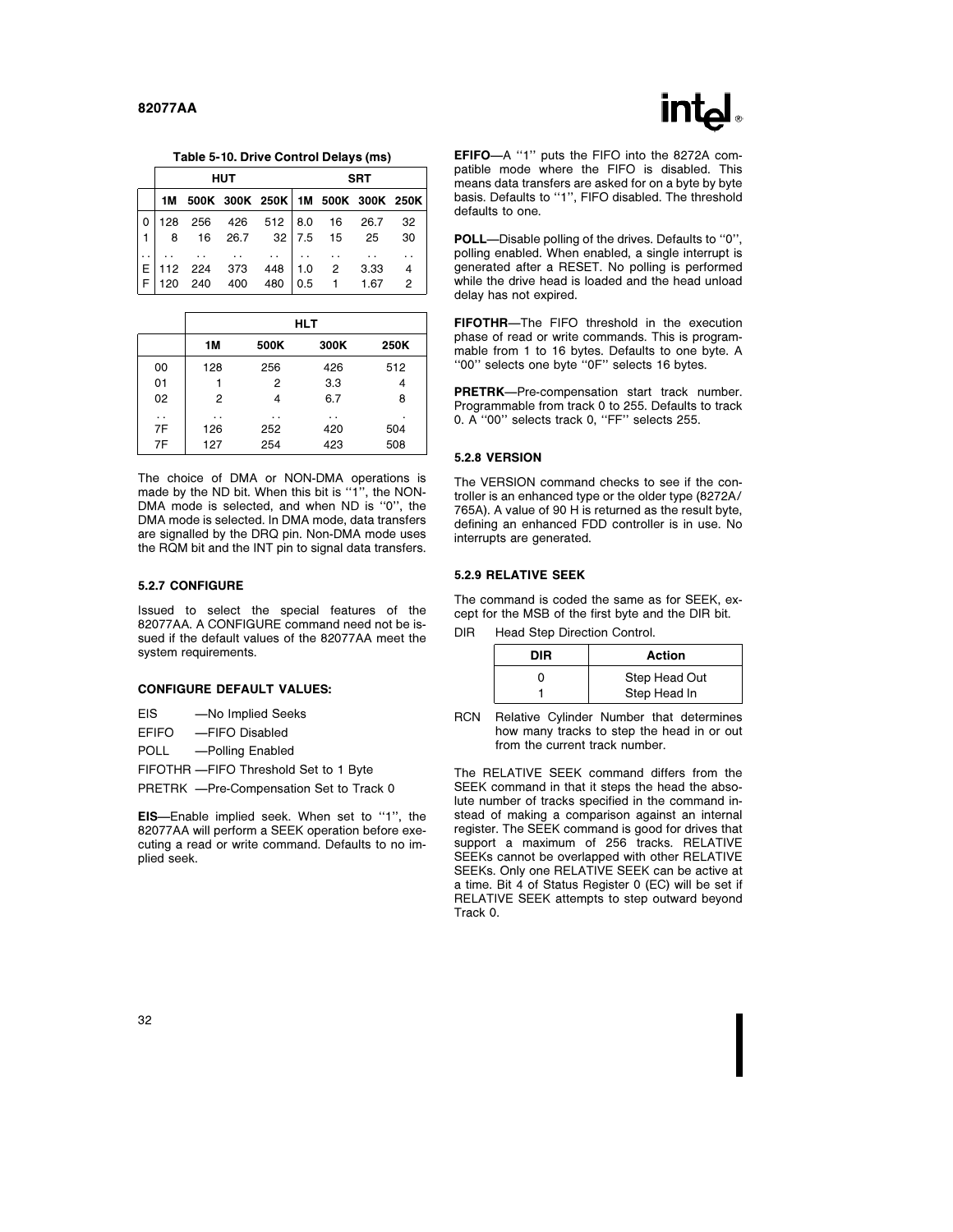# $\mathsf{Int}$

As an example, assume that a floppy drive has 300 useable tracks and that the host needs to read track 300 and the head is on any track (0 –255). If a SEEK command was issued, the head would stop at track 255. If a RELATIVE SEEK command was issued, the 82077AA would move the head the specified number of tracks, regardless of the internal cylinder position register (but would increment the register). If the head had been on track 40 (D), the maximum track that the 82077AA could position the head on using RELATIVE SEEK, would be 296 (D), the initial track,  $+256$  (D). The maximum count that the head can be moved with a single RELATIVE SEEK command is 256 (D).

The internal register, PCN, would overflow as the cylinder number crossed track 255 and would contain 40 (D). The resulting PCN value is thus (NCN  $+$ PCN) mod 256. Functionally, the 82077AA starts counting from 0 again as the track number goes above 255(D). It is the users responsibility to compensate 82077AA functions (precompensation track number) when accessing tracks greater than 255. The 82077AA does not keep track that it is working in an ''extended track area'' (greater than 255). Any command issued would use the current PCN value except for the RECALIBRATE command which only looks for the TRACK0 signal. RECALIBRATE would return an error if the head was farther than 79 due to its limitation of issuing a maximum 80 step pulses. The user simply needs to issue a second RECALI-BRATE command. The SEEK command and implied seeks will function correctly within the 44 (D) track (299 –255) area of the ''extended track area''. It is the users responsibility not to issue a new track position that would exceed the maximum track that is present in the extended area.

#### 82077AA

To return to the standard floppy range (0 –255) of tracks, a RELATIVE SEEK would be issued to cross the track 255 boundary.

A RELATIVE SEEK can be used instead of the normal SEEK but the host is required to calculate the difference between the current head location and the new (target) head location. This may require the host to issue a READ ID command to ensure that the head is physically on the track that software assumes it to be. Different 82077AA commands will return different cylinder results which may be difficult to keep track of with software without the READ ID command.

#### 5.2.10 DUMPREG

The DUMPREG command is designed to support system run-time diagnostics and application software development and debug.

#### 5.2.11 PERPENDICULAR MODE COMMAND

The PERPENDICULAR MODE command should be issued prior to executing READ/WRITE/FORMAT commands that access a disk drive with perpendicular recording capability. With this command, the length of the Gap2 field and VCO enable timing can be altered to accommodate the unique requirements of these drives. Table 5-11 describes the effects of the WGATE and GAP bits for the PERPENDICULAR MODE command. Upon a reset, the 82077AA will default to the conventional mode (WGATE  $= 0$ ,  $GAP = 0$ ).

| <b>GAP</b> | <b>WGATE</b> | <b>MODE</b>                                | <b>VCO Low</b><br>Time after<br><b>Index Pulse</b> | Length of<br><b>Gap2 Format</b><br><b>Field</b> | <b>Portion of Gap2</b><br><b>Written by Write</b><br><b>Data Operation</b> | Gap2 VCO<br>Low Time for<br><b>Read Operations</b> |
|------------|--------------|--------------------------------------------|----------------------------------------------------|-------------------------------------------------|----------------------------------------------------------------------------|----------------------------------------------------|
| 0          | 0            | <b>Conventional Mode</b>                   | 33 Bytes                                           | 22 Bytes                                        | 0 Bytes                                                                    | 24 Bytes                                           |
| 0          |              | Perpendicular Mode<br>(500 Kbps Data Rate) | 33 Bytes                                           | 22 Bytes                                        | 19 Bytes                                                                   | 24 Bytes                                           |
|            | 0            | Reserved<br>(Conventional)                 | 33 Bytes                                           | 22 Bytes                                        | 0 Bytes                                                                    | 24 Bytes                                           |
|            |              | Perpendicular Mode<br>(1 Mbps Data Rate)   | 18 Bytes                                           | 41 Bytes                                        | 38 Bytes                                                                   | 43 Bytes                                           |

#### Table 5-11 Effects of WGATE and GAP Bits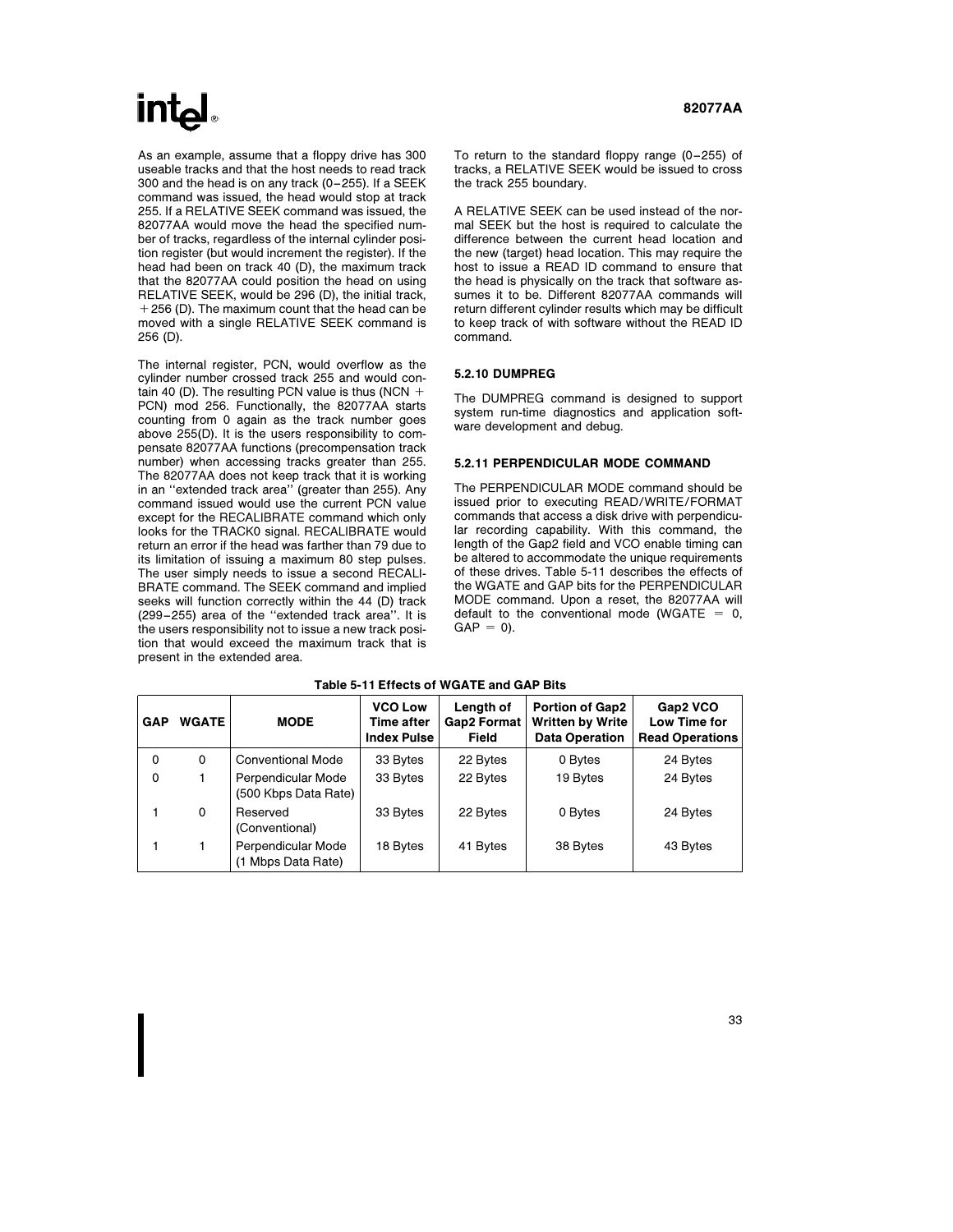

Selection of the 500 Kbps and 1 Mbps perpendicular modes is independent of the actual data rate selected in the Data rate Select Register. The user must ensure that the two data rates remain consistent.

The Gap2 and VCO timing requirements for perpendicular recording type drives are dictated by the design of the read/write head. In the design of this head, a pre-erase head precedes the normal read/ write head by a distance of 200 micrometers. This works out to about 38 bytes at a 1 Mbps recording density. Whenever the write head is enabled by the Write Gate signal the pre-erase head is also activated at the same time. Thus, when the write head is initially turned on, flux transitions recorded on the media for the first 38 bytes will not be preconditioned with the pre-erase head since it has not yet been activated. To accommodate this head activation and deactivation time, the Gap2 field is expanded to a length of 41 bytes. The format field shown in Figure 5-2 illustrates the change in the Gap2 field size for the perpendicular format.

On the read back by the 82077AA, the controller must begin synchronization at the beginning of the Sync field. For the conventional mode, the internal PLL VCO is enabled (VCOEN) approximately 24 bytes from the start of the Gap2 field. But when the controller operates in the 1 Mbps perpendicular mode (WGATE =  $1$ , GAP =  $1$ ), VCOEN goes active after 43 bytes to accommodate the increased Gap2 field size. For both cases, an approximate 2 byte cushion is maintained from the beginning of the sync field for the purposes of avoiding write splices in the presence of motor speed variation.

For the WRITE DATA case, the 82077AA activates Write Gate at the beginning of the sync field under the conventional mode. The controller then writes a new sync field, data address mark, data field, and CRC as shown in Figure 5-1. With the pre-erase head of the perpendicular drive, the write head must be activated in the Gap2 field to insure a proper write of the new sync field. For the 1 Mbps perpendicular mode (WGATE =  $1$ , GAP =  $1$ ), 38 bytes will be written in the Gap2 space. Since the bit density is Old PERPENDICULAR MODE command:

proportional to the data rate, 19 bytes will be written in the Gap2 field for the 500 Kbps perpendicular mode (WGATE =  $1$ , GAP = 0).

It should be noted that none of the alterations in Gap2 size, VCO timing, or Write Gate timing affect normal program flow. The information provided here is just for background purposes and is not needed for normal operation. Once the PERPENDICULAR MODE command is invoked, 82077AA software behavior from the user standpoint is unchanged.

#### 5.3 Command Set Enhancements

The PERPENDICULAR MODE and DUMPREG commands were enhanced along with the addition of a new LOCK command. These enhancements are explained in this section of the data sheet. The commands were enhanced/added in order to provide protection against older software application package which could inadvertently cause system compatibility problems. The modifications/addition are fully backward compatible with the older 82077AAs which do not support the enhancements. All 82077AAs will support these enhancements as of Q1/1991. For more information regarding which 82077AA do or do not support the enhancements please contact your local Intel Sales office.

#### 5.3.1 PERPENDICULAR MODE

The PERPENDICULAR MODE Command is enhanced to allow the system designers to designate specific drives as Perpendicular recording drives. This enhancement is made so that the system designer does not have to worry about older application software packages which bypass their system's FDC (Floppy Disk Controller) routines. The enhancement will also allow data transfers between Conventional and Perpendicular drives without having to issue PERPENDICULAR MODE commands between the accesses of the two different drives, nor having to change write pre-compensation values. The following is an explanation of how this enhancement is implemented:

| Data Bus<br>R/W<br><b>Phase</b> |   |    |     |    |    |                |                           |     | Remarks        |         |
|---------------------------------|---|----|-----|----|----|----------------|---------------------------|-----|----------------|---------|
|                                 |   | D7 | D6. | D5 | D4 | D <sub>3</sub> | D <sub>2</sub>            | D1  | D <sub>0</sub> |         |
|                                 |   |    |     |    |    |                | <b>PERPENDICULAR MODE</b> |     |                |         |
| Command                         | W |    | n   | 0  |    | 0              | 0                         |     |                | Command |
|                                 | W | ŋ  |     | n  | n  | 0              | <sup>0</sup>              | GAP | <b>WGATF</b>   | Code    |

#### NOTE:

For the definition of GAP and WGATE bits see Table 5-11 and Section 5.2.11 of the data sheet. For the Enhanced PERPENDICULAR MODE command definition see Table 5-1.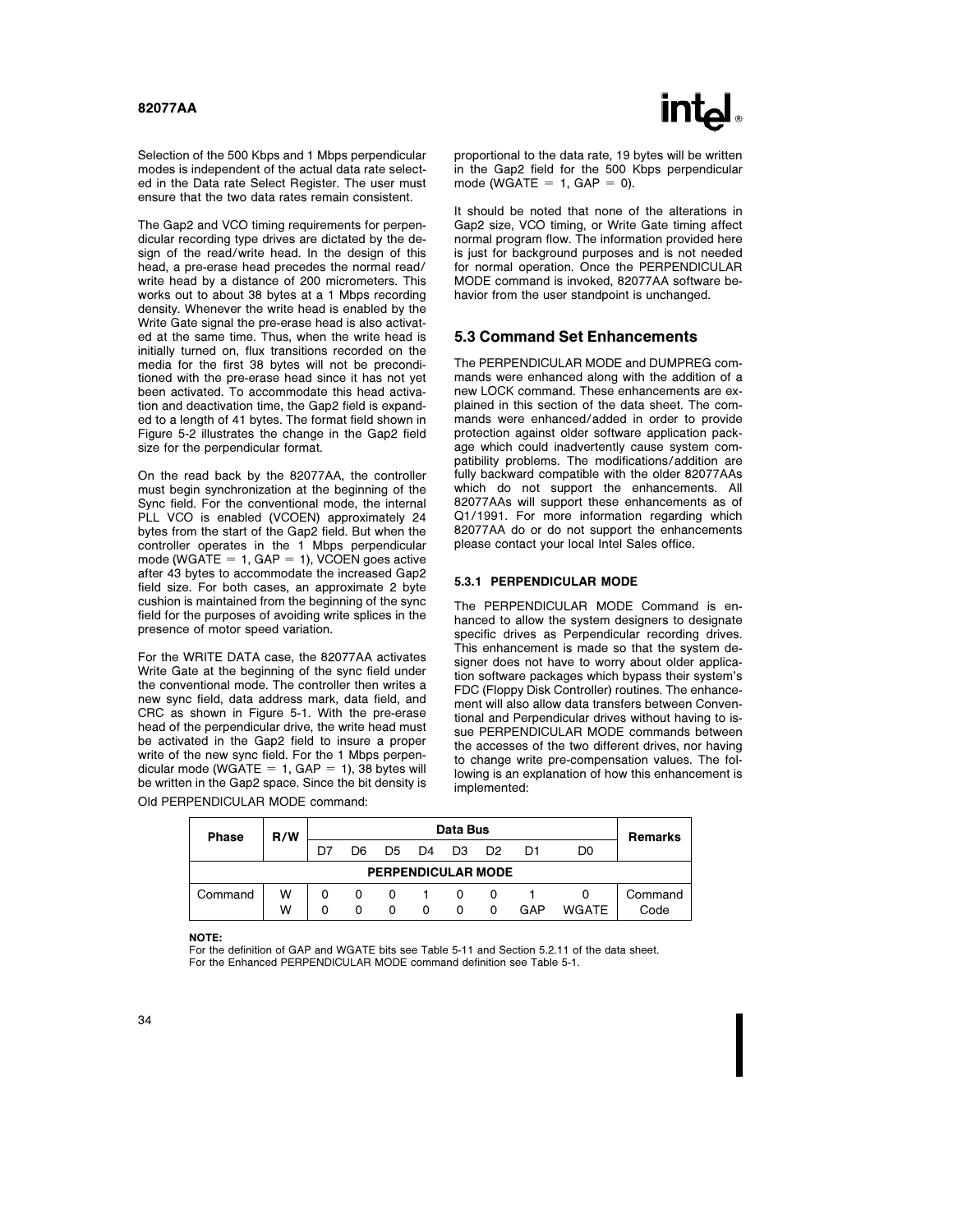# **int**

With the old implementation, the user must properly program both the PERPENDICULAR MODE command and write pre-compensation value before accessing either a Conventional or Perpendicular drive. These programmed values apply to all drives (D0 –D3) which the 82077AA may access. It should also be noted that any form of RESET ''Hardware'' or ''Software'' will configure the PERPENDICULAR MODE command for Conventional mode (GAP and  $WGATE = "0"$ ).

With the enhanced implementation, both the GAP and WGATE bits have the same affects as the old implementation except for when they are both programmed for value of ''0'' (Conventional mode). For the case when both GAP and WGATE equal ''0'' the PERPENDICULAR MODE command will have the following effect on the 82077AA: 1) If any of the new bits D0, D1, D2, and D3 are programmed to ''1'' the corresponding drive will automatically be programmed for Perpendicular mode (ie: GAP2 being written during a write operation, the programmed Data Rate will determine the length of GAP2.), and data will be written with 0 ns write pre-compensation. 2) any of the new bits (D0 –D3) that are programmed for ''0'' the designated drive will be programmed for Conventional Mode and data will be written with the currently programmed write precompensation value. 3) Bits D0, D1, D2, and D3 can only be over written when the OW bit is written as a "1". The status of these bits can be determined by interpreting the eighth result byte of the enhanced DUMPREG Command (See Section 5.3.3). (Note: if either the GAP or WGATE bit is a ''1'', then bits D0 – D<sub>3</sub> are ignored.)

''Software'' and ''Hardware'' RESET will have the following effects on the enhanced PERPENDICU-LAR MODE command:

1) ''Software'' RESETs (Reset via DOR or DSR registers) will only clear GAP and WGATE bits to ''0'', D3, D2, D1, and D0 will retain their previously programmed values.

2) ''Hardware'' RESETs (Reset via pin 32) will clear all bits (GAP, Wgate, D0, D1, D2, and D3) to ''0'' (All Drives Conventional Mode).

#### 5.3.2 LOCK

In order to protect a system with long DMA latencies against older application software packages that can disable the 82077AA's FIFO the following LOCK Command has been added to the 82077AA's command set: [Note: This command should only be used by the system's FDC routines, and ISVs (Independent Software Vendors) should refrain from using it. If an ISV's application calls for having the 82077AA FIFO disabled a CONFIGURE Command should be used to toggle the EFIFO (Enable FIFO) bit. ISV can determine the value of the LOCK bit by interpreting the eighth result byte of an DUMPREG Command (See Section 5.3.3).]

The LOCK command defines whether EFIFO, FIFOTHR, and PRETRK parameters of the CON-FIGURE command can be RESET by the DOR and DSR registers. When the LOCK bit is set to a ''1'' all subsequent ''software'' RESETs by the DOR and DSR registers will not change the previously set parameter values in the CONFIGURE command. When the LOCK bit is set to a ''0'' ''software'' RESETs by the DOR or DSR registers will return these parameters to their default values (See Section 5.2.7). All ''hardware'' Resets by pin 32 will set the LOCK bit to a ''0'' value, and will return EFIFO, FIFOTHR, and PRETRK to their default values. A Status byte is returned immediately after issuing the command byte. This Status byte reflects the value of the Lock bit set by the command byte. (Note: No interrupts are generated at the end of this command.)

#### 5.3.3 ENHANCED DUMPREG COMMAND

To accommodate the new LOCK command and enhanced PERPENDICULAR MODE command the eighth result byte of DUMPREG command has been modified in the following manner:

| <b>Phase</b> | R/W |      |    |    |                                                | Data Bus       |    |     |                | Remarks  |
|--------------|-----|------|----|----|------------------------------------------------|----------------|----|-----|----------------|----------|
|              |     | D7   | D6 | D5 | D4                                             | D3             | D2 | D1  | D <sub>0</sub> |          |
|              |     |      |    |    |                                                | <b>DUMPREG</b> |    |     |                |          |
| Result       | R   |      |    |    | <b>Eighth Result Byte</b><br>$-$ Undefined $-$ |                |    |     |                | Old      |
|              | R   | -OCK | 0  | DЗ | D2                                             | D1             | D0 | GAP | <b>WGATE</b>   | Enhanced |

NOTES:

1. Data bit 7 reflects the status of the new LOCK bit set by the LOCK Command.

2. Data Bits D0 –D5 reflect the status for bits D3, D2, D1, D0, GAP and WGATE set by the PERPENDICULAR MODE Command.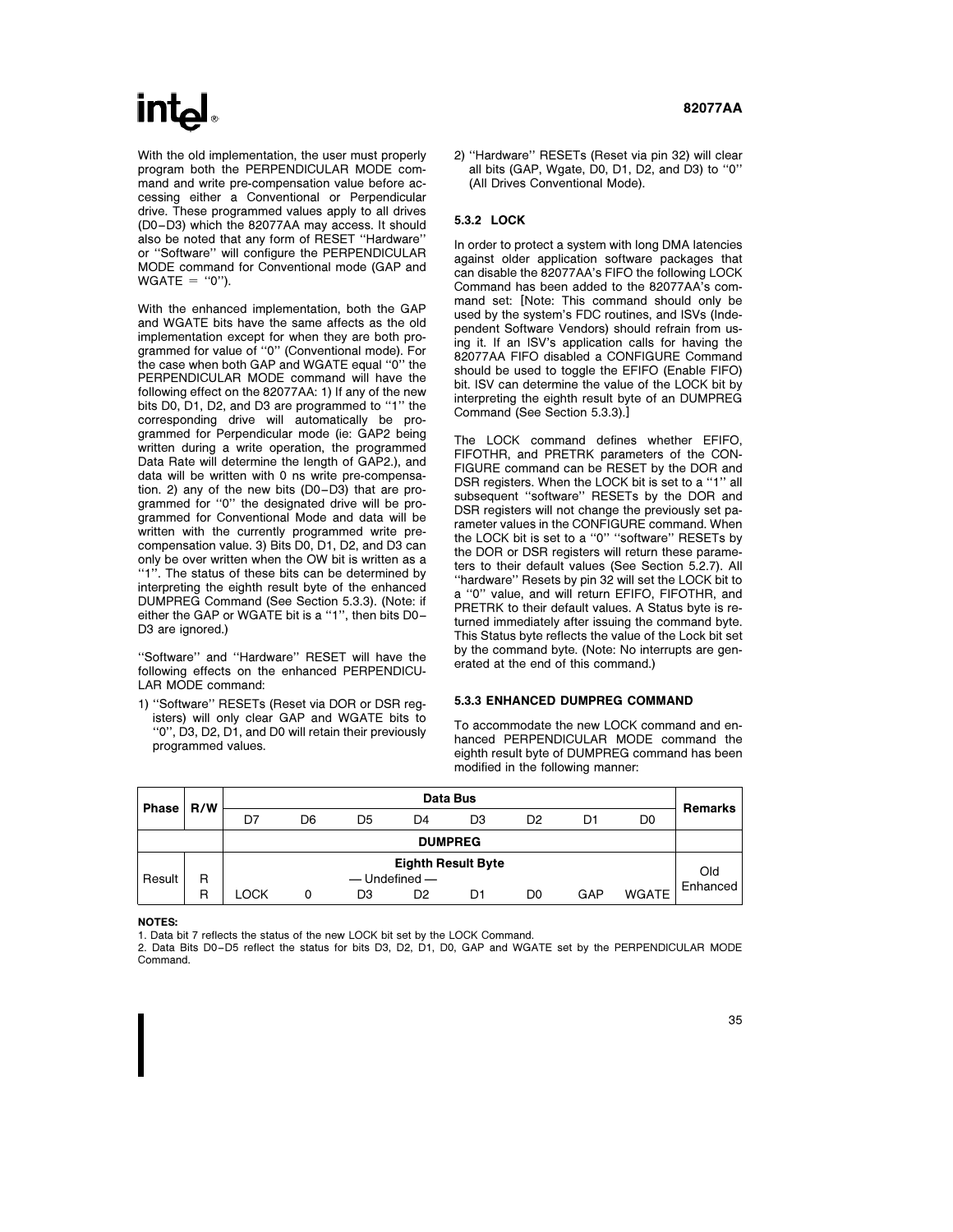

# 6.0 STATUS REGISTER ENCODING

The contents of these registers are available only through a command sequence.

|                | ັ      |                     |                                                                                                                                                                                                                                                                                                                                                 |
|----------------|--------|---------------------|-------------------------------------------------------------------------------------------------------------------------------------------------------------------------------------------------------------------------------------------------------------------------------------------------------------------------------------------------|
| Bit<br>No.     | Symbol | Name                | <b>Description</b>                                                                                                                                                                                                                                                                                                                              |
| 7.6            | IC     | Interrupt<br>Code   | 00-Normal termination of command. The specified command<br>was properly executed and completed without error.<br>01-Abnormal termination of command. Command execution<br>was started, but was not successfully completed.<br>10-Invalid command. The requested command could not be<br>executed.<br>11-Abnormal termination caused by Polling. |
| 5              | SE     | Seek End            | The 82077AA completed a SEEK or RECALIBRATE<br>command, or a READ or WRITE with implied seek command.                                                                                                                                                                                                                                           |
| 4              | EC.    | Equipment<br>Check  | The TRK0 pin failed to become a "1" after:<br>1.80 step pulses in the RECALIBRATE command.<br>2. The RELATIVE SEEK command causes the 82077AA to<br>step outward beyond Track 0.                                                                                                                                                                |
| 3              |        |                     | Unused. This bit is always "0".                                                                                                                                                                                                                                                                                                                 |
| $\mathfrak{p}$ | н      | <b>Head Address</b> | The current head address.                                                                                                                                                                                                                                                                                                                       |
| 1, 0           | DS1, 0 | Drive Select        | The current selected drive.                                                                                                                                                                                                                                                                                                                     |

## 6.1 Status Register 0

# 6.2 Status Register 1

| <b>Bit</b><br>No. | Symbol    | <b>Name</b>                    | <b>Description</b>                                                                                                                                                                                                                                                                        |  |  |
|-------------------|-----------|--------------------------------|-------------------------------------------------------------------------------------------------------------------------------------------------------------------------------------------------------------------------------------------------------------------------------------------|--|--|
| $\overline{7}$    | EN        | End of<br>Cylinder             | The 82077AA tried to access a sector beyond the final sector<br>of the track (255D). Will be set if TC is not issued after Read<br>or Write Data Command.                                                                                                                                 |  |  |
| 6                 |           |                                | Unused. This bit is always "0".                                                                                                                                                                                                                                                           |  |  |
| 5                 | DE        | Data Error                     | The 82077AA detected a CRC error in either the ID field or<br>the data field of a sector.                                                                                                                                                                                                 |  |  |
| $\overline{4}$    | OR.       | Overrun/<br>Underrun           | Becomes set if the 82077AA does not receive CPU or DMA<br>service within the required time interval, resulting in data<br>overrun or underrun.                                                                                                                                            |  |  |
| 3                 |           |                                | Unused. This bit is always "0".                                                                                                                                                                                                                                                           |  |  |
| $\overline{2}$    | <b>ND</b> | No Data                        | Any one of the following:<br>1. READ DATA, READ DELETED DATA command, the<br>82077AA did not find the specified sector.<br>2. READ ID command, the 82077AA cannot read the ID field<br>without an error.<br>3. READ TRACK command, the 82077AA cannot find the<br>proper sector sequence. |  |  |
| 1                 | <b>NW</b> | Not Writable                   | WP pin became a "1" while the 82077AA is executing a<br>WRITE DATA, WRITE DELETED DATA, or FORMAT TRACK<br>command.                                                                                                                                                                       |  |  |
| $\Omega$          | MA        | Missing<br><b>Address Mark</b> | Any one of the following:<br>1. The 82077AA did not detect an ID address mark at the<br>specified track after encountering the index pulse from the<br>IDX pin twice.<br>2. The 82077AA cannot detect a data address mark or a<br>deleted data address mark on the specified track.       |  |  |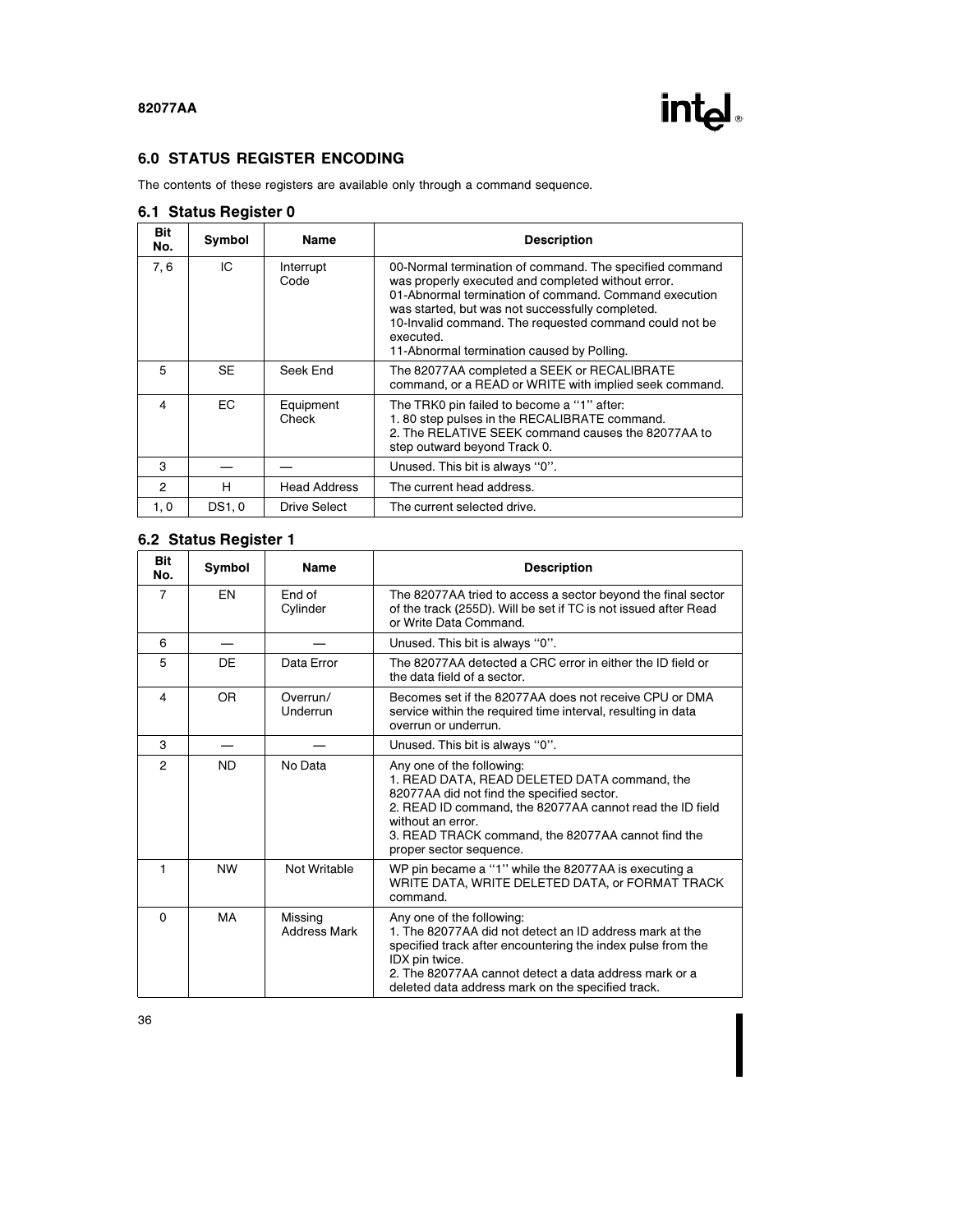# **intel**

#### 82077AA

### 6.3 Status Register 2

| <b>Bit</b><br>No. | Symbol    | <b>Name</b>                         | <b>Description</b>                                                                                                                                                                                                                    |
|-------------------|-----------|-------------------------------------|---------------------------------------------------------------------------------------------------------------------------------------------------------------------------------------------------------------------------------------|
| $\overline{7}$    |           |                                     | Unused. This bit is always "0".                                                                                                                                                                                                       |
| 6                 | <b>CM</b> | Control Mark                        | Any one of the following:<br>1. READ DATA command, the 82077AA encounters a<br>deleted data address mark<br>2. READ DELETED DATA command, the 82077AA<br>encounters a data address mark.                                              |
| 5                 | DD        | Data Error<br>in Data<br>Field.     | The 82077AA detected a CRC error in the data field.                                                                                                                                                                                   |
| 4                 | <b>WC</b> | Wrong<br>Cylinder                   | The track address from the sector ID field is different from<br>the track address maintained inside the 82077AA.                                                                                                                      |
| 3                 |           |                                     | Unused. This bit is always "0".                                                                                                                                                                                                       |
| $\overline{2}$    |           |                                     | Unused. This bit is always "0".                                                                                                                                                                                                       |
|                   | ВC        | <b>Bad Cylinder</b>                 | The track address from the sector ID field is different from<br>the track address maintained inside the 82077AA and is<br>equal to FF hex which indicates a bad track with a hard<br>error according to the IBM soft-sectored format. |
| 0                 | MD        | Missing Data<br><b>Address Mark</b> | The 82077AA cannot detect a data address mark or a<br>deleted data address mark.                                                                                                                                                      |

### 6.4 Status Register 3

| Bit<br>No.     | Symbol | Name                | <b>Description</b>                         |
|----------------|--------|---------------------|--------------------------------------------|
|                |        |                     | Unused. This bit is always "0".            |
| 6              | WP.    | Write<br>Protected  | Indicates the status of the WP pin.        |
| 5              |        |                     | Unused. This bit is always "1".            |
| $\overline{4}$ | T0     | TRACK 0             | Indicates the status of the TRK0 pin.      |
| 3              |        |                     | Unused. This bit is always "1".            |
| $\overline{2}$ | HD.    | <b>Head Address</b> | Indicates the status of the HDSEL pin.     |
| 1, 0           | DS1, 0 | Drive Select        | Indicates the status of the DS1, DS0 pins. |

### 7.0 COMPATIBILITY

The 82077AA was designed with software compatibility in mind. It is a fully backwards compatible solution with the older generation 8272A and NEC765A/ B disk controllers. The 82077AA also implements on-board registers for compatibility with the Personal System/2s as well as PC/AT and PC/XT floppy disk controller subsystems. Upon a hardware reset of the 82077AA, all registers, functions and enhancements default to a PS/2, PC/AT, or PS/2 Model 30 compatible operating mode depending on how the

IDENT and MFM pins are sampled during Hardware Reset.

# 7.1 Register Set Compatibility

The register set contained within the 82077AA is a culmination of hardware registers based on the architectural growth of the IBM personal computer line. Table 7-1 indicates the registers required for compatibility based on the type of computer.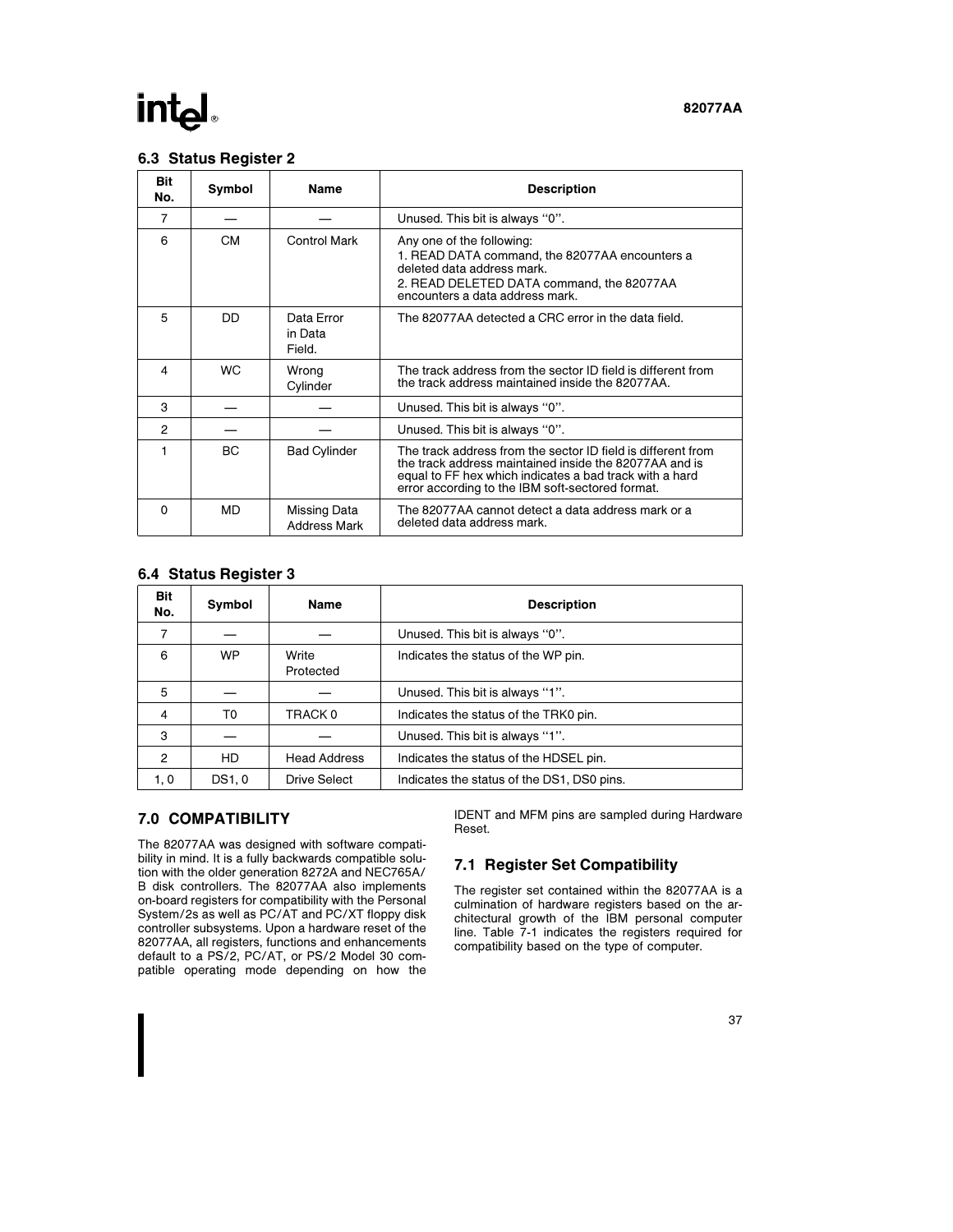

|  | Table 7-1. 82077AA Register Support |  |  |
|--|-------------------------------------|--|--|
|--|-------------------------------------|--|--|

| 82077AA<br>Register |   |    |   | 8272A82072PC/XTPC/ATPS/2 |   | Mod<br>30 |
|---------------------|---|----|---|--------------------------|---|-----------|
| <b>SRA</b>          |   |    |   |                          | Χ | X         |
| <b>SRB</b>          |   |    |   |                          | Χ | X         |
| <b>DOR</b>          |   |    | X | X                        | X | X         |
| <b>MSR</b>          | X | X  | X | X                        | X | X         |
| <b>DSR</b>          |   | X  |   |                          |   |           |
| Data (FIFO)         | X | X  | X | X                        | X | X         |
| DIR                 |   |    |   | X                        | X | X         |
| <b>CCR</b>          |   | X* |   | X                        | X | x         |

\*CCR is emulated by DSR in an 82072 PC/AT design.

#### 7.2 PS/2 vs. AT vs. Model 30 Mode

To maintain compatibility between PS/2, PC/AT, and Model 30 environments the IDENT and MFM pins are provided. The 82077AA is placed into the proper mode of operations upon Hardware RESET with the appropriate settings of the IDENT and MFM pins. The proper settings of the IDENT and MFM pins are described in IDENT's pin description. Differences between the three modes are described in the following sections.

#### 7.2.1 PS/2 MODE

IDENT strapped low causes the polarity of DENSEL to be active low for high (500 Kbps/1 Mbps) data rates (typically used for 3.5" drives). This polalrity of DENSEL assumes INVERT $#$  to be low. A comprehensive description of DENSEL behavior is given in Table 2-6.

The DMAGATE bit in the Digital Output Register (DOR) will not cause the DRQ or INT output signals to tristate. This maintains consistency with the operation of the floppy disk controller subsystem in the PS/2 architecture.

TC is an active low input signal that is internally qualified by DACK being active low.

#### 7.2.2 PC/AT MODE

IDENT strapped high causes the polarity of DENSEL to be active high for high (500 Kbps/1 Mbps) data rates (typically used for 5.25" drives). This polarity of DENSEL assumes  $INVERT#$  to be low. A comprehensive description of DENSEL behavior is given in Table 2-6.

If the DMAGATE bit is written to a "0" in the Digital Output Register (DOR), DRQ and INT will tristate. If DMAGATE is written to a "1", then DRQ and INT will be driven appropriately by the 82077AA.

TC is an active high input signal that is internally qualified by DACK $#$  being active low.

#### 7.2.3 MODEL 30 MODE

IDENT strapped low causes the polarity of DENSEL to be active low for high (500 Kbps/1 Mbps) data rates (typically used for 3.5" drives). This polarity of DENSEL assumes INVERT# to be low. A comprehensive description of DENSEL behavior is given in Table 2-6.

DMAGATE and TC function the same as in PC/AT Mode.

#### 7.3 Compatibility with the FIFO

The FIFO of the 82077AA is designed to be transparent to non-FIFO disk controller software developed on the older generation 8272A standard. Operation of the 82077AA FIFO can be broken down into two tiers of compatibility. For first tier compatibility, the FIFO is left in the default disabled condition upon a ''Hardware'' reset (via pin 32). In this mode the FIFO operates in a byte mode and provides complete compability with non-FIFO based software. For second tier compatibility, the FIFO is enabled via the CONFIGURE command. When the FIFO is enabled, it will temporarily enter a byte mode during the command and result phase of disk controller operation. This allows for compatible operation when interrogating the Main Status Register (MSR) for the purpose of transferring a byte at a time to or from the disk controller. For normal disk controller applications, the system designer can still take advantage of the FIFO for time critical data transfers during the execution phase and not create any conflicts with non-FIFO software during the command or result phase.

In some instances, use of the FIFO in any form has conflicted with certain specialized software. An example of a compatibility conflict using the FIFO is with software that monitors the progress of a data transfer during the execution phase. If the software assumed the disk controller was operating in a single byte mode and counted the number of bytes transferred to or from the disk controller to trigger some time dependent event on the disk media (i.e. head position over a specific data field), the same software will not have an identical time relationship if the FIFO is enabled. This is because the FIFO allows data to be queued up, and then burst trans-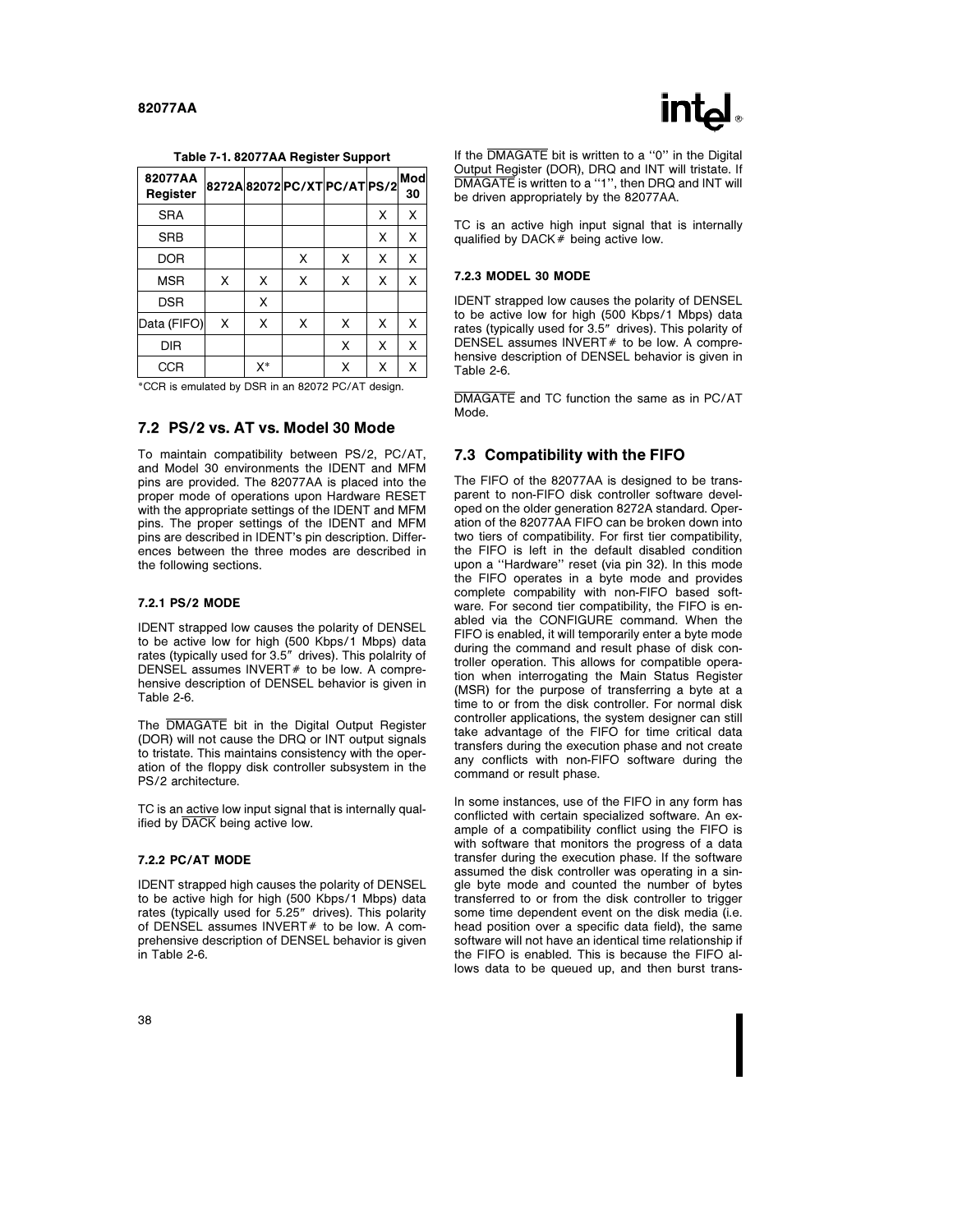# **int**

ferred across the host bus. To accommodate software of this type, it is recommended that the FIFO be disabled.

### 7.4 Drive Polling

The 82077AA supports the polling mode of the older generation 8272A. This mode is enabled upon a reset and can be disabled via the CONFIGURE command. This mode is supported for the sole purpose of providing backwards compatibility with software that expects it's presence.

The intended purpose of drive polling dates back to 8" drives as a means to monitor any change in status for each disk drive present in the system. Each of the drives is selected for a period of time and its READY signal sampled. After a delay, the next drive is selected. Since the 82077AA does not support READY in this capacity (internally tied true), the polling sequence is only simulated and does not affect the drive select lines (DS0 –DS3) when it is active. If enabled, it occurs whenever the 82077AA is waiting for a command or during SEEKs and RE-CALIBRATEs (but not IMPLIED SEEKs). Each drive is assumed to be not ready after a reset and a "ready" value for each drive is saved in an internal register as the simulated drive is polled. An interrupt will be generated on the first polling loop because of the initial ''not ready'' status. This interrupt must be

followed with a SENSE INTERRUPT STATUS command from the host to clear the interrupt condition for each of the four logical drives.

#### 8.0 PROGRAMMING GUIDELINES

Programming the 82077AA is identical to any other 8272A compatible disk controller with the exception of some additional commands. For the new designer it is useful to provide some guidelines on how to program the 82077AA. A typical disk operation involves more than issuing a command and waiting for the results. The control of the floppy disk drive is a low level operation that requires software intervention at different stages. New commands and features have been added to the 82077AA to reduce the complexity of this software interface.

#### 8.1 Command and Result Phase Handshaking

Before a command or parameter byte can be issued to the 82077AA, the Main Status Register (MSR) must be interrogated for a ready status and proper FIFO direction. A typical floppy controller device driver should contain a subroutine for sending command or parameter bytes. For this discussion, the routine will be called "Send\_byte" with the flowchart shown in Figure 8-1.



Figure 8-1. Send\_Byte Routine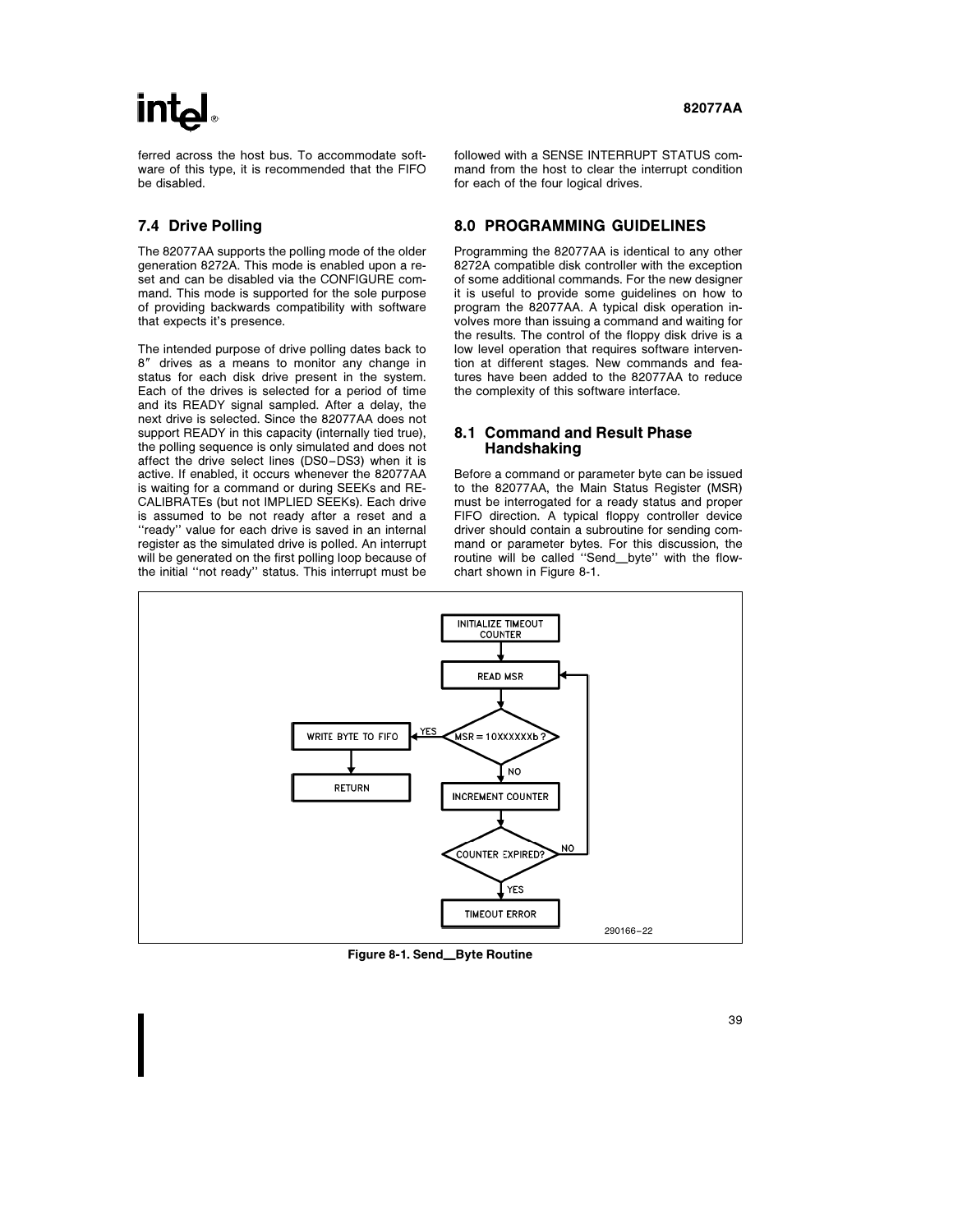

The routine loops until RQM is 1 and DIO is 0 indicating a ready status and FIFO direction is inward. If this condition is true, the 82077AA is ready to accept a command or parameter byte. A timeout counter is used to insure software response within a reasonable amount of time in case of no response by the 82077AA. As a note, the programmer must be careful how the maximum delay is chosen to avoid unnecessary timeouts. For example, if a new command is issued when the 82077AA is in the middle of a polling routine, the MSR will not indicate a ready status for the next parameter byte until the polling sequence completes the loop. This could cause a delay between the first and second bytes of up to 250  $\mu$ s (@ 250 Kbps). If polling is disabled, this maximum delay is 175  $\mu$ s. There should also be enough timeout margin to accommodate a shift of the software to a higher speed system. A timeout value that results in satisfactory operation on a 16 MHz CPU might fail when the software is moved to a system with a 25 MHz CPU. A recommended solution is to derive the timeout counter from a system hardware counter that is fixed in frequency from CPU clock to CPU clock.

For reading result bytes from the 82077AA, a similar routine is used. Figure 8-2 illustrates the flowchart for the routine "Get\_byte". The MSR is polled until RQM is 1 and DIO is 1, which indicates a ready status and outward FIFO direction. At this point, the host can read a byte from the FIFO. As in the Send\_byte routine, a timout counter should be incorporated in case of a disk controller lock-up condition. For example, if a disk was not inserted into the disk drive at the time of a read operation, the controller would fail to receive the index pulse and lockup since the index pulses are required for termination of the execution phase.

#### 8.2 Initialization

Initializing the 82077AA involves setting up the appropriate configuration after a reset. Parameters set by the SPECIFY command are undefined after a system reset and will need to be reinitialized. CON-FIGURE command parameters default to a known state after a system reset but will need to be reinitialized if the system requirements are different from the default settings. The flowchart for the recommended initialization sequence of the 82077AA is shown in Figure 8-3.



Figure 8-2. Get\_Byte Routine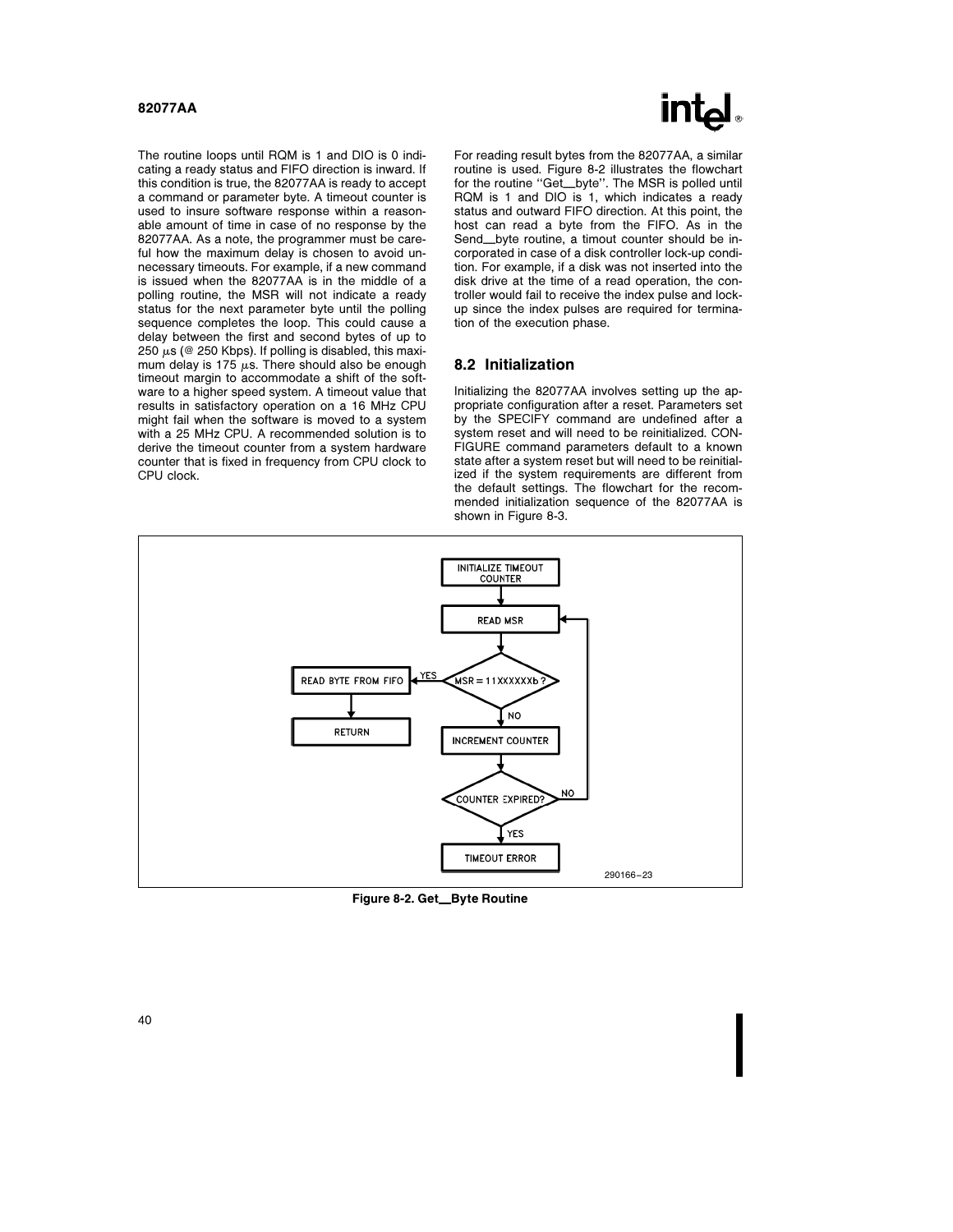# **intel**

Following a reset of the 82077AA, the Configuration Control Register (CCR) should be reinitialized for the appropriate data rate. An external reset via the RE-SET pin will cause the data rate and write precompensation values to default to 250 Kbps (10b) and 125 ns (000b) respectively. Since the 125 ns write precompensation value is optimal for the  $5\frac{1}{4}$ <sup>"</sup> and  $3\frac{1}{2}$ <sup>*r*</sup> disk drive environment, most applications will not require the value to be changed in the initialization sequence. As a note, a software reset issued via the DOR or DSR will not affect the data rate or write precompensation values. But it is recommended as a safe programming practice to always program the data rate after a reset, regardless of the type.

Since polling is enabled after a reset of the 82077AA, four SENSE INTERRUPT STATUS commands need to be issued afterwards to clear the status flags for each drive. The flowchart in Figure 8- 3 illustrates how the software clears each of the four interrupt status flags internally queued by the 82077AA. It should be noted that although four SENSE INTERRUPT STATUS commands are issued, the INT pin is only active until the first SENSE INTERRUPT STATUS command is executed.



Figure 8-3. Initialization Flowchart

### 82077AA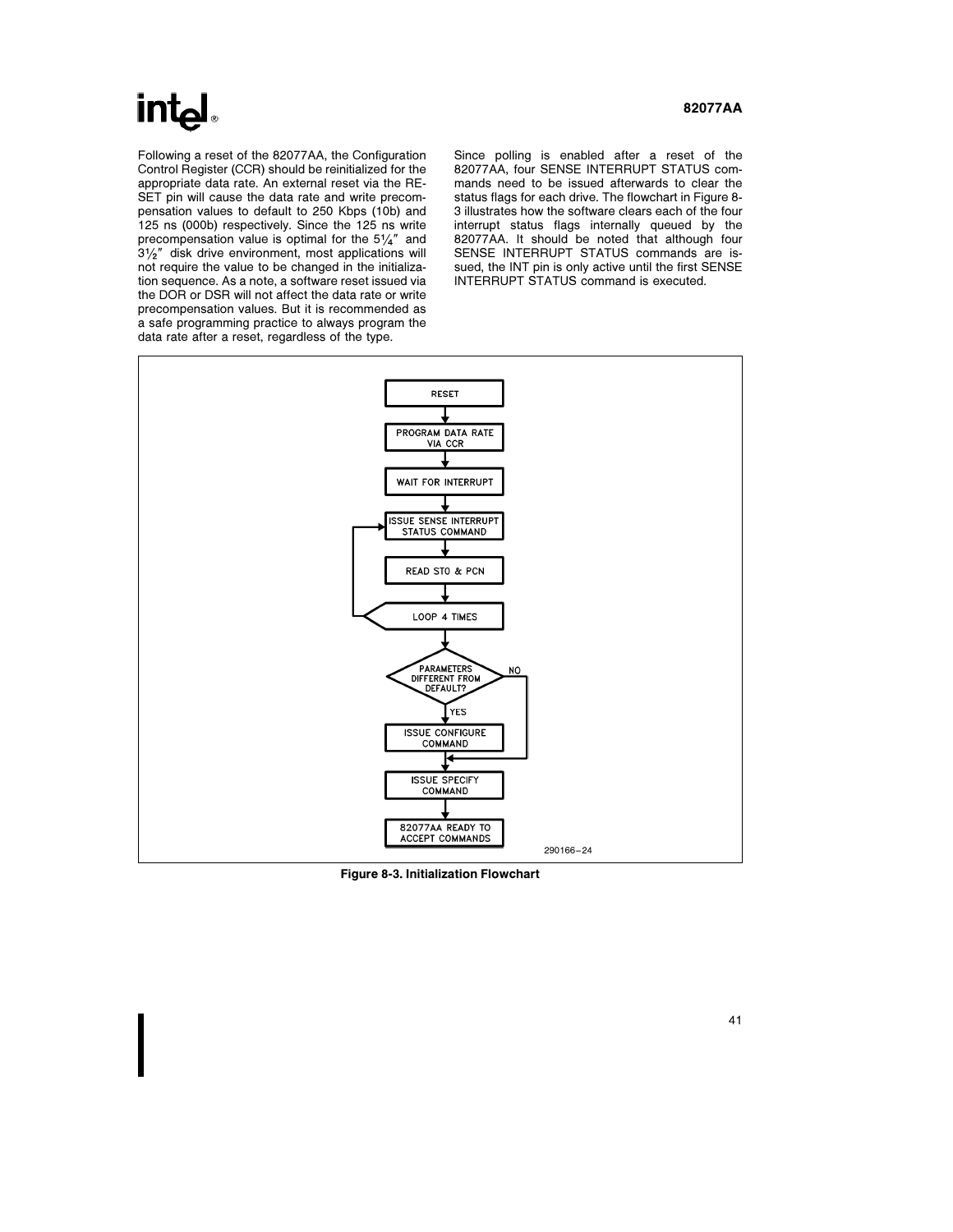

As a note, if the CONFIGURE command is issued within 250  $\mu$ s of the trailing edge of reset (@ 1 Mbps), the polling mode of the 82077AA can be disabled before the polling initiated interrupt occurs. Since polling stops when the 82077AA enters the command phase, it is only time critical up to the first byte of the CONFIGURE command. If disabled in time, the system software no longer needs to issue the four SENSE INTERRUPT STATUS commands to clear the internal interrupt flags normally caused by polling.

The CONFIGURE command should also be issued if the system requirements are different from the default settings (as described in Section 5.2.7). For example, the CONFIGURE command can be used to enable the FIFO, set the threshold, and enable Implied Seeks.

The non-DMA mode flag, step rate (SRT), head load (HLT), and head unload times (HUT) programmed by the SPECIFY command do not default to a known state after a reset. This behavior is consistent with the 8272A and has been preserved here for compatibility. Thus, it is necessary to always issue a SPECI-FY command in the initialization routine.

#### 8.3 Recalibrates and Seeks

Commands that position the disk head are different from the typical READ/WRITE/FORMAT command in the sense that there is no result phase. Once a RECALIBRATE, SEEK, or RELATIVE SEEK command has been issued, the 82077AA will return a ready status in the Main Status Register (MSR) and perform the head positioning operation as a background task. When the seek is complete, the 82077AA will assert the INT signal to request service. A SENSE INTERRUPT STATUS command should then be asserted to clear the interrupt and read the status of the operation. Since the drive and motor enable signals are directly controlled through the Digital Output Register (DOR) on the 82077AA, a write to the DOR will need to precede the RECALI-BRATE or SEEK command if the drive and motor is not already enabled. Figure 8-4 shows the flow chart for this operation.



Figure 8-4. Recalibrate and Seek Operations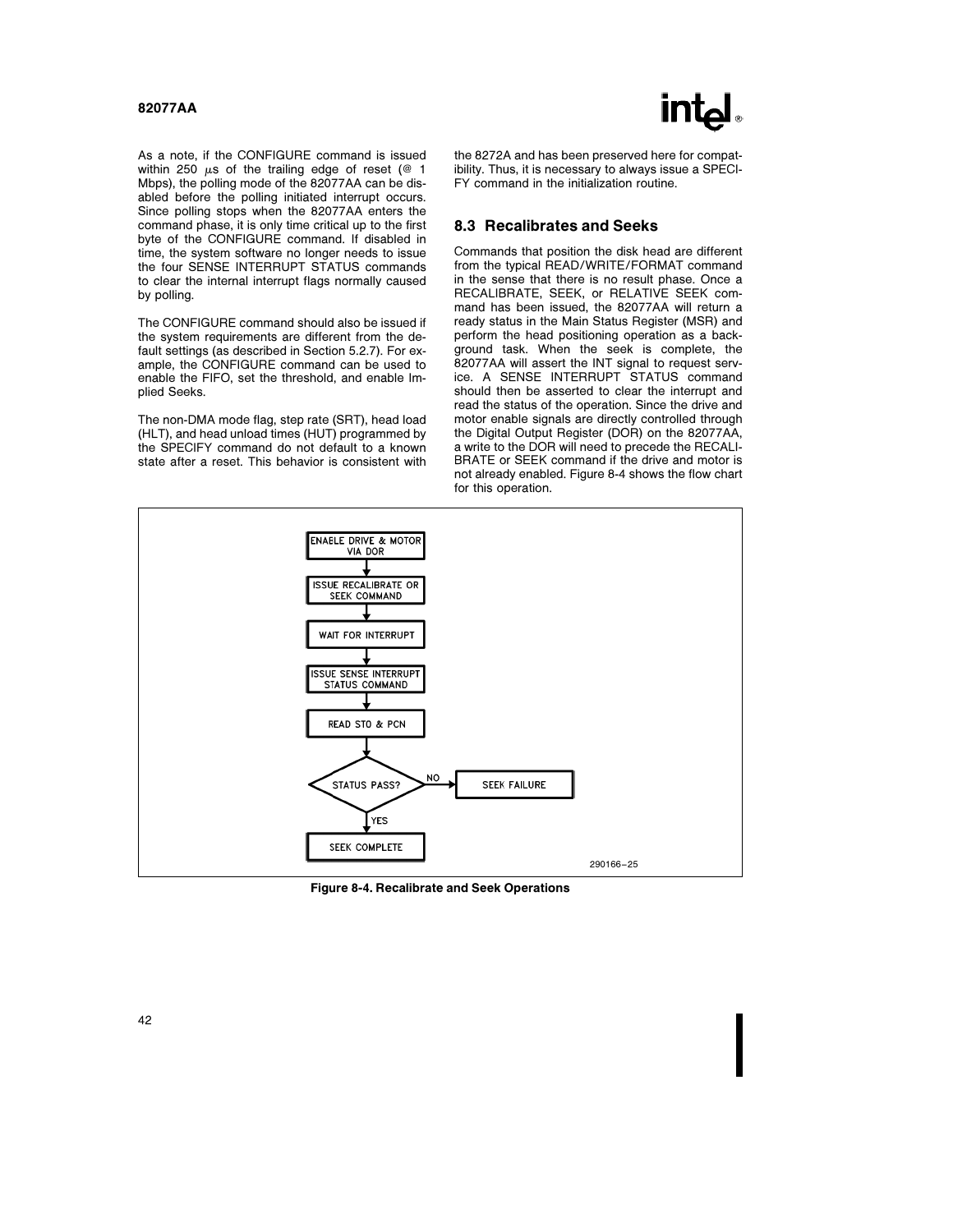# $int_{\mathbf{a}}$

#### 8.4 Read/Write Data Operations

A read or write data operation requires several steps to complete successfully. The motor needs to be turned on, the head positioned to the correct cylinder, the DMA controller initialized, the read or write command initiated, and an error recovery scheme implemented. The flowchart in Figure 8-5 highlights a recommended algorithm for performing a read or write data operation.

Before data can be transferred to or from the diskette, the disk drive motor must be brought up to speed. For most  $3\frac{1}{2}$ " disk drives, the spin-up time is 300 ms, while the  $5\frac{1}{4}$ " drive usually requires about 500 ms due to the increased moment of inertia associated with the larger diameter diskette.

One technique for minimizing the motor spin-up delay in the read data case is to begin the read operation immediately after the motor is turned on. When the motor is not initially up to speed, the internal data separator will fail to lock onto the incoming data stream and report a failure in the status registers. The read operation is then repeated until successful status is obtained. There is no risk of a data integrity problem since the data field is CRC validated. But, it is not recommended to use this technique for the write data operation even though it requires successful reading of the ID field before the write takes place. The data separator performance of the 82077AA is such that locking to the data stream could take place while the motor speed variation is still significant. This could result in errors when an attempt is made to read the disk media by other disk controllers that have a narrower incoming data stream frequency bandwidth.

After the motor has been turned on, the matching data rate for the media inserted into the disk drive should then be programmed to the 82077AA via the Configuration Control Register (CCR). The 82077AA is designed to allow a different data rate to be programmed arbitrarily without disrupting the integrity of the device. In some applications, it is required to automatically determine the recorded data rate of the inserted media. One technique for doing this is to perform a READ ID operation at each available data rate until a successful status is returned in the result phase.

If implied seeks are not enabled, the disk drive head must be positioned over the correct cylinder by executing a SEEK command. After the seek is complete, a head settling time needs to be asserted before the read or write operation begins. For most drives, this delay should be a minimum of 15 ms. When using implied seeks, the minimum head settling time can be enforced by the head load time (HLT) parameter designated in the SPECIFY command. For example, a HLT value of 8 will yield an effective head settling time of 16 ms for a programmed data rate of 500 Kbps. Of course if the head is already positioned over the correct cylinder, the head settling time does not need to be enforced.

The DMA controller is then initialized for the data transfer and the read or write command is executed. Typically the DMA controller will assert Terminal Count (TC) when the data transfer is complete. The 82077AA will then complete the current data transfer and assert the INT signal signifying it has entered the result phase. The result phase can also be entered by the 82077AA if an error is encountered or the last sector number equals the End of Track (EOT) parameter.

Based on the algorithm in Figure 8-5, if an error is encountered after reading the result bytes, two more retries are performed by reinitializing the DMA controller and re-issuing the read or write data command. A persisting failure could indicate the seek operation did not achieve proper alignment between the head and the track. The disk head should then be recalibrated and the seek repeated for a maximum of two more tries. Unsuccessful operation after this point should be reported as a disk failure to the operating system.

### 8.5 Formatting

The disk formatting procedure involves positioning the head on each track and creating a fixed format field used for organizing the data fields. The flowchart in Figure 8-6 highlights the typical format procedure.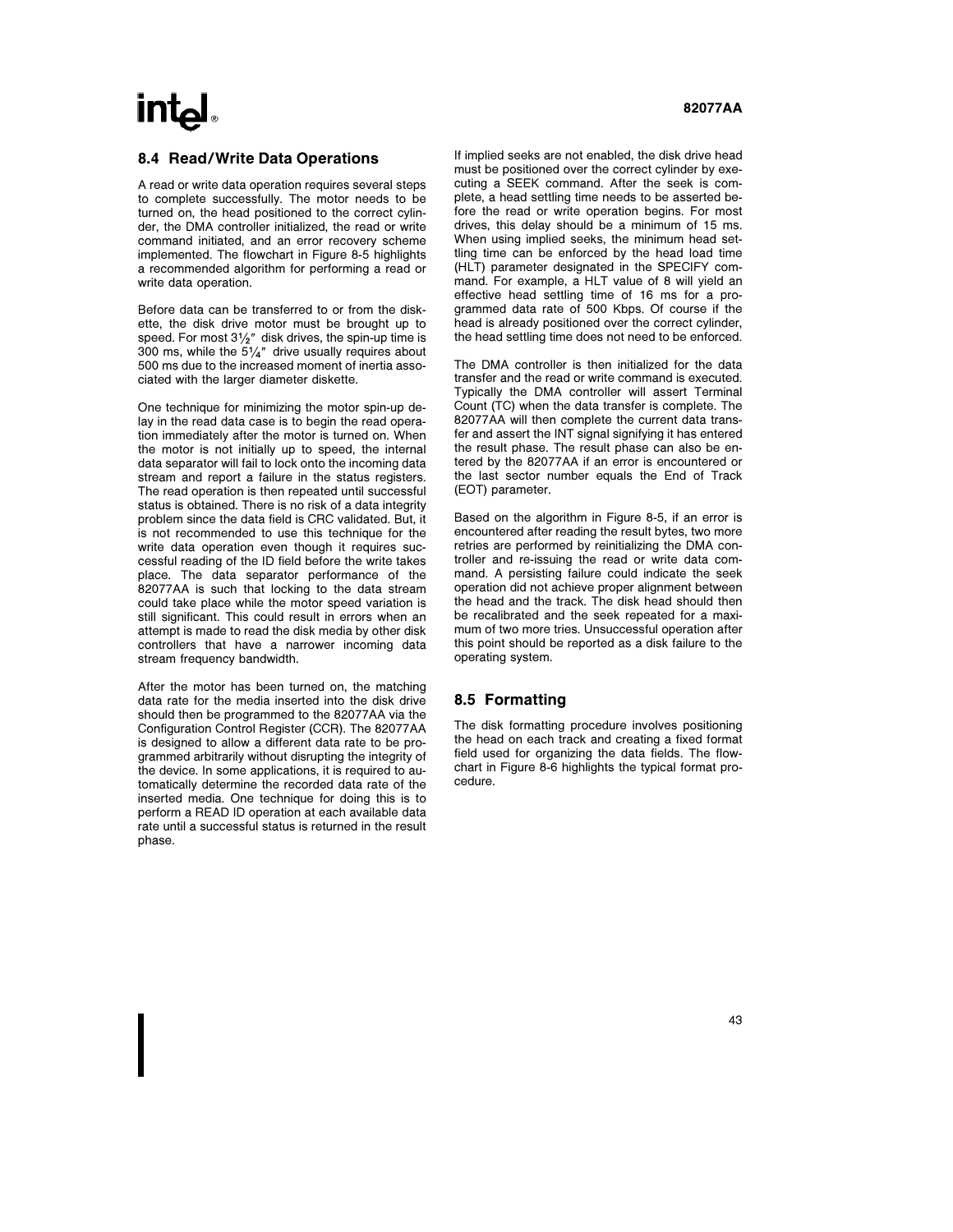

Figure 8-5. Read/Write Operation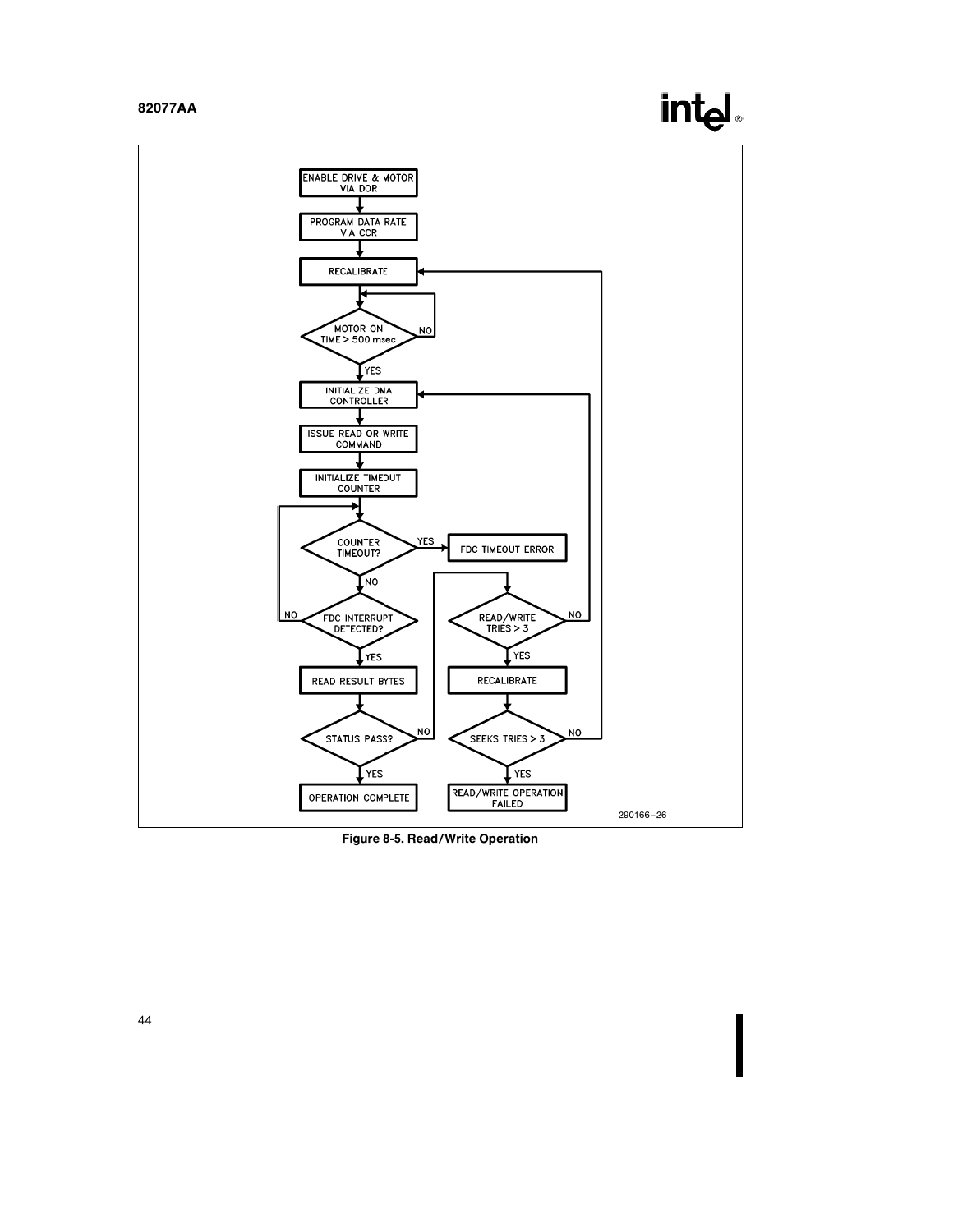# intel



Figure 8-6 Formatting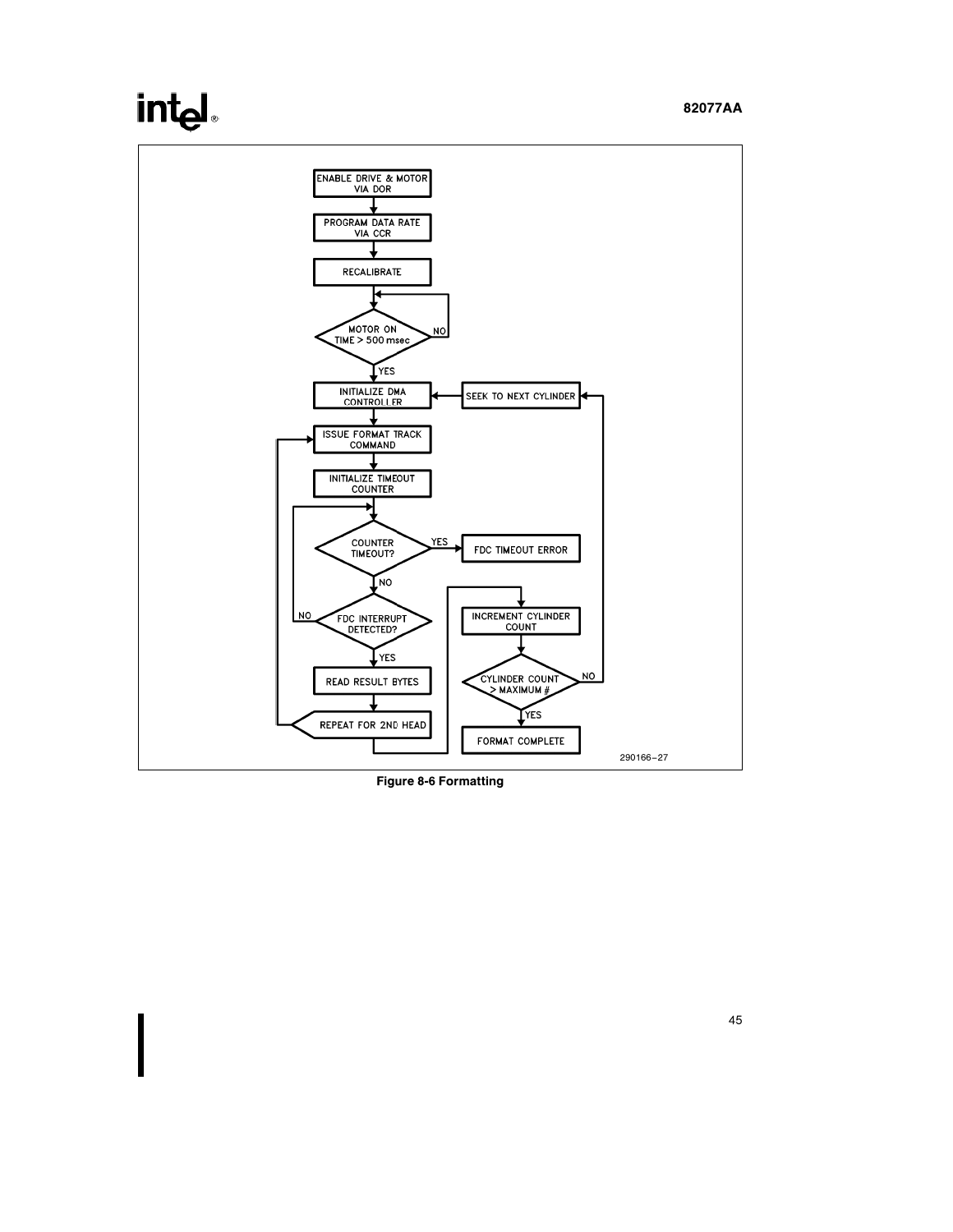

After the motor has been turned on and the correct data rate programmed, the disk head is recalibrated to track 0. The disk is then allowed to come up to speed via a 500 ms delay. It is important the disk speed has stabilized before the actual formatting to avoid any data rate frequency variations. Since the format fields contain critical information used by the data separator of the disk controller for synchronization purposes, frequency stability of the data stream is imperative for media interchangeability among different systems.

The ID field data created on the disk during the format process is provided by the DMA controller during the execution phase. The DMA controller is initialized to send the C, H, R and N values for each sector ID field. For example, to format cylinder 7, on head 1, with 9 sectors, and a sector size of 2 (512 bytes), the DMA controller should be programmed to transfer 36 bytes (9 sectors x 4 bytes per sector) with the following data field: 7,1,1,2, 7,1,2,2, 7,1,3,2, . . . 7,1,9,2. Since the values provided to the 82077AA during the execution phase of the format command are directly recorded as the ID fields on the disk, the data contents can be arbitrary. Some forms of copy protection have been implemented by taking advantage of this capability.

After each head for a cylinder has been formatted, a seek operation to the next cylinder is performed and the format process is repeated. Since the FORMAT TRACK command does not have implied seek capability, the SEEK command must be used. Also, as discussed in Section 8-2, the head settling time needs to be adhered to after each seek operation.

### 8.6 Verifies

In some applications, the sector data needs to be verified immediately after each write operation. The verify technique historically used with the 8272A or 82072 disk controller involved reinitializing the DMA controller to perform a read transfer or verify transfer (DACK  $#$  is asserted but not RD $#$ ) immediately after each write operation. A read command is then to be issued to the disk controller and the resulting status indicates if the CRC validated the previously written data. This technique has the drawback of requiring additional software intervention by having to reprogram the DMA controller between each sector write operation. The 82077AA supports this older verify technique but also provides a new VERIFY command that does not require the use of the DMA controller.

To verify a write data transfer or format track operation using the VERIFY command, the software simply issues the command with the same format as a READ DATA command but without the support of the DMA controller. The 82077AA will then perform a disk read operation without a host data transfer. The CRC will be calculated for each sector read and compared against the value stored on the disk. When the VERIFY command is complete, the status register will report any detected CRC errors.

### 9.0 DESIGN APPLICATIONS

#### 9.1 PC/AT Floppy Disk Controller

This section presents a design application of a PC/ AT compatible floppy disk controller. With an 82077AA, a 24 MHz crystal, a resistor package, and a device chip select, a complete floppy disk controller can be built. The 82077AA integrates all the necessary building blocks for a reliable and low cost solution. But before we discuss the design application using the 82077AA, it is helpful to describe the architecture of the original IBM PC/AT floppy disk controller design that uses the 8272A.

#### 9.1.1 PC/AT FLOPPY DISK CONTROLLER **ARCHITECTURE**

The standard IBM PC/AT floppy disk controller using the 8272A requires 34 devices for a complete solution. The block diagram in Figure 9-1 illustrates the complexity of the disk controller. A major portion of this logic involves the design of the data separator. The reliability of the disk controller is primarily dictated by the performance and stability of the data separator. Discrete board level analog phase lock loops generally offer good bit jitter margins but suffer from instability and tuning problems in the manufacturing stage if not carefully designed. While digital data separator designs offer stability and generally a lower chip count, they suffer from poor performance in the recovery of data.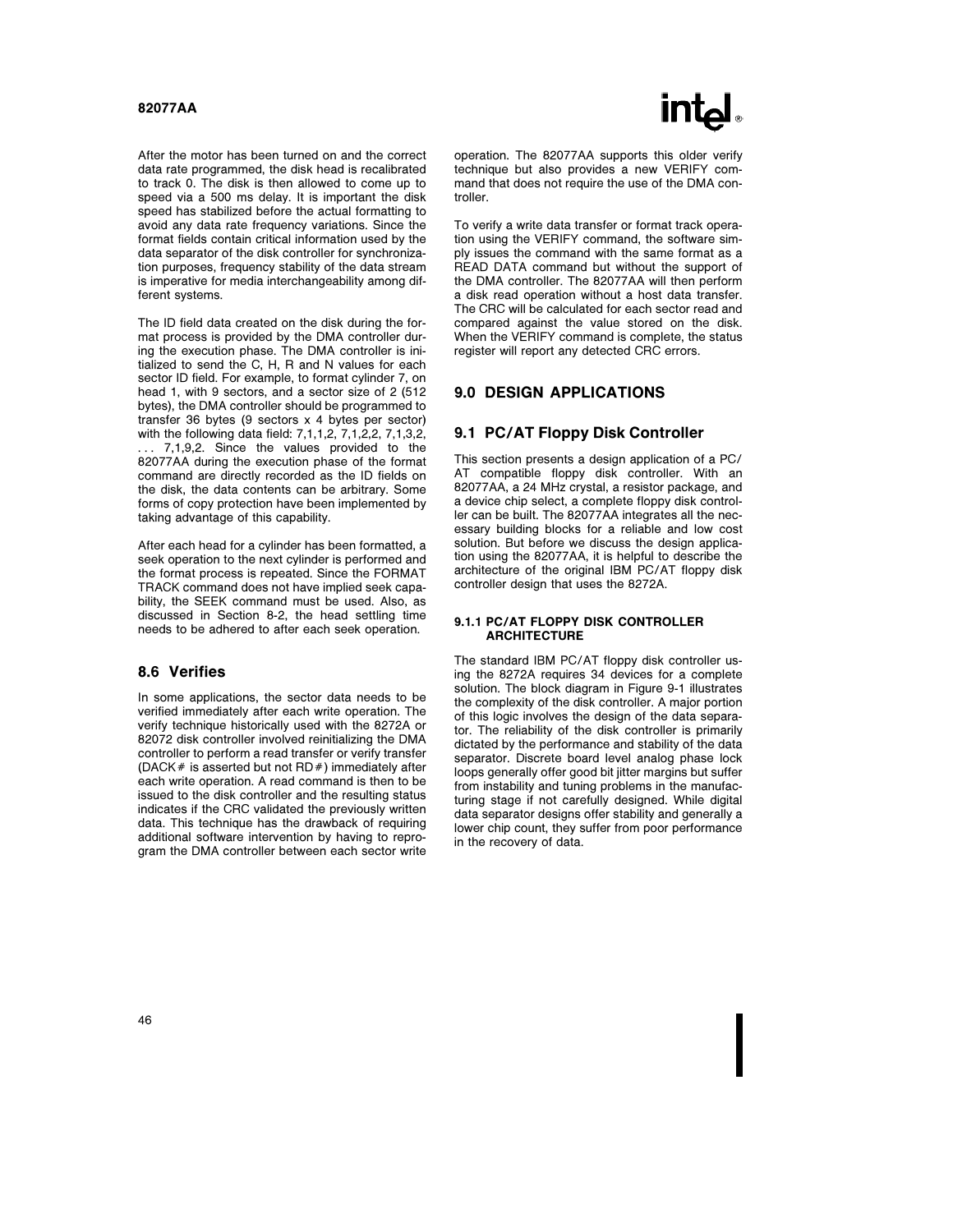# **intel**



Figure 9-1. Standard IBM PC/AT Floppy Disk Controller

Table 9-1 indicates the drive and media types the IBM PC/AT disk controller can support. This requires the data separator to operate at three different data rates: 250 Kbps, 300 Kbps and 500 Kbps. Clocks to the data separator and disk controller need to be prescaled correspondingly to accommodate each of these data rates. The clock prescaling is controlled by the Data rate Select Register (DSR). Supporting all three data rates can compromise the performance of the phase lock loop (PLL) if steps are not taken in the design to adjust the performance parameters of the PLL with the data rate.

Table 9-1. Standard PC/AT Drives and Media Formats

| Capacity                    | <b>Drive</b><br><b>Speed</b> | Data<br>Rate |    | Sectors Cylinders |
|-----------------------------|------------------------------|--------------|----|-------------------|
| 360 Kbyte 300 RPM 250 Kbps  |                              |              | 9  | 40                |
| *360 Kbyte 360 RPM 300 Kbps |                              |              | 9  | 40                |
| 1.2 Mbyte 360 RPM 500 Kbps  |                              |              | 15 | 80                |

\*360 Kbyte diskette in a 1.2 Mbyte drive.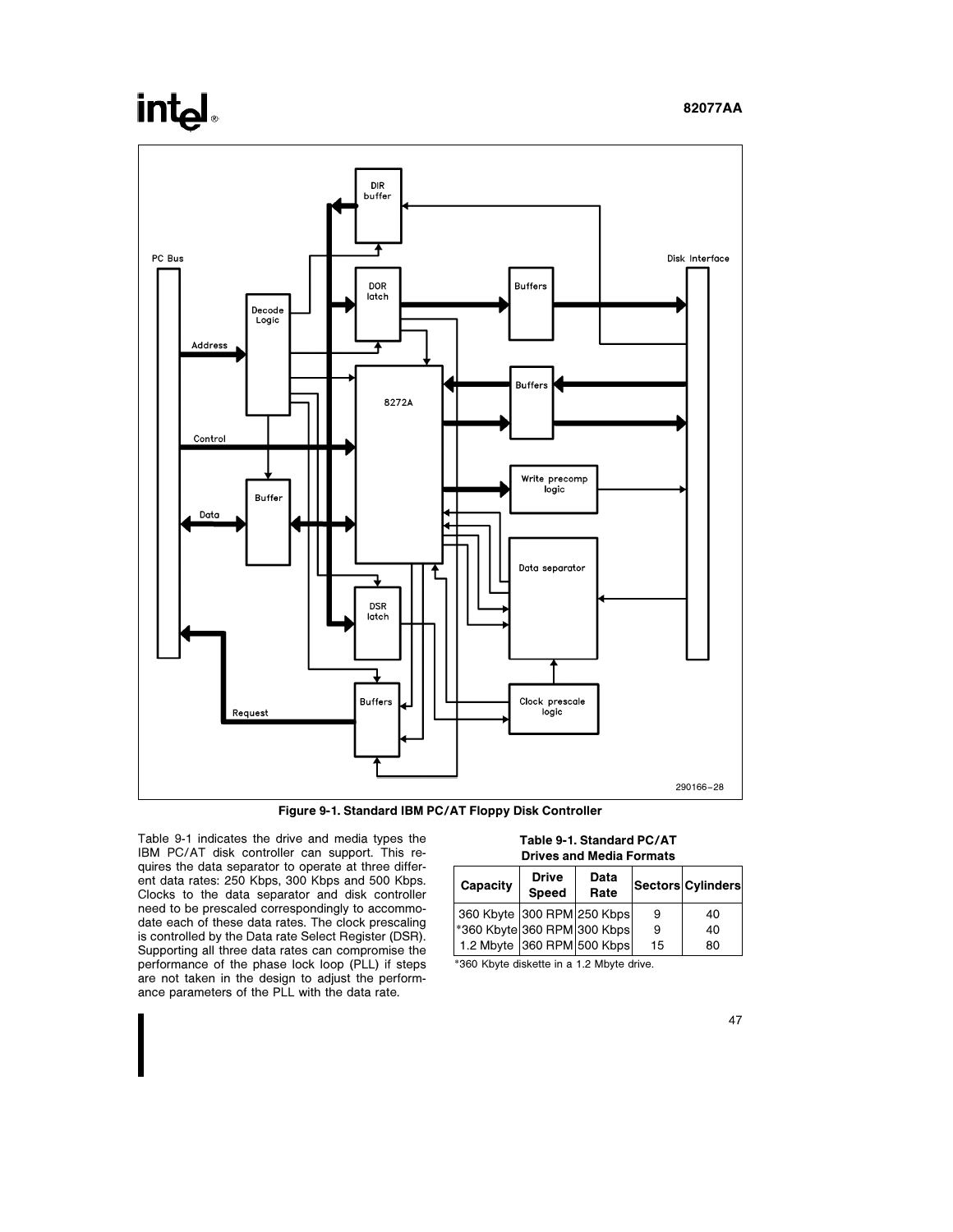

The PC/AT disk controller provides direct control of the drive selects and motors via the Digital Output Register (DOR). As a result, drive selects on the 8272A are not utilized. This places drive selection and motor speed-up control responsibility with the software. The DOR is also used to perform a software reset of the disk controller and tristate the DRQ2 and IRQ6 output signals on the PC bus.

The design of the disk controller also requires address decode logic for the disk controller and register set, buffering for both the disk interface and PC bus, support for write precompensation and monitoring of the disk change signal via a separate read only register (DIR). An I/O address map of the complete register set for the PC/AT floppy disk controller is shown in Table 9-2.

| 1/O<br><b>Address</b> | Access<br>Type | <b>Description</b>             |
|-----------------------|----------------|--------------------------------|
| 3F <sub>0</sub> H     |                | Unused                         |
| 3F <sub>1</sub> H     |                | Unused                         |
| 3F <sub>2</sub> H     | Write          | <b>Digital Output Register</b> |
| 3F3H                  |                | Unused                         |
| 3F4H                  | Read           | Main Status Register           |
| 3F5H                  | Read/Write     | Data Register                  |
| 3F6H                  |                | Unused                         |
| 3F7H                  | Write          | Data Rate Select Register      |
| 3F7H                  | Read           | Digital Input Register         |

#### 9.1.2 82077AA PC/AT SOLUTION

The 82077AA integrates the entire PC/AT controller design with the exception of the address decode on a single chip. The schematic for this solution is shown in Figure 9-2. The chip select for the 82077AA is generated by a 16L8 PAL that is programmed to decode addresses 03F0H thru 03F7H when AEN (Address Enable) is low. The programming equation for the PAL is shown in a ABEL file format in Figure 9-3. An alternative address decode solution could be provided by using a 74LS133 13 input NAND gate and 74LS04 inverter to decode A3 –A14 and AEN. Although the PC/AT allows for a 64K I/O address space, decoding down to a 32K I/O address space is sufficient with the existing base of add-in cards.

A direct connection between the disk interface and the 82077AA is provided by on-chip output buffers with a 40 mA sink capability. Open collector outputs from the disk drive are terminated at the disk controller with a 150 $\Omega$  resistor pack. The 82077AA disk interface inputs contain a schmitt trigger input structure for higher noise immunity. The host interface is a similar direct connection with 12 mA sink capabilities on DB0-DB7, INT and DRQ.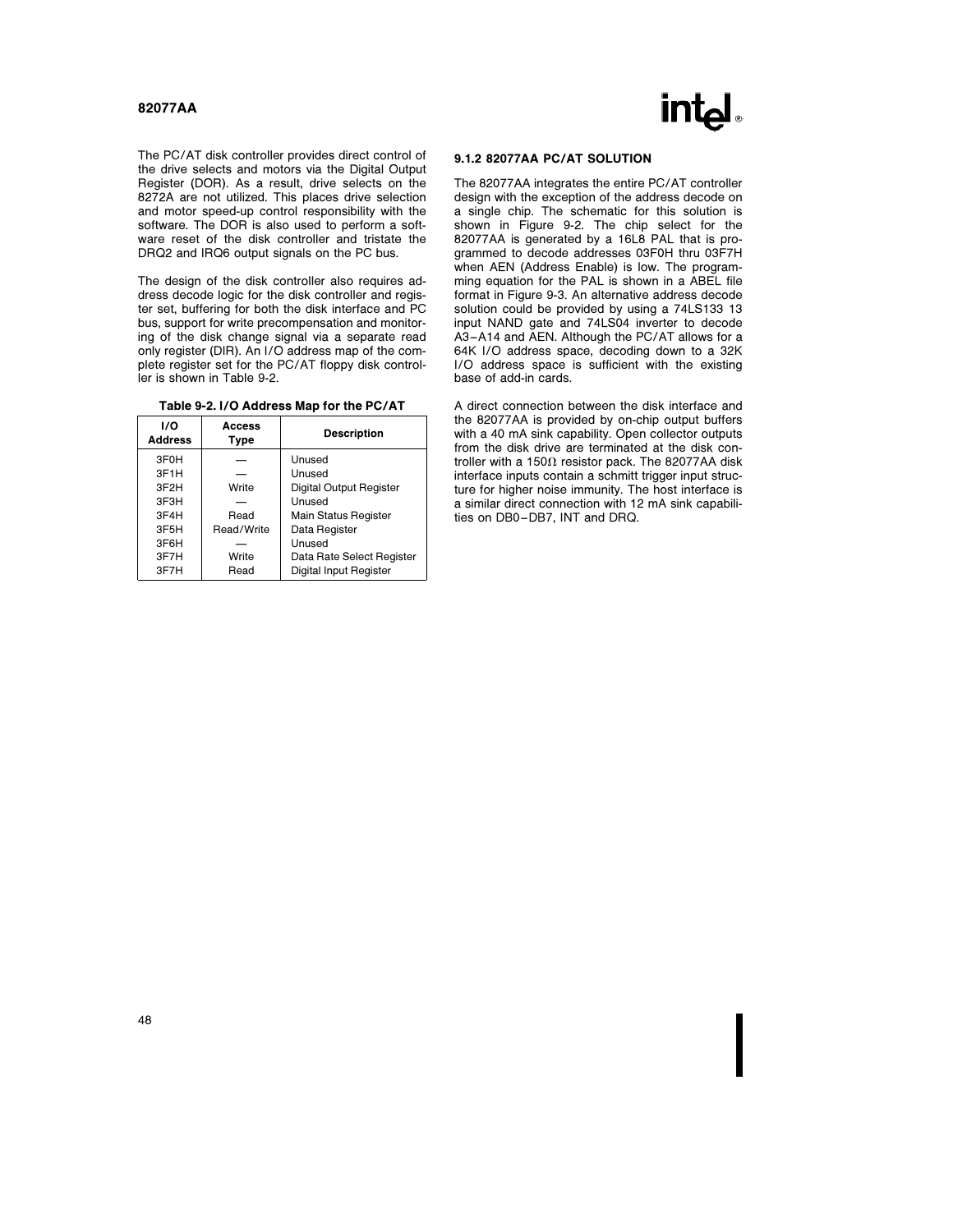

Figure 9-2. 82077AA PC/AT Floppy Disk Controller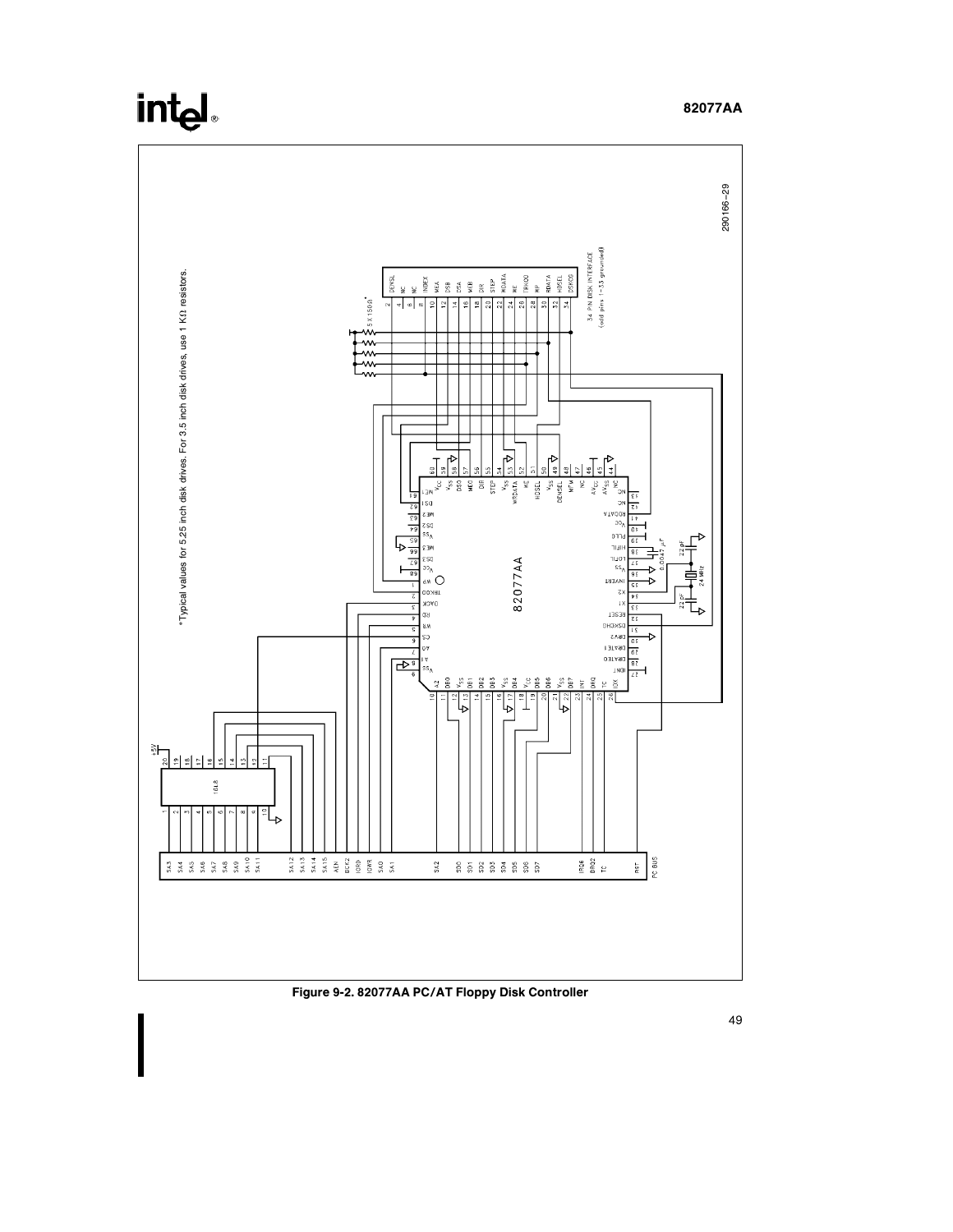# **intel**

MODULE PCAT077 LOGIC; TITLE '82077AA PC/AT FLOPPY DISK CONTROLLER'; PCAT077 DEVICE "P16L8'; GND, VCC<br>SA3, SA4, SA5, SA6, SA7, SA8, SA9, SA10 PIN 1, 2, 3, 4, 5, 6, 7, 8; SA3, SA4, SA5, SA6, SA7, SA8, SA9, SA10 SA11, SA12, SA13, SA14, SA15, AEN PIN 9, 11, 13, 14, 15, 16;<br>CS077\_ PIN 12: PIN 12: EQUATIONS "" CHIP SELECT FOR THE 82077AA (3FOH -- 3F7H)  $CS077 = !(!SAI5 & !SAI4 & !SAI3 & !SAI2 & !SAIL & !SAI0 &$ SA9 & SA8 & SA7 & SA6 & SA5 & SA4 & !SA3 & !AEN); END PCAT077 LOGIC

Figure 9-3. PAL Equation File for a PC/AT Compatible FDC Board

#### 9.2 3.5" Drive Interfacing

The 82077AA is designed to interface to both 3.5" and 5.25" disk drives. This is facilitated by the 82077AA by orienting IDENT to get the proper polarity of DENSEL for the disk drive being used. Typically DENSEL is active high for high (500 Kbps/ 1 Mbps) data rates on 5.25" drives. And DENSEL is typically active low for high data rates on 3.5" drives. A complete description of how to orient IDENT to get the proper polarity for DENSEL is given in Table 2-6.

#### 9.2.1 3.5" DRIVES UNDER THE AT MODE

When interfacing the 82077AA floppy disk controller with a 3.5" disk drive in a PC/AT application, it is possible that two design changes will need to be implemented for the design discussed in Section 9.1. Most 3.5" disk drives incorporate a totem pole interface structure as opposed to open collector.

Outputs of the disk drive will drive both high or low voltage levels when the drive is selected, and float only when the drive has been deselected. These totem pole outputs generally can only sink or source 4 mA of current. As a result, it is recommended to replace the 150 $\Omega$  termination resistor pack with a 4.7 K $\Omega$  package to pull floating signals inactive. Some other 3.5" drives do have an open collector interface, but have limited sink capability. In these cases, the drive manufacturer manuals usually sugqest a 1 K $\Omega$  termination.

A second possible change required under ''AT mode" operation involves high capacity 3.5" disk drives that utilize a density select signal to switch between media recorded at a 250 Kbps and 500 Kbps data rate. The polarity of this signal is typically inverted for 3.5" drives versus 5.25" drives. Thus, an inverter can be added between the DEN-SEL output of the 82077AA and the disk drive interface connector when using 3.5" drives.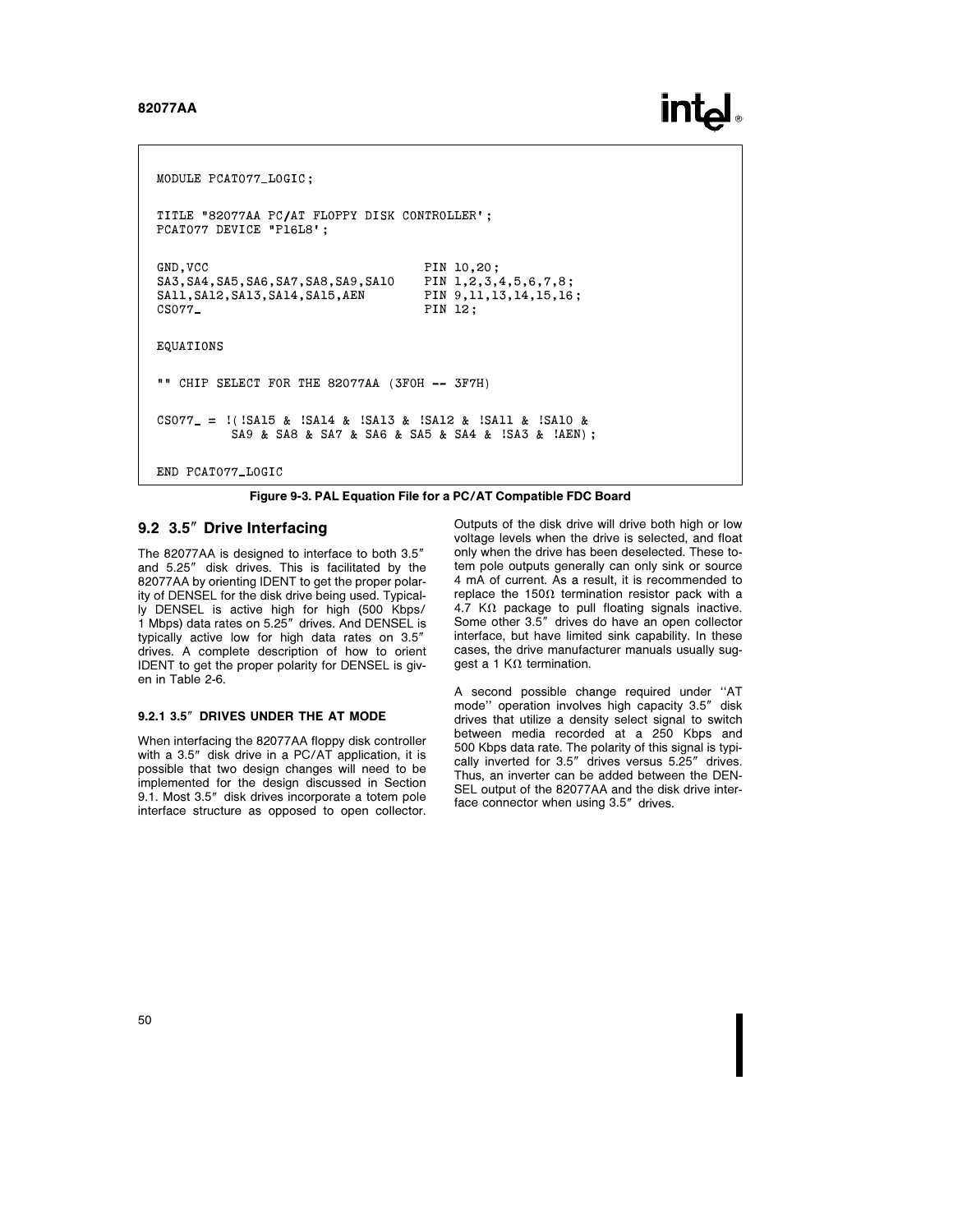# **int**ط

But drives that do not support both data rates or drives with an automatic density detection feature via an optical sensor do not require the use of the DENSEL signal.

Another method is to change the polarity of IDENT with a drive select signal. ORing RESET with the drive select signal (DS0-3) used for the 3.5" disk drive will produce the proper polarity for DENSEL  $(assuming INVERT # is low).$ 

#### 9.2.2 3.5" DRIVES UNDER THE PS/2 MODES

If IDENT is strapped to ground, the DENSEL output signal polarity will reflect a typical 3.5" drive mode of operation. That is, DENSEL will be high for 250 Kbps or 300 Kbps and low for 500 Kbps or 1 Mbps (assuming INVERT  $#$  is low). Thus the only change from the disk interface shown in Figure 9-2 is to replace the 150 $\Omega$  termination resistor pack with a value of about 10 K $\Omega$ . This will prevent excessive current consumption on the CMOS inputs of the 82077AA by pulling them inactive when the drive(s) are deselected.

#### 9.2.3 COMBINING 5.25" AND 3.5" DRIVES

If 5.25" and 3.5" drives are to be combined in a design, then steps need to be taken to avoid conten-

#### 82077AA

tion problems on the disk interface. Since 3.5" drives do not have a large sink capability, the 150 $\Omega$ termination resistor pack required by 5.25" drives cannot be used with the 3.5" drive. To accommodate both drives with the same disk controller, the outputs of the 3.5" drive should be buffered before connecting to the 82077AA disk interface inputs. The 82077AA inputs are then connected to the necessary resistive termination load for the 5.25" interface.

The block diagram in Figure 9-4 highlights how a combined interface could be designed. In this example, the 5.25" drive is connected to drive select 0 (DS0) and the 3.5" drive is connected to drive select 1 (DS1). DS1 is also used to enable a 74LS244 buffer on the output signals of the 3.5" drive. The drive select logic of the 82077AA is mutually exclusive and prevents the activation of the buffer and 5.25" drive at the same time. Since the 74LS244 has an  $I_{\bigcap I}$  of 24 mA, the termination resistor should be increased to 220 $\Omega$ . This could impact the reliability of the 5.25" drive interface if the cable lengths are greater than 5 feet.

To accommodate the polarity reversal of the DEN-SEL signal for 3.5" drives, it is routed through an inverter for the 3.5" drive interface. A 1 K $\Omega$  pull-up should be placed on the output of the inverter to satisfy the  $I_{OH}$  requirements for the 3.5" drive when using a 74LS04.



Figure 9-4. Combined 3.5" and 5.25" Drive Interface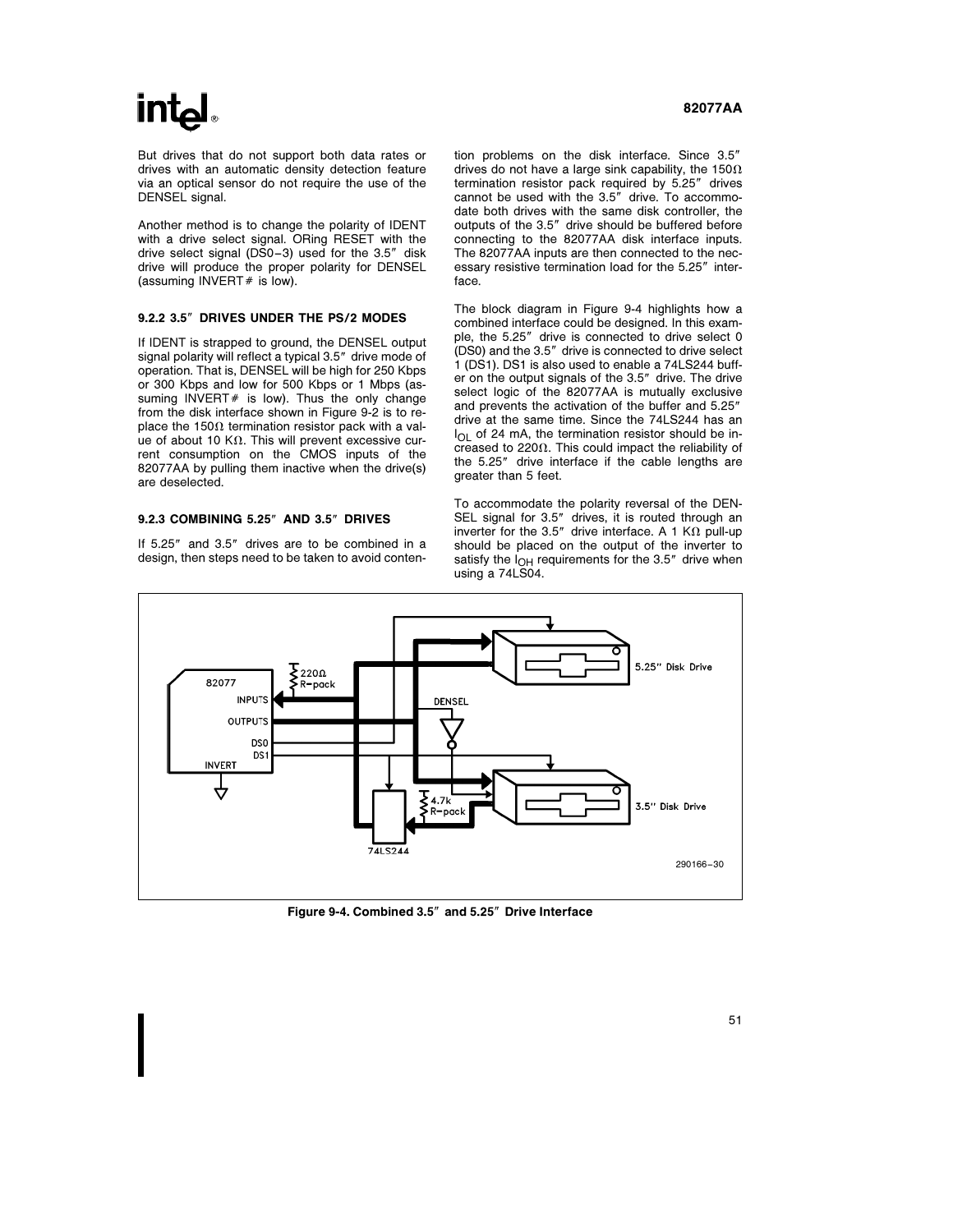# int<sub>e</sub>l

# 10.0 D.C. SPECIFICATIONS

### 10.1 Absolute Maximum Ratings

| Storage Temperature $\dots\dots\dots -65^{\circ}C$ to $+150^{\circ}C$ |
|-----------------------------------------------------------------------|
| Supply Voltage $\ldots \ldots \ldots \ldots \ldots -0.5$ to $+8.0V$   |
| Voltage on Any Input $\dots\dots\dots$ GND - 2V to 6.5V               |
| Voltage on Any Output GND $-$ 0.5V to VCC + 0.5V                      |
|                                                                       |

NOTICE: This is a production data sheet. The specifications are subject to change without notice.

\*WARNING: Stressing the device beyond the ''Absolute Maximum Ratings'' may cause permanent damage. These are stress ratings only. Operation beyond the ''Operating Conditions'' is not recommended and extended exposure beyond the ''Operating Conditions'' may affect device reliability.

### 10.2 D.C. Characteristics

|  |  |  | $T_A = 0$ °C to = 70°C, V <sub>CC</sub> = +5V ± 10%, V <sub>SS</sub> = AV <sub>SS</sub> = 0V |  |  |  |  |  |
|--|--|--|----------------------------------------------------------------------------------------------|--|--|--|--|--|
|--|--|--|----------------------------------------------------------------------------------------------|--|--|--|--|--|

| Symbol                                   | Parameter                                                                                                                                                                                                                                                                    | Min                | Max                  | Unit                 | <b>Test Conditions</b>                                       |
|------------------------------------------|------------------------------------------------------------------------------------------------------------------------------------------------------------------------------------------------------------------------------------------------------------------------------|--------------------|----------------------|----------------------|--------------------------------------------------------------|
| $V_{\text{ILC}}$                         | Input Low Voltage, X1                                                                                                                                                                                                                                                        | $-0.5$             | 0.8                  | $\vee$               |                                                              |
| V <sub>HC</sub>                          | Input High Voltage, X1                                                                                                                                                                                                                                                       | 3.9                | $V_{\rm GC} + 0.5$   | V                    |                                                              |
| $V_{IL}$                                 | Input Low Voltage<br>(all pins except X1)                                                                                                                                                                                                                                    | $-0.5$             | 0.8                  | V                    |                                                              |
| V <sub>IH</sub>                          | Input High Voltage<br>(all pins except X1)                                                                                                                                                                                                                                   | 2.0                | $V_{CC}$ + 0.5       | V                    |                                                              |
| <b>V<sub>OL</sub></b>                    | <b>Output Low Voltage</b><br><b>MFM</b>                                                                                                                                                                                                                                      |                    | 0.4                  | V                    | $I_{\Omega I}$ = 2.5 mA                                      |
|                                          | DRATE0-1                                                                                                                                                                                                                                                                     |                    | 0.4                  | V                    | $I_{OL} = 6.0$ mA                                            |
|                                          | DB0-7, INT and DRQ                                                                                                                                                                                                                                                           |                    | 0.4                  | V                    | $I_{OL}$ = 12 mA                                             |
|                                          | ME0-3, DS0-3, DIR, STP<br>WRDATA, WE, HDSEL<br>and DENSEL                                                                                                                                                                                                                    |                    | 0.4                  | V                    | $I_{\text{O}} = 40 \text{ mA}$                               |
| VOH                                      | Output High Voltage<br><b>MFM</b>                                                                                                                                                                                                                                            | 3.0                |                      | V                    | $I_{OH} = -2.5$ mA                                           |
|                                          | <b>All Other Outputs</b>                                                                                                                                                                                                                                                     | 3.0                |                      | V                    | $I_{OH} = -4.0$ mA                                           |
|                                          | <b>All Outputs</b>                                                                                                                                                                                                                                                           | $V_{\rm CC} = 0.4$ |                      | V                    | $I_{OH} = -100 \mu A$                                        |
| ICC1<br>lcc2<br>$_{\text{ICC3}}$<br>ICC4 | V <sub>CC</sub> Supply Current (Total)<br>1 Mbps Data Rate, $V_{II} = V_{SS}$ , $V_{IH} = V_{CC}$<br>1 Mbps Data Rate, $V_{IL} = 0.45$ , $V_{IH} = 2.4$<br>500 Kbps Data Rate, $V_{II} = V_{SS}$ , $V_{IH} = V_{CC}$<br>500 Kbps Data Rate, $V_{IL} = 0.45$ , $V_{IH} = 2.4$ |                    | 45<br>50<br>35<br>40 | mA<br>mA<br>mA<br>mA | (Notes 1, 2)<br>(Notes 1, 2)<br>(Notes 1, 2)<br>(Notes 1, 2) |
| <b>ICCSB</b>                             | I <sub>CC</sub> in Powerdown                                                                                                                                                                                                                                                 |                    | 1.5                  | mA                   | (Note 3)                                                     |
| I <sub>IL</sub>                          | Input Load Current<br>(all input pins)                                                                                                                                                                                                                                       |                    | 10<br>$-10$          | μA<br>μA             | $V_{IN} = V_{CC}$<br>$V_{IN} = 0V$                           |
| <b>IOFL</b>                              | Data Bus Output Float Leakage                                                                                                                                                                                                                                                |                    | ±10                  | μA                   | $0.45 < VOUT < VCC$                                          |

#### NOTES:

1. The data bus are the only inputs that may be floated. 2. Tested while reading a sync field of ''00''. Outputs not connected to D.C. loads.

3.  $V_{IL} = V_{SS}$ ,  $V_{IH} = V_{CC}$ ; Outputs not connected to D.C. loads.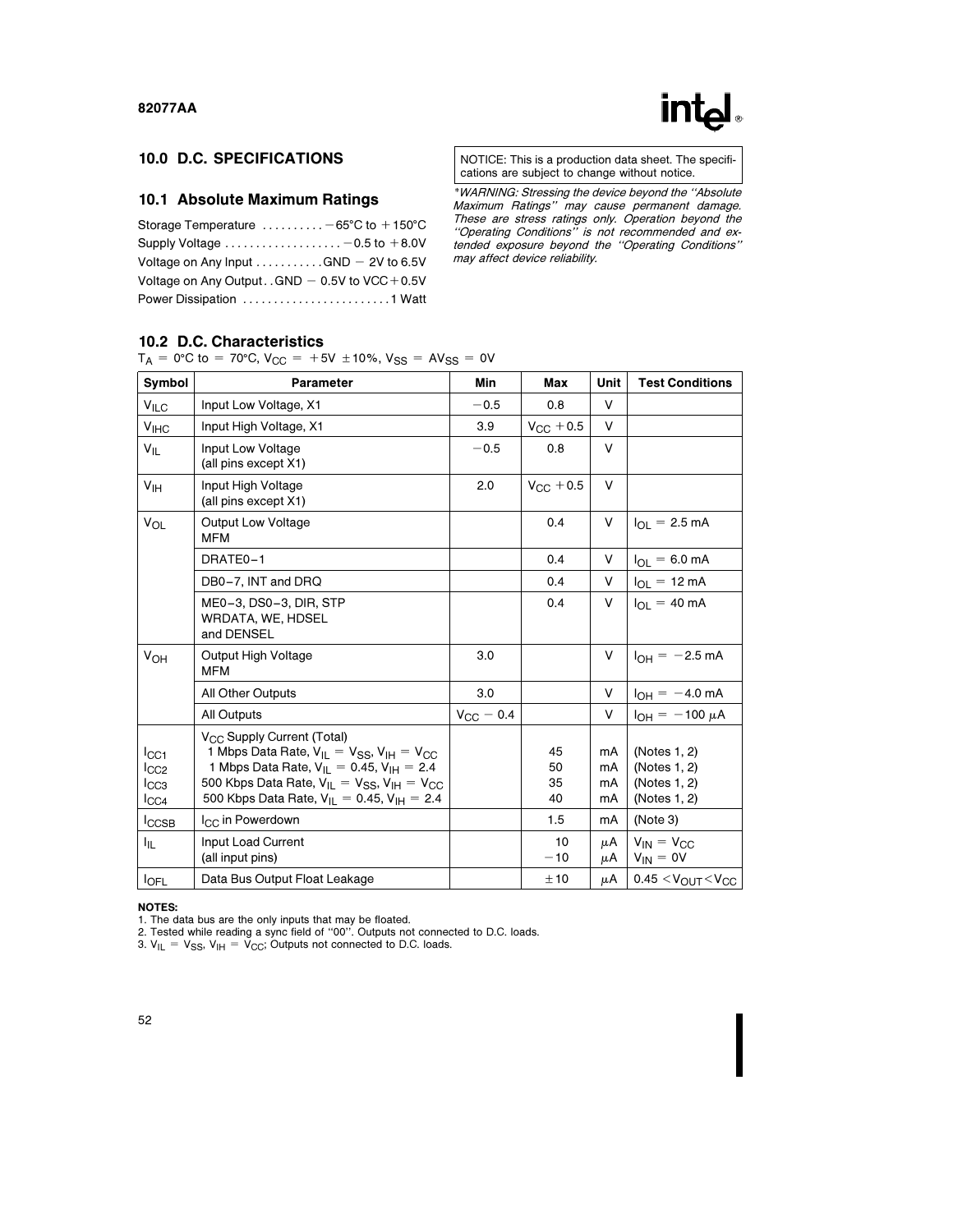# int<sub>el</sub>

## **Capacitance**

| UN⊳              | Input Capacitance        | 10 | рF | $F = 1$ MHz, $T_A = 25^{\circ}$ C |
|------------------|--------------------------|----|----|-----------------------------------|
| C <sub>IN1</sub> | Clock Input Capacitance  | 20 | рF | Sampled, not 100% Tested          |
| G <sub>I/O</sub> | Input/Output Capacitance | 20 | рF |                                   |

NOTE:

All pins except pins under test are tied to AC ground.

### LOAD CIRCUIT



### A. C. TESTING INPUT, OUTPUT WAVEFORM



### 11.0 A.C. SPECIFICATIONS

 $T_A = 0$ °C to 70°C, V<sub>CC</sub> = +5V ±10%, V<sub>SS</sub> = AV<sub>SS</sub> = 0V

| Symbol                  | <b>Parameter</b>                      | Min      | Max        | Unit |  |  |
|-------------------------|---------------------------------------|----------|------------|------|--|--|
| <b>CLOCK TIMINGS</b>    |                                       |          |            |      |  |  |
| t1                      | Clock Rise Time                       |          | 10         | ns   |  |  |
|                         | <b>Clock Fall Time</b>                |          | 10         | ns   |  |  |
| t2                      | Clock High Time(7)                    | 16       | 26         | ns   |  |  |
| tЗ                      | Clock Low Time(7)                     | 16       | 26         | ns   |  |  |
| t4                      | <b>Clock Period</b><br>41.66<br>41.66 |          |            | ns   |  |  |
| t5                      | Internal Clock Period(3)              |          |            |      |  |  |
| <b>HOST READ CYCLES</b> |                                       |          |            |      |  |  |
| t7                      | 5<br>Address Setup to RD              |          | ns         |      |  |  |
| t8                      | <b>RD</b> Pulse Width                 | 90       |            | ns   |  |  |
| t9                      | Address Hold from RD                  | $\Omega$ | ns         |      |  |  |
| t10                     | Data Valid from RD(12)                | 80       |            | ns   |  |  |
| t11                     | <b>Command Inactive</b>               | 60       |            | ns   |  |  |
| t12                     | <b>Output Float Delay</b>             |          | 35         | ns   |  |  |
| t13                     | <b>INT Delay from RD</b>              |          | $t5 + 125$ | ns   |  |  |
| t14                     | Data Hold from RD                     | 5        |            | ns   |  |  |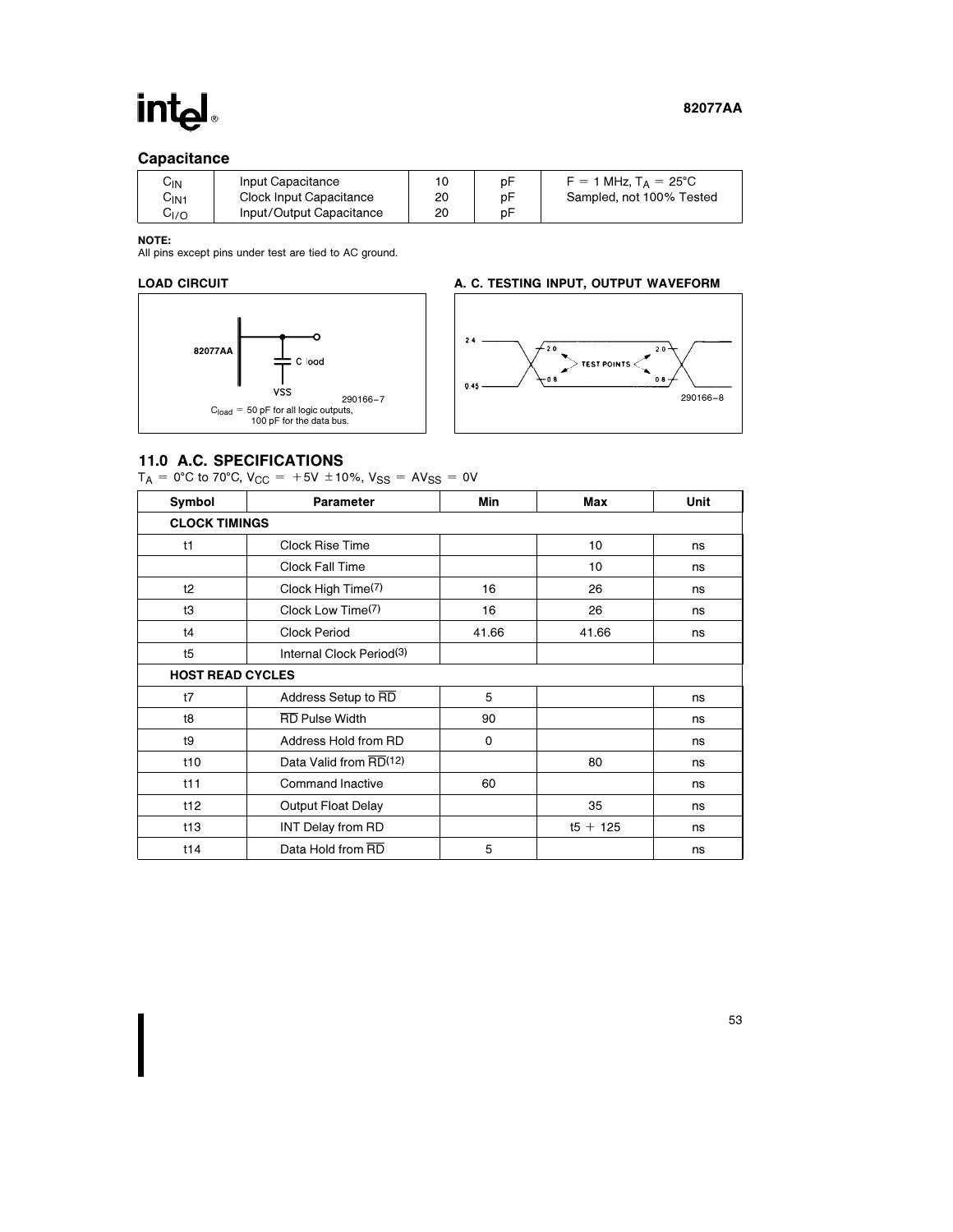# A.C. SPECIFICATIONS (Continued)

 $T_A = 0$ °C to 70°C, V<sub>CC</sub> = +5V ±10%, V<sub>SS</sub> = AV<sub>SS</sub> = 0V

| Symbol                   | <b>Parameter</b>                     | Min            | Max        | Unit    |  |  |
|--------------------------|--------------------------------------|----------------|------------|---------|--|--|
| <b>HOST WRITE CYCLES</b> |                                      |                |            |         |  |  |
| t15                      | Address Setup to WR                  | 5              |            | ns      |  |  |
| t16                      | WR Pulse Width                       | 90             |            | ns      |  |  |
| t17                      | Address Hold from WR                 | 0              |            | ns      |  |  |
| t18                      | Command Inactive                     | 60             |            | ns      |  |  |
| t19                      | Data Setup to WR                     | 70             |            | ns      |  |  |
| t20                      | Data Hold from WR                    | 0              |            | ns      |  |  |
| t21                      | <b>INT Delay from WR</b>             |                | $t5 + 125$ | ns      |  |  |
| <b>DMA CYCLES</b>        |                                      |                |            |         |  |  |
| t22                      | DRQ Cycle Period(1)                  | 6.5            |            | $\mu$ S |  |  |
| t23                      | DACK to DRQ Inactive                 |                | 75         | ns      |  |  |
| t24                      | RD to DRQ Inactive <sup>(4)</sup>    |                | 100        | ns      |  |  |
| t25                      | DACK Setup to RD, WR                 | 5              |            | ns      |  |  |
| t26                      | DACK Hold from RD, WR                | 0              |            | ns      |  |  |
| t27                      | DRQ to RD, WR Active <sup>(1)</sup>  | 0              | 6          | $\mu$ S |  |  |
| t28                      | Terminal Count Width <sup>(10)</sup> | 50             |            | ns      |  |  |
| t29                      | TC to DRQ Inactive                   |                | 150        | ns      |  |  |
| <b>RESET</b>             |                                      |                |            |         |  |  |
| t30                      | "Hardware" Reset Width(5)            | 170            |            | t4      |  |  |
| t30a                     | "Software" Reset Width(5)            | (Note 11)      |            | $\mu$ S |  |  |
| t31                      | <b>Reset to Control Inactive</b>     | $\overline{2}$ |            | $\mu$ S |  |  |
| <b>WRITE DATA TIMING</b> |                                      |                |            |         |  |  |
| t32                      | Write Data Width(6)                  |                |            | ns      |  |  |
|                          | <b>DRIVE CONTROL</b>                 |                |            |         |  |  |
| t35                      | DIR Setup to STEP(14)                | 1.0            |            | $\mu$ S |  |  |
| t36                      | <b>DIR Hold from STEP</b>            | 10             |            | $\mu$ S |  |  |
| t37                      | STEP Active Time (High)              | 2.5            |            | $\mu$ S |  |  |
| t38                      | STEP Cycle Time(2)                   |                |            | $\mu$ S |  |  |
| t39                      | <b>INDEX Pulse Width</b>             | 5              |            | t5      |  |  |
| t41                      | WE to HDSEL Change                   | (Note 13)      |            | ms      |  |  |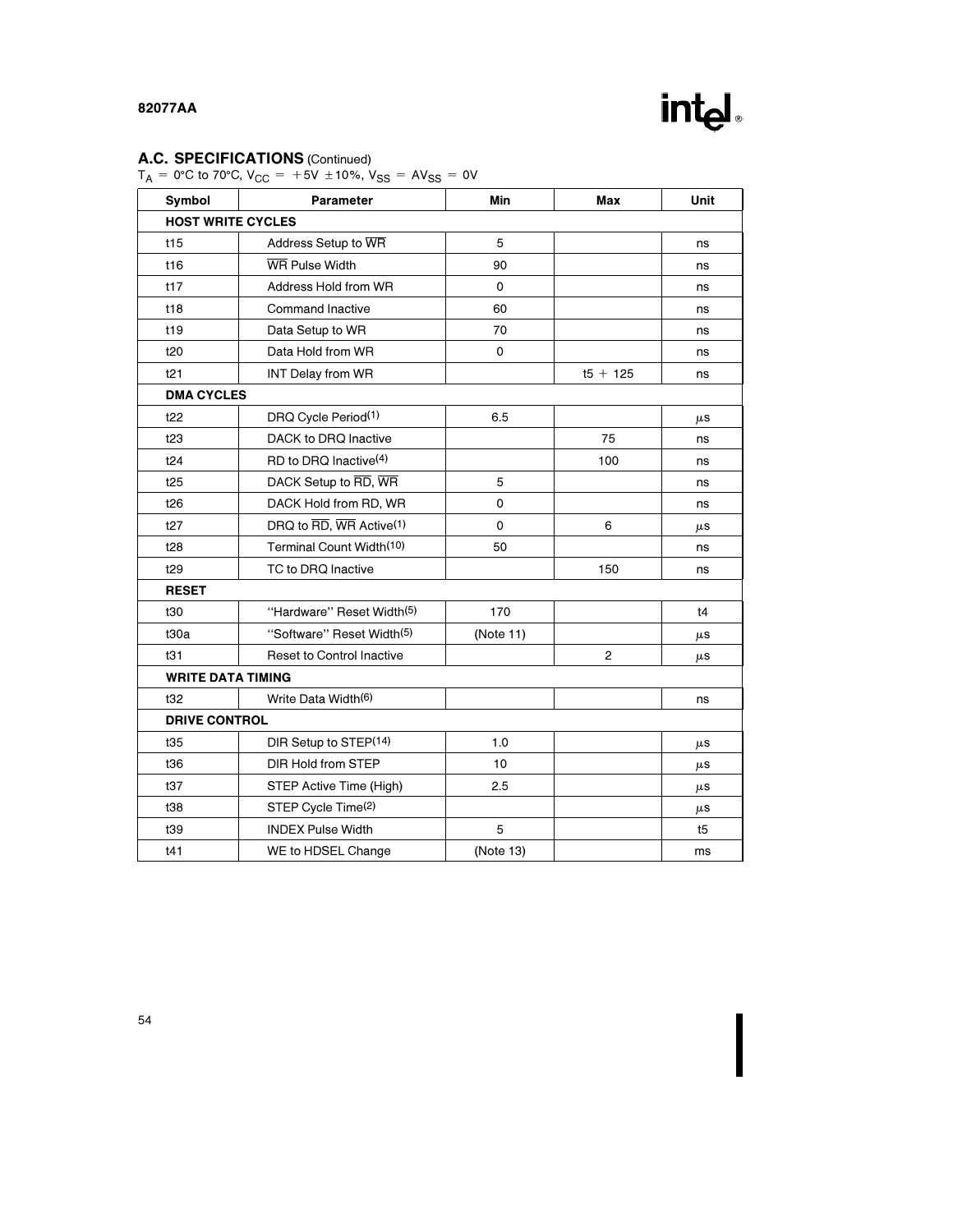#### A.C. SPECIFICATIONS (Continued)

 $T_A = 0$ °C to 70°C, V<sub>CC</sub> = +5V ±10%, V<sub>SS</sub> = AV<sub>SS</sub> = 0V

| Symbol                  | <b>Parameter</b>                     | Min | Max  | Unit  |
|-------------------------|--------------------------------------|-----|------|-------|
| <b>READ DATA TIMING</b> |                                      |     |      |       |
| t40                     | Read Data Pulse Width                | 50  |      | ns    |
| f44                     | PLL Data Rate 82077AA-1, 82077AA(15) |     | 1M   | bit/s |
|                         | 82077AA-5(15)                        |     | 500K | bit/s |
| t44                     | Data Rate Period 1/f44               |     |      |       |
| <b>tLOCK</b>            | Lockup Time                          |     | 64   | t44   |

#### NOTES:

1. This timing is for FIFO threshold = 1. When FIFO threshold is N bytes, the value should be multiplied by N and subtract 1.5  $\mu$ s. The value shown is for 1 Mbps, scales linearly with data rate.

2. This value can range from 0.5 ms to 8.0 ms and is dependent upon data rate and the Specify command value.

3. Many timings are a function of the selected data rate. The nominal values for the internal clock period (t5) for the various data rates are:

| 1 Mbps   | $3 \times$ oscillator period = 125 ns |
|----------|---------------------------------------|
| 500 Kbps | 6 x oscillator period = $250$ ns      |
| 300 Kbps | 10 x oscillator period = 420 ns       |
| 250 Kbps | 12 x oscillator period = 500 ns       |

4. If DACK transitions before RD, then this specification is ignored. If there is no transition on DACK, then this becomes the DRQ inactive delay.

5. Reset requires a stable oscillator to meet the minimum active period.

6. Based on the internal clock period  $(t_5)$ . For various data rates, the Write Data Width minimum values are:

| 1 Mbps   | 5 x oscillator period $-50$ ns = 150 ns  |
|----------|------------------------------------------|
| 500 Kbps | 10 x oscillator period $-50$ ns = 360 ns |
| 300 Kbps | 16 x oscillator period $-50$ ns = 615 ns |
| 250 Kbps | 19 x oscillator period $-50$ ns = 740 ns |

7. Test points for clock high time are 3.5V. Due to transitional times, clock high time max and clock low time max cannot be met simultaneously. Clock high time min and clock low time max cannot be met simultaneously.

8. Based on internal clock period  $(t_5)$ .

9. Jitter tolerance is defined as:  $\frac{\text{Maximum bit shift from nominal position}}{1/4 \text{ period of nominal data rate}} \times 100\%$ 

It is a measure of the allowable bit jitter that may be present and still be correctly detected. The data separator jitter tolerance is measured under dynamic conditions that jitters the bit stream according to a reverse precompensation algorithm.

10. TC width is defined as the time that both TC and DACK are active.

11. The minimum Reset active period for a Software Reset is dependent on the Data Rate, after the 82077AA has been properly reset using the t30 spec. The minimum Software Reset period then becomes:

| 1 Mbps   | $21 \times 14 = 0.875 \,\mu s$           |
|----------|------------------------------------------|
| 500 Kbps | $42 \times 14 = 1.75 \,\mu s$            |
| 300 Kbps | 70 x t4 = 2.9 $\mu$ s                    |
| 250 Kbps | $84 \times 14 = 3.5 \text{ }\mu\text{s}$ |

250 Kbps 84 x t4 = 3.5 ps<br>12. Status Register's status bits which are not latched may be updated during a Host read operation.<br>13. The minimum MFM values for WE to HDSEL change (t41) for the various data rates are:

| 1 Mbps   | $0.5$ ms $+$ [8 x GPL]        |
|----------|-------------------------------|
| 500 Kbps | 1.0 ms + $[16 \times$ GPL]    |
| 300 Kbps | 1.6 ms + $[26.66 \times$ GPL] |
| 250 Kbps | 2.0 ms + $[32 \times GPL]$    |

GPL is the size of gap 3 defined in the sixth byte of a Write Command.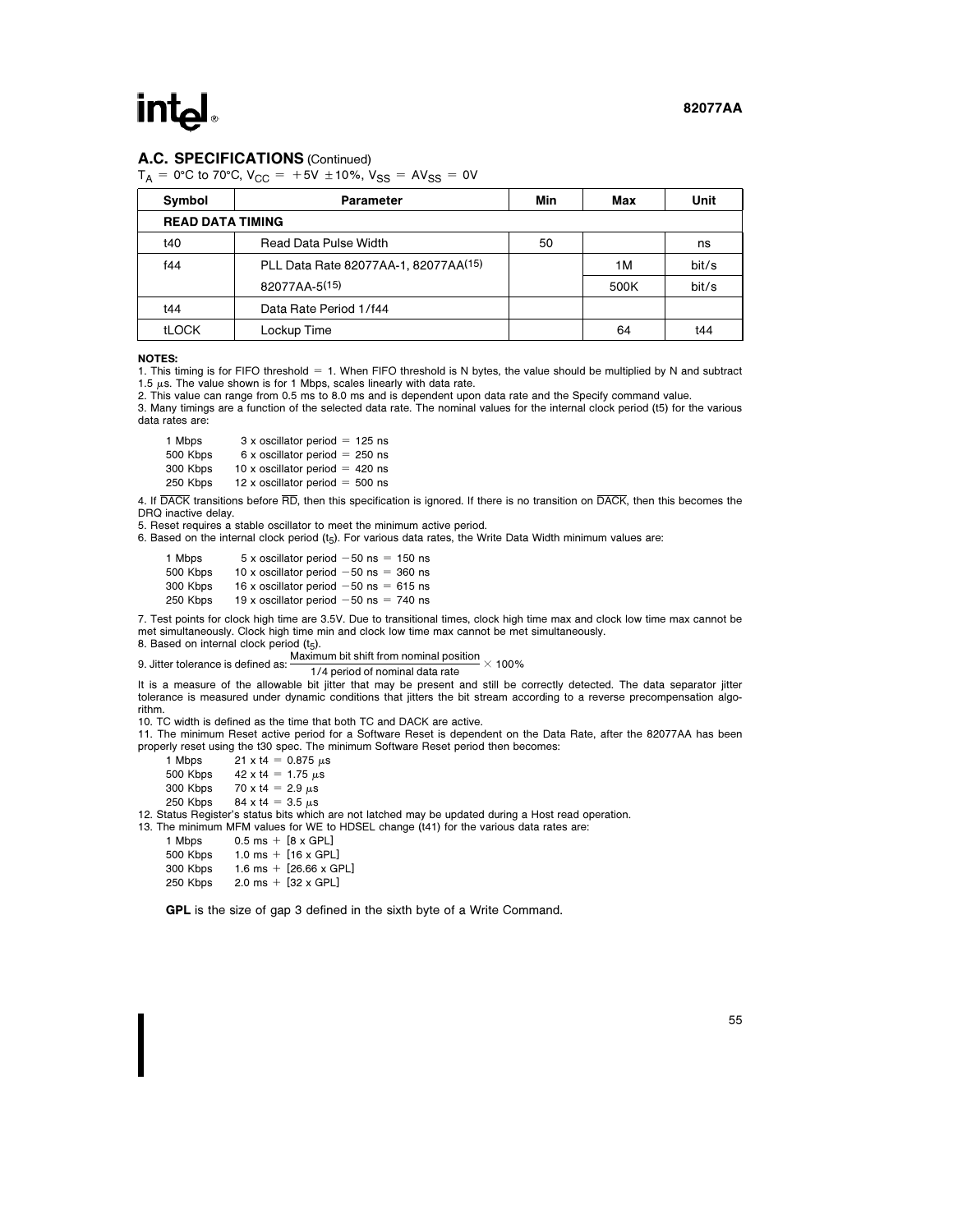

14. This timing is a function of the selected data rate as follows:

| 1.0 $\mu$ s Min |
|-----------------|
| 2.0 $\mu$ s Min |
| 3.3 $\mu$ s Min |
|                 |

250 Kbps  $4.0 \mu s$  Min

15.

| <b>Part Specification</b> | <b>Supported Feature</b>                       |  |  |
|---------------------------|------------------------------------------------|--|--|
|                           | Perpendicular Drive Support<br>Tape Drive Mode |  |  |
| 82077AA-1                 |                                                |  |  |
| 82077AA                   |                                                |  |  |
| 82077AA-5                 |                                                |  |  |

# CLOCK TIMINGS



# HOST READ CYCLES

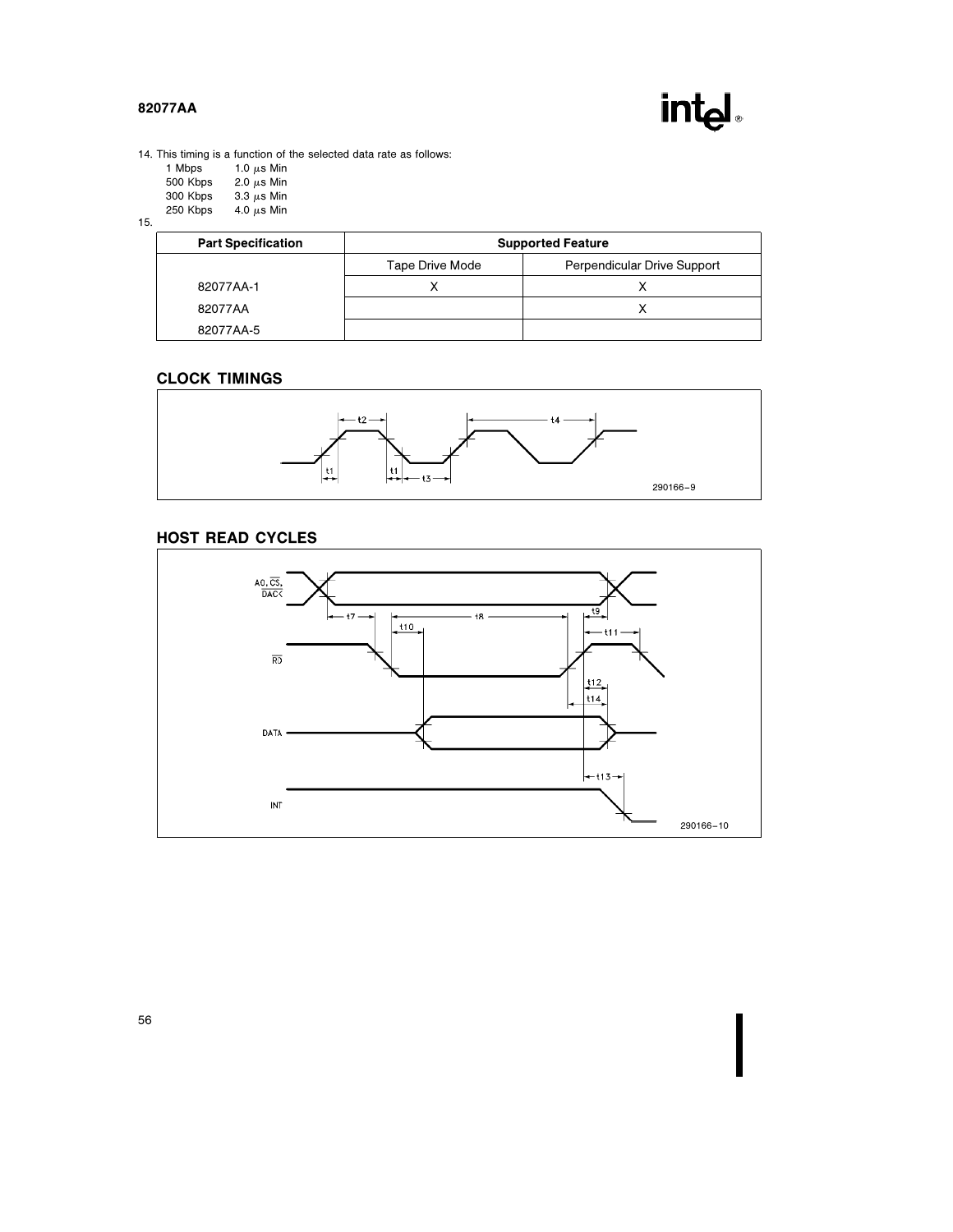# intel

# HOST WRITE CYCLES



# DMA CYCLES



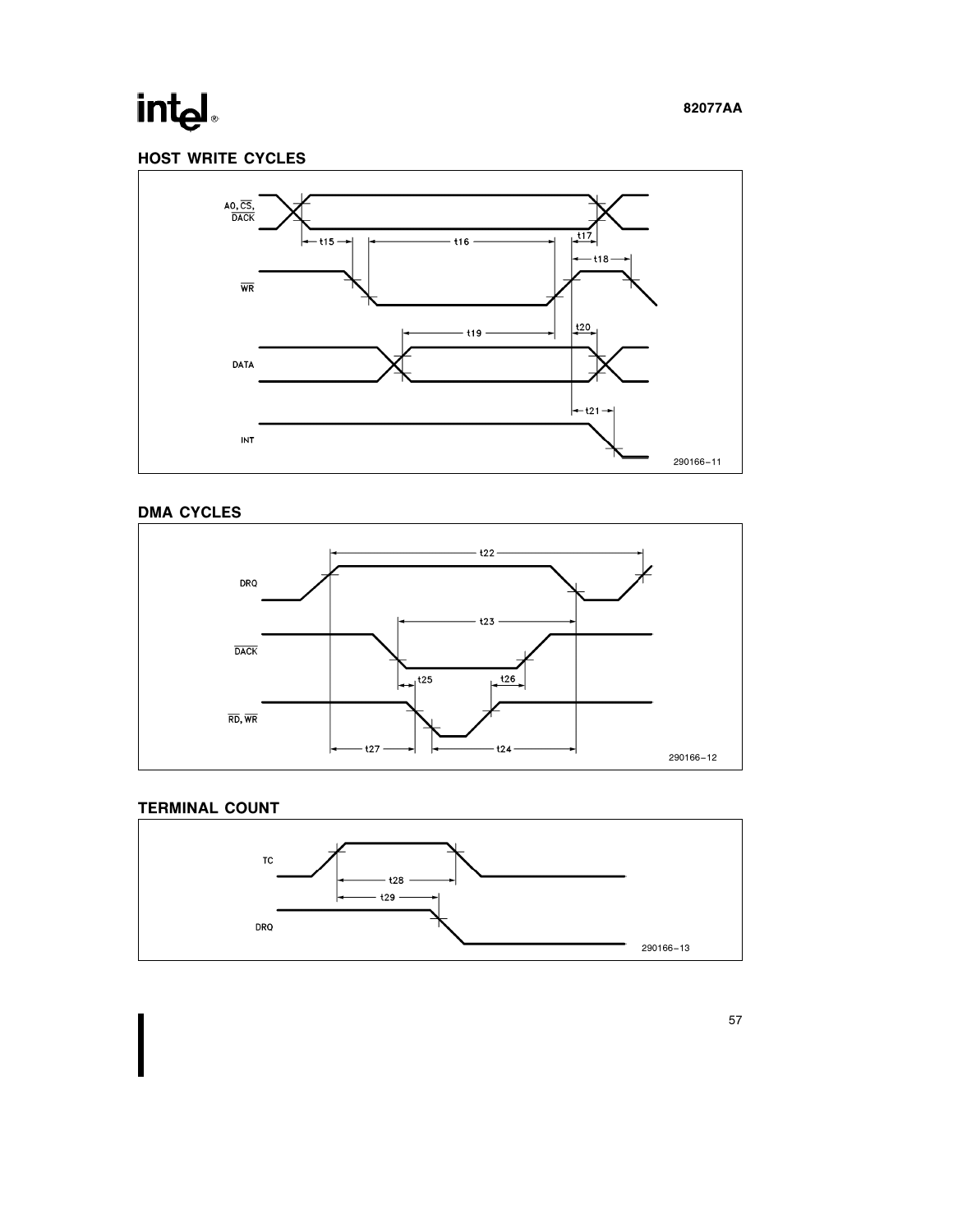# intel

## RESET



# WRITE DATA TIMING

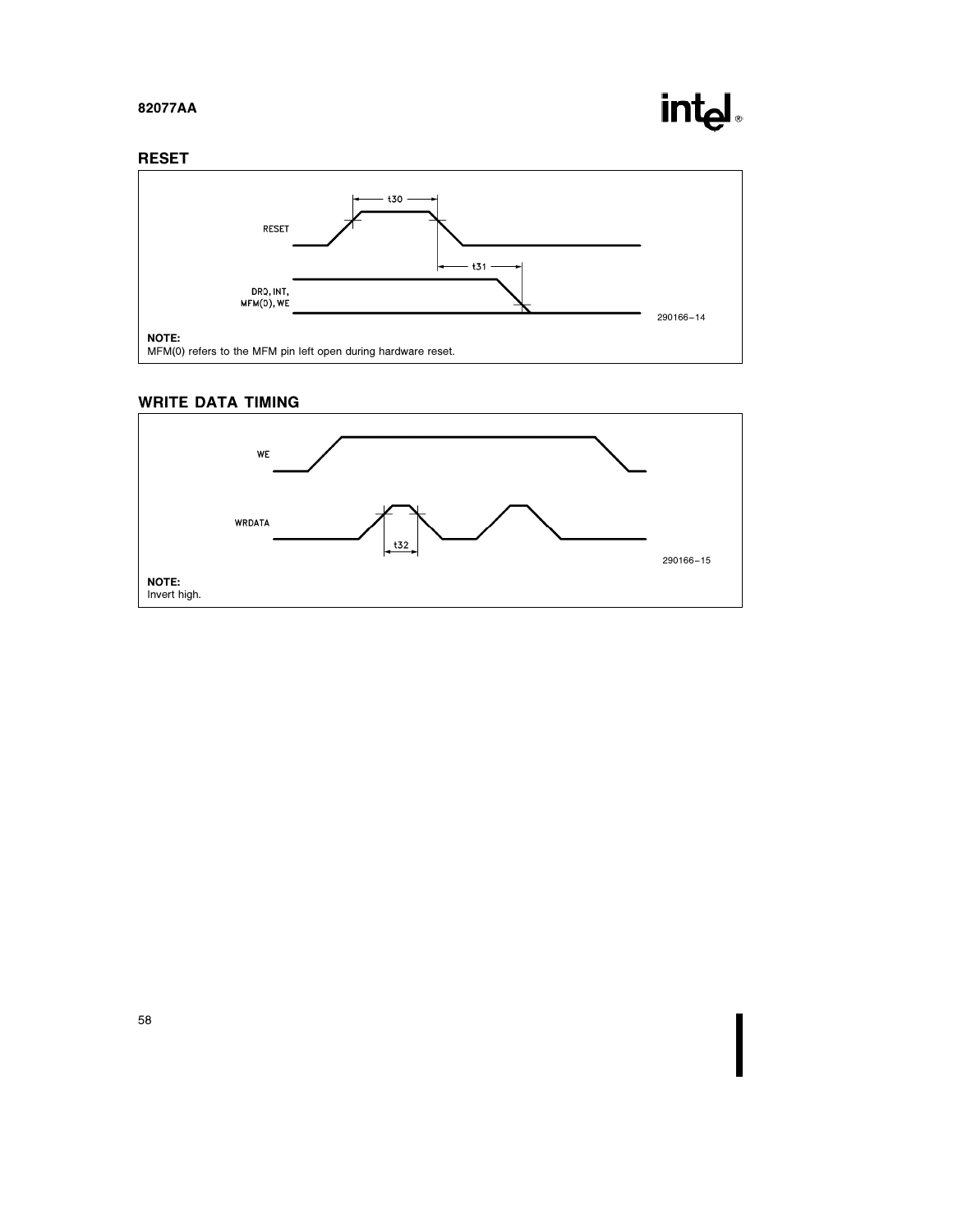# intel

# DRIVE CONTROL



# INTERNAL PLL

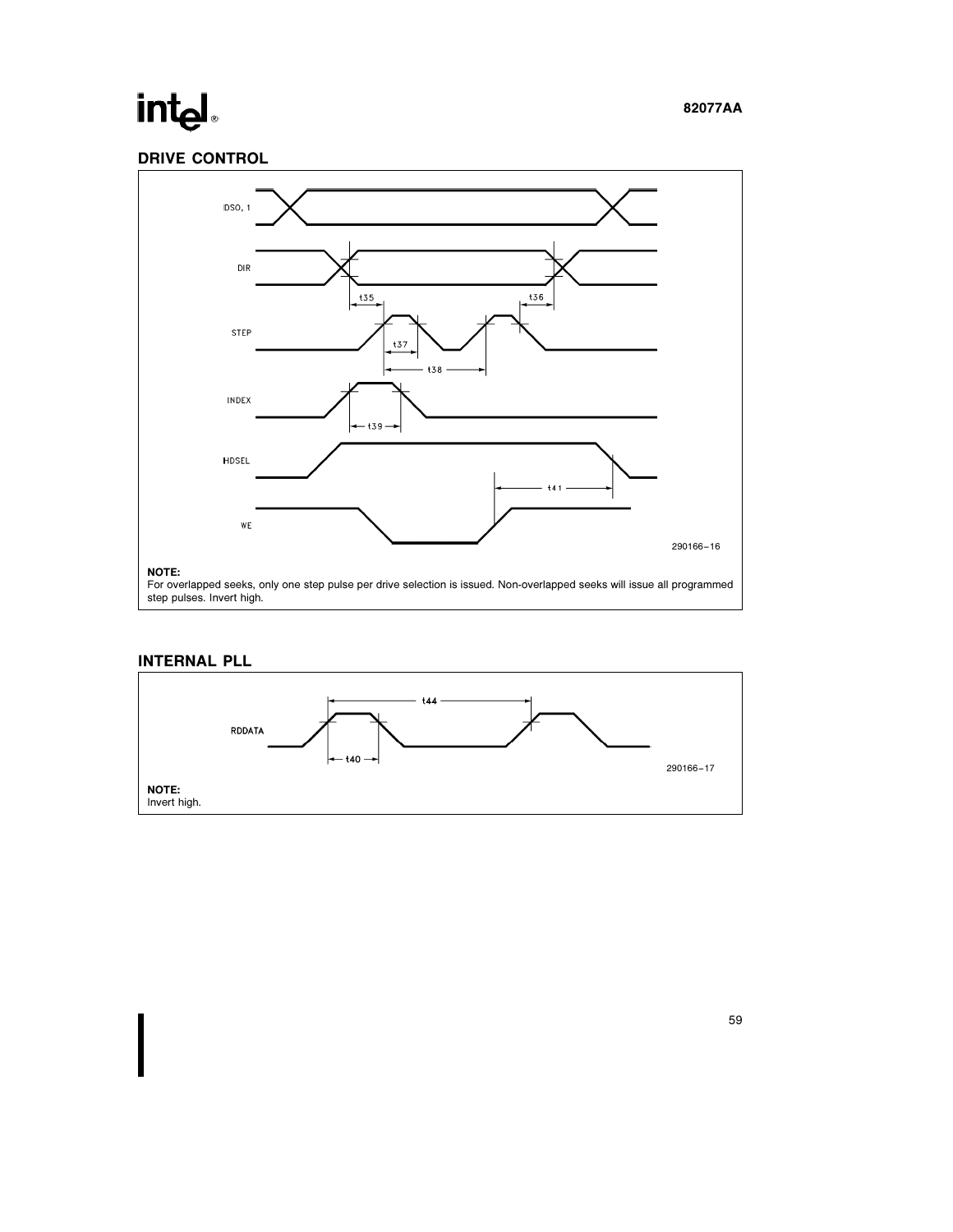

### 12.0 DATA SEPARATOR CHARACTERISTICS FOR FLOPPY DISK MODE



Jitter Tolerance measured in percent. See datasheet — Section 3.2.1 capture range expressed as a percent of data rate, i.e.,  $\pm 3\%$ .

 $\bullet$  = Test Points:

250, 300, 500 Kbps, 1 Mbps are center,  $\pm 3\%$  @ 68% jitter,  $\pm 5\%$  @ 65% jitter

Test points are tested at temperature and  $V_{CC}$  limits. Refer to the datasheet. Typical conditions are: room temperature,  $nominal$   $V<sub>CC</sub>$ .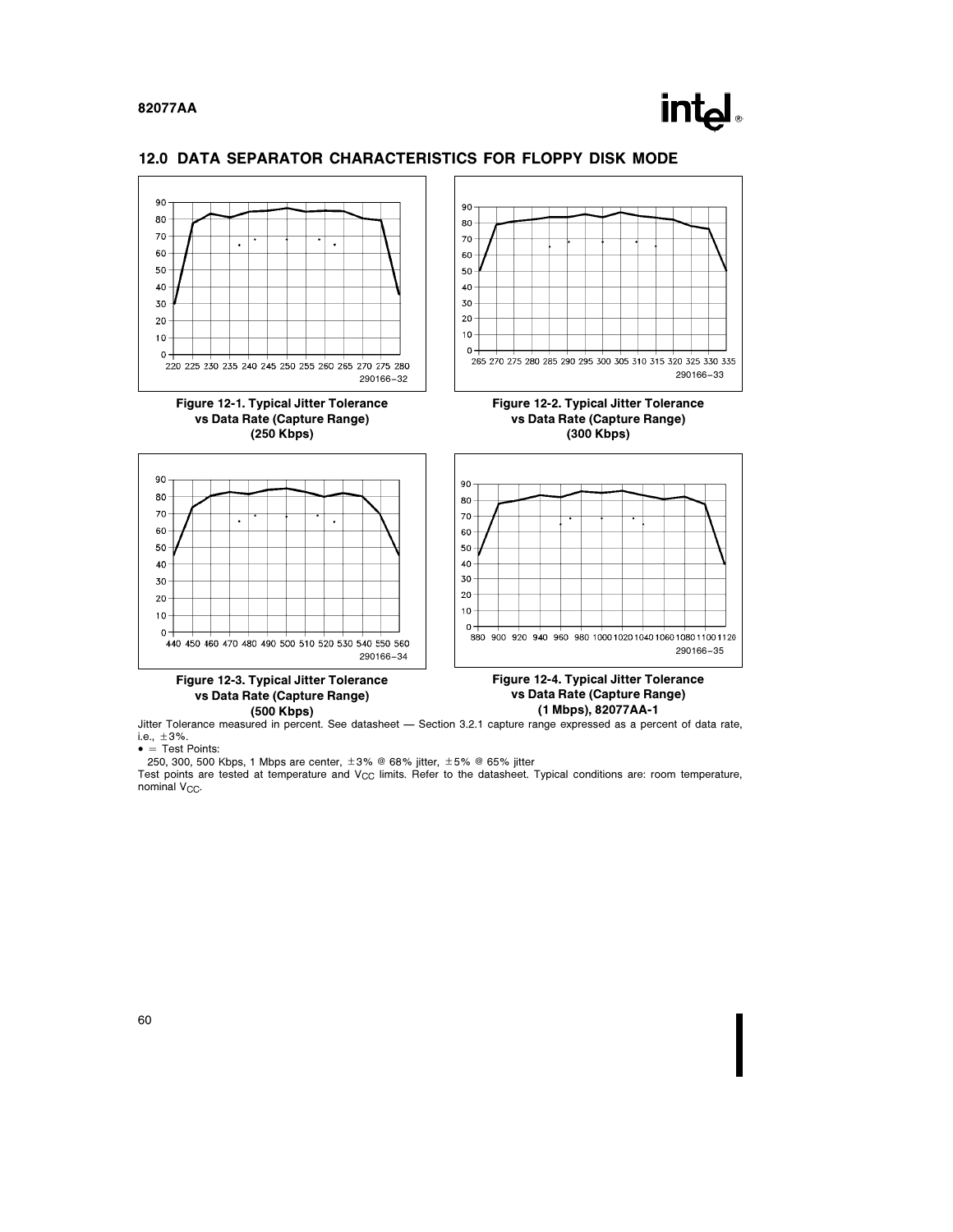# **intel**

### 13.0 DATA SEPARATOR CHARACTERISTICS FOR TAPE DRIVE MODE



NOTES:

1. Jitter Tolerance measured in percent. See datasheet-Section 3.2.1 capture range expressed as a percent of data rate, i.e.,  $\pm 5%$ .

2. Typical conditions are: room temperature, nominal  $V_{CC}$ .

#### 14.0 82077AA 68-Lead PLCC Package Thermal Characteristics

| Тд                                       | <b>Typical Values</b> |      |             |                 |                                           |                                      |
|------------------------------------------|-----------------------|------|-------------|-----------------|-------------------------------------------|--------------------------------------|
| <b>Ambient</b><br>Temp.<br>$(^{\circ}C)$ | י c<br>$(^{\circ}C)$  | (°C) | 'cc<br>(mA) | $V_{cc}$<br>(V) | $\theta_{\mathsf{ja}}$<br>$(^{\circ}C/W)$ | $\theta_{\bf jc}$<br>$(^{\circ}C/W)$ |
| 70                                       | 75                    | 75   | 30          | 5.0             | 36                                        |                                      |

#### NOTES:

Case Temperature Formula:

 $T_{\text{c}} = T_{\text{a}} + P$  [ $\theta_{\text{ja}} - \theta_{\text{jc}}$ ]<br>Junction Temperature Formula:

 $\begin{array}{l} T_{\text{j}}\,=\,T_{\text{c}}\,+\,p\,\left[\theta_{\text{jc}}\right]\ P\,=\,P{\text{ower dissipated}}\end{array}$ 

 $\theta_{\rm ja}$  = thermal resistance from the junction to the case.<br> $\theta_{\rm ja}$  = thermal resistance from the junction to the ambient.<br>I<sub>CC</sub>: Outputs not connected to D.C. loads.